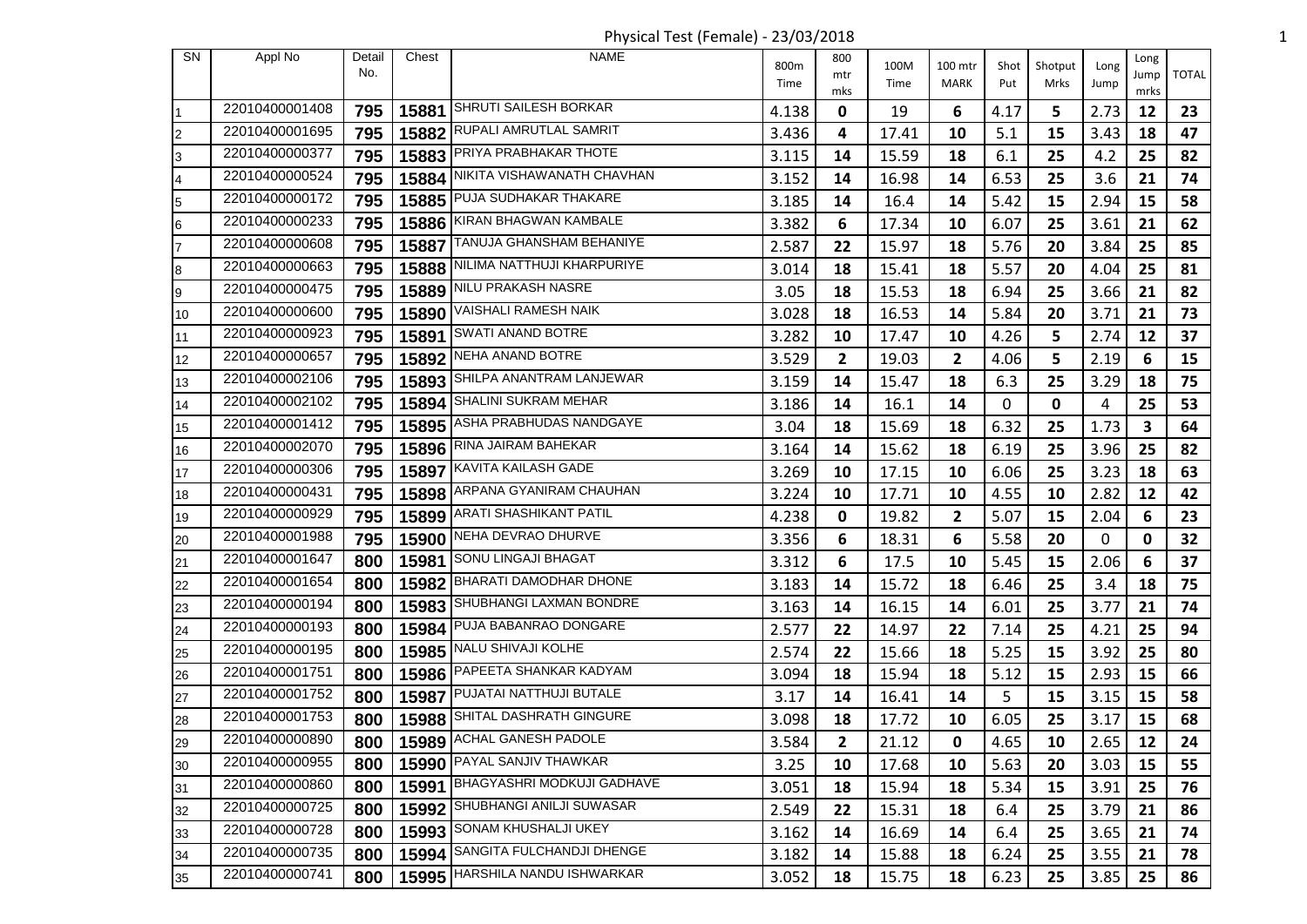Physical Test (Female) - 23/03/2018 2

| <b>SN</b> | Appl No        | Detail<br>No. | Chest | <b>NAME</b>                            | 800m  | 800<br>mtr   | 100M  | 100 mtr        | Shot | Shotput | Long | Long<br>Jump | <b>TOTAL</b> |
|-----------|----------------|---------------|-------|----------------------------------------|-------|--------------|-------|----------------|------|---------|------|--------------|--------------|
|           |                |               |       |                                        | Time  | mks          | Time  | MARK           | Put  | Mrks    | Jump | mrks         |              |
| 36        | 22010400000724 | 800           |       | 15996 SUSHAMA WAMANJI GHONMODE         | 2.515 | 22           | 14.87 | 22             | 5.93 | 20      | 4.22 | 25           | 89           |
| 37        | 22010400000737 | 800           | 15997 | PRIYANKA MUNNA YADAV                   | 3.23  | 10           | 14.9  | 22             | 6.41 | 25      | 4.13 | 25           | 82           |
| 38        | 22010400001678 | 800           |       | 15998 JAYASHRI TOTARAM THAKARE         | 3.35  | 6            | 15.93 | 18             | 5.59 | 20      | 3    | 15           | 59           |
| 39        | 22010400000983 | 800           | 15999 | NUTAN DHARMARAJ NIBRAD                 | 3.44  | 4            | 18.72 | 6              | 5.01 | 15      | 3.06 | 15           | 40           |
| 40        | 22010400001800 | 800           | 16000 | KAJAL RAJESH GUPTA                     | 3.144 | 14           | 16.97 | 14             | 5.58 | 20      | 3.35 | 18           | 66           |
| 41        | 22010400002016 | 805           |       | 16081 NANDANI TEJRAMSINGH PANDELE      | 3.134 | 14           | 17.75 | 10             | 4.78 | 10      | 2.84 | 12           | 46           |
| 42        | 22010400001201 | 805           | 16082 | MANISHA RAMRAO JADHAV                  | 3.191 | 14           | 17.75 | 10             | 5.71 | 20      | 3.68 | 21           | 65           |
| 43        | 22010400001066 | 805           |       | 16083 ANKITA BHARAT BUCHCHE            | 3.364 | 6            | 18.31 | 6              | 5.52 | 20      | 3.27 | 18           | 50           |
| 44        | 22010400001071 | 805           | 16084 | <b>MADHURI RAMDAS TELANG</b>           | 3.234 | 10           | 19    | 6              | 5.01 | 15      | 2.9  | 15           | 46           |
| 45        | 22010400001679 | 805           |       | 16085 KANATA SHESHARAJI GAYDHANE       | 3.12  | 14           | 16.12 | 14             | 5.37 | 15      | 3.5  | 21           | 64           |
| 46        | 22010400000087 | 805           |       | 16086 PRIYANKA RAMDAS THAKARE          | 3.241 | 10           | 17.35 | 10             | 5.26 | 15      | 3.4  | 18           | 53           |
| 47        | 22010400001538 | 805           | 16087 | SONALI SANTOSH PENDAM                  | 4.167 | 0            | 20    | 2              | 5.35 | 15      | 2.83 | 12           | 29           |
| 48        | 22010400000551 | 805           |       | 16088 MINAKSHI SURESHRAO FATING        | 3.44  | 4            | 19.03 | 2              | 3.94 | 0       | 3.05 | 15           | 21           |
| 49        | 22010400001311 | 805           | 16089 | VAISHALI GANESHRAO DABHADE             | 3.525 | $\mathbf{2}$ | 19.72 | $\mathbf{2}$   | 4.35 | 5       | 2.18 | 6            | 15           |
| 50        | 22010400001209 | 805           |       | 16090 RAKSHAA MAROTI KADSKAR           | 3.063 | 18           | 16.5  | 14             | 5.89 | 20      | 3.8  | 25           | 77           |
| 51        | 22010400001489 | 805           | 16091 | SAPANA PANDURANG GIRSAWALE             | 3.045 | 18           | 15.69 | 18             | 6.34 | 25      | 4.24 | 25           | 86           |
| 52        | 22010400002034 | 805           |       | 16092 VIDHYA VASANT MOHITKAR           | 3.052 | 18           | 16.22 | 14             | 6.13 | 25      | 3.41 | 18           | 75           |
| 53        | 22010400001903 | 805           |       | 16093 PRATIKSHA KESHAV KHADE           | 3.352 | 6            | 18.31 | 6              | 6.13 | 25      | 3.24 | 18           | 55           |
| 54        | 22010400002109 | 805           | 16094 | NIKHITA MAHADEO CHAUTHALE              | 3.214 | 10           | 15.38 | 18             | 6.14 | 25      | 3.83 | 25           | 78           |
| 55        | 22010400001922 | 805           |       | 16095 SHARDA RAM THORAT                | 3.067 | 18           | 14.97 | 22             | 7.3  | 25      | 3.85 | 25           | 90           |
| 56        | 22010400000327 | 805           | 16096 | HARSHA VISHWAMBHAR THAKARE             | 3.337 | 6            | 17.03 | 10             | 5.99 | 20      | 3.24 | 18           | 54           |
| 57        | 22010400000709 | 805           |       | 16097 MAYA RAJESH SULTANE              | 3.32  | 6            | 15.85 | 18             | 5.27 | 15      | 3.68 | 21           | 60           |
| 58        | 22010400000665 | 805           |       | 16098 BHARATI VASANTA MOREY            | 3.467 | 4            | 18.66 | 6              | 5.77 | 20      | 2.63 | 12           | 42           |
| 59        | 22010400000325 | 805           |       | 16099 SUSHAMA RAMESHWAR MESHRAM        | 3.334 | 6            | 18.47 | 6              | 5.46 | 15      | 2.92 | 15           | 42           |
| 60        | 22010400001302 | 805           |       | 16100 RUPALI BHASKARRAO DHOTRE         | 3.379 | 6            | 18.1  | 6              | 5.85 | 20      | 3.31 | 18           | 50           |
| 61        | 22010400000538 | 810           | 16181 | DIPALI MADHUKAR KAPLE                  | 3.264 | 10           | 17    | 14             | 5.57 | 20      | 3.29 | 18           | 62           |
| 62        | 22010400000539 | 810           |       | 16182 POOJA WASANTRAO ASWAR            | 3.524 | $\mathbf{2}$ | 19.72 | $\overline{2}$ | 5.08 | 15      | 2.35 | 9            | 28           |
| 63        | 22010400000543 | 810           |       | 16183 VAISHNAVI ARUN BODKHE            | AB    | 0            | 19.85 | $\mathbf{2}$   | 3.82 | 0       | 2.07 | 6            | 8            |
| 64        | 22010400001855 |               |       | 810   16184   PRANJALI SUDHAKAR BHANDE | 3.087 | 18           | 15.69 | 18             | 5.45 | 15      | 3.8  | 25           | 76           |
| 65        | 22010400001863 | 810           |       | 16185   AARTI SUKHDEO VARMA            | 3.264 | 10           | 15.79 | 18             | 6.62 | 25      | 3.43 | 18           | 71           |
| 66        | 22010400001866 | 810           |       | 16186 POOJA MOHAN MESHRAM              | 2.522 | 22           | 14.88 | 22             | 5.71 | 20      | 3.37 | 18           | 82           |
| 67        | 22010400001860 | 810           |       | 16187 MONALI SUDHAKAR MASRAM           | 3.165 | 14           | 16.66 | 14             | 5.11 | 15      | 3.09 | 15           | 58           |
| 68        | 22010400001873 | 810           |       | 16188 MUNESHVARI VITHOBAJI RAHANGDALE  | 2.517 | 22           | 14.78 | 22             | 6.22 | 25      | 3.72 | 21           | 90           |
| 69        | 22010400000122 | 810           |       | 16189 SHARDA GANESH CHAVHAN            | 4.184 | 0            | 19.65 | 2              | 5.93 | 20      | 2.52 | 9            | 31           |
| 170       | 22010400001477 | 810           |       | 16190 ROHINI PRABHU ATKARI             | 5.069 | 0            | 18.53 | 6              | 5.15 | 15      | 2.68 | 12           | 33           |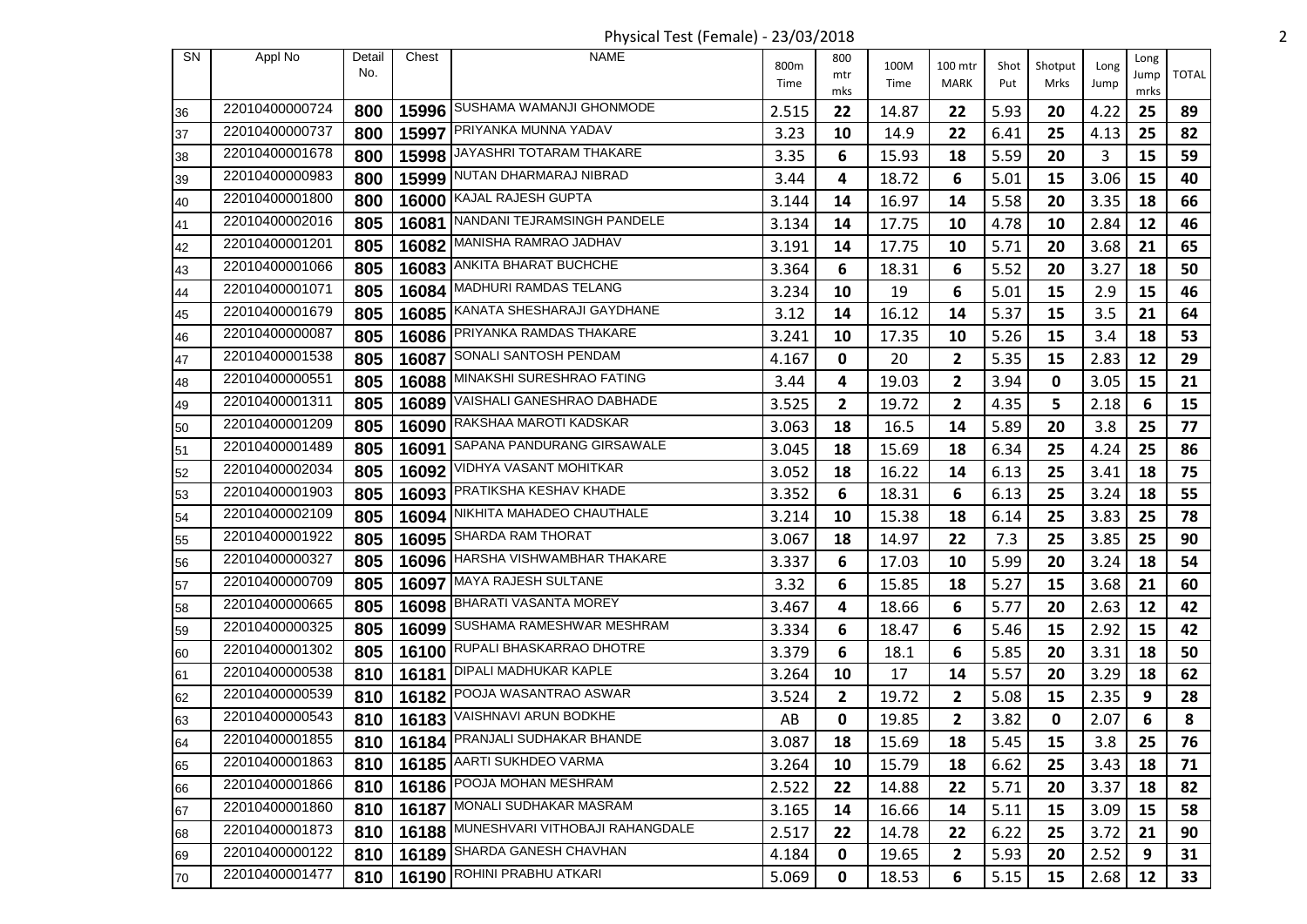Physical Test (Female) - 23/03/2018 3

| <b>SN</b> | Appl No        | Detail | Chest | <b>NAME</b>                        | 800m  | 800       | 100M  | 100 mtr      | Shot | Shotput | Long | Long       |              |
|-----------|----------------|--------|-------|------------------------------------|-------|-----------|-------|--------------|------|---------|------|------------|--------------|
|           |                | No.    |       |                                    | Time  | mtr       | Time  | <b>MARK</b>  | Put  | Mrks    | Jump | Jump       | <b>TOTAL</b> |
| 71        | 22010400000537 | 810    | 16191 | JAISHREE VASANT SHINDE             | 3.113 | mks<br>14 | 17.69 | 10           | 5.55 | 20      | 2.64 | mrks<br>12 | 56           |
| 72        | 22010400000687 | 810    |       | 16192 SHRADDHA CHANDRAMANI BHOWATE | 3.493 | 4         | 17.72 | 10           | 5.38 | 15      | 3.15 | 15         | 44           |
| 173       | 22010400001399 | 810    |       | 16193   VRUSHALI VYANKATESH CHATTE | 3.493 | 4         | 19.03 | $\mathbf{2}$ | 5.11 | 15      | 2.66 | 12         | 33           |
| 74        | 22010400000077 | 810    |       | 16194 KOMAL SUDHAKAR YUWATE        | 3.447 | 4         | 17.5  | 10           | 4.55 | 10      | 3.31 | 18         | 42           |
| 75        | 22010400000901 | 810    |       | 16195 ASHWINI VYANKATESH CHATTE    | 3.344 | 6         | 17.59 | 10           | 6.14 | 25      | 2.98 | 15         | 56           |
| 76        | 22010400000409 | 810    |       | 16196 MANJULA RAJENDRA INGALE      | 3.392 | 6         | 18.9  | 6            | 4.86 | 10      | 2.73 | 12         | 34           |
| 177       | 22010400001478 | 810    | 16197 | UJWALA SURESH URKUDE               | 3.184 | 14        | 16.12 | 14           | 5.95 | 20      | 3.35 | 18         | 66           |
| 78        | 22010400001547 | 810    |       | 16198 MEGHA DEVDAS BURADE          | 2.582 | 22        | 15.69 | 18           | 5.72 | 20      | 3.52 | 21         | 81           |
| 79        | 22010400000912 | 810    |       | 16199 PORNIMA PINKU DURGE          | 3.59  | 2         | 18.53 | 6            | 5    | 15      | 2.35 | 9          | 32           |
| 80        | 22010400002002 | 810    | 16200 | DIPTI GENDLAL SHAMBHARKAR          | 3.392 | 6         | 17.88 | 10           | 5.12 | 15      | 3.18 | 15         | 46           |
| 81        | 22010400001616 | 815    |       | 16281 KAJAL SUDHIR SUBUGADE        | 3.065 | 18        | 14.66 | 22           | 6.17 | 25      | 4.43 | 25         | 90           |
| 82        | 22010400001641 | 815    | 16282 | ROSHNI VIJAY DUBE                  | 4.45  | 0         | 18.75 | 6            | 5.2  | 15      | 2.9  | 15         | 36           |
| 83        | 22010400002029 | 815    |       | 16283 ANURADHA RAMESH MANDALWAR    | 5.043 | 0         | 18.94 | 6            | 5.15 | 15      | 2.45 | 9          | 30           |
| 84        | 22010400001279 | 815    | 16284 | SUNITA DATTA CHAVHAN               | 3.177 | 14        | 16.28 | 14           | 5.3  | 15      | 3.36 | 18         | 61           |
| 85        | 22010400001005 | 815    |       | 16285   PAYAL MAHADEO CHAWALE      | 3.171 | 14        | 16.06 | 14           | 6.05 | 25      | 3.83 | 25         | 78           |
| 86        | 22010400000974 | 815    |       | 16286 RAVINA RAMESH BANKAR         | 3.179 | 14        | 17.76 | 10           | 5.08 | 15      | 3.18 | 15         | 54           |
| 87        | 22010400000228 | 815    | 16287 | JAYSHREE SOMA NAGOSE               | 3.442 | 4         | 17.72 | 10           | 5.56 | 20      | 2.92 | 15         | 49           |
| 88        | 22010400000050 | 815    |       | 16288 PAYAL MANOHAR RAUT           | 4.012 | 0         | 18.47 | 6            | 5.39 | 15      | 2.37 | 9          | 30           |
| 89        | 22010400000658 | 815    | 16289 | SAROJ ANANDRAOJI BORIKAR           | 4.089 | 0         | 19.12 | $\mathbf{2}$ | 4.66 | 10      | 2.41 | 9          | 21           |
| 90        | 22010400000574 | 815    |       | 16290 SAPNA NOHARLAL KATRE         | 3.034 | 18        | 16.32 | 14           | 5.71 | 20      | 0    | 0          | 52           |
| 91        | 22010400001820 | 815    | 16291 | REENA BHOJRAJJI THAKRE             | 3.168 | 14        | 16.35 | 14           | 5.35 | 15      | 3.61 | 21         | 64           |
| 92        | 22010400000902 | 815    |       | 16292 NAMRATA DNYANESHWAR INDRAWAR | 3.242 | 10        | 17.5  | 10           | 5.15 | 15      | 2.52 | 9          | 44           |
| 93        | 22010400000420 | 815    |       | 16293 PALLAVI GOVINDA JADHAO       | 3.448 | 4         | 17.87 | 10           | 5.71 | 20      | 2.77 | 12         | 46           |
| 94        | 22010400000603 | 815    |       | 16294 MONIKA ASHOKRAO SADAR        | 3.422 | 4         | 19.88 | $\mathbf{2}$ | 4.35 | 5       | 2.21 | 6          | 17           |
| 95        | 22010400000666 | 815    |       | 16295 MEGHA MANIK KASARKAR         | 4.047 | 0         | 18.44 | 6            | 5.54 | 20      | 2.3  | 9          | 35           |
| 96        | 22010400001649 | 815    | 16296 | POOJA BHIMRAOJI KHADSE             | 4.017 | 0         | 18.53 | 6            | 4.61 | 10      | 2.72 | 12         | 28           |
| 97        | 22010400000952 | 815    |       | 16297 RITA SURESH SELOKAR          | 3.422 | 4         | 16.85 | 14           | 5.58 | 20      | 3.15 | 15         | 53           |
| 98        | 22010400001315 | 815    |       | 16298 PRIYANKA MANOHAR CHOUDHARI   | 3.29  | 10        | 16    | 18           | 5.67 | 20      | 3.5  | 21         | 69           |
| 99        | 22010400000991 |        |       | 815   16299 VIBHA BHAURAO KALE     | 3.215 | 10        | 15.75 | 18           | 5.95 | 20      | 3.65 | 21         | 69           |
| 100       | 22010400000146 | 815    |       | 16300 AISHWARYA RAJENDRA BATHAM    | 3.323 | 6         | 17    | 14           | 5.66 | 20      | 3.3  | 18         | 58           |
| 101       | 22010400000041 | 820    |       | 16381 BHAGYASHRI BAPUJI BUDE       | 2.567 | 22        | 15.78 | 18           | 5.64 | 20      | 3.25 | 18         | 78           |
| 102       | 22010400000042 | 820    |       | 16382 ASMITA SHANKAR TEKAM         | 3.071 | 18        | 15.72 | 18           | 5.17 | 15      | 3.65 | 21         | 72           |
| 103       | 22010400001603 | 820    | 16383 | ASHWINI NANDU SIPPEWAR             | 3.383 | 6         | 16.62 | 14           | 5.8  | 20      | 3.03 | 15         | 55           |
| 104       | 22010400000507 | 820    |       | 16384 NITASHA DULICHAND MESHRAM    | 3.46  | 4         | 19.31 | 2            | 4.75 | 10      | 2.48 | 9          | 25           |
| 105       | 22010400000562 | 820    |       | 16385 SUVARNA GOVINDRAO PANDHARE   | 3.339 | 6         | 16.56 | 14           | 5.87 | 20      | 3.08 | 15         | 55           |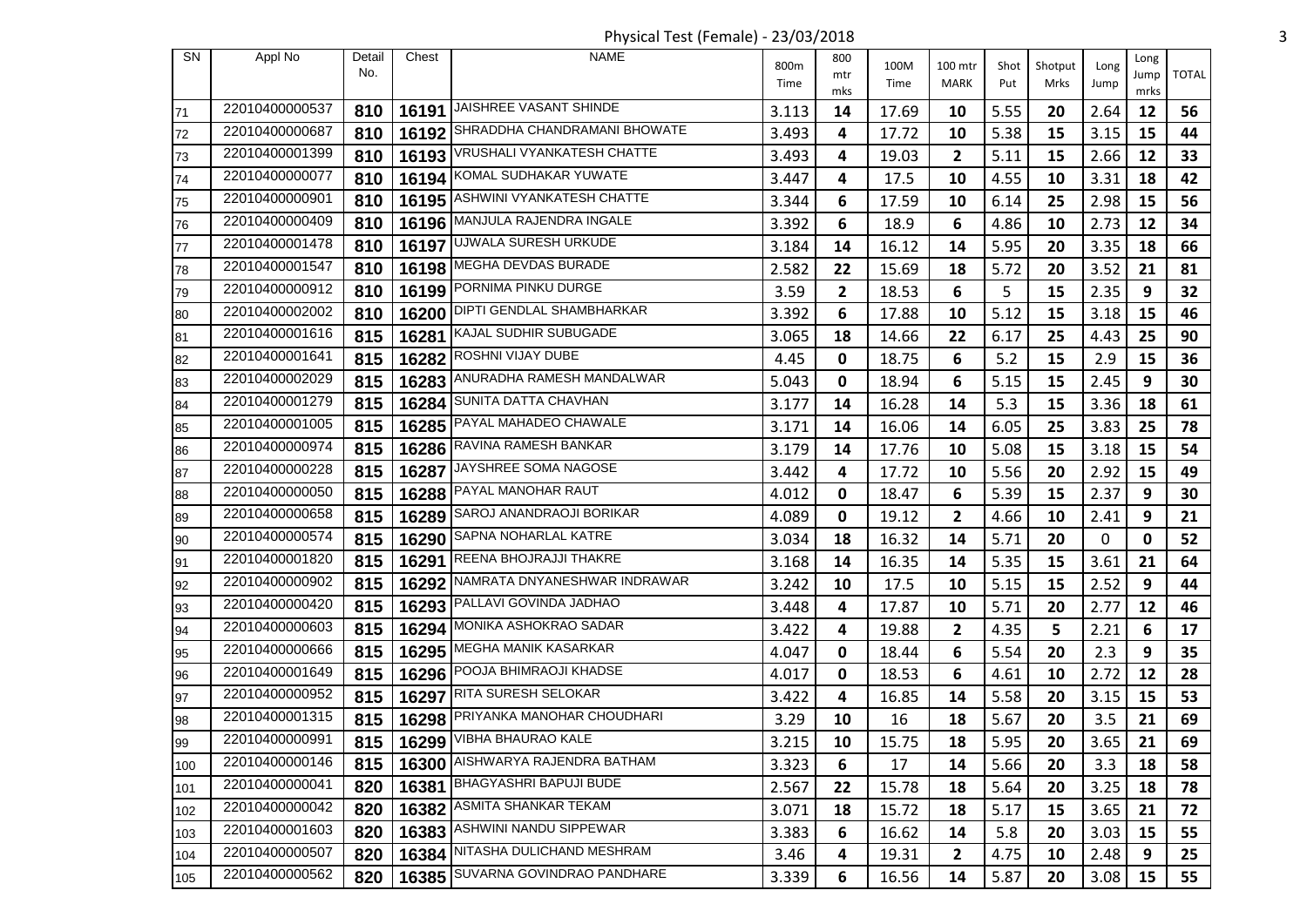Physical Test (Female) - 23/03/2018 4

| SN  | Appl No        | Detail | Chest | <b>NAME</b>                           | 800m  | 800 | 100M  | 100 mtr |             |                 |              | Long |              |
|-----|----------------|--------|-------|---------------------------------------|-------|-----|-------|---------|-------------|-----------------|--------------|------|--------------|
|     |                | No.    |       |                                       | Time  | mtr | Time  | MARK    | Shot<br>Put | Shotput<br>Mrks | Long<br>Jump | Jump | <b>TOTAL</b> |
|     | 22010400001247 | 820    |       | 16386 PREETI KRUSHNAJI LANJEWAR       |       | mks |       |         |             |                 |              | mrks |              |
| 106 | 22010400001711 |        |       | NAYNA ASHOKJI SARGAR                  | 4.135 | 0   | 18.75 | 6       | 6.15        | 25              | 2.61         | 12   | 43           |
| 107 | 22010400000717 | 820    | 16387 | 16388 DHAMMAKIRTI VITTHALRAO KALAMKAR | 3.16  | 14  | 17.31 | 10      | 5.99        | 20              | 2.99         | 15   | 59           |
| 108 |                | 820    |       | SHITAL BABURAO KUTHE                  | 3.145 | 14  | 16.91 | 14      | 6.12        | 25              | 3.17         | 15   | 68           |
| 109 | 22010400000098 | 820    | 16389 |                                       | 3.299 | 10  | 18.62 | 6       | 4.34        | 5               | 2.71         | 12   | 33           |
| 110 | 22010400001217 | 820    | 16390 | NIKITA MADHUKAR SAHARE                | 2.554 | 22  | 16    | 18      | 5.53        | 20              | 3.55         | 21   | 81           |
| 111 | 22010400001233 | 820    |       | 16391 NIKITA DHANRAJ BANSOD           | 3.282 | 10  | 17.13 | 10      | 4.85        | 10              | 2.76         | 12   | 42           |
| 112 | 22010400001999 | 820    | 16392 | PRANALI ANILRAO PATIL                 | 2.587 | 22  | 15.85 | 18      | 5.51        | 20              | 3.33         | 18   | 78           |
| 113 | 22010400001998 | 820    |       | 16393 BHARTI PANDURANGRAO KOHALE      | 2.592 | 22  | 15.44 | 18      | 76.2        | 25              | 3.61         | 21   | 86           |
| 114 | 22010400002004 | 820    | 16394 | SHITAL SURESHJI SANESHWAR             | 3.074 | 18  | 15.07 | 18      | 6.33        | 25              | 3.88         | 25   | 86           |
| 115 | 22010400001799 | 820    |       | 16395 NEELIMA BANDU MANDPE            | 3.146 | 14  | 15.75 | 18      | 5.35        | 15              | 3.85         | 25   | 72           |
| 116 | 22010400001405 | 820    |       | 16396 VANDANA PANJAB SURJUSE          | 3.057 | 18  | 16.78 | 14      | 5.6         | 20              | 0            | 0    | 52           |
| 117 | 22010400001410 | 820    |       | 16397 SHILPA SAMBHAJI DHAWALE         | 3.218 | 10  | 18.72 | 6       | 5           | 15              | 2.54         | 9    | 40           |
| 118 | 22010400001968 | 820    |       | 16398 SEEMA BABULAL DANVE             | 3.124 | 14  | 15.34 | 18      | 5.17        | 15              | 3.63         | 21   | 68           |
| 119 | 22010400001979 | 820    | 16399 | NISHA BHOJRAM DANVE                   | 3.365 | 6   | 18    | 10      | 4.3         | 5               | 2.93         | 15   | 36           |
| 120 | 22010400001992 | 820    | 16400 | YASHODA GULAB MANKAR                  | 3.119 | 14  | 16.82 | 14      | 4.95        | 10              | 2.52         | 9    | 47           |
| 121 | 22010400001566 | 825    | 16481 | PUJA ARUNRAO UMAREDKAR                | 3.114 | 14  | 15.65 | 18      | 7.45        | 25              | 3.98         | 25   | 82           |
| 122 | 22010400001542 | 825    | 16482 | SHARDA BHARATRAO DABHADE              | 3.052 | 18  | 16    | 18      | 6.14        | 25              | 3.77         | 21   | 82           |
| 123 | 22010400001559 | 825    |       | 16483 ARATI GAUTAMRAO WARDHADE        | 2.529 | 22  | 14.81 | 22      | 6.57        | 25              | 4.15         | 25   | 94           |
| 124 | 22010400001859 | 825    | 16484 | RUPALI RAMESHJI LICHADE               | 3.134 | 14  | 16.5  | 14      | 5.72        | 20              | 3.7          | 21   | 69           |
| 125 | 22010400001831 | 825    |       | 16485 SIMA RAJU BANDEBUCHE            | 3.059 | 18  | 15.78 | 18      | 5.66        | 20              | 3.94         | 25   | 81           |
| 126 | 22010400001822 | 825    | 16486 | RAJSHRI WAMAN RAHATE                  | 2.597 | 22  | 16.03 | 14      | 5.3         | 15              | 3.71         | 21   | 72           |
| 127 | 22010400000613 | 825    |       | 16487 NITIKA NAREDRA MORE             | 4.454 | 0   | 23.41 | 0       | 4.89        | 10              | 1.42         | 0    | 10           |
| 128 | 22010400000515 | 825    | 16488 | REKHA SADASHIV MALEKAR                | 3.091 | 18  | 16.62 | 14      | 5.75        | 20              | 3.59         | 21   | 73           |
| 129 | 22010400001833 | 825    |       | 16489 PRATIKSHA RAMAJI TICHKULE       | 3.13  | 14  | 17.06 | 10      | 5.84        | 20              | 3.66         | 21   | 65           |
| 130 | 22010400000292 | 825    | 16490 | ROSHANI SHRAWAN MAHAMANDARE           | 3.286 | 10  | 17.44 | 10      | 6.05        | 25              | 2.94         | 15   | 60           |
| 131 | 22010400001271 | 825    | 16491 | DIMPAL RAKESHRAO DHAWALE              | 3.284 | 10  | 22.69 | 0       | 5.4         | 15              | 0            | 0    | 25           |
| 132 | 22010400001242 | 825    |       | 16492 BHAGYASHRI RAMKRUSHNA GOMASE    | 3.31  | 6   | 16.97 | 14      | 5.74        | 20              | 3.27         | 18   | 58           |
| 133 | 22010400000134 | 825    |       | 16493 CHANDA GOVINDA THAKARE          | 2.582 | 22  | 16.53 | 14      | 5.35        | 15              | 3.19         | 15   | 66           |
| 134 | 22010400000135 |        |       | 825   16494   PRANALI GOVINDA THAKARE | 3.296 | 10  | 18.35 | 6       | $5.1$       | 15              | 2.65         | 12   | 43           |
| 135 | 22010400000621 | 825    |       | 16495 SHITAL RAMA RAUT                | 3.033 | 18  | 16    | 18      | 4.75        | 10              | 3.63         | 21   | 67           |
| 136 | 22010400000606 | 825    |       | 16496 PRIYANKA ASHOKRAO GAJBHIYE      | 3.257 | 10  | 15.81 | 18      | 6.46        | 25              | 3.72         | 21   | 74           |
|     | 22010400000661 | 825    |       | 16497 UJWALA ANANDRAO KOTHADE         | 3.069 | 18  | 15.91 | 18      | 6.32        | 25              | 3.7          | 21   | 82           |
| 137 | 22010400000607 | 825    |       | 16498 BABITA DEVIDAS NASRE            | 4.419 | 0   | AB    | 0       | 6.12        | 25              | 2.02         | 6    | 31           |
| 138 | 22010400000659 |        |       | 16499 PAYAL NAMDEO ADKANE             |       |     |       |         |             |                 |              |      |              |
| 139 |                | 825    |       | 16500 KALAWATI BHAURAO PARTETI        | 3.077 | 18  | 16.47 | 14      | 5.73        | 20              | 2.74         | 12   | 64           |
| 140 | 22010400001691 | 825    |       |                                       | 4.239 | 0   | AB    | 0       | 5.33        | 15              | 2.24         | 6    | 21           |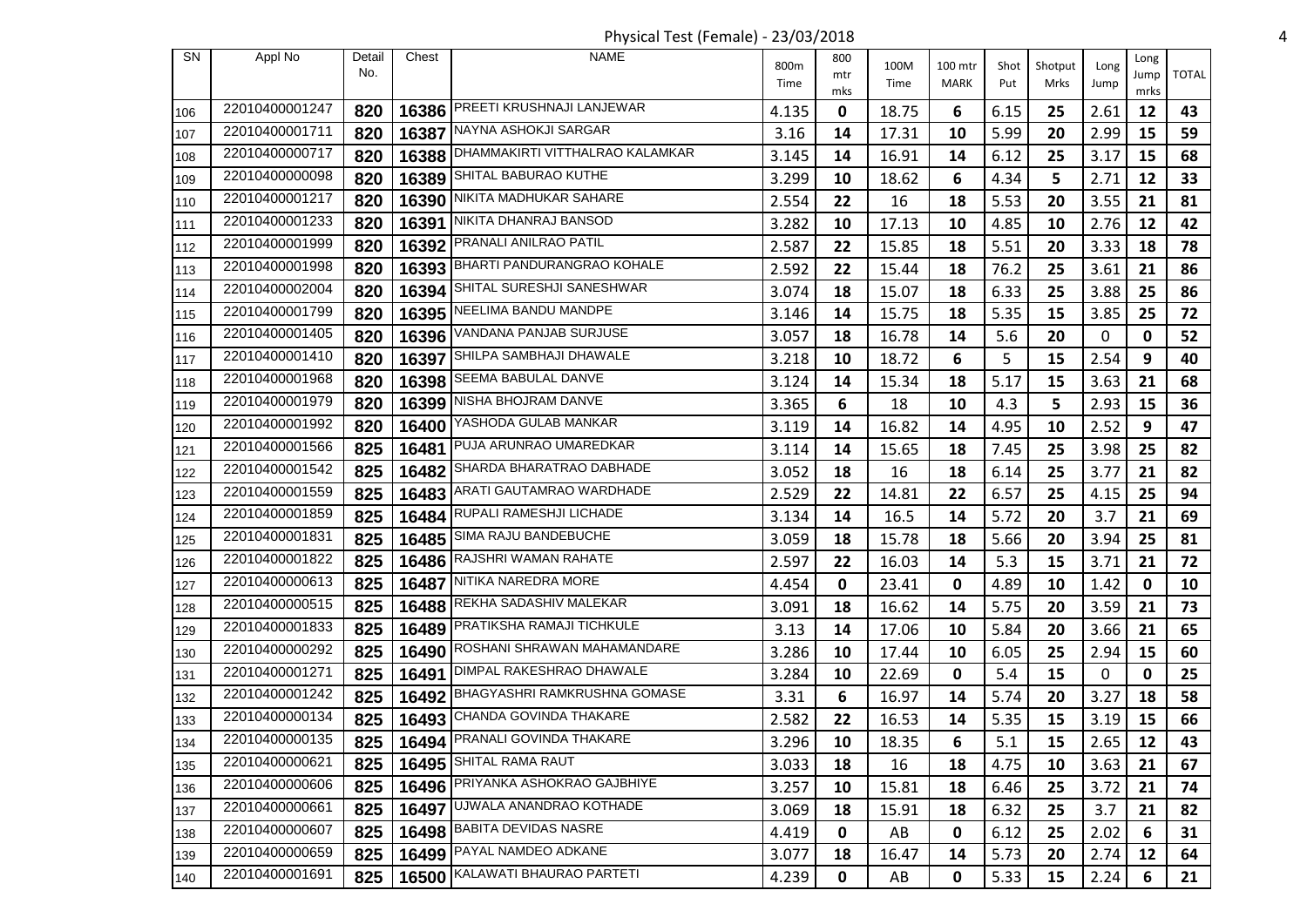Physical Test (Female) - 23/03/2018 5

| SN  | Appl No        | Detail | Chest | <b>NAME</b>                        | 800m  | 800          | 100M  | 100 mtr      | Shot | Shotput | Long | Long       |              |
|-----|----------------|--------|-------|------------------------------------|-------|--------------|-------|--------------|------|---------|------|------------|--------------|
|     |                | No.    |       |                                    | Time  | mtr          | Time  | MARK         | Put  | Mrks    | Jump | Jump       | <b>TOTAL</b> |
| 141 | 22010400001597 | 830    |       | 16581 KALPANA GULCHANDJI PATLE     | 3.29  | mks<br>10    | 17.65 | 10           | 4.72 | 10      | 3.4  | mrks<br>18 | 48           |
| 142 | 22010400001836 | 830    |       | 16582 SUPRIYA RUMASHANKAR PUDKE    | 3.282 | 10           | 18.75 | 6            | 4.65 | 10      | 2.1  | 6          | 32           |
| 143 | 22010400001215 | 830    |       | 16583 VARSHA RAMESH GAIKWAD        | 3.356 | 6            | 17.22 | 10           | 5.25 | 15      | 3.3  | 18         | 49           |
| 144 | 22010400001002 | 830    | 16584 | SANJIVANI BANDU KULMETHE           | 3.057 | 18           | 16.31 | 14           | 5.7  | 20      | 3.46 | 18         | 70           |
| 145 | 22010400000904 | 830    | 16585 | OMESHWARI CHARANDAS MOHARE         | 3.284 | 10           | 18.28 | 6            | 5    | 15      | 2.3  | 9          | 40           |
| 146 | 22010400000264 | 830    |       | 16586 MONIKA KHUSHAL GUDADHE       | 3.299 | 10           | 17.68 | 10           | 5.72 | 20      | 3.08 | 15         | 55           |
| 147 | 22010400000236 | 830    | 16587 | SONAL BHIMRAO TAKSANDE             | 3.014 | 18           | 16.65 | 14           | 5.72 | 20      | 3.25 | 18         | 70           |
| 148 | 22010400001708 | 830    |       | 16588 PAPITA VIJAYJI DAMAHE        | 3.028 | 18           | 16.1  | 14           | 5.7  | 20      | 3.53 | 21         | 73           |
| 149 | 22010400000432 | 830    | 16589 | KANCHAN ASHOK ADHAO                | 4.161 | 0            | 21.25 | 0            | 4.09 | 5       | 2.6  | 12         | 17           |
| 150 | 22010400001827 | 830    |       | 16590 MONALI KUNDALIK BHEDE        | 3.062 | 18           | 17.69 | 10           | 6.3  | 25      | 3.18 | 15         | 68           |
| 151 | 22010400001224 | 830    |       | 16591 BHARATI MUNESHWARRAO ARIKAR  | 3.114 | 14           | 16.63 | 14           | 5.3  | 15      | 2.95 | 15         | 58           |
| 152 | 22010400001245 | 830    | 16592 | VAISHALI RAJU CHACHERE             | 3.192 | 14           | 17.28 | 10           | 5.21 | 15      | 3.6  | 21         | 60           |
| 153 | 22010400001815 | 830    |       | 16593 SMITA RAJKUMAR BANDE         | 2.592 | 22           | 15.1  | 18           | 6.96 | 25      | 3.92 | 25         | 90           |
| 154 | 22010400001393 | 830    | 16594 | MINAL ASHOKRAOJI HETE              | 3.172 | 14           | 17.07 | 10           | 6.04 | 25      | 3.28 | 18         | 67           |
| 155 | 22010400000478 | 830    |       | 16595   VRUSHALI SUKHADEO SARVE    | 3.282 | 10           | 17.63 | 10           | 5.67 | 20      | 3.04 | 15         | 55           |
| 156 | 22010400000176 | 830    |       | 16596 KOMAL BABARAO SONKAMBALE     | 3.452 | 4            | 17    | 14           | 5.64 | 20      | 3.07 | 15         | 53           |
| 157 | 22010400001899 | 830    |       | 16597 BHUMIKA KAILAS JADHAV        | 4.27  | 0            | 19.22 | $\mathbf{2}$ | 4.2  | 5       | 2.04 | 6          | 13           |
| 158 | 22010400001330 | 830    |       | 16598 PRAGATI ARUN BANKAR          | 4.15  | 0            | 18.81 | 6            | 3.46 | 0       | 2.66 | 12         | 18           |
| 159 | 22010400000514 | 830    | 16599 | CHANDANI VIJAY ADMACHI             | 3.15  | 14           | 15.72 | 18           | 6.03 | 25      | 3.6  | 21         | 78           |
| 160 | 22010400000119 | 830    |       | 16600 PARWATI CHINTAMAN UIKEY      | 3.552 | $\mathbf{2}$ | 18.47 | 6            | 6.19 | 25      | 2.96 | 15         | 48           |
| 161 | 22010400000161 | 834    | 16664 | DIKSHA DEWAJI RAMTEKE              | 3.025 | 18           | 16.03 | 14           | 5.13 | 15      | 3.82 | 25         | 72           |
| 162 | 22010400000076 | 834    |       | 16665 PRITI PANDURANG PAYGHAN      | 3.453 | 4            | 19.84 | $\mathbf{2}$ | 4.7  | 10      | 2.76 | 12         | 28           |
| 163 | 22010400001810 | 834    |       | 16666 MOSAMI PURANLAL BARMATE      | 3.525 | $\mathbf{2}$ | 18.81 | 6            | 6    | 25      | 3.13 | 15         | 48           |
| 164 | 22010400000314 | 834    |       | 16667 PRADNALI SONDAS GANVIR       | 3.122 | 14           | 16.72 | 14           | 5.75 | 20      | 3.47 | 18         | 66           |
| 165 | 22010400001699 | 834    | 16668 | VAIBHAVI PRAMODRAO GAJARLAWAR      | 3.236 | 10           | 15.53 | 18           | 6.6  | 25      | 3.3  | 18         | 71           |
| 166 | 22010400000958 | 834    | 16669 | SONU DINKAR THARKAR                | 3.369 | 6            | 18.68 | 6            | 5.05 | 15      | 2.47 | 9          | 36           |
| 167 | 22010400001007 | 834    |       | 16670 KIRAN SUKHDEVJI KUKWASE      | 3.031 | 18           | 15.19 | 18           | 6.13 | 25      | 3.8  | 25         | 86           |
| 168 | 22010400001448 | 834    | 16671 | <b>BHARTEE DILIP KALAMBE</b>       | 4.27  | 0            | 19.56 | 2            | 5.45 | 15      | 3.06 | 15         | 32           |
| 169 | 22010400000442 |        |       | 834   16672 SAWAN CHUNNILAL BASENE | 3.279 | 10           | 18    | 10           | 5.02 | 15      | 3.03 | 15         | 50           |
| 170 | 22010400000774 | 834    |       | 16673 KALPANA SARIBHAN RAMTEKE     | 3.186 | 14           | 16.9  | 14           | 5.7  | 20      | 3.08 | 15         | 63           |
| 171 | 22010400001298 | 834    |       | 16674 SONAM KUNJISHING JATPELE     | 3.283 | 10           | 17.19 | 10           | 5.3  | 15      | 3.08 | 15         | 50           |
| 172 | 22010400000056 | 834    |       | 16675 RAKHI PANNALAL BAGDE         | 3.02  | 18           | 15.44 | 18           | 5.95 | 20      | 3.52 | 21         | 77           |
| 173 | 22010400001792 | 834    |       | 16676 MEENA OMKARLAL NAGPURE       | 3.132 | 14           | 15.35 | 18           | 5.71 | 20      | 3.7  | 21         | 73           |
| 174 | 22010400000380 | 834    |       | 16677 ANTKALA PUNJARAM PAWAR       | 3.096 | 18           | 16.6  | 14           | 5.15 | 15      | 3.56 | 21         | 68           |
| 175 | 22010400000392 | 834    |       | 16678 KESHARI DASHRATH RATHOD      | 3.111 | 14           | 16.56 | 14           | 4.97 | 10      | 3.15 | 15         | 53           |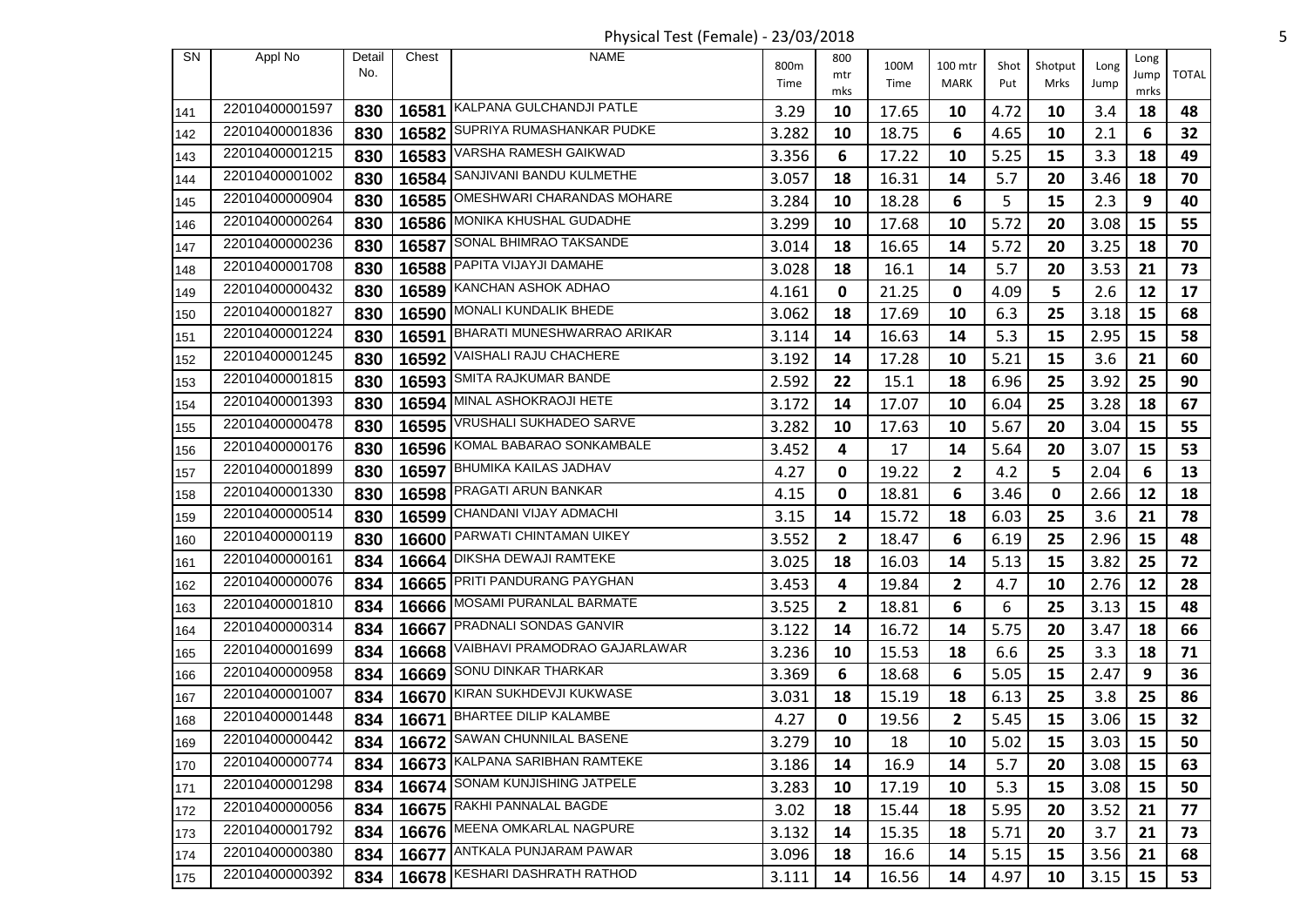Physical Test (Female) - 23/03/2018 6

| <b>SN</b> | Appl No        | Detail | Chest | <b>NAME</b>                            | 800m  | 800          | 100M  | 100 mtr        | Shot | Shotput | Long | Long         |              |
|-----------|----------------|--------|-------|----------------------------------------|-------|--------------|-------|----------------|------|---------|------|--------------|--------------|
|           |                | No.    |       |                                        | Time  | mtr<br>mks   | Time  | MARK           | Put  | Mrks    | Jump | Jump<br>mrks | <b>TOTAL</b> |
| 176       | 22010400001530 | 834    |       | 16679 NILAKSHI PRUTHVIRAJ TEMBHURNIKAR | 3.077 | 18           | 16.5  | 14             | 5.34 | 15      | 3.15 | 15           | 62           |
| 177       | 22010400000941 | 834    | 16680 | NIKITA RAJU RAMTEKE                    | 3.549 | $\mathbf{2}$ | 17.66 | 10             | 4.56 | 10      | 3.32 | 18           | 40           |
| 178       | 22010400001824 | 835    | 16681 | TRUPTI ASHOKJI GAJBHIYE                | 3.375 | 6            | 18.65 | 6              | 4.91 | 10      | 2.92 | 15           | 37           |
| 179       | 22010400000021 | 835    |       | 16682 RUPALI DHANPAL SAHARE            | 3.458 | 4            | 19.31 | 2              | 4.93 | 10      | 2.41 | 9            | 25           |
| 180       | 22010400001541 | 835    | 16683 | <b>CHANDA RAJESH THAKARE</b>           | 3.37  | 6            | 17.57 | 10             | 4.82 | 10      | 3.1  | 15           | 41           |
| 181       | 22010400001294 | 835    | 16684 | SHITAL MAHADEV MESHRAM                 | 4.172 | 0            | 17.94 | 10             | 3.25 | 0       | 2.96 | 15           | 25           |
| 182       | 22010400001642 | 835    | 16685 | KAVERI PRALHAD JADHAV                  | 3.48  | 4            | 17.87 | 10             | 4.54 | 10      | 3.2  | 18           | 42           |
| 183       | 22010400001808 | 835    |       | 16686   HEMABAI KRISHNAKUMAR DAHARE    | 3.314 | 6            | 16.93 | 14             | 5.51 | 20      | 3.36 | 18           | 58           |
| 184       | 22010400000965 | 835    | 16687 | <b>SITA CHHAGAN RATONE</b>             | 3.257 | 10           | 17.97 | 10             | 5.32 | 15      | 2.7  | 12           | 47           |
| 185       | 22010400000790 | 835    | 16688 | ROSHNI NANDLAL UKEY                    | AB    | 0            | 19.53 | $\overline{2}$ | 3.42 | 0       | 2.53 | 9            | 11           |
| 186       | 22010400000474 | 835    | 16689 | PALLAVI GAUTAM TELGOTE                 | 3.42  | 4            | 18.34 | 6              | 5.19 | 15      | 2.6  | 12           | 37           |
| 187       | 22010400000987 | 835    | 16690 | RENU VILAS LONARE                      | 3.232 | 10           | 15    | 22             | 6.58 | 25      | 3.62 | 21           | 78           |
| 188       | 22010400001297 | 835    |       | 16691   VAIJAYANTI RAJU BASINE         | 3.094 | 18           | 17.41 | 10             | 4.72 | 10      | 3.38 | 18           | 56           |
| 189       | 22010400000197 | 835    | 16692 | KARISHMA NILKANTHA NANNAWARE           | 3.383 | 6            | 17.34 | 10             | 5.03 | 15      | 0    | 0            | 31           |
| 190       | 22010400000655 | 835    |       | 16693 MANISHA NOUKILAL BHALAVI         | 3.58  | $\mathbf{2}$ | 20.18 | 0              | 4.34 | 5       | 1.9  | 3            | 10           |
| 191       | 22010400001580 | 835    |       | 16694 BHAGYASHRI VASANT JADHAO         | 3.137 | 14           | 16    | 18             | 6.05 | 25      | 3.53 | 21           | 78           |
| 192       | 22010400001227 | 835    |       | 16695 DIPALI VASANTA ARIKAR            | 3.068 | 18           | 17.03 | 10             | 5.21 | 15      | 3.45 | 18           | 61           |
| 193       | 22010400000035 | 835    |       | 16696 JAYASHRI AVDHUT BAHE             | 3.44  | 4            | 18.37 | 6              | 4.6  | 10      | 2.82 | 12           | 32           |
| 194       | 22010400000469 | 835    | 16697 | JYOTI SURESH KAKDE                     | 3.382 | 6            | 17.25 | 10             | 6.48 | 25      | 3.11 | 15           | 56           |
| 195       | 22010400000300 | 835    |       | 16698 SHUBHANGI ANANDRAO GORADWAR      | 3.45  | 4            | 16.44 | 14             | 4.51 | 10      | 3.28 | 18           | 46           |
| 196       | 22010400000104 | 835    | 16699 | PRATIKSHA SHYAMRAO WAGHMARE            | 3.262 | 10           | 19.22 | $\mathbf{2}$   | 4.68 | 10      | 2.04 | 6            | 28           |
| 197       | 22010400001063 | 835    |       | 16700 PINKI KISAN DONGRE               | 3.595 | $\mathbf{2}$ | 19.29 | 2              | 5.39 | 15      | 2.73 | 12           | 31           |
| 198       | 22010400000009 | 839    | 16761 | <b>GEETA LOPCHAND RAUT</b>             | 3.49  | 4            | 20.06 | 0              | 4.59 | 10      | 2.61 | 12           | 26           |
| 199       | 22010400000617 | 839    | 16762 | JAYSHRI RUSHI BOBADE                   | 3.09  | 18           | 14.9  | 22             | 4.94 | 10      | 4.01 | 25           | 75           |
| 200       | 22010400000523 | 839    |       | 16763 HARSHALI GAJANAN PIMPALSHENDE    | 3.12  | 14           | 16.18 | 14             | 6.35 | 25      | 3.92 | 25           | 78           |
| 201       | 22010400000107 | 839    | 16764 | SHITAL BHASHKAR LANJEWAR               | 3.04  | 18           | 16.63 | 14             | 5.47 | 15      | 3.53 | 21           | 68           |
| 202       | 22010400000081 | 839    |       | 16765 RAKHI RAMDAS LANJEWAR            | 3.04  | 18           | 16.59 | 14             | 6.3  | 25      | 3.43 | 18           | 75           |
| 203       | 22010400001718 | 839    |       | 16766 SNEHA ISHWAR THAKARE             | 3.25  | 10           | 17.18 | 10             | 5.33 | 15      | 3.06 | 15           | 50           |
| 204       | 22010400001715 | 839    |       | 16767 ARATI RAMCHANDRA NEWARE          | 3.345 | 6            | 18.56 | 6              | 5.02 | 15      | 3.04 | 15           | 42           |
| 205       | 22010400000980 | 839    |       | 16768 PINKI SHAMRAO KUKADKAR           | 3.17  | 14           | 16.81 | 14             | 6.03 | 25      | 3.16 | 15           | 68           |
| 206       | 22010400001283 | 839    |       | 16769 DEVANGANA BALKRUSHNA WARKADE     | 3.067 | 18           | 15.12 | 18             | 6.7  | 25      | 3.92 | 25           | 86           |
| 207       | 22010400001276 | 839    |       | 16770 BHAGESHRI DEWARAM LANJEWAR       | 2.588 | 22           | 16.66 | 14             | 5.45 | 15      | 3.37 | 18           | 69           |
| 208       | 22010400002048 | 839    |       | 16771 RATNAMALA DIGAMBAR RASE          | 4.079 | 0            | 21.18 | 0              | 5.52 | 20      | 2.22 | 6            | 26           |
| 209       | 22010400002049 | 839    |       | 16772 PRATIBHA RAMKRUSHNA THERE        | 3.376 | 6            | 19.16 | 2              | 5.59 | 20      | 2.26 | 6            | 34           |
| 210       | 22010400001554 | 839    |       | 16773 BHUMESHWARI PANDURANGAJI SHAHARE | 3.211 | 10           | 17.78 | 10             | 0    | 0       | 3    | 15           | 35           |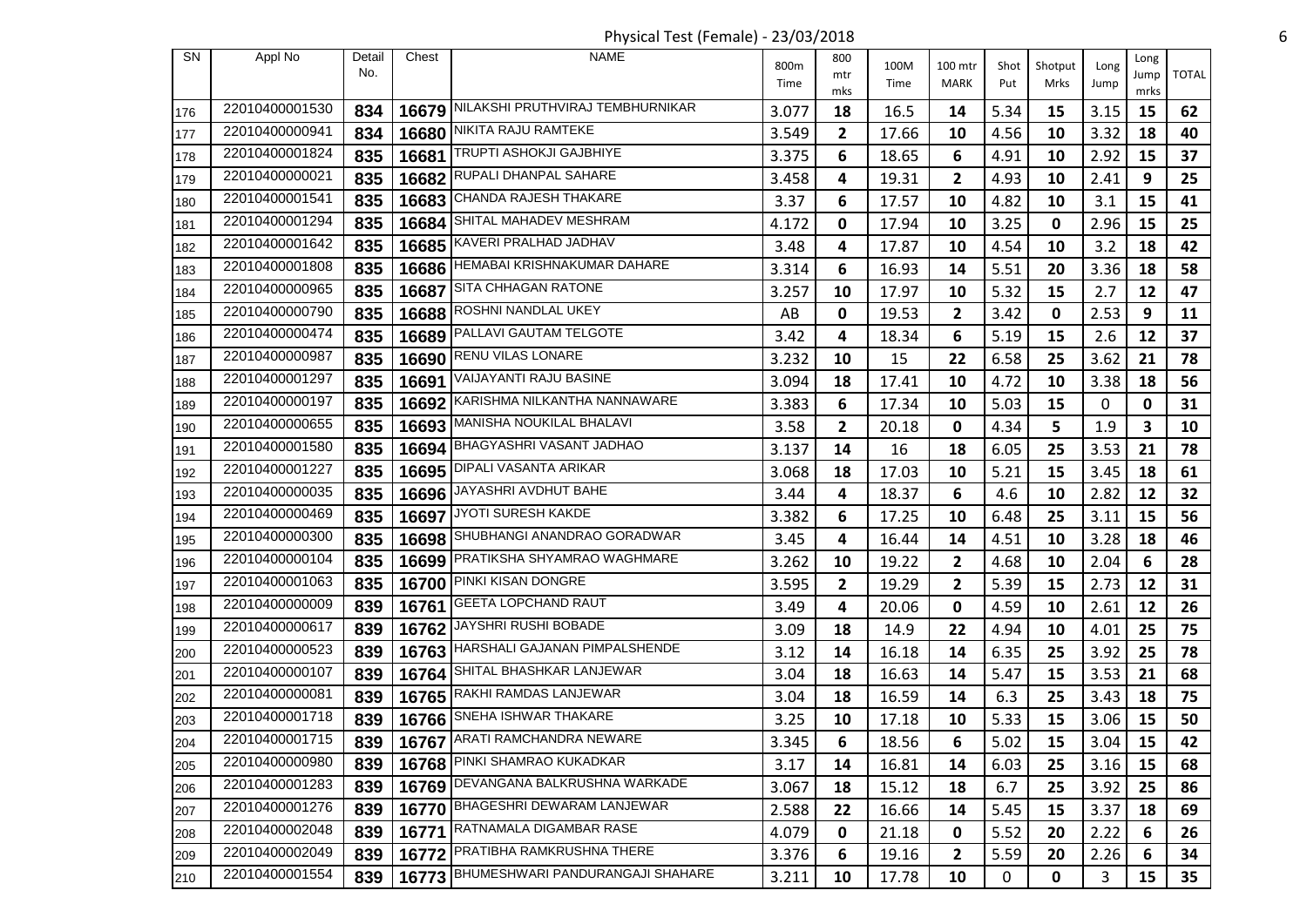Physical Test (Female) - 23/03/2018 7

| <b>SN</b> | Appl No        | Detail<br>No. | Chest | <b>NAME</b>                            | 800m  | 800<br>mtr   | 100M  | 100 mtr      | Shot | Shotput | Long | Long<br>Jump | <b>TOTAL</b> |
|-----------|----------------|---------------|-------|----------------------------------------|-------|--------------|-------|--------------|------|---------|------|--------------|--------------|
|           |                |               |       |                                        | Time  | mks          | Time  | <b>MARK</b>  | Put  | Mrks    | Jump | mrks         |              |
| 211       | 22010400001553 | 839           |       | 16774 RUPALI NILKANTH HEMANE           | 3.025 | 18           | 15.94 | 18           | 6.04 | 25      | 3.55 | 21           | 82           |
| 212       | 22010400002063 | 839           |       | 16775 SHAINPARVIN SHABASKHA KHAN       | 3.282 | 10           | 16.97 | 14           | 5.87 | 20      | 3.1  | 15           | 59           |
| 213       | 22010400001378 | 839           |       | 16776 AMRAPALI RAJIRAMJI BHOYAR        | 3.438 | 4            | 19.79 | $\mathbf{2}$ | 5.1  | 15      | 2.56 | 9            | 30           |
| 214       | 22010400001256 | 839           |       | 16777 HARSHA NARENDRA KATRE            | 3.211 | 10           | 17.68 | 10           | 5.48 | 15      | 2.97 | 15           | 50           |
| 215       | 22010400001212 | 839           |       | 16778 KAVITA CHANDRAPRAKASH RAHANGDALE | 2.558 | 22           | 15.59 | 18           | 5.67 | 20      | 3.35 | 18           | 78           |
| 216       | 22010400001788 | 839           |       | 16779 MAYURI PRAMOD SARDE              | 3.235 | 10           | 15.5  | 18           | 6.95 | 25      | 3.69 | 21           | 74           |
| 217       | 22010400000615 | 839           | 16780 | MOHINI GOKUL KHARPURIYE                | 3.545 | $\mathbf{2}$ | 20.25 | 0            | 5.8  | 20      | 2.59 | 9            | 31           |
| 218       | 22010400001798 | 840           |       | 16781   DIPA GYANIRAM MANKAR           | 3.535 | $\mathbf{2}$ | 18.6  | 6            | 5.23 | 15      | 2.67 | 12           | 35           |
| 219       | 22010400001401 | 840           |       | 16782 PRIYANKA RAMRAO HAJARE           | 3.235 | 10           | 17.96 | 10           | 5.15 | 15      | 3.05 | 15           | 50           |
| 220       | 22010400001388 | 840           | 16783 | VISHAKHA RAMRAO HAJARE                 | 3.276 | 10           | 16.9  | 14           | 4.98 | 10      | 3.31 | 18           | 52           |
| 221       | 22010400000632 | 840           |       | 16784 BHAGYASHRI DHANRAJ THAKARE       | 3.437 | 4            | 17.75 | 10           | 5.27 | 15      | 3.49 | 18           | 47           |
| 222       | 22010400000722 | 840           | 16785 | SAKSHI NARENDRA MANKAR                 | 4.454 | 0            | 21.06 | 0            | 4.22 | 5       | 2.44 | 9            | 14           |
| 223       | 22010400000811 | 840           |       | 16786 KALYANEE PRAFULJI BAGDE          | 3.57  | $\mathbf{2}$ | 16.75 | 14           | 5.08 | 15      | 3.43 | 18           | 49           |
| 224       | 22010400000812 | 840           |       | 16787 MANISHA PRAFUL BAGDE             | 3.125 | 14           | 15.65 | 18           | 5.85 | 20      | 3.93 | 25           | 77           |
| 225       | 22010400000807 | 840           |       | 16788 SHWETA CHHOTELAL AMBARWADE       | 3.177 | 14           | 17.25 | 10           | 5.19 | 15      | 3.48 | 18           | 57           |
| 226       | 22010400000960 | 840           |       | 16789 PRIYANKA NAMDEO PAL              | 3.161 | 14           | 17.22 | 10           | 5.15 | 15      | 2.94 | 15           | 54           |
| 227       | 22010400001596 | 840           | 16790 | PUJA ARUN KHANDRE                      | 3.31  | 6            | 16.57 | 14           | 6.06 | 25      | 3.8  | 25           | 70           |
| 228       | 22010400001347 | 840           |       | 16791 SUNITA PRAKASH SHINDE            | 3.391 | 6            | 18.38 | 6            | 5.65 | 20      | 2.87 | 12           | 44           |
| 229       | 22010400000115 | 840           | 16792 | KIRAN DOMAJI DHURVE                    | 3.177 | 14           | 17.12 | 10           | 5.25 | 15      | 3.65 | 21           | 60           |
| 230       | 22010400000117 | 840           |       | 16793 KAJAL BALARAM BHALAVI            | 3.234 | 10           | 17.78 | 10           | 5.56 | 20      | 2.93 | 15           | 55           |
| 231       | 22010400001018 | 840           |       | 16794   PAYAL MOHANDAS PISODE          | 3.352 | 6            | 19.88 | $\mathbf{2}$ | 4.14 | 5       | 2.88 | 12           | 25           |
| 232       | 22010400000643 | 840           |       | 16795 JYOTI GHANSHYAM FUNDE            | 2.53  | 22           | 15.56 | 18           | 5.97 | 20      | 3.58 | 21           | 81           |
| 233       | 22010400000604 | 840           |       | 16796 VARSHA SHYAMLAL BHONDEKAR        | 3.154 | 14           | 16.06 | 14           | 5.01 | 15      | 3.1  | 15           | 58           |
| 234       | 22010400002121 | 840           | 16797 | MANISHA VITTHAL BHUJADE                | 3.114 | 14           | 18.84 | 6            | 5.4  | 15      | 2.77 | 12           | 47           |
| 235       | 22010400002126 | 840           |       | 16798 CHHAYA BISAN DESHMUKH            | 3.11  | 14           | 16.81 | 14           | 5.35 | 15      | 3.17 | 15           | 58           |
| 236       | 22010400002127 | 840           | 16799 | RUPALI RAMESHWAR KAMBALE               | 3.06  | 18           | 16    | 18           | 5.44 | 15      | 3.5  | 21           | 72           |
| 237       | 22010400001561 | 840           |       | 16800 PRIYANKA DADARAO KADAM           | 2.57  | 22           | 16.5  | 14           | 5.2  | 15      | 3.58 | 21           | 72           |
| 238       | 22010400001016 | 841           | 16801 | <b>VAISHALI RAGHUNATH CHUTE</b>        | 3.097 | 18           | 15.97 | 18           | 5.55 | 20      | 3.28 | 18           | 74           |
| 239       | 22010400000934 | 841           |       | 16802 NAMRATA MANIK MALOT              | 3.165 | 14           | 17.25 | 10           | 5.78 | 20      | 3.29 | 18           | 62           |
| 240       | 22010400000561 | 841           |       | 16803 ASHWITA ASHOK BAWANKAR           | 3.16  | 14           | 15.25 | 18           | 6.8  | 25      | 3.8  | 25           | 82           |
| 241       | 22010400000378 | 841           |       | 16804 SAPNA CHANDUJI JAMBHULE          | 3.17  | 14           | 16.34 | 14           | 5.52 | 20      | 3.75 | 21           | 69           |
| 242       | 22010400000794 | 841           |       | 16805 SWETA SATISHSINGH PAWAR          | AB    | 0            | 16.5  | 14           | 5.85 | 20      | 3    | 15           | 49           |
| 243       | 22010400000060 | 841           |       | 16806 BHAWANA DHANILAL RAUT            | 3.29  | 10           | 17.13 | 10           | 5.97 | 20      | 3.11 | 15           | 55           |
| 244       | 22010400001179 | 841           |       | 16807 ARTI PRADIP BORKAR               | 3.27  | 10           | 17.06 | 10           | 5.23 | 15      | 2.91 | 15           | 50           |
| 245       | 22010400001615 | 841           |       | 16808 KAJAL DHARMPAL KURVE             | 3.396 | 6            | 17.06 | 10           | 6.25 | 25      | 3.3  | 18           | 59           |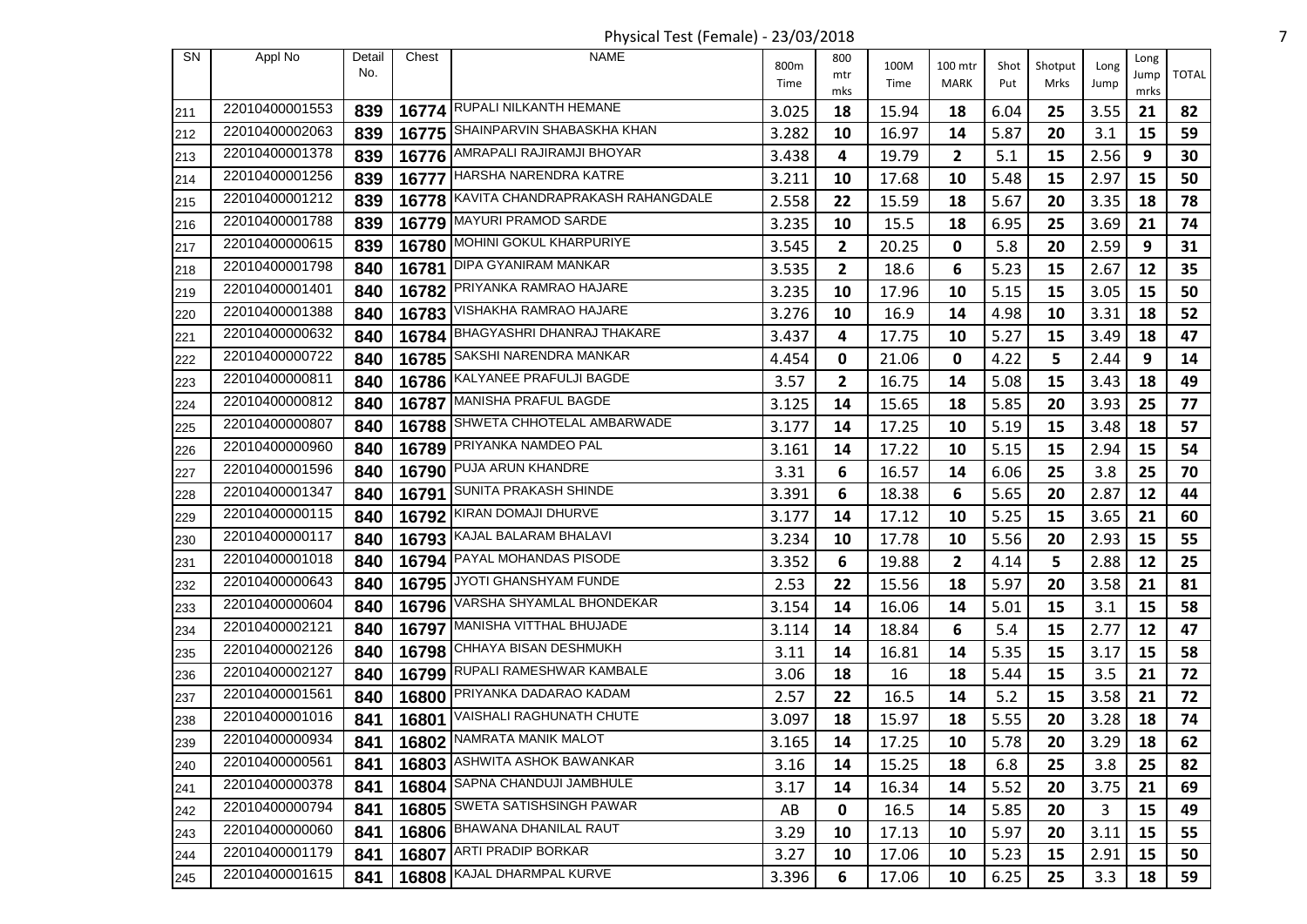Physical Test (Female) - 23/03/2018 8

| <b>SN</b> | Appl No        | Detail | Chest | <b>NAME</b>                       | 800m          | 800          | 100M          | 100 mtr      | Shot  | Shotput | Long    | Long    |              |
|-----------|----------------|--------|-------|-----------------------------------|---------------|--------------|---------------|--------------|-------|---------|---------|---------|--------------|
|           |                | No.    |       |                                   | Time          | mtr          | Time          | MARK         | Put   | Mrks    | Jump    | Jump    | <b>TOTAL</b> |
|           | 22010400001505 | 841    | 16809 | TULSI VIJAYSINGH RAJPUT           |               | mks<br>0     |               |              | 3.9   | 0       | 1.8     | mrks    | 13           |
| 246       | 22010400001300 | 841    | 16810 | KARISHMA ZANAK ADMACHI            | 4.12<br>3.497 | 4            | 17.5<br>18.03 | 10<br>6      | 5.54  | 20      | 2.75    | 3<br>12 | 42           |
| 247       | 22010400002131 | 841    |       | 16811 KAJAL GANGARAM KANTODE      |               |              |               |              |       |         |         |         |              |
| 248       | 22010400000354 |        |       | JAYSHRI VASANTA SARWE             | 3.45          | 4            | 17.91         | 10           | 5.24  | 15      | 3.23    | 18      | 47           |
| 249       | 22010400000353 | 841    | 16812 | GAYATRI DHANRAJ NANDANWAR         | 3.165         | 14           | 16.5          | 14           | 5.6   | 20      | 3.11    | 15      | 63           |
| 250       |                | 841    | 16813 | 16814 SHRUTI GOPALRAO LOHAKARE    | 3.038         | 18           | 16.38         | 14           | 5.93  | 20      | 3.46    | 18      | 70           |
| 251       | 22010400000370 | 841    |       |                                   | 3.129         | 14           | 16.1          | 14           | 6.89  | 25      | 3.58    | 21      | 74           |
| 252       | 22010400000359 | 841    | 16815 | SHITAL DNYANESHWAR DAHARE         | 3.148         | 14           | 15.25         | 18           | 7.3   | 25      | 3.6     | 21      | 78           |
| 253       | 22010400000367 | 841    |       | 16816 POURNIMA RAKHICHAND PUNDE   | 3.123         | 14           | 16.72         | 14           | 6.65  | 25      | 3.44    | 18      | 71           |
| 254       | 22010400001747 | 841    | 16817 | UMA BABANRAO BARDE                | 3.44          | 4            | 18.18         | 6            | 5.57  | 20      | 2.67    | 12      | 42           |
| 255       | 22010400001152 | 841    |       | 16818 <b>DIPALI BALU GOLE</b>     | 3.089         | 18           | 15.31         | 18           | 6.5   | 25      | 3.95    | 25      | 86           |
| 256       | 22010400001155 | 841    | 16819 | VAISHALI MILIND TAYADE            | 3.086         | 18           | 16.19         | 14           | 5.63  | 20      | 3.1     | 15      | 67           |
| 257       | 22010400000054 | 841    | 16820 | DAMINI DIPAK MUKE                 | 3.149         | 14           | 16.81         | 14           | 5.59  | 20      | 3.35    | 18      | 66           |
| 258       | 22010400000151 | 842    |       | 16821 SHUBHANGI SHAMRAO KAHALKAR  | 3.162         | 14           | 18.41         | 6            | 4.38  | 5       | 2.79    | 12      | 37           |
| 259       | 22010400000079 | 842    | 16822 | SNEHA RAJENDRA DHARMIK            | 3.255         | 10           | 17.25         | 10           | 5.3   | 15      | 3.04    | 15      | 50           |
| 260       | 22010400000759 | 842    |       | 16823 PRIYA HARI UIKEY            | 4.225         | 0            | 20.16         | 0            | 5.23  | 15      | 2.83    | 12      | 27           |
| 261       | 22010400000454 | 842    |       | 16824 HARSHALATA RAMESH NASRE     | 2.599         | 22           | 16            | 18           | 5.87  | 20      | 3.27    | 18      | 78           |
| 262       | 22010400000459 | 842    |       | 16825 HARSHA JANRAO KALAMBHE      | 3.349         | 6            | 18            | 10           | 4.57  | 10      | 3.18    | 15      | 41           |
| 263       | 22010400000649 | 842    |       | 16826 BABITA HARICHANDRA TEKAM    | 3.049         | 18           | 15.75         | 18           | 5.43  | 15      | 3.5     | 21      | 72           |
| 264       | 22010400000897 | 842    | 16827 | YOGESHWARI SANTOSH MENDHE         | 3.037         | 18           | 17            | 14           | 5.4   | 15      | 3.04    | 15      | 62           |
| 265       | 22010400001417 | 842    |       | 16828 YAMU WASUDEO NANDAGHALE     | 3.152         | 14           | 15.87         | 18           | 5.43  | 15      | 2.95    | 15      | 62           |
| 266       | 22010400000850 | 842    | 16829 | SUJATA MANOHAR MOHOD              | 3.57          | $\mathbf{2}$ | 17.44         | 10           | 0     | 0       | 2.99    | 15      | 27           |
| 267       | 22010400001185 | 842    | 16830 | ANITA SHALIKRAM GHAGARE           | 3.098         | 18           | 16.25         | 14           | 6.21  | 25      | 3.82    | 25      | 82           |
| 268       | 22010400000200 | 842    | 16831 | <b>BHARTI DINESH KATRE</b>        | 4.192         | 0            | 20.56         | 0            | 4.13  | 5       | 2.22    | 6       | 11           |
| 269       | 22010400001012 | 842    |       | 16832 SHILPA RAJESH BHIMTE        | 2.537         | 22           | 14.9          | 22           | 5.69  | 20      | 4       | 25      | 89           |
| 270       | 22010400001014 | 842    |       | 16833 BABITA DHANLAL NAGPURE      | 3.115         | 14           | 17.65         | 10           | 4.5   | 10      | 3.02    | 15      | 49           |
| 271       | 22010400001906 | 842    | 16834 | SIMA KASHINATH BHAGAT             | 3.22          | 10           | 19.28         | $\mathbf{2}$ | 5.26  | 15      | 3       | 15      | 42           |
| 272       | 22010400000734 | 842    |       | 16835 RASHMI SHEKHAR YELMALWAR    | 3.199         | 14           | 16.35         | 14           | 5.7   | 20      | 3.52    | 21      | 69           |
| 273       | 22010400001740 | 842    | 16836 | VAISHALI KAILAS RANGARI           | 3.181         | 14           | 15.95         | 18           | 5.75  | 20      | 3.74    | 21      | 73           |
| 274       | 22010400001738 | 842    |       | 16837 PRAGATI SHEKHAR PADGELWAR   | 3.511         | $\mathbf{2}$ | 17.87         | 10           | $5.5$ | 20      | $2.8\,$ | 12      | 44           |
| 275       | 22010400002019 | 842    |       | 16838 KIRTI KISAN GHARAT          | 3.194         | 14           | 16.41         | 14           | 5.25  | 15      | 3.15    | 15      | 58           |
| 276       | 22010400001969 | 842    |       | 16839 PUJA DNYANESHWAR MESHRAM    | 3.368         | 6            | 16.75         | 14           | 6.32  | 25      | 3.31    | 18      | 63           |
| 277       | 22010400001949 | 842    |       | 16840 NANDA AMRISH DHARGAVE       | 3.478         | 4            | 17.38         | 10           | 5.53  | 20      | 3       | 15      | 49           |
| 278       | 22010400001173 | 843    |       | 16841 KOKILA DILIP NAREKAR        | 4.037         | 0            | 19.62         | $\mathbf{2}$ | 3.54  | 0       | 2.44    | 9       | 11           |
| 279       | 22010400001184 | 843    |       | 16842 PUNAM RAMESHRAO RAUT        | 3.261         | 10           | 16            | 18           | 6.26  | 25      | 3.89    | 25      | 78           |
| 280       | 22010400001127 | 843    |       | 16843 PUSHPA VINAYAKRAOJI WANJARI | 3.175         | 14           | 17            | 14           | 6.1   | 25      | 3.69    | 21      | 74           |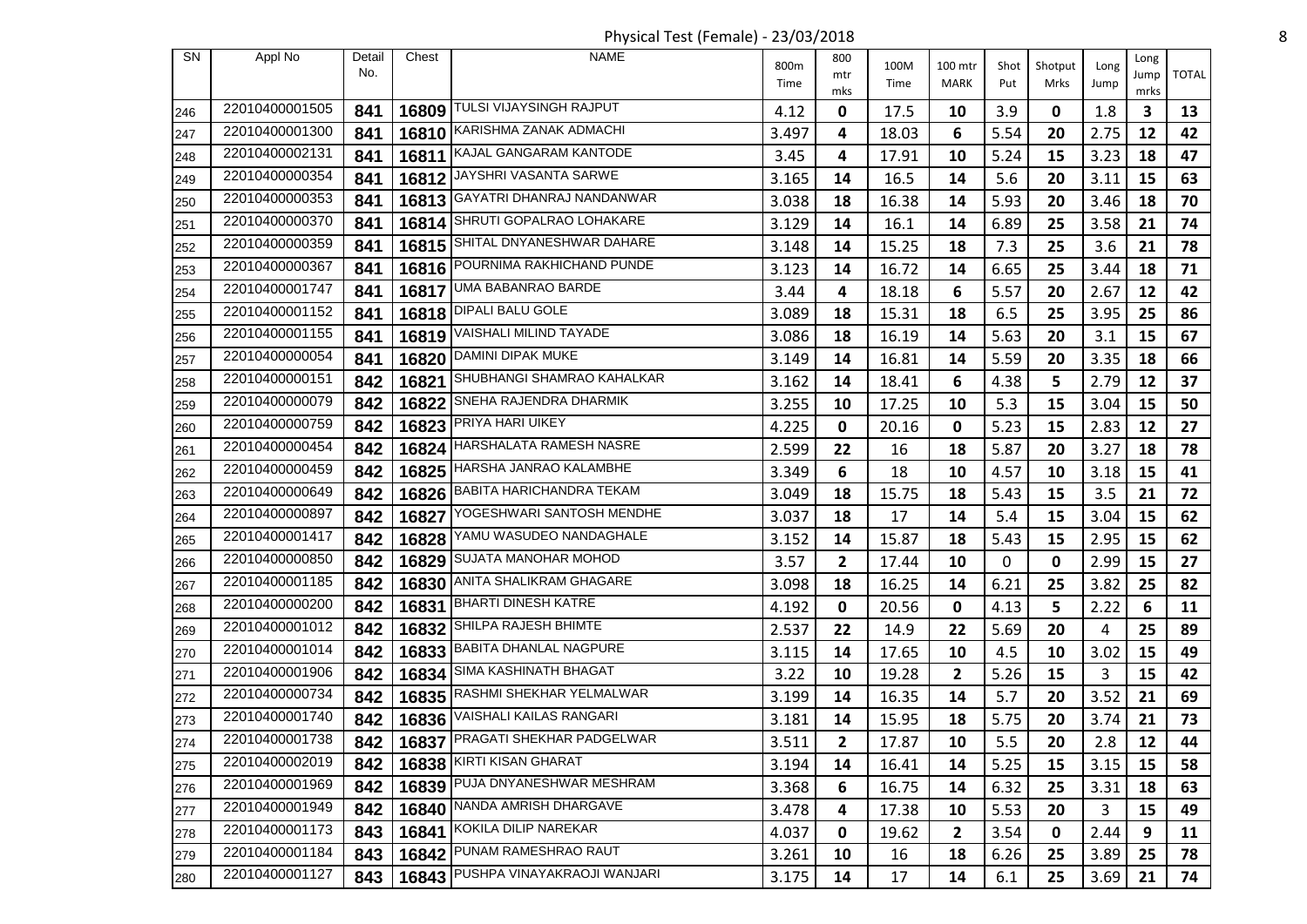Physical Test (Female) - 23/03/2018 9

| SN  | Appl No        | Detail | Chest | <b>NAME</b>                           | 800m  | 800          | 100M  | 100 mtr      | Shot | Shotput | Long | Long       |              |
|-----|----------------|--------|-------|---------------------------------------|-------|--------------|-------|--------------|------|---------|------|------------|--------------|
|     |                | No.    |       |                                       | Time  | mtr          | Time  | MARK         | Put  | Mrks    | Jump | Jump       | <b>TOTAL</b> |
| 281 | 22010400000408 | 843    | 16844 | SHRUNKHALA SUNIL IDPACHE              | 3.495 | mks<br>4     | 17.84 | 10           | 5.21 | 15      | 2.71 | mrks<br>12 | 41           |
| 282 | 22010400000556 | 843    | 16845 | <b>ANITA MAHADEO KENDRE</b>           | 3.488 | 4            | 19.44 | $\mathbf{2}$ | 4.86 | 10      | 2.55 | 9          | 25           |
| 283 | 22010400001823 | 843    |       | 16846   VAISHNAVI SANTOSH BAJAD       | 3.226 | 10           | 17.62 | 10           | 5.64 | 20      | 3.34 | 18         | 58           |
| 284 | 22010400001817 | 843    |       | 16847 PRADNYA PRABHKAR TAYADE         | 3.27  | 10           | 16.34 | 14           | 6    | 25      | 3.02 | 15         | 64           |
| 285 | 22010400001611 | 843    |       | 16848 MANALI DHARMPAL KURVE           | 3.184 | 14           | 16.75 | 14           | 5.9  | 20      | 3.32 | 18         | 66           |
| 286 | 22010400001902 | 843    |       | 16849 RASHMI DINESH KHANDARE          | 3.557 | $\mathbf{2}$ | 18.4  | 6            | 4.79 | 10      | 3.07 | 15         | 33           |
| 287 | 22010400000003 | 843    | 16850 | AARTI SHALIKRAM FARKUNDE              | 3.361 | 6            | 17.81 | 10           | 4.79 | 10      | 2.82 | 12         | 38           |
| 288 | 22010400001299 | 843    |       | 16851 PAYAL MOHAN INWATE              | 3.444 | 4            | 19.71 | $\mathbf{2}$ | 5.42 | 15      | 2.6  | 12         | 33           |
| 289 | 22010400001115 | 843    |       | 16852 PRANALI GAJANAN GOURKAR         | 3.334 | 6            | 16.81 | 14           | 5.63 | 20      | 3.53 | 21         | 61           |
| 290 | 22010400001956 | 843    |       | 16853 POOJA ASHOK SAHARE              | 3.084 | 18           | 16.31 | 14           | 5.55 | 20      | 3.47 | 18         | 70           |
| 291 | 22010400000548 | 843    |       | 16854 BEBITAI RAMRAO RATHOD           | 3.259 | 10           | 17.47 | 10           | 4.81 | 10      | 3.38 | 18         | 48           |
| 292 | 22010400000859 | 843    | 16855 | MINA WASUDEORAOJI SATFALE             | 3.288 | 10           | 15.18 | 18           | 6.13 | 25      | 3.85 | 25         | 78           |
| 293 | 22010400001461 | 843    |       | 16856 HOMESHWARI ATMARAM CHAOHAN      | 4.072 | 0            | 20.78 | 0            | 4.58 | 10      | 2.81 | 12         | 22           |
| 294 | 22010400001463 | 843    | 16857 | JYOTI JAILALJI MOHABE                 | 3.236 | 10           | 16.72 | 14           | 5.62 | 20      | 3.37 | 18         | 62           |
| 295 | 22010400001465 | 843    |       | 16858 SUNITA PREMLALJI PATLE          | 3.064 | 18           | 15.09 | 18           | 5.61 | 20      | 3.91 | 25         | 81           |
| 296 | 22010400000569 | 843    |       | 16859 MINAKSHI SHIVSHANKAR BOHRE      | 3.064 | 18           | 15.59 | 18           | 5.67 | 20      | 3.62 | 21         | 77           |
| 297 | 22010400000571 | 843    | 16860 | ASHVINI PRADIP HARDE                  | 3.172 | 14           | 16.19 | 14           | 5.66 | 20      | 2.84 | 12         | 60           |
| 298 | 22010400000349 | 844    |       | 16861 ANITA RAMRAJ BHOYAR             | 3.093 | 18           | 16.57 | 14           | 5.86 | 20      | 3.3  | 18         | 70           |
| 299 | 22010400000360 | 844    | 16862 | NUTAN GHANSHYAM URKUDE                | 3.23  | 10           | 18.34 | 6            | 4.84 | 10      | 3.2  | 18         | 44           |
| 300 | 22010400001500 | 844    |       | 16863 BHOONESHWARI DURVESH DHOMANE    | 4.033 | 0            | 18.75 | 6            | 5.57 | 20      | 2.31 | 9          | 35           |
| 301 | 22010400001096 | 844    | 16864 | PRAGATI DALPATRAO JADHAV              | 3.068 | 18           | 15.5  | 18           | 6.45 | 25      | 3.8  | 25         | 86           |
| 302 | 22010400001094 | 844    |       | 16865 KOMAL VASUDEO RATHOD            | 3.086 | 18           | 15.84 | 18           | 5.27 | 15      | 0    | 0          | 51           |
| 303 | 22010400002135 | 844    |       | 16866 MONALI JAGDISH GAWANDE          | 3.176 | 14           | 16.94 | 14           | 5.35 | 15      | 3.47 | 18         | 61           |
| 304 | 22010400001466 | 844    | 16867 | BHAGYASHRI HEMRAJ KASHIKAR            | 3.33  | 6            | 15.97 | 18           | 6.41 | 25      | 3.83 | 25         | 74           |
| 305 | 22010400001472 | 844    |       | 16868 RAKHI BALWANT ZALKE             | 3.525 | $\mathbf{2}$ | 20.28 | 0            | 4.7  | 10      | 2.38 | 9          | 21           |
| 306 | 22010400000340 | 844    | 16869 | PRAJAKTA ASHOK AWACHAT                | 3.197 | 14           | 17.94 | 10           | 5.33 | 15      | 3.1  | 15         | 54           |
| 307 | 22010400001467 | 844    |       | 16870 PRATIKSHA NAMDEO SARVE          | 3.324 | 6            | 19.31 | $\mathbf{2}$ | 5.39 | 15      | 3.09 | 15         | 38           |
| 308 | 22010400001421 | 844    | 16871 | AACHAL DHANESHWAR BANTE               | 3.27  | 10           | 18.47 | 6            | 3.37 | 0       | 2.31 | 9          | 25           |
| 309 | 22010400001420 | 844    |       | 16872 <b>ASHWINI HIRALAL TICHKULE</b> | 3.29  | 10           | 17.44 | 10           | 5.22 | 15      | 3.64 | 21         | 56           |
| 310 | 22010400001453 | 844    |       | 16873 KIRAN GHANSHYAMJI CHAMATKAR     | 3.152 | 14           | 16.93 | 14           | 6.03 | 25      | 3.14 | 15         | 68           |
| 311 | 22010400001454 | 844    |       | 16874 JYOTITAI GIRISINGH CHAUVHAN     | 3.267 | 10           | 17.09 | 10           | 5.91 | 20      | 3.14 | 15         | 55           |
| 312 | 22010400001046 | 844    |       | 16875 DIPIKA JAIPRAKASH MESHRAM       | 3.125 | 14           | 15.75 | 18           | 6.67 | 25      | 3.77 | 21         | 78           |
| 313 | 22010400001195 | 844    |       | 16876 LAXMI SANJAY KHANDARE           | 3.375 | 6            | 16.18 | 14           | 5.15 | 15      | 3.77 | 21         | 56           |
| 314 | 22010400001107 | 844    |       | 16877 JULI WASUDEORAO KHANDEKAR       | 3.286 | 10           | 16.5  | 14           | 6.15 | 25      | 3.68 | 21         | 70           |
| 315 | 22010400000631 | 844    |       | 16878 PRITI SANJAY GUDDHE             | 3.069 | 18           | 16.4  | 14           | 4.8  | 10      | 3.38 | 18         | 60           |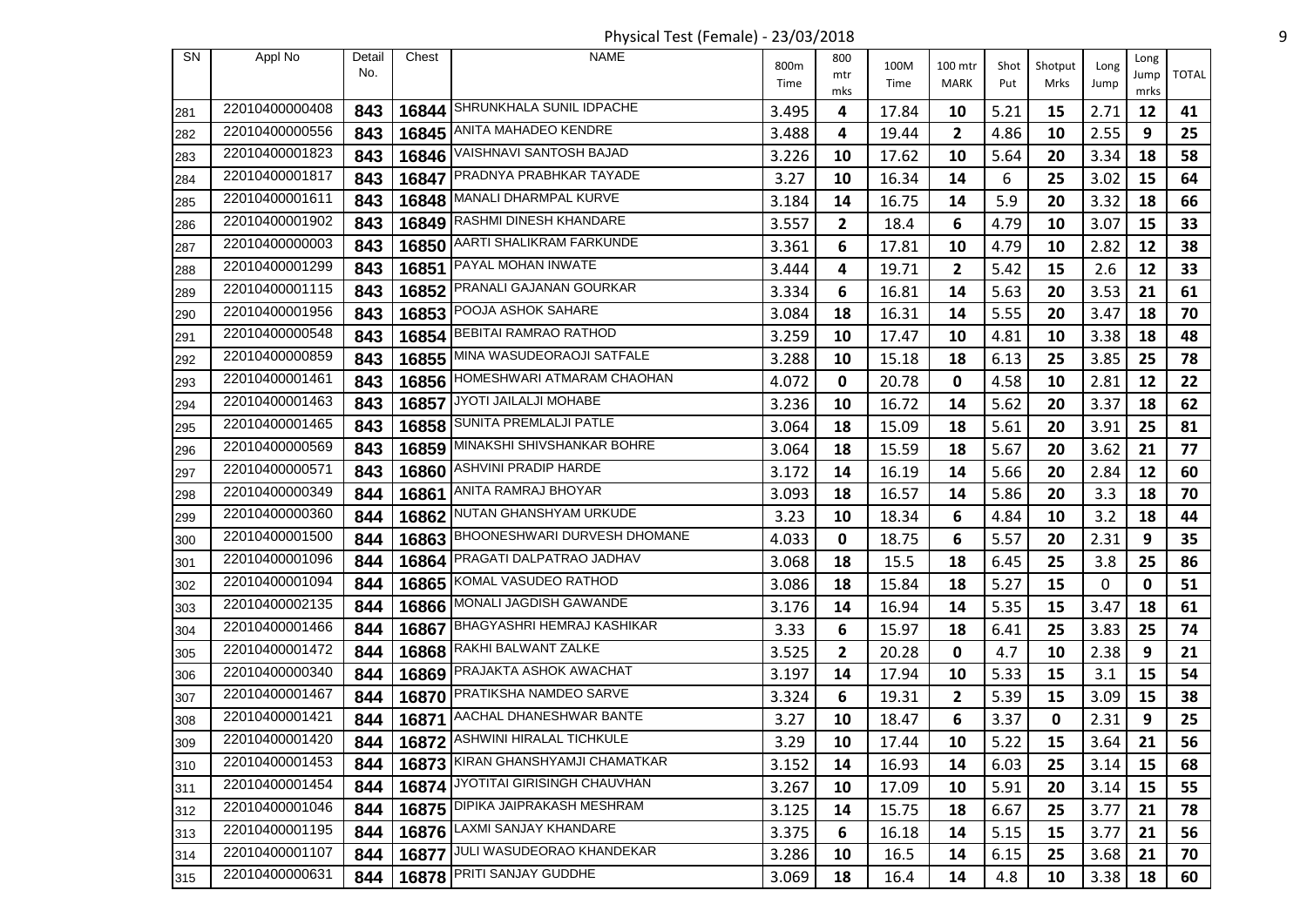Physical Test (Female) - 23/03/2018 10

| SN  | Appl No        | Detail | Chest | NAME                                | 800m  | 800         | 100M  | 100 mtr      |             |                 |              | Long       |                         |
|-----|----------------|--------|-------|-------------------------------------|-------|-------------|-------|--------------|-------------|-----------------|--------------|------------|-------------------------|
|     |                | No.    |       |                                     | Time  | mtr         | Time  | <b>MARK</b>  | Shot<br>Put | Shotput<br>Mrks | Long<br>Jump | Jump       | <b>TOTAL</b>            |
| 316 | 22010400000113 | 844    | 16879 | SANGEETA SUKHDAS PATLE              | 3.44  | mks<br>4    | 15.35 | 18           | 6.3         | 25              | 3.68         | mrks<br>21 | 68                      |
| 317 | 22010400000618 | 844    | 16880 | SUNANDA ARJUN ZAMARKAR              | 3.29  | 10          | 17.22 | 10           | 5.55        | 20              | 3.57         | 21         | 61                      |
| 318 | 22010400001469 | 845    |       | 16881 SUBODHINI UTTAM MALAME        | 3.33  | 6           | 18.03 | 6            | 4.79        | 10              | 2.85         | 12         | 34                      |
| 319 | 22010400002008 | 845    | 16882 | <b>SWATI SUDHAKAR PADARE</b>        | 3.338 | 6           | 17.1  | 10           | 5.06        | 15              | 3.17         | 15         | 46                      |
| 320 | 22010400001190 | 845    |       | 16883 MAYURI UDDHAV GAKHARE         | 3.239 | 10          | 18.19 | 6            | 4.2         | 5               | 2.88         | 12         | 33                      |
| 321 | 22010400001120 | 845    | 16884 | VISHAKHA MAHADEVRAV GHODAM          | 2.567 | 22          | 14.53 | 22           | 6.7         | 25              | 4.47         | 25         | 94                      |
| 322 | 22010400001121 | 845    | 16885 | PRIYA BHASKAR THUL                  | 3.395 | 6           | 18.62 | 6            | 5.25        | 15              | 3.03         | 15         | 42                      |
| 323 | 22010400000362 | 845    |       | 16886 PALLAVI MANIK SAKHARWADE      | 3.079 | 18          | 16.65 | 14           | 5.6         | 20              | 3.02         | 15         | 67                      |
| 324 | 22010400000361 | 845    | 16887 | <b>SUSHAMA PRADEEP MATEY</b>        | 3.056 | 18          | 15.81 | 18           | 5.32        | 15              | 2.95         | 15         | 66                      |
| 325 | 22010400000357 | 845    |       | 16888 PRAJKTA SATISH NANDAGAWLI     | 3.07  | 18          | 15.88 | 18           | 5.66        | 20              | 3.3          | 18         | 74                      |
| 326 | 22010400000363 | 845    |       | 16889 MRUNALI VISHWAS SAKHARWADE    | 3.074 | 18          | 15.47 | 18           | 5.96        | 20              | 3.6          | 21         | 77                      |
| 327 | 22010400000366 | 845    | 16890 | ASHWINI ASHOK BILLORE               | 3.452 | 4           | 16.22 | 14           | 5.59        | 20              | 3.2          | 18         | 56                      |
| 328 | 22010400000694 | 845    |       | 16891 KHUSHBU KAMLESH GAWALI        | 4.332 | 0           | AB    | 0            | 5.2         | 15              | 2.8          | 12         | 27                      |
| 329 | 22010400001680 | 845    | 16892 | TRIVENKA HEMRAJ BAREWAR             | 3.259 | 10          | 16.65 | 14           | 5.51        | 20              | 2.5          | 9          | 53                      |
| 330 | 22010400001669 | 845    |       | 16893 SAVITA DEVENDRA PARIHAR       | 3.367 | 6           | 16.47 | 14           | 5.66        | 20              | 3.24         | 18         | 58                      |
| 331 | 22010400001685 | 845    |       | 16894 MAMTA NARENDRA PARATE         | 3.287 | 10          | 15.7  | 18           | 5.54        | 20              | 3.13         | 15         | 63                      |
| 332 | 22010400001006 | 845    |       | 16895 MANISHA BALKRUSHNAJI MASRAM   | 3.27  | 10          | 16.94 | 14           | 5.78        | 20              | 3.34         | 18         | 62                      |
| 333 | 22010400001102 | 845    |       | 16896 ARTI DILIPRAOJI UMATE         | 2.545 | 22          | 14.91 | 22           | 5.45        | 15              | 3.63         | 21         | 80                      |
| 334 | 22010400001105 | 845    | 16897 | SHUBHANGI ABHIMANJI PUSDEKAR        | 3.15  | 14          | 15.16 | 18           | 6.91        | 25              | 3.99         | 25         | 82                      |
| 335 | 22010400001104 | 845    |       | 16898 PRAJAKTA GAJANANJI DEOGIRKAR  | 3.112 | 14          | 15.85 | 18           | 5.28        | 15              | 3.65         | 21         | 68                      |
| 336 | 22010400001099 | 845    | 16899 | PAYAL NAMDEORAO REWATKAR            | 3.127 | 14          | 15.95 | 18           | 6.08        | 25              | 3.64         | 21         | 78                      |
| 337 | 22010400000103 | 845    |       | 16900 MONIKA MAHADEORAO SHAMBHARKAR | 3.49  | 4           | 16.9  | 14           | 5.3         | 15              | 3.3          | 18         | 51                      |
| 338 | 22010400000383 | 846    | 16901 | SHWETA CHANDRAMANI DESHBHRATAR      | 3.11  | 14          | 17    | 14           | 4.76        | 10              | 3.7          | 21         | 59                      |
| 339 | 22010400000385 | 846    |       | 16902 PRITI KRISHNA KAITHEL         | 3.15  | 14          | 16.69 | 14           | 5.02        | 15              | 3.12         | 15         | 58                      |
| 340 | 22010400000388 | 846    |       | 16903 ASHWINI OMPRAKASH BHANARKAR   | 3.184 | 14          | 16.47 | 14           | 5.64        | 20              | 3.25         | 18         | 66                      |
| 341 | 22010400000389 | 846    | 16904 | SHIVANI ANIL MESHRAM                | 3.146 | 14          | 15.56 | 18           | 6.05        | 25              | 3.65         | 21         | 78                      |
| 342 | 22010400000386 | 846    |       | 16905 PRIPYANKA BHAURAO GAWANDE     | 3.122 | 14          | 16.25 | 14           | 5.79        | 20              | 3.24         | 18         | 66                      |
| 343 | 22010400000190 | 846    |       | 16906 PUSHPA RAMKARAN YADAV         | 2.599 | 22          | 15.34 | 18           | 7.1         | 25              | 3.7          | 21         | 86                      |
| 344 | 22010400000192 | 846    |       | 16907 NILAM DHNYANESHWAR ROKDE      | 2.598 | 22          | 14.6  | 22           | 5.98        | 20              | 3.87         | 25         | 89                      |
| 345 | 22010400001391 | 846    |       | 16908 BHAGYASHRI BABARAO GOSAVI     | 3.096 | 18          | 16.19 | 14           | 5.83        | 20              | 3.46         | 18         | 70                      |
| 346 | 22010400001803 | 846    |       | 16909 MONIKA GIRIDHAR NEHARE        | 3.467 | 4           | 18.06 | 6            | 4.37        | 5               | 2.23         | 6          | 21                      |
| 347 | 22010400000051 | 846    |       | 16910 YOGITA ASHOK VAIDYA           | AB    | 0           | 19.28 | 2            | 4.43        | 5               | 1.68         | 0          | $\overline{\mathbf{z}}$ |
| 348 | 22010400001789 | 846    |       | 16911  POOJA ASHOKRAO SURE          | 3.17  | 14          | 19.06 | $\mathbf{2}$ | 4.4         | 5               | 2.46         | 9          | 30                      |
| 349 | 22010400001793 | 846    |       | 16912 AARTI BALUJI UGHADE           | 3.39  | 6           | 19.78 | $\mathbf{2}$ | 4.77        | 10              | 2.8          | 12         | 30                      |
| 350 | 22010400001714 | 846    |       | 16913 VIBHA ASARAMJI BHUDE          | 4.134 | $\mathbf 0$ | 18.9  | 6            | 4.76        | 10              | 2.25         | 6          | 22                      |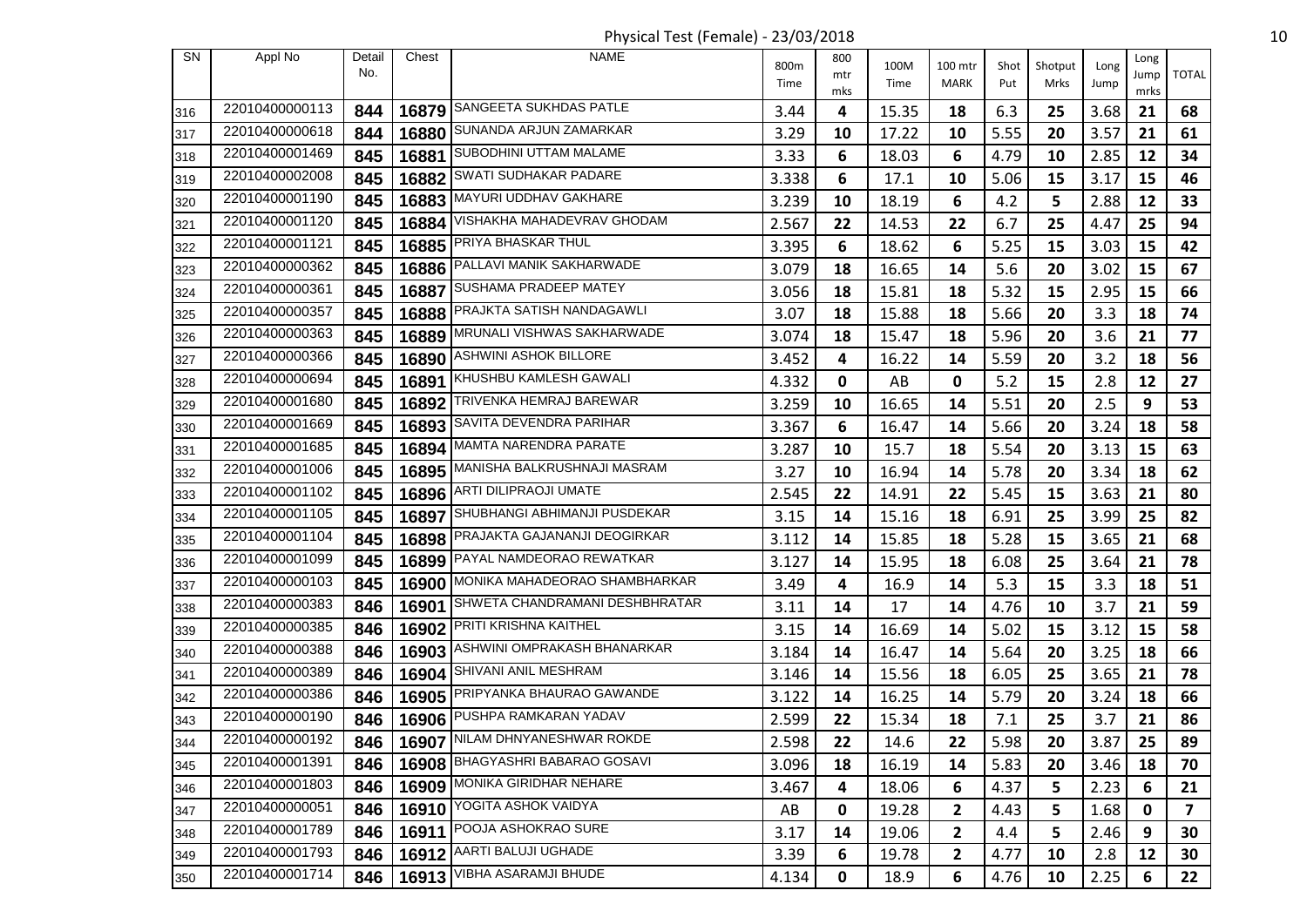Physical Test (Female) - 23/03/2018 11

| SN  | Appl No        | Detail<br>No. | Chest | <b>NAME</b>                             | 800m<br>Time | 800<br>mtr   | 100M<br>Time | 100 mtr<br>MARK | Shot<br>Put | Shotput<br>Mrks | Long<br>Jump | Long<br>Jump | <b>TOTAL</b> |
|-----|----------------|---------------|-------|-----------------------------------------|--------------|--------------|--------------|-----------------|-------------|-----------------|--------------|--------------|--------------|
| 351 | 22010400001710 | 846           |       | 16914 RINA PRABHAKAR DAMAHE             | 3.155        | mks<br>14    | 16.63        | 14              | 5.49        | 15              | 3.66         | mrks<br>21   | 64           |
| 352 | 22010400001707 | 846           |       | 16915 MANISHA NANDU GAWALI              | 3.432        | 4            | 16.97        | 14              | 4.98        | 10              | 3.3          | 18           | 46           |
| 353 | 22010400001717 | 846           |       | 16916 POONAM GAJANANRAO NIMBHORKAR      | 3.271        | 10           | 16.72        | 14              | 3.92        | 0               | 3.25         | 18           | 42           |
| 354 | 22010400001713 | 846           |       | 16917   DEEPA KAILASRAO ADHAU           | 3.117        | 14           | 19.06        | 2               | 5.49        | 15              | 3.85         | 25           | 56           |
| 355 | 22010400001716 | 846           |       | 16918 SWATI MOHAN WANARE                | 3.188        | 14           | 15.72        | 18              | 5.45        | 15              | 3.16         | 15           | 62           |
| 356 | 22010400000166 | 846           |       | 16919 PRAJAKTA KISHOR JANBANDHU         | 3.213        | 10           | 17.5         | 10              | 5.92        | 20              | 3.34         | 18           | 58           |
| 357 | 22010400001548 | 846           | 16920 | PRANJALI RAMKRUSHNA MODANKAR            | 3.14         | 14           | 14.35        | 22              | 5.93        | 20              | 3.77         | 21           | 77           |
| 358 | 22010400001854 | 847           | 16921 | SAGAR DATTATRAYA GAWAI                  | 3.381        | 6            | 16.9         | 14              | 5.71        | 20              | 3.36         | 18           | 58           |
| 359 | 22010400000182 | 847           | 16922 | RUPALI UTTAM BAGADE                     | 3.43         | 4            | 17.63        | 10              | 6.07        | 25              | 2.83         | 12           | 51           |
| 360 | 22010400000186 | 847           |       | 16923 KARISHMA JAIBHARAT WASNIK         | 3.322        | 6            | 15.097       | 18              | 5.3         | 15              | 3.64         | 21           | 60           |
| 361 | 22010400001898 | 847           |       | 16924   AMRAPALI AMOL GAJBHIYE          | 4.13         | 0            | 18.62        | 6               | 6.02        | 25              | 2.58         | 9            | 40           |
| 362 | 22010400001884 | 847           |       | 16925 KIRAN SHYAMRAO SHEJUL             | 4.112        | 0            | 19.28        | 2               | 6.55        | 25              | 3.1          | 15           | 42           |
| 363 | 22010400000411 | 847           |       | 16926 PRACHI KESHVRAO DOMLE             | 3.395        | 6            | 15.69        | 18              | 6.45        | 25              | 3.8          | 25           | 74           |
| 364 | 22010400001778 | 847           | 16927 | RITA BALURAOJI RAUT                     | 3.195        | 14           | 16.4         | 14              | 5.47        | 15              | 3.71         | 21           | 64           |
| 365 | 22010400000271 | 847           |       | 16928 SAPANA ASHOK BAWANE               | 3.258        | 10           | 18.41        | 6               | 5.51        | 20              | 2.76         | 12           | 48           |
| 366 | 22010400000625 | 847           | 16929 | ANKITA ASHOKRAO BHADANG                 | 3.39         | 6            | 18.28        | 6               | 4.75        | 10              | 2.86         | 12           | 34           |
| 367 | 22010400002020 | 847           |       | 16930 KOMAL HIRALAL RAJPANDE            | 4.029        | 0            | 19.28        | 2               | 4.22        | 5               | 2.27         | 6            | 13           |
| 368 | 22010400001773 | 847           |       | 16931 SHITAL DAMODHARRAO ARIKAR         | 2.587        | 22           | 15.72        | 18              | 5.69        | 20              | 3.43         | 18           | 78           |
| 369 | 22010400001774 | 847           | 16932 | VANSHRI ANANDARAOJI BHOYAR              | 3.255        | 10           | 17.15        | 10              | 5.05        | 15              | 3.18         | 15           | 50           |
| 370 | 22010400001243 | 847           |       | 16933 PRAJAKTA MADHUKAR PADOLE          | 2.586        | 22           | 15.81        | 18              | 6.49        | 25              | 3.85         | 25           | 90           |
| 371 | 22010400001241 | 847           | 16934 | <b>MEGHA GANEGH BONDRE</b>              | 2.553        | 22           | 14.81        | 22              | 6.62        | 25              | 4.08         | 25           | 94           |
| 372 | 22010400001248 | 847           |       | 16935 ANKITA BHASKAR BHONGADE           | 3.042        | 18           | 15.41        | 18              | 5.53        | 20              | 3.77         | 21           | 77           |
| 373 | 22010400002056 | 847           |       | 16936 MOHINI GURUDAS KARUTKAR           | 3.388        | 6            | 17.98        | 10              | 5.52        | 20              | 3.06         | 15           | 51           |
| 374 | 22010400001062 | 847           |       | 16937 NAMRATA RAMKRUSHNA DAPURKAR       | 3.449        | 4            | 17.28        | 10              | 4.54        | 10              | 2.69         | 12           | 36           |
| 375 | 22010400001037 | 847           | 16938 | RINA DIWAKAR MHASKI                     | 4.337        | 0            | 18.38        | 6               | 5.62        | 20              | 2.06         | 6            | 32           |
| 376 | 22010400001057 | 847           | 16939 | KIRTI RAMESHRAO KAWANPURE               | 3.28         | 10           | 17.84        | 10              | 5.15        | 15              | 3.39         | 18           | 53           |
| 377 | 22010400001464 | 847           | 16940 | <b>BABITA SHIVRAM SATHWANE</b>          | 3.475        | 4            | 16.79        | 14              | 4.33        | 5               | 3.34         | 18           | 41           |
| 378 | 22010400000341 | 848           | 16941 | RANJANA DASHRATH FANDI                  | 3.137        | 14           | 17.69        | 10              | 5.82        | 20              | 3.23         | 18           | 62           |
| 379 | 22010400000338 | 848           |       | 16942 TRUPTI MOHANRAO DHANJODE          | 3.115        | 14           | 15.6         | 18              | 6.14        | 25              | 3.7          | 21           | 78           |
| 380 | 22010400000346 | 848           |       | 16943 MAYURI UDEBHAN BHIOGADE           | 3.091        | 18           | 16.22        | 14              | 5.4         | 15              | 3.93         | 25           | 72           |
| 381 | 22010400000099 | 848           |       | 16944 BHAGYASHREE CHANDRASHEKHAR ROKADE | 4.114        | 0            | 16.66        | 14              | 6.32        | 25              | 2.95         | 15           | 54           |
| 382 | 22010400000069 | 848           |       | 16945 YOGITA GIRDHAR NIMKAR             | 5.352        | 0            | 26.5         | 0               | 3.83        | 0               | 2.01         | 6            | 6            |
| 383 | 22010400002031 | 848           |       | 16946   PRANJALI SUBHASH GHASAD         | 3.019        | 18           | 15.93        | 18              | 6.27        | 25              | 3.52         | 21           | 82           |
| 384 | 22010400000138 | 848           |       | 16947 LILA LAXAMAN TAPARE               | 3.57         | $\mathbf{2}$ | 18.31        | 6               | 5.78        | 20              | 2.96         | 15           | 43           |
| 385 | 22010400001841 | 848           |       | 16948 SARJI PATIRAM SAWALKAR            | 3.278        | 10           | 17.07        | 10              | 5.2         | 15              | 3.23         | 18           | 53           |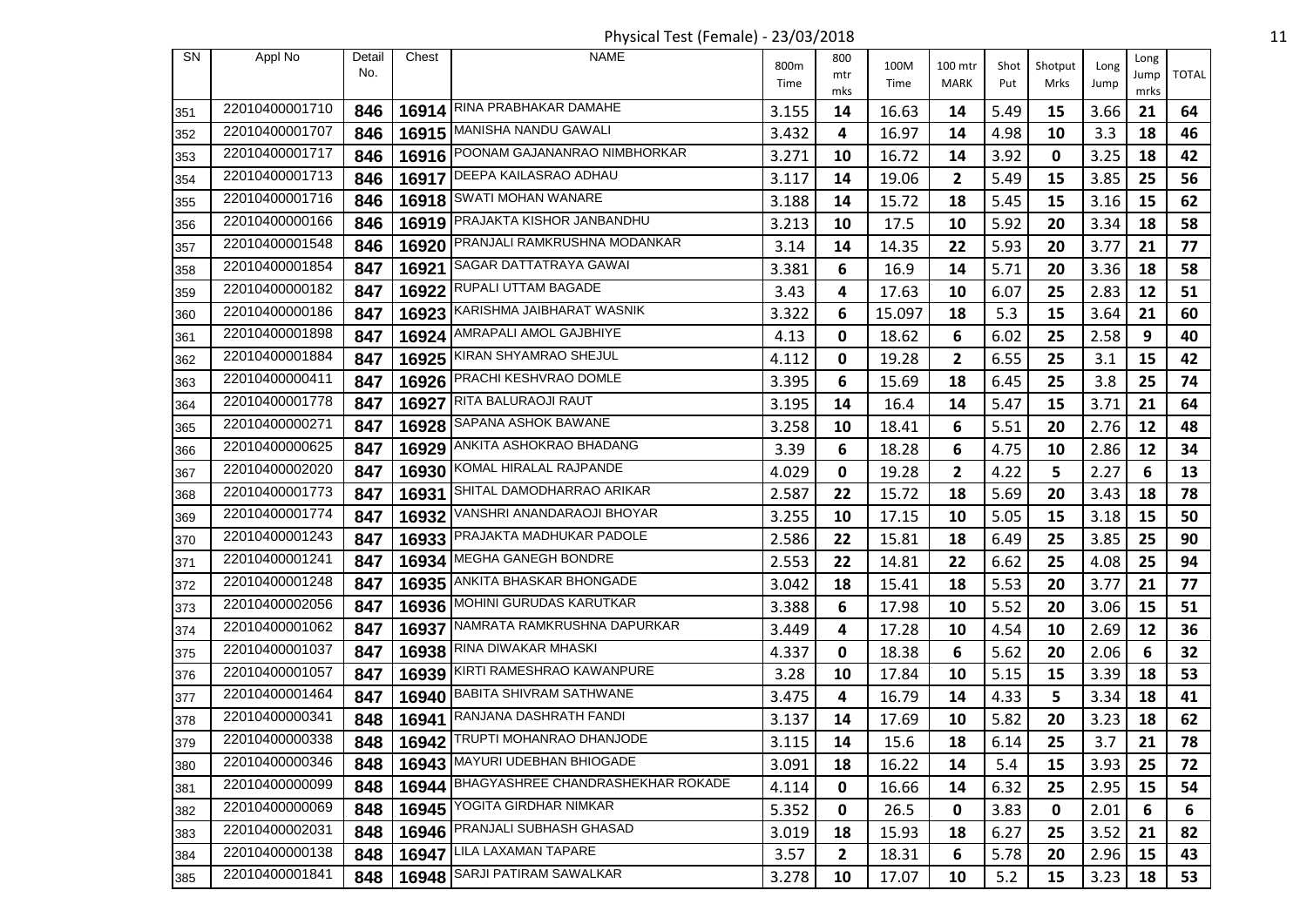Physical Test (Female) - 23/03/2018 12

| <b>SN</b> | Appl No        | Detail | Chest | <b>NAME</b>                            |       | 800          |       |         |      |         |          | Long |              |
|-----------|----------------|--------|-------|----------------------------------------|-------|--------------|-------|---------|------|---------|----------|------|--------------|
|           |                | No.    |       |                                        | 800m  | mtr          | 100M  | 100 mtr | Shot | Shotput | Long     | Jump | <b>TOTAL</b> |
|           |                |        |       |                                        | Time  | mks          | Time  | MARK    | Put  | Mrks    | Jump     | mrks |              |
| 386       | 22010400001023 | 848    |       | 16949 MONALI BHASHKAR BHAD             | 3.37  | 6            | 17.84 | 10      | 4.57 | 10      | 3.26     | 18   | 44           |
| 387       | 22010400000499 | 848    | 16950 | MRUNALI SIDDHARTH SAHARE               | 3.16  | 14           | 15.87 | 18      | 5.52 | 20      | 3.93     | 25   | 77           |
| 388       | 22010400001544 | 848    |       | 16951 DOMESHWARI SHIVSHANKAR MASKE     | 3.284 | 10           | 16.68 | 14      | 5.83 | 20      | 3.6      | 21   | 65           |
| 389       | 22010400001832 | 848    | 16952 | SAMITA KASHINATH VAIDYA                | 2.562 | 22           | 15    | 22      | 6.59 | 25      | 3.97     | 25   | 94           |
| 390       | 22010400001539 | 848    |       | 16953 SUSHMA RAJENDRAKUMAR NIMBARTE    | 3.187 | 14           | 16.28 | 14      | 5.25 | 15      | 3.39     | 18   | 61           |
| 391       | 22010400001546 | 848    |       | 16954 NIKITA SADANAND BORKAR           | 3.26  | 10           | 16.09 | 14      | 5.7  | 20      | 3.96     | 25   | 69           |
| 392       | 22010400001436 | 848    |       | 16955 ROSHNI BABURAOJI SARVE           | 2.576 | 22           | 14.97 | 22      | 6.01 | 25      | 3.89     | 25   | 94           |
| 393       | 22010400001434 | 848    |       | 16956 PRIYA TEKESHWARJI LONDASE        | 3.087 | 18           | 15.85 | 18      | 5.55 | 20      | 3.71     | 21   | 77           |
| 394       | 22010400001735 | 848    |       | 16957 ROSHANI RAYBHANRAO TIWADE        | 2.587 | 22           | 15.44 | 18      | 6.54 | 25      | 3.55     | 21   | 86           |
| 395       | 22010400001729 | 848    |       | 16958 NUTAN BHAGWANRAO KARANDE         | 3.06  | 18           | 15.88 | 18      | 5.68 | 20      | 3.66     | 21   | 77           |
| 396       | 22010400001771 | 848    |       | 16959 PRAGATI SUDAMRAO KUKASE          | 3.125 | 14           | 15.6  | 18      | 6.11 | 25      | 3.93     | 25   | 82           |
| 397       | 22010400001727 | 848    |       | 16960 PUNAM NARESHRAO JIBHAKATE        | 3.213 | 10           | 14.79 | 22      | 6.78 | 25      | 4.15     | 25   | 82           |
| 398       | 22010400000441 | 849    |       | 16961 SHIKHA PRAMOD CHOUHAN            | 3.49  | 4            | 20.41 | 0       | 5.22 | 15      | 1.88     | 3    | 22           |
| 399       | 22010400001575 | 849    | 16962 | <b>SAPNA GANESH KALE</b>               | 3.239 | 10           | 17.41 | 10      | 6.13 | 25      | 2.95     | 15   | 60           |
| 400       | 22010400000007 | 849    |       | 16963 RITU YADUNATH KATLAM             | 3.559 | $\mathbf{2}$ | 17.47 | 10      | 5.03 | 15      | 3.22     | 18   | 45           |
| 401       | 22010400001675 | 849    |       | 16964 PRACHI ARVIND RAMTEKE            | 4.07  | 0            | 18.41 | 6       | 3.92 | 0       | 2.25     | 6    | 12           |
| 402       | 22010400001704 | 849    |       | 16965 ASHVINI BHARAT MESHRAM           | 3.427 | 4            | 18.15 | 6       | 5.7  | 20      | 2.69     | 12   | 42           |
| 403       | 22010400000873 | 849    |       | 16966 RAKHI BALIRAM GAYAKWAD           | 3.513 | 2            | 16.69 | 14      | 5.5  | 20      | 3.19     | 15   | 51           |
| 404       | 22010400001527 | 849    | 16967 | SARALA MADHAO LOHAR                    | 3.37  | 6            | 17.5  | 10      | 4.84 | 10      | 2.69     | 12   | 38           |
| 405       | 22010400000495 | 849    |       | 16968 NISHA GOVARDHANRAO TEKAM         | AB    | 0            | 22.47 | 0       | 3.83 | 0       | 1.77     | 3    | 3            |
| 406       | 22010400001807 | 849    |       | 16969 FARHA USMAN SHEKH                | 3.091 | 18           | 17.47 | 10      | 5.51 | 20      | 2.97     | 15   | 63           |
| 407       | 22010400001194 | 849    |       | 16970 RINKI JITENDRA SONGADE           | 3.518 | 2            | 17.19 | 10      | 4.76 | 10      | 3.24     | 18   | 40           |
| 408       | 22010400001488 | 849    | 16971 | <b>PRIYANKA BHARAT MOHARE</b>          | 3.151 | 14           | 18.87 | 6       | 5.37 | 15      | 3.11     | 15   | 50           |
| 409       | 22010400001485 | 849    |       | 16972 ROHINI VITTHALJI GAJABE          | 3.11  | 14           | 16    | 18      | 5.48 | 15      | $\Omega$ | 0    | 47           |
| 410       | 22010400001486 | 849    |       | 16973 PUJA GAJANANJI KUMBHALKAR        | 2.549 | 22           | 14.91 | 22      | 5.87 | 20      | 3.84     | 25   | 89           |
| 411       | 22010400001482 | 849    | 16974 | JYOTI RAMESHJI MENGHARE                | 2.569 | 22           | 14.47 | 22      | 6.21 | 25      | 4.09     | 25   | 94           |
| 412       | 22010400001712 | 849    |       | 16975 NISHA NAMDEOJI MOHANKAR          | 2.517 | 22           | 15.06 | 18      | 5.8  | 20      | 3.34     | 18   | 78           |
| 413       | 22010400000291 | 849    |       | 16976 TABSUM GULAB SHAIKH              | 3.24  | 10           | 15.87 | 18      | 6.75 | 25      | 3.88     | 25   | 78           |
| 414       | 22010400000290 | 849    |       | 16977 KIRAN BHASKAR KADAM              | 3.387 | 6            | 17.96 | 10      | 5.98 | 20      | 2.91     | 15   | 51           |
| 415       | 22010400000448 | 849    |       | 16978 KAJAL RAMESH GAIKWAD             | 3.582 | $\mathbf{2}$ | 18.81 | 6       | 6.15 | 25      | 2.66     | 12   | 45           |
| 416       | 22010400000452 | 849    |       | 16979 BHAGYASHRI BABAN DOMBALE         | 3.157 | 14           | 15    | 22      | 5.92 | 20      | 3.63     | 21   | 77           |
| 417       | 22010400000462 | 849    |       | 16980 VAISHALI RAVINDRA PUJARI         | 3.469 | 4            | 15.31 | 18      | 5.71 | 20      | 4.09     | 25   | 67           |
| 418       | 22010400000504 | 850    |       | 16981 PUSHPA SHIVPRASAD MOURYA         | 3.349 | 6            | 16.63 | 14      | 5.78 | 20      | 3.3      | 18   | 58           |
| 419       | 22010400000501 | 850    |       | 16982 SIMRANKAUR HARBANSINGH RAMGADIYA | 3.052 | 18           | 15.88 | 18      | 4.74 | 10      | 3.37     | 18   | 64           |
| 420       | 22010400001318 | 850    |       | 16983 SHOBHA ASHOK SHAHARE             | 3.134 | 14           | 16.62 | 14      | 5.21 | 15      | 3.6      | 21   | 64           |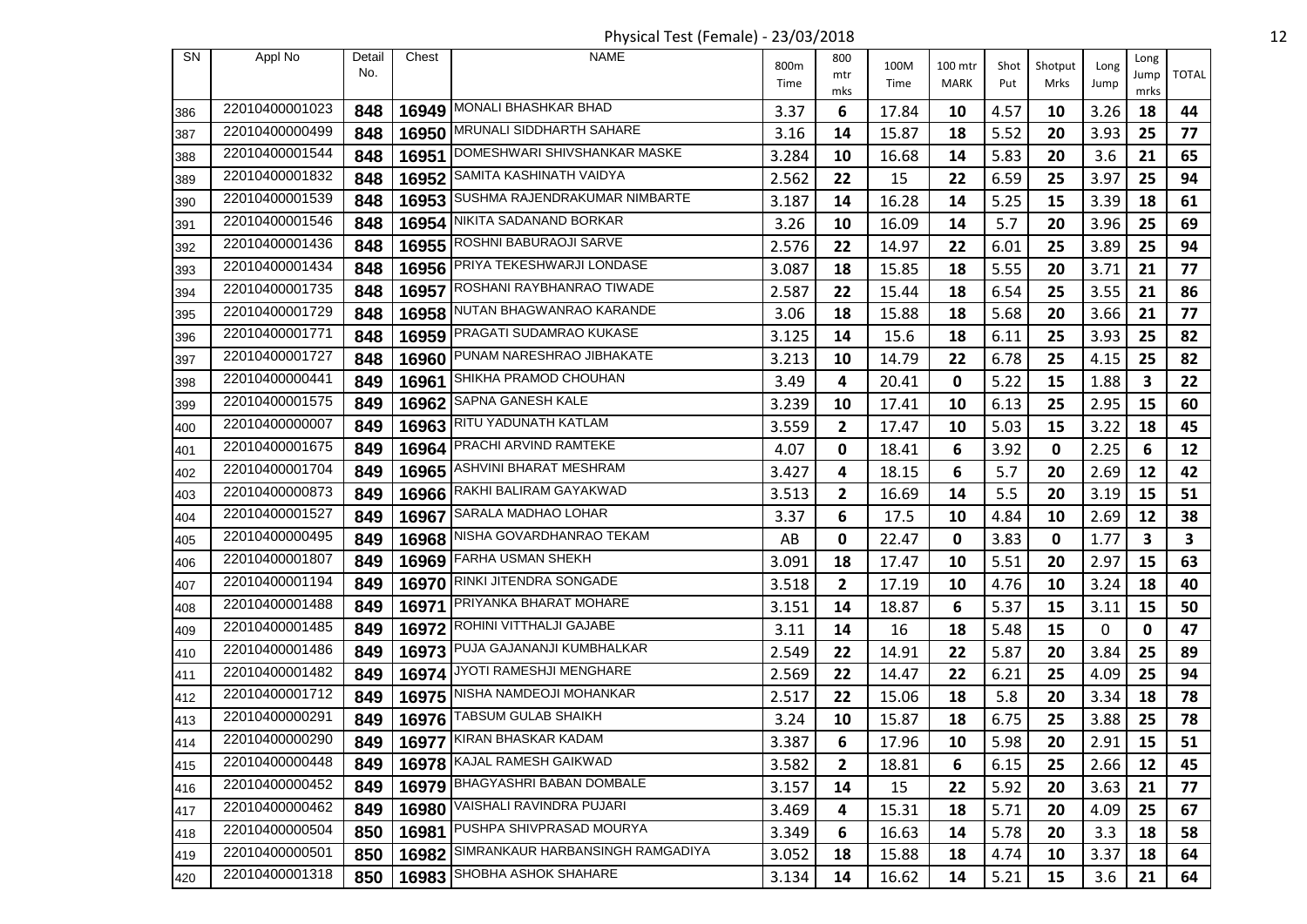Physical Test (Female) - 23/03/2018 13

| SN  | Appl No        | Detail | Chest | <b>NAME</b>                          |              | 800          |              |                         |             |                 |              | Long |              |
|-----|----------------|--------|-------|--------------------------------------|--------------|--------------|--------------|-------------------------|-------------|-----------------|--------------|------|--------------|
|     |                | No.    |       |                                      | 800m<br>Time | mtr          | 100M<br>Time | 100 mtr<br><b>MARK</b>  | Shot<br>Put | Shotput<br>Mrks | Long<br>Jump | Jump | <b>TOTAL</b> |
|     |                |        |       | ASHWINI PRAKASH BAWANE               |              | mks          |              |                         |             |                 |              | mrks |              |
| 421 | 22010400001574 | 850    | 16984 | <b>SAGARI MADHUKAR RATHOD</b>        | 4.142        | 0            | 18.5         | 6                       | 6.06        | 25              | 2.92         | 15   | 46           |
| 422 | 22010400001198 | 850    | 16985 |                                      | 3.37         | 6            | 15.81        | 18                      | 6.3         | 25              | 3.34         | 18   | 67           |
| 423 | 22010400001301 | 850    |       | 16986 NEHA VIJAYRAO SONONE           | 3.169        | 14           | 16.44        | 14                      | 6.8         | 25              | 3.83         | 25   | 78           |
| 424 | 22010400001295 | 850    | 16987 | <b>MAYURI SURESH GOHAD</b>           | 3.22         | 10           | 18.41        | 6                       | 4.52        | 10              | 2.78         | 12   | 38           |
| 425 | 22010400001285 | 850    |       | 16988 RAMESHWARI RAMKISAN GARADE     | 2.599        | 22           | 15.94        | 18                      | 6.4         | 25              | 3.68         | 21   | 86           |
| 426 | 22010400001286 | 850    | 16989 | <b>VARSHA BHIKRAJ GARADE</b>         | 3.094        | 18           | 16.72        | 14                      | 5.74        | 20              | 3.66         | 21   | 73           |
| 427 | 22010400002030 | 850    | 16990 | LAXMI ARJUN WANKHADE                 | 3.297        | 10           | 18.41        | 6                       | 5.76        | 20              | 3.1          | 15   | 51           |
| 428 | 22010400000770 | 850    |       | 16991 AKANSHA RAVI MOON              | 3.358        | 6            | 17.19        | 10                      | 4.77        | 10              | 2.82         | 12   | 38           |
| 429 | 22010400000455 | 850    |       | 16992 RABBANA TYYAB SHAIKH           | 3.18         | 14           | 16.66        | 14                      | 5.93        | 20              | 3.03         | 15   | 63           |
| 430 | 22010400000280 | 850    |       | 16993 NAMRATA VANKETRAO KOHALE       | 3.181        | 14           | 16.44        | 14                      | 6.45        | 25              | 3.58         | 21   | 74           |
| 431 | 22010400000310 | 850    |       | 16994 PRIYANKA SURESH GADAGE         | 3.075        | 18           | 14.9         | 22                      | 6.05        | 25              | 3.53         | 21   | 86           |
| 432 | 22010400000311 | 850    |       | 16995 MEGHA BANDU NAKHALE            | 3.083        | 18           | 15.43        | 18                      | 5.96        | 20              | 3.83         | 25   | 81           |
| 433 | 22010400002039 | 850    |       | 16996 PAYAL RAMESHCHANDRA AGRAWAL    | 3.412        | 4            | 16           | 18                      | 4.75        | 10              | 3.41         | 18   | 50           |
| 434 | 22010400001033 | 850    | 16997 | PRATIKSHA KESHAV WANJARI             | 3.112        | 14           | 16.12        | 14                      | 5.8         | 20              | 3.56         | 21   | 69           |
| 435 | 22010400000943 | 850    |       | 16998 SHUBHANGI SUDHAKAR GOMASE      | 3.058        | 18           | 16.28        | 14                      | 5.45        | 15              | 3.44         | 18   | 65           |
| 436 | 22010400001156 | 850    |       | 16999 PRIYA SUKHADEO BARASKAR        | 2.553        | 22           | 15.41        | 18                      | 6.1         | 25              | 3.4          | 18   | 83           |
| 437 | 22010400001054 | 850    |       | 17000 MEGHA ISTARU DESHMUKH          | 3.177        | 14           | 16.93        | 14                      | 5.16        | 15              | 3.34         | 18   | 61           |
| 438 | 22010400001166 | 851    |       | 17001 POOJA SANJAY SINGH             | 3.377        | 6            | 17.9         | 10                      | 5.37        | 15              | 3.07         | 15   | 46           |
| 439 | 22010400001168 | 851    | 17002 | JYOTI BALWANTSIGH PARIHAR            | 3.075        | 18           | 16.91        | 14                      | 5.85        | 20              | 3.33         | 18   | 70           |
| 440 | 22010400001167 | 851    |       | 17003 SHARDA KUWARLALSINGH PARIHAR   | 3.192        | 14           | 15.25        | 18                      | 6.45        | 25              | 3.75         | 21   | 78           |
| 441 | 22010400001487 | 851    | 17004 | MOHINI NANDKISHOR FULSUNGE           | 3.189        | 14           | 16.63        | 14                      | 5.93        | 20              | 3.21         | 18   | 66           |
| 442 | 22010400001411 | 851    |       | 17005 SUWARNAMALA VISHWANATH ADAGALE | 3.345        | 6            | 16.93        | 14                      | 5.86        | 20              | 2.78         | 12   | 52           |
| 443 | 22010400002083 | 851    |       | 17006 MINA PURUSHOTTAM KORDE         | 3.044        | 18           | 16.25        | 14                      | 6.11        | 25              | 3.51         | 21   | 78           |
| 444 | 22010400002065 | 851    | 17007 | <b>SHITAL SUBHASH CHAVHAN</b>        | 3.315        | 6            | 18.94        | 6                       | 5.52        | 20              | 2.45         | 9    | 41           |
| 445 | 22010400001784 | 851    |       | 17008 ANJALI SANDIP CHAVHAN          | 3.38         | 6            | 19.28        | $\overline{\mathbf{c}}$ | 5.77        | 20              | 2.61         | 12   | 40           |
| 446 | 22010400002003 | 851    | 17009 | KIRAN CHANDRABHAN MATLANE            | 3.265        | 10           | 18.75        | 6                       | 4.04        | 5               | 2.06         | 6    | 27           |
| 447 | 22010400001813 | 851    |       | 17010 SHIVANI RAJKUMAR BAIS          | 3.537        | $\mathbf{2}$ | 16.9         | 14                      | 5.3         | 15              | 3.16         | 15   | 46           |
| 448 | 22010400000808 | 851    | 17011 | SONALI SURESH BORKUTE                | 3.382        | 6            | 16.81        | 14                      | 5.55        | 20              | 3.5          | 21   | 61           |
| 449 | 22010400001065 | 851    |       | 17012 DURGA SHAMRAO KOLHE            | 3.249        | 10           | 17.12        | 10                      | 6.27        | 25              | $3.2$        | 18   | 63           |
| 450 | 22010400001067 | 851    |       | 17013 JYOTSNA RAMDAS WADASKAR        | 3.179        | 14           | 15.29        | 18                      | 6.34        | 25              | 3.7          | 21   | 78           |
| 451 | 22010400001954 | 851    |       | 17014 PRADNYA KAILAS SHIRSAT         | 3.148        | 14           | 16.75        | 14                      | 5.56        | 20              | 2.71         | 12   | 60           |
| 452 | 22010400001593 | 851    |       | 17015 OMINI SANTOSH THAWKAR          | 3.37         | 6            | 16.21        | 14                      | 5.55        | 20              | 3.36         | 18   | 58           |
| 453 | 22010400001594 | 851    |       | 17016 ARCHANA SANTOSH THAWKAR        | 3.049        | 18           | 15.84        | 18                      | 5.88        | 20              | 3.53         | 21   | 77           |
| 454 | 22010400002099 | 851    |       | 17017 AMPRAPALI SUDHAKAR MORE        | 3.155        | 14           | 15.54        | 18                      | 5.54        | 20              | 3.65         | 21   | 73           |
|     | 22010400002059 | 851    |       | 17018 NITU BHARAT NEWARE             |              |              |              |                         |             |                 |              |      |              |
| 455 |                |        |       |                                      | 4.027        | 0            | 18.5         | 6                       | 4.23        | 5               | 2.29         | 6    | 17           |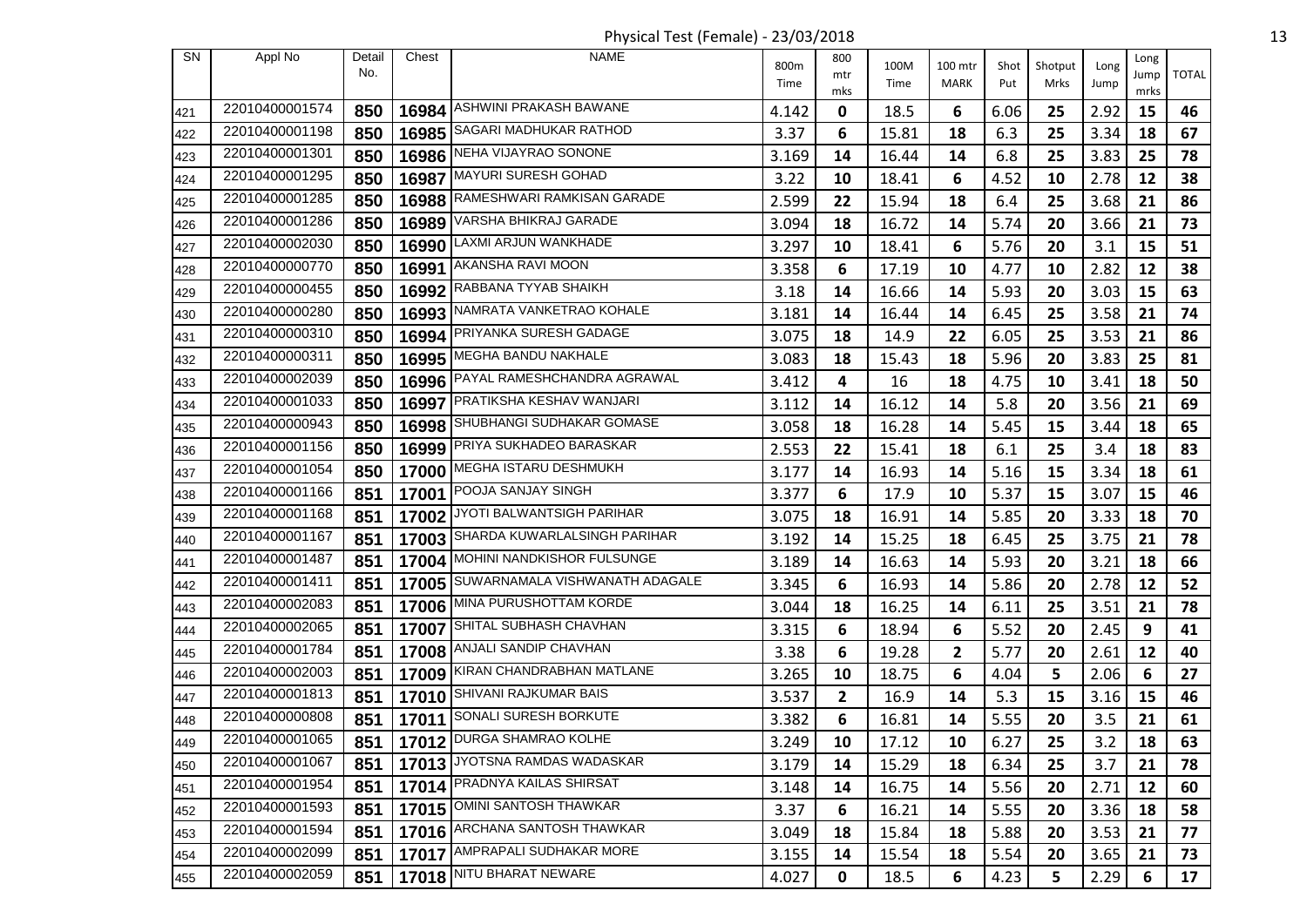Physical Test (Female) - 23/03/2018 14

| <b>SN</b> | Appl No        | Detail | Chest | <b>NAME</b>                         | 800m  | 800          | 100M  | 100 mtr | Shot | Shotput | Long         | Long       |              |
|-----------|----------------|--------|-------|-------------------------------------|-------|--------------|-------|---------|------|---------|--------------|------------|--------------|
|           |                | No.    |       |                                     | Time  | mtr          | Time  | MARK    | Put  | Mrks    | Jump         | Jump       | <b>TOTAL</b> |
| 456       | 22010400001160 | 851    | 17019 | <b>SIMA BHOPAL LILHARE</b>          | 3.148 | mks<br>14    | 17.66 | 10      | 5.6  | 20      | 3.07         | mrks<br>15 | 59           |
| 457       | 22010400001170 | 851    | 17020 | MANISHA WAMAN THOTE                 | 3.19  | 14           | 17.84 | 10      | 4.74 | 10      | 3.06         | 15         | 49           |
| 458       | 22010400001157 | 852    |       | 17021 NASHIKA AMAR THAOKAR          | 2.59  | 22           | 15.84 | 18      | 5.52 | 20      | 3.42         | 18         | 78           |
| 459       | 22010400000471 | 852    |       | 17022 REKHA BABURAO MOTHERAO        | 3.083 | 18           | 16.94 | 14      | 5    | 15      | 3.23         | 18         | 65           |
| 460       | 22010400000467 | 852    | 17023 | TULSABAI VILAS SULE                 | 3.17  | 14           | 16.81 | 14      | 6.23 | 25      | 3.11         | 15         | 68           |
| 461       | 22010400001809 | 852    |       | 17024 ASHA RAMU MALWASE             | 3.524 | $\mathbf{2}$ | 18.03 | 6       | 5.94 | 20      | 3.11         | 15         | 43           |
| 462       | 22010400000691 | 852    | 17025 | NANDINI SHRIKRUSHNA KAMANE          | 3.12  | 14           | 17.04 | 10      | 4.9  | 10      | 2.84         | 12         | 46           |
| 463       | 22010400000476 | 852    |       | 17026 ARCHANA VISHWAMHBAR KENDRE    | 3.192 | 14           | 17.82 | 10      | 6.13 | 25      | 2.94         | 15         | 64           |
| 464       | 22010400000732 | 852    |       | 17027 MONALI SUDHAKAR KALE          | 4.47  | 0            | 18.22 | 6       | 4.89 | 10      | 3.05         | 15         | 31           |
| 465       | 22010400000843 | 852    |       | 17028 JAYSHRI JAGDEO DAMODAR        | 3.185 | 14           | 17    | 14      | 5.88 | 20      | 3.47         | 18         | 66           |
| 466       | 22010400001723 | 852    |       | 17029 ROHINI BANDU DHANDE           | 3.163 | 14           | 16.19 | 14      | 6.13 | 25      | $\mathbf{0}$ | 0          | 53           |
| 467       | 22010400001761 | 852    | 17030 | PRIYA RUPRAO BORKAR                 | 3.347 | 6            | 17.13 | 10      | 5.7  | 20      | 2.91         | 15         | 51           |
| 468       | 22010400001042 | 852    |       | 17031 SUNAYANA NAMDEORAO AHIRKAR    | 3.27  | 10           | 15.79 | 18      | 6.52 | 25      | 3.4          | 18         | 71           |
| 469       | 22010400001154 | 852    | 17032 | KOMAL RAVINDRA PANCHABUDHE          | 3.13  | 14           | 16.28 | 14      | 6    | 25      | 3.47         | 18         | 71           |
| 470       | 22010400001024 | 852    |       | 17033   HARSHA RAMBHAU BHENDARKAR   | 3.18  | 14           | 16.47 | 14      | 5.6  | 20      | 2.56         | 9          | 57           |
| 471       | 22010400001028 | 852    |       | 17034 SHITAL ANKUSH MESHRAM         | 3.095 | 18           | 17.19 | 10      | 5.12 | 15      | 3.14         | 15         | 58           |
| 472       | 22010400000102 | 852    |       | 17035 PALLAVI NAMDEO LUTE           | 3.57  | $\mathbf{2}$ | 17.94 | 10      | 6    | 25      | 2.63         | 12         | 49           |
| 473       | 22010400000410 | 852    |       | 17036 KHUSHBOO SHANKARPRASAD SHARMA | 2.494 | 25           | 15.66 | 18      | 5.66 | 20      | 3.41         | 18         | 81           |
| 474       | 22010400000399 | 852    | 17037 | KARISHMA PRABHUDAS DOYE             | 2.529 | 22           | 15.79 | 18      | 6.04 | 25      | 3.31         | 18         | 83           |
| 475       | 22010400001169 | 852    |       | 17038 KIRTEE RAJU TEMBHURNIKAR      | 3.29  | 10           | 16.41 | 14      | 6.06 | 25      | 2.57         | 9          | 58           |
| 476       | 22010400001994 | 852    | 17039 | MONALI MANOHAR DHURVE               | 3.28  | 10           | 16.43 | 14      | 6.97 | 25      | 3.15         | 15         | 64           |
| 477       | 22010400001636 | 852    |       | 17040 SHUBHANGI KAMALDAS UTANE      | 3.12  | 14           | 15.94 | 18      | 5.27 | 15      | 3.39         | 18         | 65           |
| 478       | 22010400002027 | 853    |       | 17041 BHURA MANGA THAKARE           | 3.568 | $\mathbf{2}$ | 17.76 | 10      | 3.58 | 0       | 2.55         | 9          | 21           |
| 479       | 22010400001518 | 853    |       | 17042 KAJAL PANDHARI NARULE         | 3.293 | 10           | 17.59 | 10      | 5.75 | 20      | 3.2          | 18         | 58           |
| 480       | 22010400000218 | 853    |       | 17043   VAISHNAVI SHAMRAO KUPPALWAR | 3.247 | 10           | 17    | 14      | 5.49 | 15      | 3.1          | 15         | 54           |
| 481       | 22010400000212 | 853    | 17044 | KIRAN BANDU KOKANE                  | 3.319 | 6            | 18.43 | 6       | 6.14 | 25      | 2.98         | 15         | 52           |
| 482       | 22010400001874 | 853    |       | 17045 SONI VILAS KAWADE             | 3.299 | 10           | 17.63 | 10      | 5.53 | 20      | 3.47         | 18         | 58           |
| 483       | 22010400001035 | 853    |       | 17046 RUPALI BABURAO BHUTE          | 3.075 | 18           | 15.84 | 18      | 5.6  | 20      | 3.59         | 21         | 77           |
| 484       | 22010400001165 | 853    |       | 17047 MAYURI VINAYAK SELOKAR        | 3.193 | 14           | 17.91 | 10      | 5.83 | 20      | 3.22         | 18         | 62           |
| 485       | 22010400000748 | 853    |       | 17048 DILESHWARI BENIRAM BIJEWAR    | 3.096 | 18           | 15.47 | 18      | 6.54 | 25      | 3.52         | 21         | 82           |
| 486       | 22010400000762 | 853    |       | 17049 MONALI GULABJI BANTE          | 3.097 | 18           | 16.85 | 14      | 5.74 | 20      | 3.22         | 18         | 70           |
| 487       | 22010400000760 | 853    |       | 17050 NEHA SUKAJI BHAGAT            | 3.21  | 10           | 17.28 | 10      | 4.78 | 10      | 2.95         | 15         | 45           |
| 488       | 22010400001560 | 853    |       | 17051 SHREYA UTTAM BHENDARKAR       | 3.268 | 10           | 17.5  | 10      | 4.48 | 5       | 3.02         | 15         | 40           |
| 489       | 22010400001022 | 853    |       | 17052 PRIYANKA BHIMRAO MESHRAM      | 3.279 | 10           | 17.66 | 10      | 5.59 | 20      | 3.14         | 15         | 55           |
| 490       | 22010400000226 | 853    |       | 17053 RANJANA SANTOSH BHAJBHUJE     | 3.415 | 4            | 18.19 | 6       | 4.88 | 10      | 3.25         | 18         | 38           |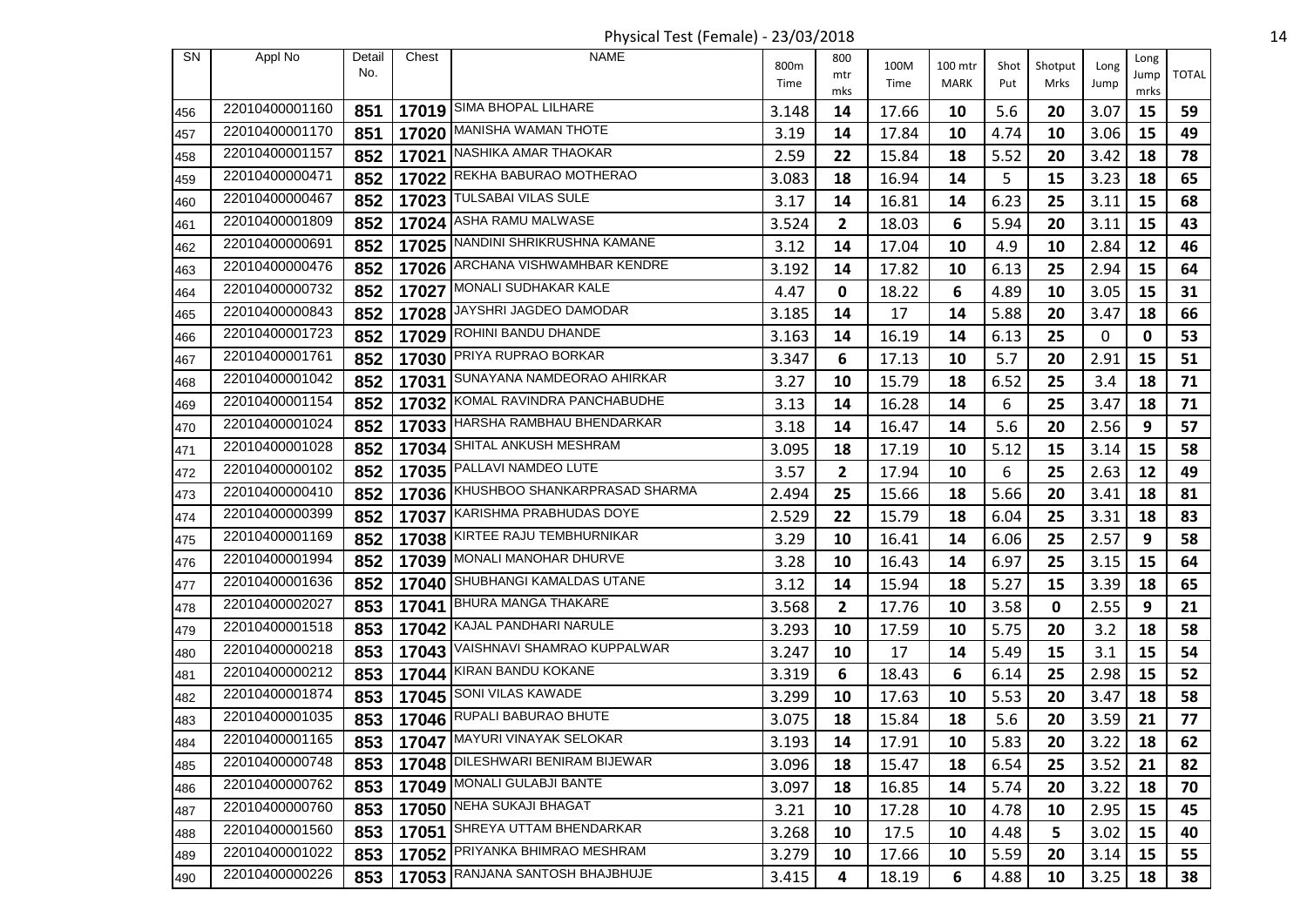Physical Test (Female) - 23/03/2018 15

| SN  | Appl No        | Detail | Chest | <b>NAME</b>                       |              | 800 |              |                 |             |                 |              | Long |              |
|-----|----------------|--------|-------|-----------------------------------|--------------|-----|--------------|-----------------|-------------|-----------------|--------------|------|--------------|
|     |                | No.    |       |                                   | 800m<br>Time | mtr | 100M<br>Time | 100 mtr<br>MARK | Shot<br>Put | Shotput<br>Mrks | Long<br>Jump | Jump | <b>TOTAL</b> |
|     |                |        |       | 17054 SHRUTI RAVI SHENDE          |              | mks |              |                 |             |                 |              | mrks |              |
| 491 | 22010400000224 | 853    |       | 17055 BHAGYASHRI JAYKISAN BHOYAR  | 4.04         | 0   | 18.31        | 6               | 5.37        | 15              | 2.98         | 15   | 36           |
| 492 | 22010400001050 | 853    |       |                                   | 3.217        | 10  | 17.31        | 10              | 5.23        | 15              | 3.04         | 15   | 50           |
| 493 | 22010400001877 | 853    |       | 17056 KAJAL RAMESH NANDGAYE       | 4.24         | 0   | 17.4         | 10              | 6.68        | 25              | 2.98         | 15   | 50           |
| 494 | 22010400001880 | 853    |       | 17057 NEHA PANDIT SAKHARE         | 3.357        | 6   | 16.6         | 14              | 5.9         | 20              | 3.42         | 18   | 58           |
| 495 | 22010400001878 | 853    |       | 17058 NEHA NAGNATH RAPATWAR       | 3.314        | 6   | 16.59        | 14              | 5.05        | 15              | 3.85         | 25   | 60           |
| 496 | 22010400001363 | 853    |       | 17059 SAMIKSHA RAMESH KALSARPE    | 4.061        | 0   | 19.34        | 2               | 2.76        | 0               | 1.95         | 3    | 5            |
| 497 | 22010400000225 | 853    | 17060 | SHOBHA VINOD TARARE               | 4.014        | 0   | 19.56        | $\mathbf{2}$    | 5.17        | 15              | 2.43         | 9    | 26           |
| 498 | 22010400001733 | 854    |       | 17061 KIRTI RAGHUNATH PANDOLE     | 3.232        | 10  | 16.56        | 14              | 5.18        | 15              | 3.09         | 15   | 54           |
| 499 | 22010400001762 | 854    |       | 17062 RUPALI GAJANAN LAVHALE      | 3.275        | 10  | 18           | 10              | 5.06        | 15              | 3.03         | 15   | 50           |
| 500 | 22010400000457 | 854    |       | 17063 MANISHA SHIVAJI GUDME       | 3.078        | 18  | 15.57        | 18              | 5.56        | 20              | 3.92         | 25   | 81           |
| 501 | 22010400001687 | 854    |       | 17064 MANISHA KAILAS THAKARE      | 3.32         | 6   | 18.47        | 6               | 5.17        | 15              | 2.83         | 12   | 39           |
| 502 | 22010400001876 | 854    |       | 17065 NEHA NAVINKUMAR PATIL       | 4.084        | 0   | 17.53        | 10              | 5.65        | 20              | 3.45         | 18   | 48           |
| 503 | 22010400001628 | 854    |       | 17066 PRANITA RAJU MOKADE         | 3.089        | 18  | 14.81        | 22              | 6.12        | 25              | 4.06         | 25   | 90           |
| 504 | 22010400001756 | 854    | 17067 | SAKSHI VILASRAO CHOUDHARY         | 3.092        | 18  | 14.81        | 22              | 6.53        | 25              | 4            | 25   | 90           |
| 505 | 22010400001590 | 854    |       | 17068 KRUPALI DHANRAJJI TEMBHURNE | 3.477        | 4   | 17.46        | 10              | 6.29        | 25              | 3.23         | 18   | 57           |
| 506 | 22010400000384 | 854    |       | 17069 NITA DEVIDAS RATHOD         | 3.214        | 10  | 17.37        | 10              | 5.73        | 20              | 3.33         | 18   | 58           |
| 507 | 22010400000847 | 854    |       | 17070 SHITAL SAKHARAM DESHMUKH    | 3.211        | 10  | 18.28        | 6               | 5.87        | 20              | 3.37         | 18   | 54           |
| 508 | 22010400001045 | 854    |       | 17071 BHAGYASHRI BANDU DESHMUKH   | 3.359        | 6   | 17.93        | 10              | 5.96        | 20              | 2.56         | 9    | 45           |
| 509 | 22010400000840 | 854    |       | 17072 DIPA PRAKASH TURKAR         | 3.216        | 10  | 16.22        | 14              | 6.17        | 25              | 3.87         | 25   | 74           |
| 510 | 22010400001631 | 854    |       | 17073 PRIYA YOGESHWAR LUTE        | 3.246        | 10  | 17.1         | 10              | 4.64        | 10              | 3.34         | 18   | 48           |
| 511 | 22010400001624 | 854    |       | 17074 PRATIKSHA GANESH MASARKE    | 3.155        | 14  | 17.59        | 10              | 5.48        | 15              | 3.05         | 15   | 54           |
| 512 | 22010400000464 | 854    |       | 17075 GITA DHANPAL JIVTODE        | 4.068        | 0   | 19.81        | $\mathbf{2}$    | 5.17        | 15              | 2.75         | 12   | 29           |
| 513 | 22010400000460 | 854    |       | 17076 KARISHMA BABULAL BHANARKAR  | 5.014        | 0   | 20.03        | 0               | 3.89        | 0               | 2.38         | 9    | 9            |
| 514 | 22010400001634 | 854    |       | 17077 PRIYANKA RAMPRAKASH THAWKAR | 3.23         | 10  | 17.53        | 10              | 4.86        | 10              | 2.95         | 15   | 45           |
| 515 | 22010400000544 | 854    |       | 17078 ARTI BHOLAJI WANVE          | 3.255        | 10  | 16.43        | 14              | 6.57        | 25              | 3.52         | 21   | 70           |
| 516 | 22010400000547 | 854    | 17079 | PRADNYA RAMPRASAD MATE            | 3.183        | 14  | 16.47        | 14              | 5.66        | 20              | 3.55         | 21   | 69           |
| 517 | 22010400001097 | 854    |       | 17080 SABIYA JAFAR SHEIKH         | 3.014        | 18  | 15.84        | 18              | 6.3         | 25              | 3.85         | 25   | 86           |
| 518 | 22010400000750 | 855    | 17081 | PUNAM DEORAO VAIDYA               | 3.119        | 14  | 16.94        | 14              | 6.25        | 25              | 3.33         | 18   | 71           |
| 519 | 22010400000752 |        |       | 855   17082 LINA MADHUKAR HARGUDE | 3.122        | 14  | 15.78        | 18              | 6.23        | 25              | 3.45         | 18   | 75           |
| 520 | 22010400000777 | 855    |       | 17083 SAPNA TULARAM HINGE         | 3.176        | 14  | 17.1         | 10              | 5.52        | 20              | 3.34         | 18   | 62           |
| 521 | 22010400000740 | 855    |       | 17084 SANGITA LAXMAN AGASHE       | 3.177        | 14  | 15.59        | 18              | 6.29        | 25              | $\mathbf{0}$ | 0    | 57           |
| 522 | 22010400002046 | 855    |       | 17085 PRIYA NAMDEO UMEKAR         | 3.287        | 10  | 15.15        | 18              | 6.16        | 25              | 3.57         | 21   | 74           |
| 523 | 22010400001389 | 855    |       | 17086 PRIYA CHINNUJI BORKUTE      | 3.27         | 10  | 16.81        | 14              | 5.84        | 20              | 3.42         | 18   | 62           |
| 524 | 22010400001397 | 855    |       | 17087 BALI DEVIDAS PANCHALWAR     | 3.069        | 18  | 16.56        | 14              | 5.49        | 15              | 3.46         | 18   | 65           |
|     | 22010400001974 |        |       | 17088 KADAMBRI VINOD SAWARKAR     |              |     |              |                 |             |                 |              |      |              |
| 525 |                | 855    |       |                                   | 3.334        | 6   | 17.22        | 10              | 5.17        | 15              | 3.4          | 18   | 49           |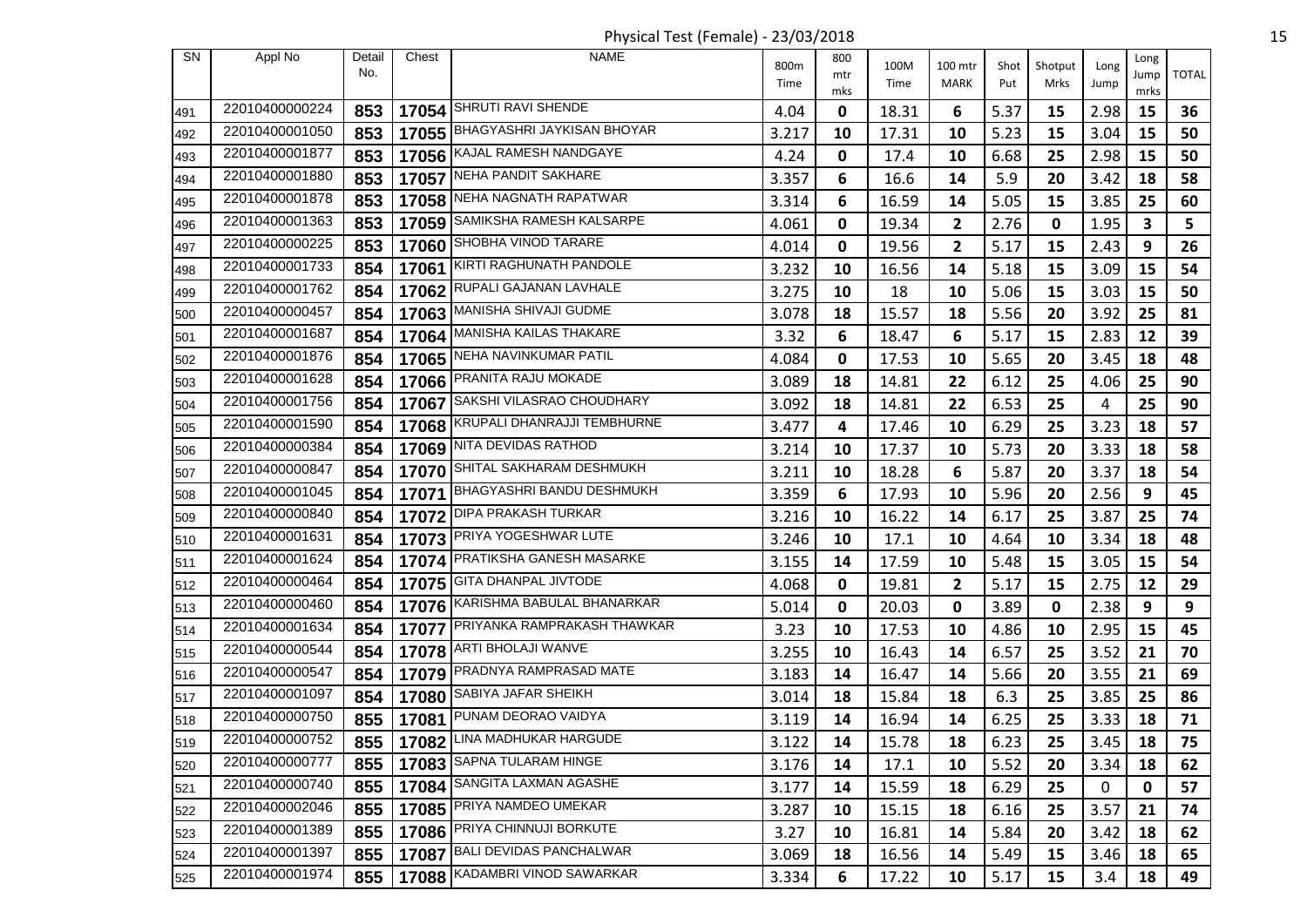Physical Test (Female) - 23/03/2018 16

| SN  | Appl No        | Detail | Chest | <b>NAME</b>                        |              | 800          |              |                        |             |                 |              | Long |              |
|-----|----------------|--------|-------|------------------------------------|--------------|--------------|--------------|------------------------|-------------|-----------------|--------------|------|--------------|
|     |                | No.    |       |                                    | 800m<br>Time | mtr          | 100M<br>Time | 100 mtr<br><b>MARK</b> | Shot<br>Put | Shotput<br>Mrks | Long<br>Jump | Jump | <b>TOTAL</b> |
|     |                |        |       |                                    |              | mks          |              |                        |             |                 |              | mrks |              |
| 526 | 22010400000820 | 855    | 17089 | DHANASHRI SUKHDEO NIKODE           | 3.273        | 10           | 17.81        | 10                     | 5.73        | 20              | 2.81         | 12   | 52           |
| 527 | 22010400000227 | 855    | 17090 | SARIKA SHAMRAO KUPPALWAR           | 4.072        | 0            | 16.81        | 14                     | 5.22        | 15              | 3.21         | 18   | 47           |
| 528 | 22010400001791 | 855    |       | 17091 PUNAM JAISHANKAR SATHWANE    | 3.237        | 10           | 16.19        | 14                     | 6.82        | 25              | 3.47         | 18   | 67           |
| 529 | 22010400000546 | 855    |       | 17092 SWAGATA KESHAO VAIDYA        | 3.275        | 10           | 16.44        | 14                     | 5.24        | 15              | 3.2          | 18   | 57           |
| 530 | 22010400000541 | 855    |       | 17093 SUSHMA MANIRAM LANJEWAR      | 3.595        | $\mathbf{2}$ | 16.91        | 14                     | 5.09        | 15              | 3.21         | 18   | 49           |
| 531 | 22010400000206 | 855    |       | 17094  पायल विनाश मानेगुरदे        | 5.17         | 0            | 20.06        | 0                      | 4.19        | 5               | 1.45         | 0    | 5            |
| 532 | 22010400000584 | 855    | 17095 | KANCHAN GAJANANRAO WANKHADE        | 3.292        | 10           | 16.59        | 14                     | 5.89        | 20              | 3.44         | 18   | 62           |
| 533 | 22010400000595 | 855    |       | 17096 KANYA SUBHASH GADLING        | 3.297        | 10           | 16.19        | 14                     | 6.14        | 25              | 3.57         | 21   | 70           |
| 534 | 22010400001856 | 855    | 17097 | <b>GAURI SUDHAKAR MESHRAM</b>      | 3.529        | $\mathbf{2}$ | 16.97        | 14                     | 4.97        | 10              | 2.6          | 12   | 38           |
| 535 | 22010400000463 | 855    |       | 17098 ARCHANA BABANRAO CHIKRAM     | 4.231        | 0            | 18.46        | 6                      | 4.15        | 5               | 2.43         | 9    | 20           |
| 536 | 22010400001493 | 855    |       | 17099 ASONI DHANRAJ MENDHE         | 3.194        | 14           | 15.78        | 18                     | 6.03        | 25              | 3.72         | 21   | 78           |
| 537 | 22010400001495 | 855    | 17100 | <b>SUSMITA ASHOK HANWATE</b>       | 3.125        | 14           | 14.96        | 22                     | 6.75        | 25              | 3.72         | 21   | 82           |
| 538 | 22010400001162 | 856    |       | 17101 PORNIMA SANTU MANHAR         | 3.377        | 6            | 16.44        | 14                     | 6.16        | 25              | 3.57         | 21   | 66           |
| 539 | 22010400001163 | 856    | 17102 | KARISHMA RAMDAS CHAUDHARI          | 3.095        | 18           | 17.37        | 10                     | 5.8         | 20              | 3.35         | 18   | 66           |
| 540 | 22010400001986 | 856    |       | 17103 JYOTI RAGHUNATH KENDRE       | 3.182        | 14           | 17.6         | 10                     | 5.45        | 15              | 2.45         | 9    | 48           |
| 541 | 22010400000040 | 856    |       | 17104 SAVITA BHEJRAM PARDHI        | 4.53         | 0            | 22.25        | 0                      | 4           | 5               | 2.1          | 6    | 11           |
| 542 | 22010400000472 | 856    |       | 17105 PAYAL PRAMODRAO HUKARE       | 3.257        | 10           | 16.37        | 14                     | 4.21        | 5               | 3.54         | 21   | 50           |
| 543 | 22010400001043 | 856    |       | 17106 KIRAN VILASRAO DHULE         | AB           | 0            | 22.06        | 0                      | 3.97        | 0               | 2.2          | 6    | 6            |
| 544 | 22010400002064 | 856    | 17107 | UJWALA AJABRAO PANDHURKAR          | 3.165        | 14           | 17.94        | 10                     | 5.65        | 20              | 2.31         | 9    | 53           |
| 545 | 22010400000703 | 856    |       | 17108 SHUBHANGI SAKHARAM SAWSAKADE | 4.085        | 0            | 19           | 6                      | 5.54        | 20              | 2.53         | 9    | 35           |
| 546 | 22010400001135 | 856    | 17109 | LEENA MADHUKAR SONULE              | 3.262        | 10           | 16.94        | 14                     | 4.95        | 10              | 3.33         | 18   | 52           |
| 547 | 22010400002023 | 856    |       | 17110 SHWETA BANSI JANBANDHU       | 3.365        | 6            | 18.46        | 6                      | 5.78        | 20              | 2.62         | 12   | 44           |
| 548 | 22010400000768 | 856    |       | 17111 PRIYA TATOBAJI BAWANE        | 3.139        | 14           | 15.53        | 18                     | 6.63        | 25              | 3.55         | 21   | 78           |
| 549 | 22010400000769 | 856    |       | 17112 PALLAVI VASANTJI SHENDE      | 3.057        | 18           | 14.24        | 22                     | 5.92        | 20              | 3.9          | 25   | 85           |
| 550 | 22010400000867 | 856    |       | 17113 SHIVKANTA MOHAN RAUT         | 3.052        | 18           | 15.87        | 18                     | 6.08        | 25              | 3.17         | 15   | 76           |
| 551 | 22010400000869 | 856    | 17114 | SARITA DOMA KAMLI                  | 3.233        | 10           | 17.47        | 10                     | 4.75        | 10              | 3.26         | 18   | 48           |
| 552 | 22010400000844 | 856    |       | 17115 PRITI NARAYAN SAMRITA        | 3.328        | 6            | 16.6         | 14                     | 6.43        | 25              | 3.1          | 15   | 60           |
| 553 | 22010400000813 | 856    |       | 17116 DEEPA NARAYAN SAMRIT         | AB           | 0            | 18.28        | 6                      | 4.12        | 5               | 2.58         | 9    | 20           |
| 554 | 22010400000846 | 856    |       | 17117 MANTA MAROTI HALMARE         | 2.485        | 25           | 15.25        | 18                     | 6.09        | 25              | 3.37         | 18   | 86           |
| 555 | 22010400000120 | 856    |       | 17118 MEGHA DAULAT RAMTEKE         | 3.218        | 10           | 16.85        | 14                     | 5.32        | 15              | 3.17         | 15   | 54           |
| 556 | 22010400001416 | 856    |       | 17119 RUPALI RAMESH LAMBSOGE       | 3.521        | $\mathbf{2}$ | 19.53        | $\mathbf{2}$           | 4.63        | 10              | 1.69         | 0    | 14           |
| 557 | 22010400000123 | 856    |       | 17120 DULESHWARI ABHIMANUE BAWANE  | 4.15         | 0            | 19.78        | 2                      | 3.83        | 0               | 1.72         | 3    | 5            |
| 558 | 22010400001494 | 857    |       | 17121 NIKITA DHANRAJ MENDHE        | 3.317        | 6            | 15.87        | 18                     | 5.52        | 20              | 1.6          | 0    | 44           |
| 559 | 22010400001455 | 857    |       | 17122 NANDA SUNIL TANDEKAR         | 3.058        | 18           | 15.75        | 18                     | 6.07        | 25              | 1.25         | 0    | 61           |
| 560 | 22010400000425 | 857    |       | 17123 SHITAL PARMESHWAR FULZELE    | 3.372        | 6            | 18.81        | 6                      | 5.47        | 15              | 2.87         | 12   | 39           |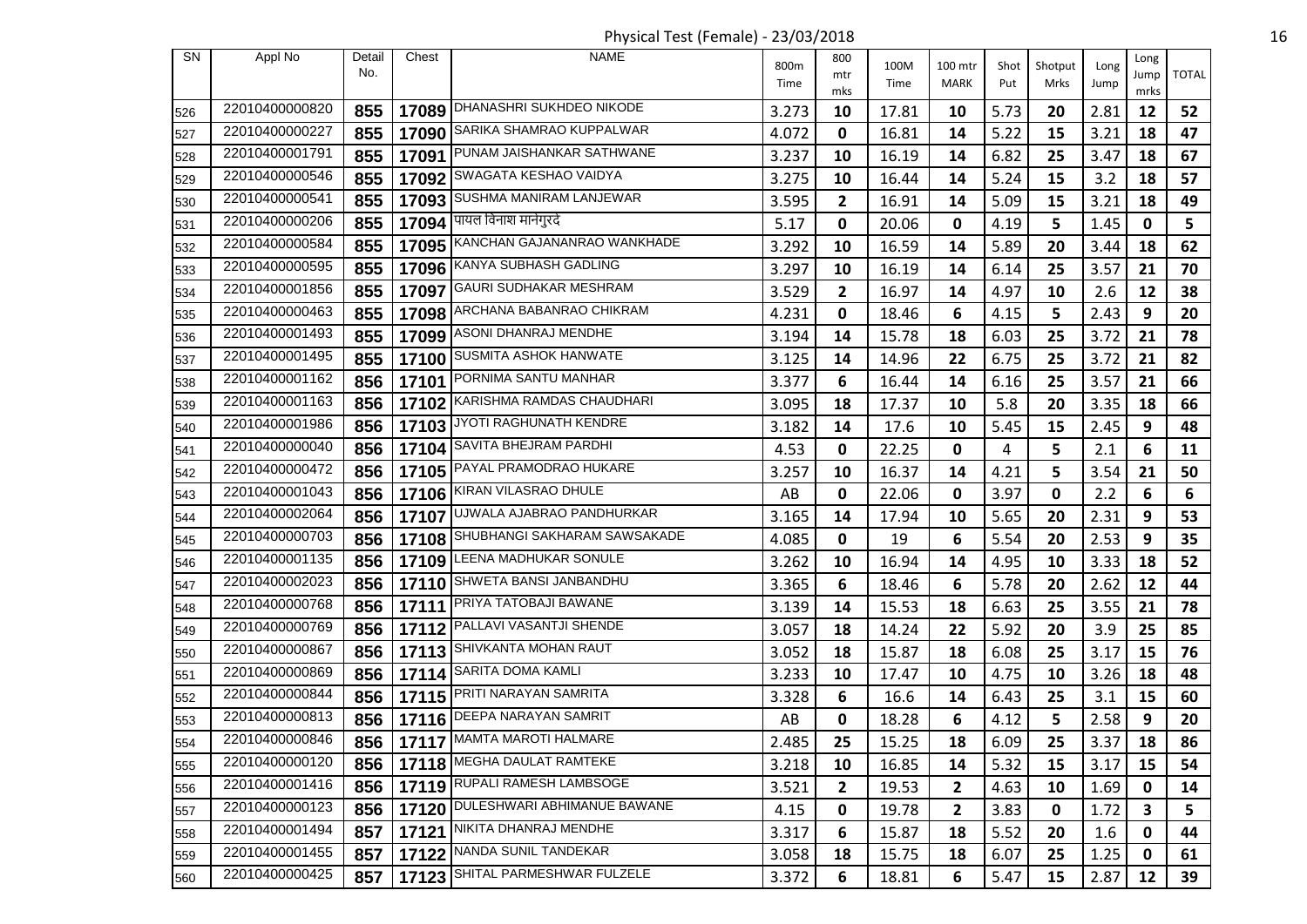Physical Test (Female) - 23/03/2018 17

| SN  | Appl No        | Detail<br>No. | Chest | <b>NAME</b>                        | 800m<br>Time | 800<br>mtr<br>mks | 100M<br>Time | 100 mtr<br>MARK | Shot<br>Put | Shotput<br>Mrks | Long<br>Jump | Long<br>Jump<br>mrks | <b>TOTAL</b> |
|-----|----------------|---------------|-------|------------------------------------|--------------|-------------------|--------------|-----------------|-------------|-----------------|--------------|----------------------|--------------|
| 561 | 22010400000891 | 857           |       | 17124 SHIWANI RAVI LOKHANDE        | 3.196        | 14                | 15.97        | 18              | 4.32        | 5               | 3.54         | 21                   | 58           |
| 562 | 22010400000899 | 857           |       | 17125 POOJA BHASKARRAO KHARBADE    | 3.187        | 14                | 17.06        | 10              | 4.96        | 10              | 3.6          | 21                   | 55           |
| 563 | 22010400000836 | 857           |       | 17126 AARTI RAMESH DONGARE         | 3.287        | 10                | 17.82        | 10              | 6.5         | 25              | 3.15         | 15                   | 60           |
| 564 | 22010400000810 | 857           |       | 17127 PRAJAKTA KESHAO SONONE       | 3.251        | 10                | 16           | 18              | 6.04        | 25              | 2.98         | 15                   | 68           |
| 565 | 22010400000826 | 857           |       | 17128 AMBIKA VILAS MANE            | 3.434        | 4                 | 18.34        | 6               | 5.91        | 20              | 2.68         | 12                   | 42           |
| 566 | 22010400000835 | 857           |       | 17129 NIKITA MUKINDA BHANDE        | 3.158        | 14                | 17.06        | 10              | 6.02        | 25              | 2.87         | 12                   | 61           |
| 567 | 22010400000828 | 857           | 17130 | ANKITA GAJANAN KHANZODE            | 3.591        | $\mathbf{2}$      | 19.28        | 2               | 4.35        | 5               | 0            | $\mathbf 0$          | 9            |
| 568 | 22010400000237 | 857           |       | 17131 SONALI PREMDAS BHOWATE       | 3.222        | 10                | 16.18        | 14              | 6.02        | 25              | 3.35         | 18                   | 67           |
| 569 | 22010400000234 | 857           |       | 17132 KAVITA VIJAYRAO POPATKAR     | 3.234        | 10                | 16.78        | 14              | 4.9         | 10              | 3.2          | 18                   | 52           |
| 570 | 22010400000239 | 857           |       | 17133   GULABSHAH RAFIK PATHAN     | 3.033        | 18                | 14.9         | 22              | 5.89        | 20              | 4.16         | 25                   | 85           |
| 571 | 22010400000235 | 857           |       | 17134 PRIYANKA RAJENDRA THAKARE    | 3.227        | 10                | 16.44        | 14              | 6.12        | 25              | 3.25         | 18                   | 67           |
| 572 | 22010400000592 | 857           |       | 17135 PRIYANKA VIJAYRAO JAWALKAR   | 3.157        | 14                | 16.35        | 14              | 6.38        | 25              | 3.6          | 21                   | 74           |
| 573 | 22010400000114 | 857           |       | 17136 NAGMA MUNIR SHEIKH           | 3.569        | 2                 | 17.81        | 10              | 5.76        | 20              | 3.1          | 15                   | 47           |
| 574 | 22010400000157 | 857           | 17137 | RAVINA BHIMRAO KAMBLE              | 3.447        | 4                 | 16.91        | 14              | 6.2         | 25              | 3.47         | 18                   | 61           |
| 575 | 22010400001207 | 857           |       | 17138 PADMINI BUDHRAMJI MARAI      | 3.349        | 6                 | 16.12        | 14              | 7.05        | 25              | 3.89         | 25                   | 70           |
| 576 | 22010400001537 | 857           |       | 17139 DIKSHA RAJENDRA TAYADE       | 3.499        | 4                 | 18.44        | 6               | 5.28        | 15              | 3.05         | 15                   | 40           |
| 577 | 22010400001490 | 857           |       | 17140 AAKANSHA JITENDRA BANSOD     | 3.521        | $\mathbf{2}$      | 16.93        | 14              | 4.51        | 10              | 2.96         | 15                   | 41           |
| 578 | 22010400001785 | 858           |       | 17141 MANJUSHA SUKHARAM KHOBRAGADE | 3.345        | 6                 | 16.72        | 14              | 5.95        | 20              | 3.39         | 18                   | 58           |
| 579 | 22010400001536 | 858           | 17142 | POONAM RAVINDRA WANKHADE           | 4.23         | 0                 | 16.97        | 14              | 4.92        | 10              | 3.11         | 15                   | 39           |
| 580 | 22010400001742 | 858           |       | 17143 PRAJAKTA SANTOSH AGRE        | 3.041        | 18                | 14.79        | 22              | 6.7         | 25              | 3.77         | 21                   | 86           |
| 581 | 22010400001745 | 858           | 17144 | AARATI SITARAM UFADE               | 3.088        | 18                | 16.46        | 14              | 5.79        | 20              | 2.93         | 15                   | 67           |
| 582 | 22010400000426 | 858           |       | 17145 RESHMA MOHMMADALAM ANSARI    | 3.037        | 18                | 15.53        | 18              | 6.12        | 25              | 1.82         | 3                    | 64           |
| 583 | 22010400000961 | 858           | 17146 | SANIYANAZ SHAKIL ABDUL             | 3.372        | 6                 | 16.18        | 14              | 5.73        | 20              | 3.18         | 15                   | 55           |
| 584 | 22010400002018 | 858           |       | 17147 CHETANA DEEPACHANDJI SONWANE | 3.035        | 18                | 17           | 14              | 5.31        | 15              | 3.38         | 18                   | 65           |
| 585 | 22010400002021 | 858           |       | 17148 RAVINA KANTHIRAMJI BIJEWAR   | 3.12         | 14                | 16.35        | 14              | 5.32        | 15              | 3.07         | 15                   | 58           |
| 586 | 22010400000165 | 858           |       | 17149 ASHWINI DEORAO MOHADE        | 3.215        | 10                | 15.82        | 18              | 5.58        | 20              | 2.81         | 12                   | 60           |
| 587 | 22010400000118 | 858           |       | 17150 SWATI VIJAY BHAGAT           | 3.29         | 10                | 15.82        | 18              | 6.76        | 25              | 3.47         | 18                   | 71           |
| 588 | 22010400001975 | 858           | 17151 | PAYAL BHUMESHWAR PATLE             | 3.25         | 10                | 17.78        | 10              | 3.11        | 0               | 2.22         | 6                    | 26           |
| 589 | 22010400000492 | 858           |       | 17152 SEEMATAI GANPAT KADLINGE     | 3.069        | 18                | 17.03        | 10              | 6.29        | 25              | 3.24         | 18                   | ${\bf 71}$   |
| 590 | 22010400002123 | 858           |       | 17153 PRAGATI JAYDEO DHOK          | 3.084        | 18                | 15.43        | 18              | 6.22        | 25              | 3.35         | 18                   | 79           |
| 591 | 22010400001206 | 858           |       | 17154 ASHA ASHOK BHAISARE          | 3.24         | 10                | 16.84        | 14              | 5.4         | 15              | 2.7          | 12                   | 51           |
| 592 | 22010400001208 | 858           |       | 17155 SHIVANI SHIVKUMAR KATHOUTE   | 4.257        | 0                 | 17.03        | 10              | 5.15        | 15              | 3.1          | 15                   | 40           |
| 593 | 22010400000935 | 858           |       | 17156 SUVARNA RAMBHAU CHIMKAR      | 3.352        | 6                 | 16.84        | 14              | 6.06        | 25              | 3.26         | 18                   | 63           |
| 594 | 22010400000936 | 858           |       | 17157 ARTI RAMESHWAR CHANDANKAR    | 3.529        | $\mathbf{2}$      | 18.87        | 6               | 5.18        | 15              | 2.36         | 9                    | 32           |
| 595 | 22010400001850 | 858           |       | 17158 ROSHANI ANILRAO KHEDKAR      | 3.235        | 10                | 15.59        | 18              | 5.78        | 20              | 3.5          | 21                   | 69           |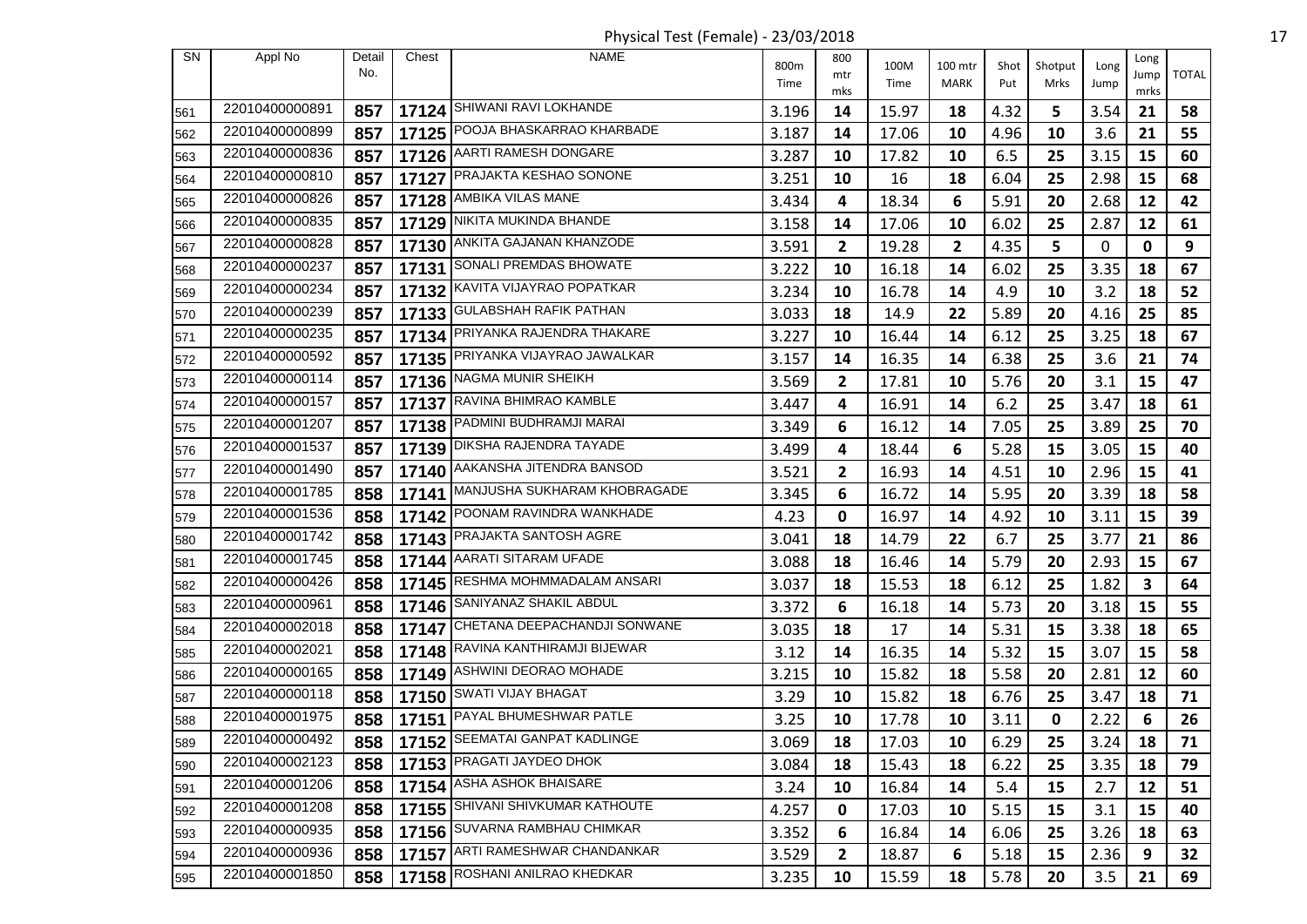Physical Test (Female) - 23/03/2018 18

| SN  | Appl No        | Detail | Chest | <b>NAME</b>                          |       | 800          |       |         |      |         |              |              |              |
|-----|----------------|--------|-------|--------------------------------------|-------|--------------|-------|---------|------|---------|--------------|--------------|--------------|
|     |                | No.    |       |                                      | 800m  | mtr          | 100M  | 100 mtr | Shot | Shotput | Long         | Long<br>Jump | <b>TOTAL</b> |
|     |                |        |       |                                      | Time  | mks          | Time  | MARK    | Put  | Mrks    | Jump         | mrks         |              |
| 596 | 22010400001864 | 858    |       | 17159 DIPALI HARIDAS KHANDEKAR       | 3.322 | 6            | 15.44 | 18      | 6.25 | 25      | 2.94         | 15           | 64           |
| 597 | 22010400001847 | 858    | 17160 | POOJA RAJU BHAGAT                    | 3.181 | 14           | 15.28 | 18      | 4.96 | 10      | 3.51         | 21           | 63           |
| 598 | 22010400002128 | 859    |       | 17161 SHUBHANGI AVINASH ROHANKAR     | 3.045 | 18           | 15.5  | 18      | 6.01 | 25      | 3.96         | 25           | 86           |
| 599 | 22010400000496 | 859    |       | 17162 MONALI KHUSHAL MARATHE         | 3.167 | 14           | 15.5  | 18      | 6.38 | 25      | 3.97         | 25           | 82           |
| 600 | 22010400000636 | 859    |       | 17163 ARTI JAWANSING PADWAL          | 3.427 | 4            | 17.35 | 10      | 6.1  | 25      | 3.35         | 18           | 57           |
| 601 | 22010400000638 | 859    |       | 17164 PRIYANKA BALCHANDRA MESHRAM    | 3.027 | 18           | 15.37 | 18      | 5.88 | 20      | 3.7          | 21           | 77           |
| 602 | 22010400000623 | 859    |       | 17165 ASHA RAM DHAMGAYE              | 3.26  | 10           | 17.44 | 10      | 5.69 | 20      | 3.48         | 18           | 58           |
| 603 | 22010400001640 | 859    |       | 17166 TRUPTI ANANDRAO GADRIYA        | 3.574 | 2            | 19.56 | 2       | 3.88 | 0       | 2.33         | 9            | 13           |
| 604 | 22010400000862 | 859    | 17167 | JAYASHREE SUBHASHJI BANTE            | 3.064 | 18           | 15.65 | 18      | 6.16 | 25      | 3.45         | 18           | 79           |
| 605 | 22010400000863 | 859    |       | 17168 MONALI DNYANESHWARJI POTPHODE  | 3.065 | 18           | 15.93 | 18      | 6.23 | 25      | 3.35         | 18           | 79           |
| 606 | 22010400001103 | 859    |       | 17169 PRANITA VIJAYRAO AKHARE        | 3.141 | 14           | 15.31 | 18      | 5.54 | 20      | 3.55         | 21           | 73           |
| 607 | 22010400001101 | 859    |       | 17170 KANCHAN RAVINDRA SAPKAL        | 3.248 | 10           | 16.56 | 14      | 6.5  | 25      | 3.81         | 25           | 74           |
| 608 | 22010400000887 | 859    |       | 17171 KARISHMA JAYADEO MENDHE        | 3.179 | 14           | 16.63 | 14      | 4.48 | 5       | 3.28         | 18           | 51           |
| 609 | 22010400000482 | 859    |       | 17172 KIRAN JAGAN BRAMHANKAR         | 4.089 | 0            | 18.37 | 6       | 3.83 | 0       | 2.8          | 12           | 18           |
| 610 | 22010400001535 | 859    |       | 17173 PUJA NUHARLAL BOPCHE           | 3.457 | 4            | 18.19 | 6       | 5.53 | 20      | 3.16         | 15           | 45           |
| 611 | 22010400000575 | 859    |       | 17174 SONALI MAROTI MOLAKE           | 3.068 | 18           | 16.84 | 14      | 5.3  | 15      | $\mathbf{0}$ | 0            | 47           |
| 612 | 22010400000576 | 859    |       | 17175 PORNIMA MURLIDHAR ATHAVALE     | 3.097 | 18           | 15.94 | 18      | 6.12 | 25      | 3.6          | 21           | 82           |
| 613 | 22010400001901 | 859    |       | 17176 SHRUTI MAHADEORAV DHARMIK      | 4.032 | 0            | 17.59 | 10      | 4.88 | 10      | 3.02         | 15           | 35           |
| 614 | 22010400000712 | 859    | 17177 | MANGALA PANDURANGJI WADE             | 3.234 | 10           | 16.94 | 14      | 6.04 | 25      | 2.72         | 12           | 61           |
| 615 | 22010400001098 | 859    |       | 17178 RUCHIKA KISHOR GAWANDE         | 3.062 | 18           | 16.75 | 14      | 4.39 | 5       | 3.33         | 18           | 55           |
| 616 | 22010400001939 | 859    |       | 17179 RAKSHA SUNIL FURSULE           | 4.159 | 0            | 19.62 | 2       | 3.09 | 0       | 1.85         | 3            | 5            |
| 617 | 22010400000975 | 859    |       | 17180 AISHWARYA SHANKAR BAWANE       | 3.537 | 2            | 17.38 | 10      | 5.83 | 20      | 2.95         | 15           | 47           |
| 618 | 22010400000999 | 860    | 17181 | <b>SNEHA SHALIK MANGAM</b>           | 5.156 | 0            | 21.8  | 0       | 4.59 | 10      | 2.31         | 9            | 19           |
| 619 | 22010400000577 | 860    |       | 17182 AARADHANA PANDIT AAMBEKAR      | 2.576 | 22           | 16.56 | 14      | 5.4  | 15      | 2.89         | 12           | 63           |
| 620 | 22010400000055 | 860    |       | 17183 RINA DILIP BHORKHADE           | 3.539 | $\mathbf{2}$ | 20.4  | 0       | 3.78 | 0       | 2.63         | 12           | 14           |
| 621 | 22010400000757 | 860    | 17184 | DEEPALI SEVAKJI KALE                 | 3.136 | 14           | 16.28 | 14      | 5.79 | 20      | 3.45         | 18           | 66           |
| 622 | 22010400000852 | 860    |       | 17185 KALLYANI UMRAO BANTE           | 3.223 | 10           | 18.28 | 6       | 5.3  | 15      | 3.24         | 18           | 49           |
| 623 | 22010400000489 | 860    |       | 17186 ARTI YASHWANT LANJEWAR         | 5.057 | 0            | 19.09 | 2       | 5.35 | 15      | 2.86         | 12           | 29           |
| 624 | 22010400001374 |        |       | 860   17187 SNEHA RAMKRUSHNA AWARKAR | 2.574 | 22           | 14.85 | 22      | 6.37 | 25      | 3.62         | 21           | 90           |
| 625 | 22010400001706 | 860    |       | 17188 RUPALI KISANRAO WATKAR         | 3.068 | 18           | 15.4  | 18      | 6.05 | 25      | 3.83         | 25           | 86           |
| 626 | 22010400000084 | 860    |       | 17189 PREETI RUPLAL WALKE            | 3.22  | 10           | 15.31 | 18      | 6.28 | 25      | 3.31         | 18           | 71           |
| 627 | 22010400000086 | 860    |       | 17190 MAYURI PUNDLIK NIKURE          | 3.048 | 18           | 16.81 | 14      | 5.88 | 20      | 3.3          | 18           | 70           |
| 628 | 22010400000085 | 860    |       | 17191 MADHURI VASANTA SHAMKUWAR      | 3.05  | 18           | 15.62 | 18      | 6.4  | 25      | 4.05         | 25           | 86           |
| 629 | 22010400001709 | 860    |       | 17192 SONALI AJAYSING SISODIYA       | 3.27  | 10           | 17    | 14      | 6.48 | 25      | 3.09         | 15           | 64           |
| 630 | 22010400001945 | 860    |       | 17193 PALLAVI NAMDEV INGALE          | 4.123 | $\mathbf 0$  | 18.1  | 6       | 5.11 | 15      | 3.03         | 15           | 36           |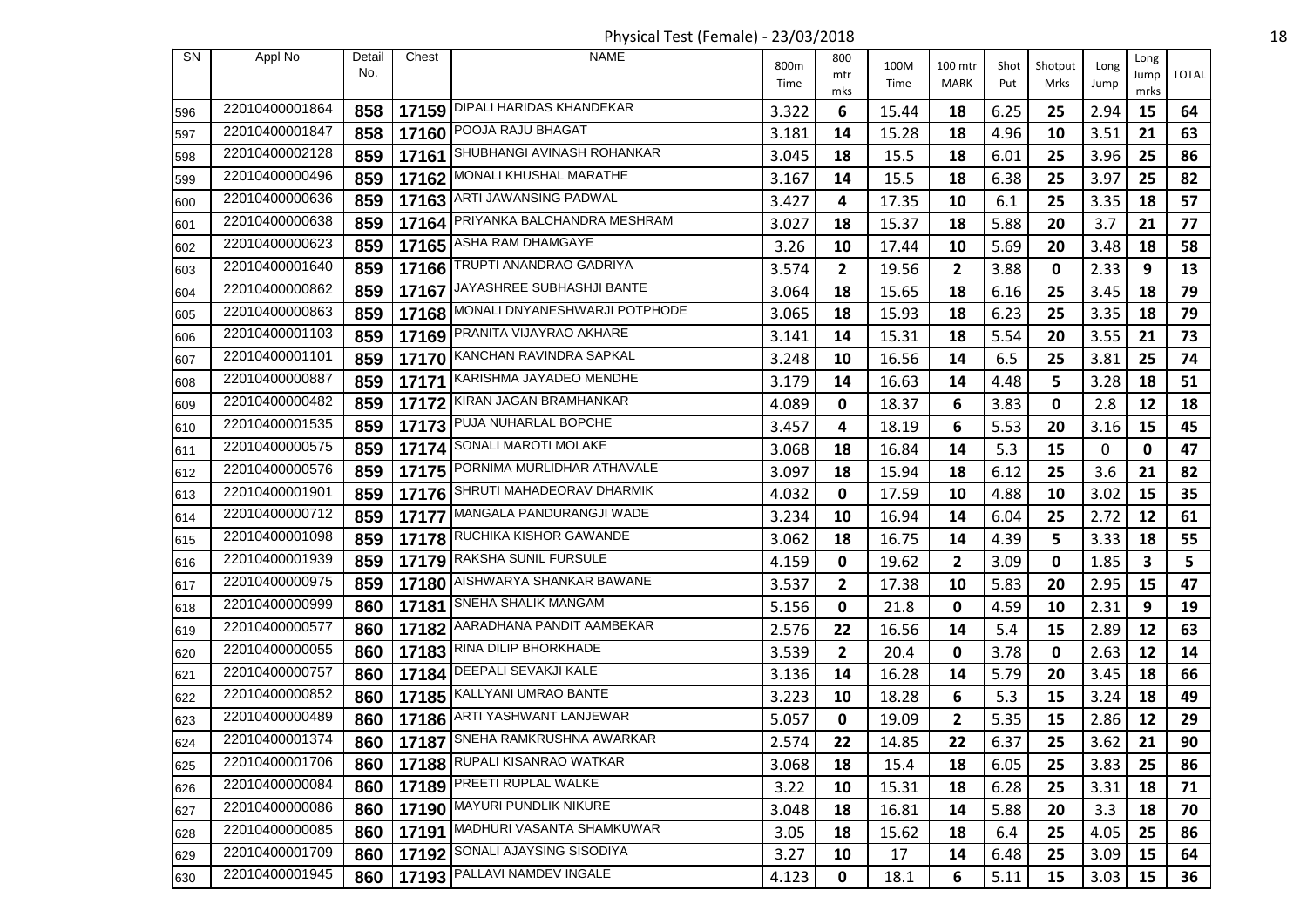Physical Test (Female) - 23/03/2018 19

| SN  | Appl No        | Detail | Chest | <b>NAME</b>                            |       | 800          |       |         |      |         |      | Long      |              |
|-----|----------------|--------|-------|----------------------------------------|-------|--------------|-------|---------|------|---------|------|-----------|--------------|
|     |                | No.    |       |                                        | 800m  | mtr          | 100M  | 100 mtr | Shot | Shotput | Long | Jump      | <b>TOTAL</b> |
|     |                |        |       |                                        | Time  | mks          | Time  | MARK    | Put  | Mrks    | Jump | mrks      |              |
| 631 | 22010400000371 | 860    |       | 17194 SHILPA DHANRAJ SHENDE            | 3.117 | 14           | 16.69 | 14      | 5.94 | 20      | 3.25 | 18        | 66           |
| 632 | 22010400000372 | 860    |       | 17195 SWATI RAJERAM SAPATE             | 3.073 | 18           | 15.5  | 18      | 5.6  | 20      | 3.75 | 21        | 77           |
| 633 | 22010400000800 | 860    |       | 17196 PRADNYA NARAYAN MAINDKAR         | 3.235 | 10           | 16.75 | 14      | 5.35 | 15      | 2.5  | 9         | 48           |
| 634 | 22010400000786 | 860    |       | 17197 ASHWINI GHANSHAM NYAHARE         | 3.442 | 4            | AB    | 0       | 5.25 | 15      | 0    | 0         | 19           |
| 635 | 22010400000745 | 860    |       | 17198 YAMINI TIKARAM CHUTE             | 3.287 | 10           | 17.19 | 10      | 6.02 | 25      | 3.31 | 18        | 63           |
| 636 | 22010400000720 | 860    |       | 17199 PRAGATI RAVINDRA MAHURKAR        | 3.356 | 6            | 17.63 | 10      | 5.78 | 20      | 3.04 | 15        | 51           |
| 637 | 22010400001442 | 860    | 17200 | KAVITA RAMESH RAKSHASKAR               | 4.04  | 0            | 17.41 | 10      | 6.18 | 25      | 3.24 | 18        | 53           |
| 638 | 22010400002073 | 861    |       | 17201 SAVITA SHRIKRUSHNA PAWAR         | 3.37  | 6            | 17.94 | 10      | 6    | 25      | 3.21 | 18        | 59           |
| 639 | 22010400002067 | 861    |       | 17202 MAYURI SURESHRAO DAYALAKAR       | 3.351 | 6            | 18.19 | 6       | 6.2  | 25      | 2.63 | 12        | 49           |
| 640 | 22010400001382 | 861    |       | 17203 RIDHESHWARI DHANANJAY DHALE      | AB    | 0            | 17.4  | 10      | 5.8  | 20      | 2.73 | 12        | 42           |
| 641 | 22010400000269 | 861    |       | 17204 KIRAN KISANRAO GURAD             | AB    | 0            | 16.15 | 14      | 6.77 | 25      | 3.3  | 18        | 57           |
| 642 | 22010400000266 | 861    |       | 17205 HARSHA GANESH WARDHE             | 3.43  | 4            | 18.62 | 6       | 6.36 | 25      | 2.75 | 12        | 47           |
| 643 | 22010400001852 | 861    |       | 17206 AARTI KRUSHNA LAKDE              | 3.24  | 10           | 16.25 | 14      | 5.35 | 15      | 3.26 | 18        | 57           |
| 644 | 22010400001383 | 861    | 17207 | RESHMAPARVIN ABDULJAMAL KHAN           | 3.072 | 18           | 15.34 | 18      | 6.22 | 25      | 3.55 | 21        | 82           |
| 645 | 22010400001365 | 861    |       | 17208 FARINA RAMJAN PATHAN             | 3.266 | 10           | 17.66 | 10      | 4.52 | 10      | 2.92 | 15        | 45           |
| 646 | 22010400001355 | 861    |       | 17209 AFREENTABASSUM SAYYEDALIM SAYYED | 3.529 | $\mathbf{2}$ | 19    | 6       | 4.59 | 10      | 2.57 | 9         | 27           |
| 647 | 22010400000222 | 861    |       | 17210 SAHU KOMAL LAKHAN                | 3.168 | 14           | 17.69 | 10      | 5.01 | 15      | 2.38 | 9         | 48           |
| 648 | 22010400001915 | 861    |       | 17211 ROHINI BASANT MADAME             | 3.342 | 6            | 16.5  | 14      | 6.65 | 25      | 3.08 | 15        | 60           |
| 649 | 22010400001907 | 861    | 17212 | <b>DEVSHREE RAJU THOTE</b>             | 4.317 | 0            | 18.78 | 6       | 5.11 | 15      | 2.75 | 12        | 33           |
| 650 | 22010400000144 | 861    |       | 17213 MADHURI SHYAM RAULKAR            | 3.299 | 10           | 16.16 | 14      | 5.63 | 20      | 3.17 | 15        | 59           |
| 651 | 22010400001134 | 861    | 17214 | ROSHANA RAMESHWARRAO PARTEKI           | 3.024 | 18           | 16.09 | 14      | 6.04 | 25      | 3.56 | 21        | 78           |
| 652 | 22010400000927 | 861    |       | 17215 HARSHADA DADARAO PAL             | 3.41  | 4            | 18.22 | 6       | 3.7  | 0       | 2.4  | 9         | 19           |
| 653 | 22010400001703 | 861    |       | 17216 PRANITA PYARELAL BISEN           | 3.49  | 4            | 18.59 | 6       | 4.61 | 10      | 2.82 | 12        | 32           |
| 654 | 22010400002025 | 861    |       | 17217 KSHAMA SHIVSHANKAR KANGALI       | 4.014 | 0            | 15.88 | 18      | 5.56 | 20      | 3.26 | 18        | 56           |
| 655 | 22010400000046 | 861    |       | 17218 NAMRATA GOPAL RAUT               | 3.069 | 18           | 16.37 | 14      | 4.86 | 10      | 2.61 | 12        | 54           |
| 656 | 22010400001138 | 861    | 17219 | PRIYANKA SHIVCHARAN THAOKAR            | 3.27  | 10           | 15.46 | 18      | 6.47 | 25      | 3.25 | 18        | 71           |
| 657 | 22010400001142 | 861    |       | 17220 MEGHA BHAIYYAJI RAKHADE          | 3.267 | 10           | 15    | 22      | 6.12 | 25      | 3.46 | 18        | 75           |
| 658 | 22010400000827 | 862    | 17221 | VAISHALI PRAMODRAO GANDE               | 3.33  | 6            | 19.31 | 2       | 4.84 | 10      | 2.83 | 12        | 30           |
| 659 | 22010400000531 | 862    |       | 17222 KAMINI MANSARAM TEHARE           | 3.341 | 6            | 17.6  | 10      | 6.03 | 25      | 1.49 | $\pmb{0}$ | 41           |
| 660 | 22010400001757 | 862    |       | 17223 JAYSHRI PANJABRAO BHAGAT         | 3.19  | 14           | 15.5  | 18      | 6.12 | 25      | 3.16 | 15        | 72           |
| 661 | 22010400001076 | 862    |       | 17224 UJWALA BAJRANGRAO CHAMTKAR       | 3.064 | 18           | 15.37 | 18      | 6.25 | 25      | 3.53 | 21        | 82           |
| 662 | 22010400002096 | 862    |       | 17225 TEJASWINI PRABHAKAR HIVE         | 3.047 | 18           | 17.31 | 10      | 5.62 | 20      | 3.52 | 21        | 69           |
| 663 | 22010400002097 | 862    | 17226 | PUJA SUDHAKARRAO MANAPURE              | 4.082 | 0            | 17.56 | 10      | 7.02 | 25      | 3.22 | 18        | 53           |
| 664 | 22010400002093 | 862    |       | 17227 KSHAMATA GOVARDHANRAO MANOHARE   | 2.487 | 25           | 15.47 | 18      | 5.83 | 20      | 3.9  | 25        | 88           |
| 665 | 22010400002105 | 862    |       | 17228 CHANCHAL PREMSINGH BAIS          | 3.023 | 18           | 16.5  | 14      | 5.95 | 20      | 3.61 | 21        | 73           |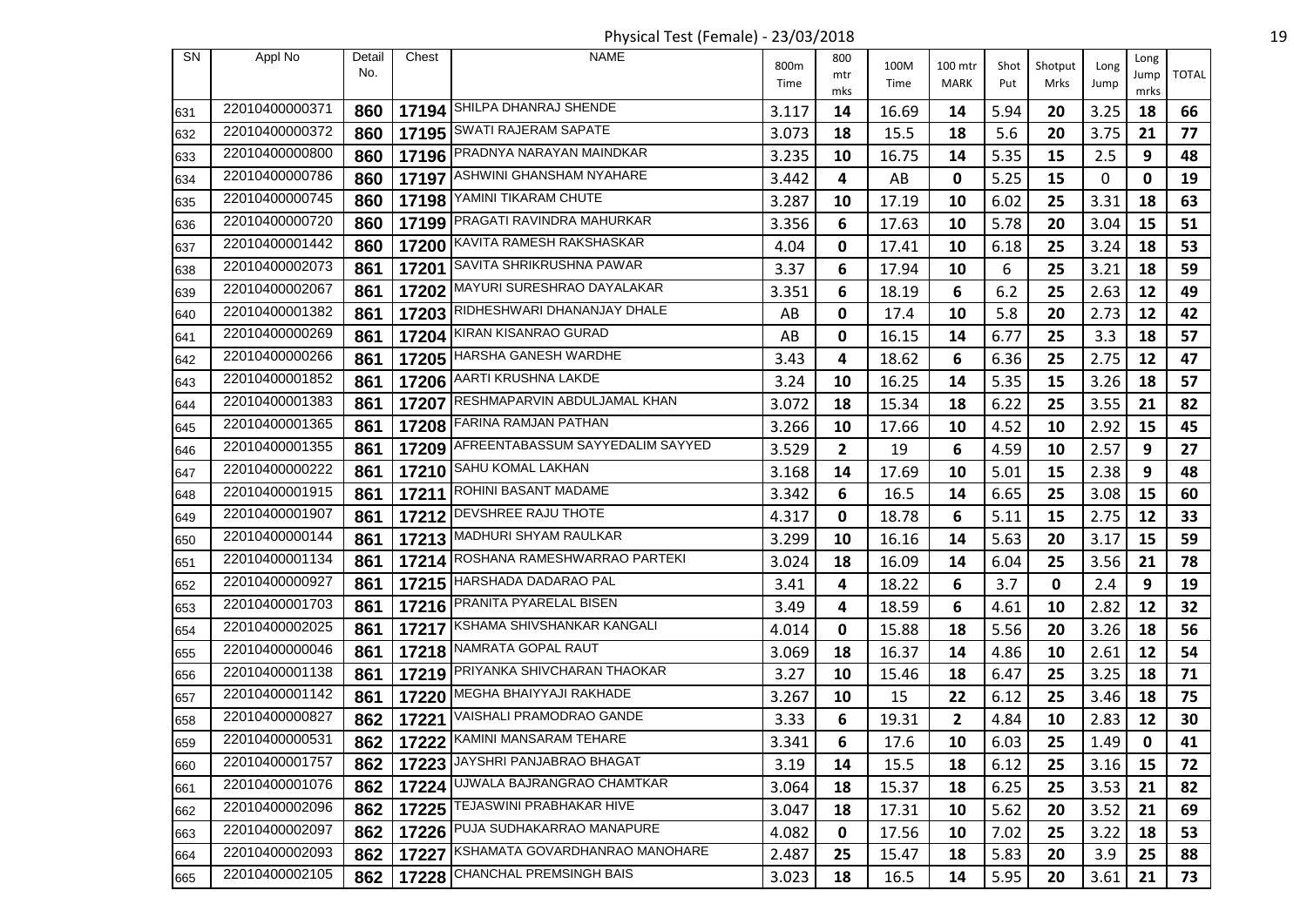Physical Test (Female) - 23/03/2018 20

| <b>SN</b> | Appl No        | Detail | Chest | <b>NAME</b>                         |       | 800          |       |                         |      |         |                | Long        |              |
|-----------|----------------|--------|-------|-------------------------------------|-------|--------------|-------|-------------------------|------|---------|----------------|-------------|--------------|
|           |                | No.    |       |                                     | 800m  | mtr          | 100M  | 100 mtr                 | Shot | Shotput | Long           | Jump        | <b>TOTAL</b> |
|           |                |        |       |                                     | Time  | mks          | Time  | MARK                    | Put  | Mrks    | Jump           | mrks        |              |
| 666       | 22010400002092 | 862    |       | 17229 PRIYAKA BHAURAOJI DONGARE     | 3.129 | 14           | 16.66 | 14                      | 5.58 | 20      | 3.41           | 18          | 66           |
| 667       | 22010400002095 | 862    | 17230 | ANKITA JAGDISHSINH BAIS             | 4.14  | 0            | 20.25 | 0                       | 4.8  | 10      | 2.45           | 9           | 19           |
| 668       | 22010400000635 | 862    |       | 17231 SONAM KISHOR TEKAM            | 3.19  | 14           | 15.47 | 18                      | 7.3  | 25      | 3.58           | 21          | 78           |
| 669       | 22010400000255 | 862    |       | 17232 KALYANI NARESH GAJBHIYE       | 3.21  | 10           | 17.75 | 10                      | 5.81 | 20      | 3.31           | 18          | 58           |
| 670       | 22010400000251 | 862    |       | 17233 MRUNALI RAJU NANNE            | 3.32  | 6            | 17.03 | 10                      | 6.68 | 25      | 3.26           | 18          | 59           |
| 671       | 22010400000247 | 862    |       | 17234 USHA SUDHAKAR AADOLE          | 3.192 | 14           | 16.66 | 14                      | 5.92 | 20      | 3.7            | 21          | 69           |
| 672       | 22010400000253 | 862    |       | 17235 MANISHA DEORAO UNPANE         | 3.113 | 14           | 16.16 | 14                      | 5.65 | 20      | 3.73           | 21          | 69           |
| 673       | 22010400000244 | 862    |       | 17236 PUNAM VASANTA DHORE           | 3.182 | 14           | 17.25 | 10                      | 5.32 | 15      | 3.1            | 15          | 54           |
| 674       | 22010400000982 | 862    | 17237 | RUPA SHEKHAR KALAMKAR               | 3.367 | 6            | 17.94 | 10                      | 5.48 | 15      | 3.02           | 15          | 46           |
| 675       | 22010400000966 | 862    |       | 17238 PRIYA SANJAY PARISE           | 3.547 | $\mathbf{2}$ | 18.63 | 6                       | 5.65 | 20      | 1.96           | 3           | 31           |
| 676       | 22010400000126 | 862    | 17239 | VARSHA BALIRAM NEWARE               | 3.12  | 14           | 15.13 | 18                      | 6.21 | 25      | 3.5            | 21          | 78           |
| 677       | 22010400000129 | 862    |       | 17240 MADHAVI DINESHKUMAR LILHARE   | 2.552 | 22           | 15.16 | 18                      | 5.98 | 20      | 3.85           | 25          | 85           |
| 678       | 22010400001569 | 863    |       | 17241 PRITI SURESH RAUT             | 3.058 | 18           | 16.18 | 14                      | 6.24 | 25      | 3.61           | 21          | 78           |
| 679       | 22010400001570 | 863    | 17242 | PRITI JANRAO GAJBHIYE               | 3.59  | $\mathbf{2}$ | 19.22 | $\overline{\mathbf{2}}$ | 6.42 | 25      | 2.9            | 15          | 44           |
| 680       | 22010400001568 | 863    |       | 17243 KAVITA SHANKARRAO PANDHARE    | 3.37  | 6            | 18.5  | 6                       | 4.67 | 10      | 0              | $\mathbf 0$ | 22           |
| 681       | 22010400001565 | 863    | 17244 | ASMITA PRAKASH JAMBHULKAR           | 3.169 | 14           | 17.5  | 10                      | 5.04 | 15      | 3.18           | 15          | 54           |
| 682       | 22010400000796 | 863    |       | 17245 KAVITA BAPURAO KUKADE         | 3.29  | 10           | 17.5  | 10                      | 6.23 | 25      | 3.21           | 18          | 63           |
| 683       | 22010400000708 | 863    |       | 17246 PRAMESHWARI KUWARLAL GAIDHANE | 3.162 | 14           | 15.43 | 18                      | 4.91 | 10      | 3.46           | 18          | 60           |
| 684       | 22010400000689 | 863    | 17247 | MAMTA DEVRAO RAUT                   | 3.072 | 18           | 15.82 | 18                      | 5.45 | 15      | 3.44           | 18          | 69           |
| 685       | 22010400000851 | 863    |       | 17248 ROSHANA PRAKASHRAO DHAMANKAR  | 3.345 | 6            | 19.31 | 2                       | 5.27 | 15      | 2.62           | 12          | 35           |
| 686       | 22010400000839 | 863    | 17249 | AASIYAPARVEEN SHAIKH HAMEED         | 3.17  | 14           | 16.97 | 14                      | 5.57 | 20      | 2.9            | 15          | 63           |
| 687       | 22010400002094 | 863    |       | 17250 DARSHANA BANDU GHORMADE       | 3.067 | 18           | 16.69 | 14                      | 6.03 | 25      | 3.48           | 18          | 75           |
| 688       | 22010400000753 | 863    | 17251 | <b>MANGLA RAMESH SENDRE</b>         | 3.39  | 6            | 17.81 | 10                      | 5.77 | 20      | 3.32           | 18          | 54           |
| 689       | 22010400001508 | 863    |       | 17252 LEENA VINOD HIRANWAR          | 3.318 | 6            | 16.91 | 14                      | 5.98 | 20      | 2.05           | 6           | 46           |
| 690       | 22010400001629 | 863    |       | 17253 SHITAL NANAJI THORAT          | 3.083 | 18           | 15.72 | 18                      | 5.89 | 20      | 3.05           | 15          | 71           |
| 691       | 22010400001507 | 863    | 17254 | PRIYA MANSARAM TEMBHURNE            | 3.032 | 18           | 16.91 | 14                      | 5.69 | 20      | 3.14           | 15          | 67           |
| 692       | 22010400001017 | 863    |       | 17255 RUCHI VIJAY PANDEY            | 4.13  | 0            | 18.28 | 6                       | 5.12 | 15      | $\overline{2}$ | 6           | 27           |
| 693       | 22010400000263 | 863    |       | 17256 POOJA NANA GAJBHIYE           | 3.485 | 4            | 14.93 | 22                      | 5.13 | 15      | 3.81           | 25          | 66           |
| 694       | 22010400001543 | 863    |       | 17257 MAYA KISANRAO BELE            | 3.144 | 14           | 16.25 | 14                      | 6.52 | 25      | 3.6            | 21          | 74           |
| 695       | 22010400001797 | 863    |       | 17258 SWATI VIJAY TANGALE           | 3.092 | 18           | 15.87 | 18                      | 5.82 | 20      | 3.44           | 18          | 74           |
| 696       | 22010400001805 | 863    |       | 17259 RESHMA VIJAY TANGALE          | 3.03  | 18           | 15.53 | 18                      | 6.38 | 25      | 3.5            | 21          | 82           |
| 697       | 22010400000950 | 863    |       | 17260 VARSHA RADHESHYAM BHAGADKAR   | 3.084 | 18           | 15.46 | 18                      | 6.2  | 25      | 3.49           | 18          | 79           |
| 698       | 22010400000201 | 864    | 17261 | SAKSHI NAGORAOJI DESHMUKH           | 4.459 | 0            | 20.35 | 0                       | 4.74 | 10      | 2.96           | 15          | 25           |
| 699       | 22010400000213 | 864    |       | 17262 SWATI OMPRAKASH MESHRAM       | 3.096 | 18           | 16.16 | 14                      | 5.17 | 15      | 3.34           | 18          | 65           |
| 700       | 22010400001437 | 864    |       | 17263 PRIYANKA SUKHADAS LANJEWAR    | 3.149 | 14           | 16.12 | 14                      | 5.3  | 15      | 3.28           | 18          | 61           |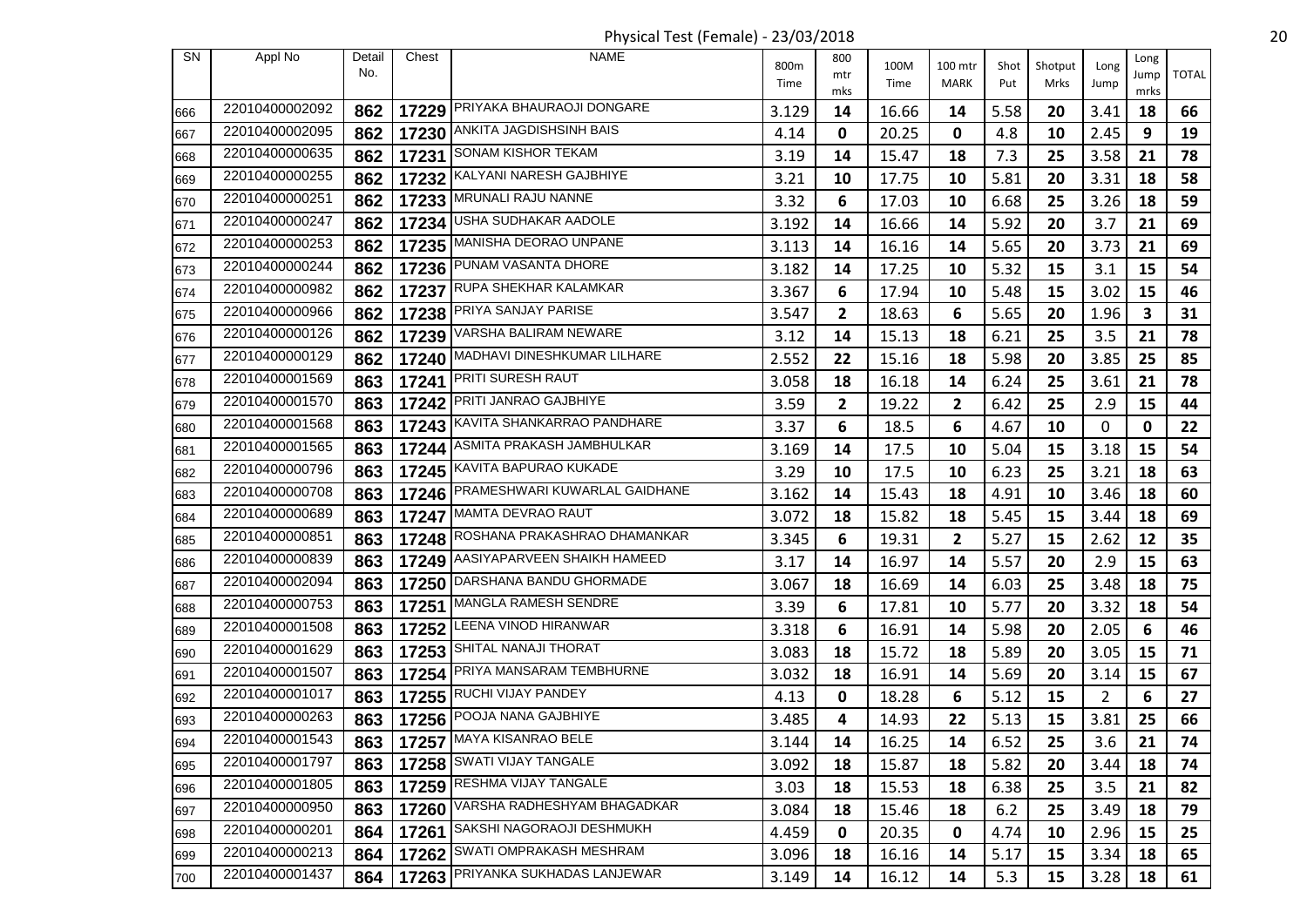Physical Test (Female) - 23/03/2018 21

| <b>SN</b> | Appl No        | Detail<br>No. | Chest | NAME                                 | 800m<br>Time | 800<br>mtr<br>mks | 100M<br>Time | 100 mtr<br>MARK | Shot<br>Put | Shotput<br>Mrks | Long<br>Jump | Long<br>Jump<br>mrks | <b>TOTAL</b> |
|-----------|----------------|---------------|-------|--------------------------------------|--------------|-------------------|--------------|-----------------|-------------|-----------------|--------------|----------------------|--------------|
| 701       | 22010400000764 | 864           |       | 17264 KALYANI PRAMOD AMBADARE        | 3.351        | 6                 | 16.94        | 14              | 5.27        | 15              | 3.18         | 15                   | 50           |
| 702       | 22010400002132 | 864           | 17265 | NIKITA MADHUSUDAN CHAVHAN            | 3.254        | 10                | 17.94        | 10              | 5.02        | 15              | 3.06         | 15                   | 50           |
| 703       | 22010400000818 | 864           |       | 17266 SAVITA BABURAO BALKE           | 5.494        | 0                 | 19.56        | 2               | 5.82        | 20              | 3.08         | 15                   | 37           |
| 704       | 22010400000819 | 864           | 17267 | ASHWINI SURYABHAN BALKE              | 3.125        | 14                | 18.1         | 6               | 5.7         | 20              | 2.69         | 12                   | 52           |
| 705       | 22010400001369 | 864           |       | 17268 SHIKHA SURENDRA BORKAR         | 5.216        | 0                 | 24.1         | 0               | 4.13        | 5               | 1.49         | $\mathbf 0$          | 5            |
| 706       | 22010400001921 | 864           |       | 17269 SWATI MAHADEOJI BONDRE         | 3.025        | 18                | 15.5         | 18              | 6.53        | 25              | 3.71         | 21                   | 82           |
| 707       | 22010400001918 | 864           |       | 17270 PRANGANA AVILAS BORKAR         | 3.16         | 14                | 16.25        | 14              | 5.35        | 15              | 3.35         | 18                   | 61           |
| 708       | 22010400001692 | 864           |       | 17271 KIRAN KAILAS INGOLE            | 3.462        | 4                 | 19.44        | 2               | 5.42        | 15              | 2.2          | 6                    | 27           |
| 709       | 22010400000968 | 864           |       | 17272 MANISHA HARIDAS NANHE          | 3.27         | 10                | 16           | 18              | 5.71        | 20              | 3.44         | 18                   | 66           |
| 710       | 22010400000612 | 864           |       | 17273   ASHWINI SHIVSAGAR KAWALE     | 3.27         | 10                | 15.88        | 18              | 5.2         | 15              | 3.62         | 21                   | 64           |
| 711       | 22010400000449 | 864           |       | 17274   DAMINI DOLIRAM SELOKAR       | 3.22         | 10                | 16.97        | 14              | 4.32        | 5               | 2.95         | 15                   | 44           |
| 712       | 22010400000967 | 864           |       | 17275 PRANALI HARISHCHANDRA NAWALKAR | 3.365        | 6                 | 18.5         | 6               | 4.92        | 10              | 2.71         | 12                   | 34           |
| 713       | 22010400001061 | 864           |       | 17276 KRUTIKA ANIL BORSE             | 4.225        | 0                 | 19.75        | 2               | 5.2         | 15              | 1.87         | 3                    | 20           |
| 714       | 22010400001229 | 864           | 17277 | KAVITA ARJUN SHIVARKAR               | 3.237        | 10                | 14.95        | 22              | 6.15        | 25              | 4.12         | 25                   | 82           |
| 715       | 22010400001253 | 864           |       | 17278 SONI JAGAN WAGHAMARE           | 3.454        | 4                 | 15           | 22              | 6.66        | 25              | 3.9          | 25                   | 76           |
| 716       | 22010400001244 | 864           |       | 17279 RINA ARUN NAGOLKAR             | 2.582        | 22                | 14.66        | 22              | 6.53        | 25              | 3.86         | 25                   | 94           |
| 717       | 22010400001235 | 864           |       | 17280 BABITA VASANTA NARNAWARE       | 2.511        | 22                | 14.34        | 22              | 6.72        | 25              | 4.12         | 25                   | 94           |
| 718       | 22010400001226 | 865           | 17281 | SANGAMA ANILRAO KHORAGADE            | 3.173        | 14                | 16.75        | 14              | 5.86        | 20              | 3.33         | 18                   | 66           |
| 719       | 22010400001250 | 865           | 17282 | PRIYANKA LAHU ARIKAR                 | 3.144        | 14                | 15.22        | 18              | 6.45        | 25              | 3.83         | 25                   | 82           |
| 720       | 22010400001223 | 865           |       | 17283 PAMITA DURYODHANJI WAGHALE     | 3.052        | 18                | 15.97        | 18              | 6           | 25              | 3.83         | 25                   | 86           |
| 721       | 22010400001265 | 865           | 17284 | JAYASHRI NATTHU HATWAR               | 3.437        | 4                 | 16.44        | 14              | 5.36        | 15              | 3.57         | 21                   | 54           |
| 722       | 22010400001228 | 865           |       | 17285 MAYURI ARUNRAO THAKARE         | 3.115        | 14                | 15.81        | 18              | 6.01        | 25              | 3.43         | 18                   | 75           |
| 723       | 22010400001258 | 865           |       | 17286 MAYURI VISHNURAO NAITAM        | 2.587        | 22                | 14.31        | 22              | 5.83        | 20              | 3.93         | 25                   | 89           |
| 724       | 22010400000749 | 865           | 17287 | ANJALI KAMALRAJSINGH CHOUHAN         | 3.051        | 18                | 14.85        | 22              | 6.35        | 25              | 4.03         | 25                   | 90           |
| 725       | 22010400000793 | 865           |       | 17288 PRIYANKA DINABANDHU KHANDEKAR  | 3.162        | 14                | 17.19        | 10              | 4.91        | 10              | 3.53         | 21                   | 55           |
| 726       | 22010400000718 | 865           | 17289 | SAVIATA BALU ATAKADE                 | 4.416        | 0                 | 28.03        | 0               | 3.88        | 0               | 1.43         | 0                    | $\mathbf 0$  |
| 727       | 22010400001313 | 865           |       | 17290 ASLESHA BALASAHEB RODE         | 3.237        | 10                | 17.78        | 10              | 5.6         | 20              | 3.32         | 18                   | 58           |
| 728       | 22010400000662 | 865           | 17291 | NIKITA VIJAYRAO OLOKAR               | 3.469        | 4                 | 16.75        | 14              | 5.58        | 20              | 3.26         | 18                   | 56           |
| 729       | 22010400000295 |               |       | 865   17292 SIMA SURESH RANIT        | 4.024        | $\mathbf 0$       | 19.34        | $\overline{2}$  | 5.3         | 15              | 2.65         | $12\,$               | 29           |
| 730       | 22010400001911 | 865           |       | 17293   HEMLATA MANIRAM CHACHANE     | 4.089        | 0                 | 19.16        | 2               | 4.45        | 5               | 2.74         | 12                   | 19           |
| 731       | 22010400001158 | 865           |       | 17294 KIRTI YOGESH BALAMPURKAR       | 3.39         | 6                 | 16.69        | 14              | 5.2         | 15              | 3.35         | 18                   | 53           |
| 732       | 22010400002074 | 865           |       | 17295 SUREKHA SHRAVAN KAMBLE         | 3.42         | 4                 | 15.91        | 18              | 6.06        | 25              | 3.97         | 25                   | 72           |
| 733       | 22010400001225 | 865           |       | 17296 PRIYANKA RAMU MESHRAM          | 3.433        | 4                 | 16.85        | 14              | 6.25        | 25              | 3.53         | 21                   | 64           |
| 734       | 22010400001503 | 865           |       | 17297 KALYANI RUKESH TEMBHURNE       | 4.588        | 0                 | 18.97        | 6               | 4.81        | 10              | 2.33         | 9                    | 25           |
| 735       | 22010400001563 | 865           |       | 17298 AMRAPALI BHARAT THENGE         | 3.24         | 10                | 17.72        | 10              | 5.84        | 20              | 2.82         | 12                   | 52           |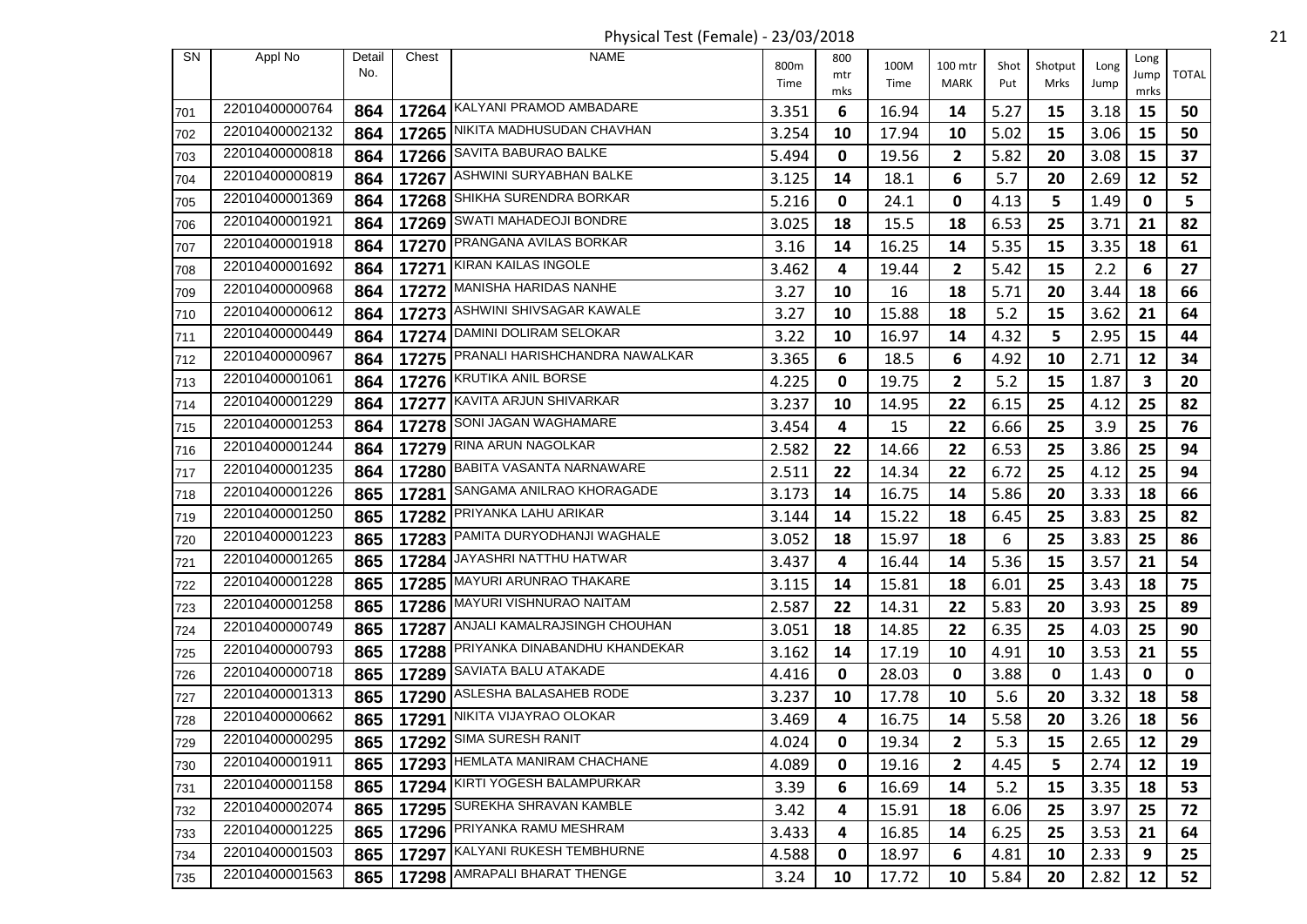Physical Test (Female) - 23/03/2018 22

| SN  | Appl No        | Detail     | Chest | <b>NAME</b>                           |              | 800          |              |                        |             |                 |              | Long |              |
|-----|----------------|------------|-------|---------------------------------------|--------------|--------------|--------------|------------------------|-------------|-----------------|--------------|------|--------------|
|     |                | No.        |       |                                       | 800m<br>Time | mtr          | 100M<br>Time | 100 mtr<br><b>MARK</b> | Shot<br>Put | Shotput<br>Mrks | Long<br>Jump | Jump | <b>TOTAL</b> |
|     |                |            |       | 17299 PUJA UDDHAV MUNDHE              |              | mks          |              |                        |             |                 |              | mrks |              |
| 736 | 22010400000611 | 865        |       | JAYSHRI BABURAO DAHIPHALE             | 3.425        | 4            | 16.98        | 14                     | 5.76        | 20              | 3.2          | 18   | 56           |
| 737 | 22010400001759 | 865        | 17300 |                                       | AB           | 0            | 16.12        | 14                     | 5.78        | 20              | 3.53         | 21   | 55           |
| 738 | 22010400000871 | 866        |       | 17301 SHIVANI LAXMANRAO GADBAIL       | 3.026        | 18           | 16.78        | 14                     | 5.44        | 15              | 3.7          | 21   | 68           |
| 739 | 22010400000714 | 866        |       | 17302 DIPALI GOPAL NANDANWAR          | 3.067        | 18           | 16.97        | 14                     | 5.49        | 15              | 3.29         | 18   | 65           |
| 740 | 22010400000701 | 866        |       | 17303 KALYANI GAJANAN NIKOSE          | 3.581        | $\mathbf{2}$ | 21.5         | 0                      | 4.3         | 5               | 2.39         | 9    | 16           |
| 741 | 22010400000564 | 866        |       | 17304   AASHA RAMESH SAHARE           | 2.545        | 22           | 14.35        | 22                     | 6.14        | 25              | 4.17         | 25   | 94           |
| 742 | 22010400000566 | 866        |       | 17305 BHUMIKA MOTIRAM SAHARE          | 3.034        | 18           | 15.75        | 18                     | 6.92        | 25              | 3.82         | 25   | 86           |
| 743 | 22010400001838 | 866        |       | 17306 BABITA PUNDLIK KANGALI          | 3.417        | 4            | 16.94        | 14                     | 5.43        | 15              | 3.32         | 18   | 51           |
| 744 | 22010400001881 | 866        | 17307 | PALLAVI SUDHAKARRAO KURHADE           | 3.046        | 18           | 16.15        | 14                     | 5.98        | 20              | 3.67         | 21   | 73           |
| 745 | 22010400000787 | 866        |       | 17308 KIRAN LAKHAPATI ATRAM           | 3.273        | 10           | 16.97        | 14                     | 6.4         | 25              | 3.3          | 18   | 67           |
| 746 | 22010400001280 | 866        |       | 17309 PALLAVI KISAN AGALDARE          | 3.453        | 4            | 16.56        | 14                     | 5.15        | 15              | 3.46         | 18   | 51           |
| 747 | 22010400001214 | 866        |       | 17310 SANGITA DAGADU LANDE            | 3.123        | 14           | 17.19        | 10                     | 5.34        | 15              | 3.1          | 15   | 54           |
| 748 | 22010400000303 | 866        |       | 17311 DHANASHRI ARUN BHANDARKAR       | 3.025        | 18           | 15.28        | 18                     | 5.95        | 20              | 3.42         | 18   | 74           |
| 749 | 22010400002124 | 866        | 17312 | CHANDA SURATRAMJI PAKHAMODE           | 3.214        | 10           | 17.37        | 10                     | 4.6         | 10              | 3.13         | 15   | 45           |
| 750 | 22010400001853 | 866        |       | 17313 AARTI DEEPAK TAGDE              | 3.363        | 6            | 17.24        | 10                     | 5.26        | 15              | 2.83         | 12   | 43           |
| 751 | 22010400001858 | 866        |       | 17314 PRIYANKA BABURAOJI KALKAR       | 3.24         | 10           | 16.29        | 14                     | 5.61        | 20              | 3.52         | 21   | 65           |
| 752 | 22010400001862 | 866        |       | 17315 MANJU KHUSHAL MOHOD             | 3.352        | 6            | 16.12        | 14                     | 4.25        | 5               | 3.62         | 21   | 46           |
| 753 | 22010400001928 | 866        |       | 17316   ANUKSHA RAMESH HANDE          | 3.062        | 18           | 14.66        | 22                     | 6.12        | 25              | 4.01         | 25   | 90           |
| 754 | 22010400001930 | 866        |       | 17317 PRIYANKA THAMDEO NIWALKAR       | 3.068        | 18           | 15.35        | 18                     | 6.42        | 25              | 3.14         | 15   | 76           |
| 755 | 22010400001929 | 866        |       | 17318 SHITAL NILESH SAYAMWAR          | 2.577        | 22           | 15.59        | 18                     | 6           | 25              | 3.75         | 21   | 86           |
| 756 | 22010400002000 | 866        |       | 17319 RUPA GULAB PAHADE               | 3.247        | 10           | 15.66        | 18                     | 5.72        | 20              | 3.81         | 25   | 73           |
| 757 | 22010400002005 | 866        |       | 17320 MADHURI AMBADAS KANNAKE         | 3.062        | 18           | 15.87        | 18                     | 5.91        | 20              | 3.69         | 21   | 77           |
| 758 | 22010400001646 | 867        | 17321 | JAYASHRI MADHUKAR BHIWAPURE           | 3.469        | 4            | 18.94        | 6                      | 5.66        | 20              | 3.25         | 18   | 48           |
| 759 | 22010400000767 | 867        |       | 17322 SANJIVANI RAJKUMARJEE VAIDYA    | 3.082        | 18           | 14.81        | 22                     | 7.1         | 25              | 3.7          | 21   | 86           |
| 760 | 22010400000809 | 867        |       | 17323 VARSHA GHANSHYAM GABHANE        | 3.58         | $\mathbf{2}$ | 18.9         | 6                      | 5.33        | 15              | 2.65         | 12   | 35           |
| 761 | 22010400000758 | 867        |       | 17324 POOJA GHANSHYAM GABHANE         | 3.57         | $\mathbf{2}$ | 16.16        | 14                     | 6.39        | 25              | 3.68         | 21   | 62           |
| 762 | 22010400000755 | 867        |       | 17325 ASHWINI SURESHJI BHAJIPALE      | 3.156        | 14           | 16.59        | 14                     | 6.68        | 25              | 3.57         | 21   | 74           |
| 763 | 22010400000739 | 867        |       | 17326 PAYAL KISHORJI HALMAR           | 3.099        | 18           | 15.91        | 18                     | 5.9         | 20              | 3.58         | 21   | 77           |
| 764 | 22010400000733 |            |       | 867   17327 POURNIMA MAHADEOJI KADHAO | 3.07         | 18           | 15.88        | 18                     | 5.8         | 20              | $3.69$ 21    |      | 77           |
| 765 | 22010400001470 | 867        |       | 17328 MRUGNAYANI AVINASH ZALKE        | 3.26         | 10           | 16.91        | 14                     | 6.04        | 25              | 3.09         | 15   | 64           |
| 766 | 22010400001480 | 867        |       | 17329 PRAVINA ASHOK KHOBRAGADE        | 3.36         | 6            | 16.9         | 14                     | 6.25        | 25              | 3.44         | 18   | 63           |
| 767 | 22010400001471 | 867        |       | 17330 KIRTI RUPCHAND NAGALWADE        | 3.298        | 10           | 18.43        | 6                      | 6.25        | 25              | 3.23         | 18   | 59           |
| 768 |                |            |       | 17331 SHUBHANGI VIKAS GANGARE         | AB           | 0            | 19.4         | 2                      | 5           | 15              | 2.6          | 12   | 29           |
|     | 22010400000516 |            |       |                                       |              |              |              |                        |             |                 |              |      |              |
| 769 | 22010400000578 | 867<br>867 |       | 17332 KALYANI LAXMANJI DESHMUKH       | 3.59         | $\mathbf{2}$ | 16           | 18                     | 5.35        | 15              | 3.67         | 21   | 56           |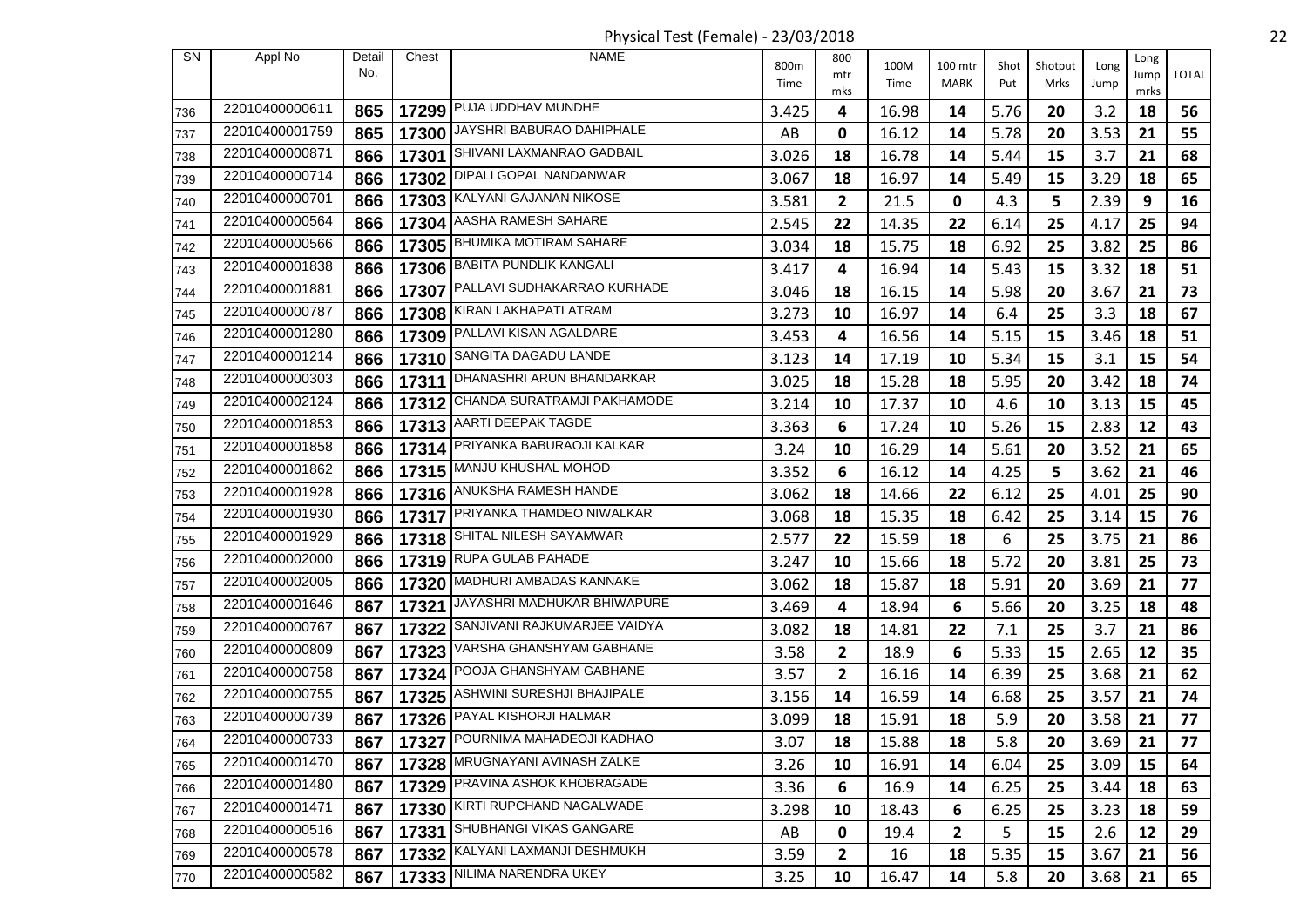Physical Test (Female) - 23/03/2018 23

| <b>SN</b>  | Appl No        | Detail | Chest | NAME                                                | 800m  | 800       |              |                 |             |                 |              | Long        |              |
|------------|----------------|--------|-------|-----------------------------------------------------|-------|-----------|--------------|-----------------|-------------|-----------------|--------------|-------------|--------------|
|            |                | No.    |       |                                                     | Time  | mtr       | 100M<br>Time | 100 mtr<br>MARK | Shot<br>Put | Shotput<br>Mrks | Long<br>Jump | Jump        | <b>TOTAL</b> |
| 771        | 22010400000593 | 867    |       | 17334 ARTI NANDKISHORJI BAGADE                      | 3.188 | mks<br>14 | 15.92        | 18              | 6.58        | 25              | 2.37         | mrks<br>9   | 66           |
| 772        | 22010400000580 | 867    | 17335 | ASHVINI SAHADEO JAMBHULKAR                          | 3.543 | 2         | 18.47        | 6               | 5.53        | 20              | 3.15         | 15          | 43           |
| 773        | 22010400001875 | 867    |       | 17336 CHETNA RAJU CHUTE                             | 3.139 | 14        | 17.79        | 10              | 5.35        | 15              | 3.68         | 21          | 60           |
|            | 22010400000627 | 867    |       | 17337 BHAGYASHRI DNYANESHWAR YELANE                 | 4.115 | 0         | 18.63        | 6               | 4.7         | 10              | 2.95         | 15          | 31           |
| 774        | 22010400000947 | 867    |       | 17338 VARSHA ANIL TICHKULE                          | 3.168 | 14        | 15.93        | 18              | 6           | 25              | 2.61         | 12          | 69           |
| 775<br>776 | 22010400000949 | 867    |       | 17339 SUSHAMA SUKHADEO MASKE                        | 3.028 | 18        | 16.19        | 14              | 7.4         | 25              | 3.66         | 21          | 78           |
| 777        | 22010400000996 | 867    | 17340 | PRATIBHA MAROTI MANDHARE                            | 3.256 | 10        | 17.38        | 10              | 5.12        | 15              | 3.13         | 15          | 50           |
|            | 22010400000275 | 868    |       | 17341 MADHURI ARUN PATANKAR                         | 3.517 | 2         | 16.37        | 14              | 5.68        | 20              | 3.22         | 18          | 54           |
| 778        | 22010400001861 | 868    |       | 17342 RAGINA DHANU HUKARE                           |       |           |              |                 |             |                 | 2.45         |             | 44           |
| 779        | 22010400000112 |        |       | 17343 BHAGYASHREE DHARMAJI KOHAPARE                 | 3.212 | 10        | 17.56        | 10              | 5.18        | 15              |              | 9           |              |
| 780        | 22010400001177 | 868    |       | JYOTI SUDHAKAR GAWANDE                              | 3.389 | 6         | 16.94        | 14              | 4.82        | 10              | 3.38         | 18          | 48           |
| 781        | 22010400001178 | 868    | 17344 | 17345 MAMTA SEVAKRAM JAMATKAR                       | 3.225 | 10        | 15.25        | 18              | 6.3         | 25              | 3.88         | 25          | 78           |
| 782        | 22010400001564 | 868    |       |                                                     | 3.159 | 14        | 15.84        | 18              | 5.76        | 20              | 3.17         | 15          | 67           |
| 783        |                | 868    |       | 17346 SHWETA SUNIL BONGIRI<br>ASHWINI GANESH DHANDE | 3.488 | 4         | 17.59        | 10              | 5.66        | 20              | 3.25         | 18          | 52           |
| 784        | 22010400000942 | 868    | 17347 |                                                     | 3.333 | 6         | 16.6         | 14              | 5.81        | 20              | 3.49         | 18          | 58           |
| 785        | 22010400000954 | 868    |       | 17348 SHILPA KAWALUJI KHANDALE                      | 3.29  | 10        | 17.18        | 10              | 5.55        | 20              | 3.31         | 18          | 58           |
| 786        | 22010400000956 | 868    |       | 17349 RAGINA ANNA WASNIK                            | 3.314 | 6         | 17.09        | 10              | 5           | 15              | 2.36         | 9           | 40           |
| 787        | 22010400001724 | 868    |       | 17350 PRATIBHA NANDKUMAR LANDE                      | 3.511 | 2         | 18.6         | 6               | 5.82        | 20              | 2.88         | 12          | 40           |
| 788        | 22010400001846 | 868    | 17351 | SHRADDHA DURGAPRASAD RATHOR                         | 3.476 | 4         | 18.378       | 6               | 4.42        | 5               | 2.13         | 6           | 21           |
| 789        | 22010400001106 | 868    | 17352 | NISHAD SAMEER SHEIKH                                | 3.16  | 14        | 17.44        | 10              | 4.7         | 10              | 2.65         | 12          | 46           |
| 790        | 22010400000565 | 868    |       | 17353 DIPA RAMU CHOUDHARY                           | 3.37  | 6         | 17.84        | 10              | 4.8         | 10              | 2.93         | 15          | 41           |
| 791        | 22010400000019 | 868    | 17354 | SADHANA SHALIK WAGH                                 | 3.158 | 14        | 17.38        | 10              | 4           | 5               | 3.25         | 18          | 47           |
| 792        | 22010400000376 | 868    |       | 17355 CHIATALI RAMBHAU KSHIRSAGAR                   | 3.077 | 18        | 15.84        | 18              | 5.63        | 20              | 4.1          | 25          | 81           |
| 793        | 22010400000174 | 868    |       | 17356 MINAL DINESH KSHIRSAGAR                       | 3.486 | 4         | 17.78        | 10              | 5.91        | 20              | 3.51         | 21          | 55           |
| 794        | 22010400001078 | 868    | 17357 | <b>PALLAVI MANOJRAO ADELWAR</b>                     | 3.14  | 14        | 16.44        | 14              | 4.63        | 10              | 3.19         | 15          | 53           |
| 795        | 22010400001074 | 868    |       | 17358 ANJU ASHOK GIRADKAR                           | 3.086 | 18        | 16.78        | 14              | 6.65        | 25              | 3.36         | 18          | 75           |
| 796        | 22010400001595 | 868    | 17359 | SNEHAL BABULAL GAIDHANE                             | 3.218 | 10        | 16.69        | 14              | 5.55        | 20              | 3.35         | 18          | 62           |
| 797        | 22010400000853 | 868    |       | 17360 PUNAM SUKHADEO TITIRMARE                      | 3.267 | 10        | 16.09        | 14              | 5.52        | 20              | 3.4          | 18          | 62           |
| 798        | 22010400000823 | 869    | 17361 | YOGITA RUPCHAND CHAKOLE                             | AB    | 0         | AB           | 0               | 4.08        | 5               | 1.45         | $\mathbf 0$ | 5            |
| 799        | 22010400002117 | 869    |       | 17362 VIDYA NAMDEO BHANDARKAR                       | 3.057 | 18        | 15.97        | 18              | 6.3         | 25              | 3.27         | 18          | 79           |
| 800        | 22010400002118 | 869    |       | 17363 PRATIMA YASHVANTRAO RAJANKAR                  | 3.215 | 10        | 17           | 14              | 6.24        | 25              | 3.25         | 18          | 67           |
| 801        | 22010400001781 | 869    |       | 17364 KAVITA SHRIRAM BOHARE                         | 3.468 | 4         | 17.41        | 10              | 5.7         | 20              | 3.35         | 18          | 52           |
| 802        | 22010400001525 | 869    |       | 17365 MADHURI NAIPAL PARDHI                         | 3.041 | 18        | 16.56        | 14              | 4.46        | 5               | 3.38         | 18          | 55           |
| 803        | 22010400001524 | 869    |       | 17366 ROSHNI DHANRAJ TURKAR                         | 3.143 | 14        | 16.72        | 14              | 6.03        | 25              | 3.57         | 21          | 74           |
| 804        | 22010400002119 | 869    |       | 17367 MAMTA GHANSHYAM SHENDE                        | 3.271 | 10        | 17.25        | 10              | 5.11        | 15              | 3.18         | 15          | 50           |
| 805        | 22010400001601 | 869    |       | 17368 NIKITA NILKANTH KALBANDHE                     | 3.48  | 4         | 16.1         | 14              | 5.61        | 20              | 2.55         | 9           | 47           |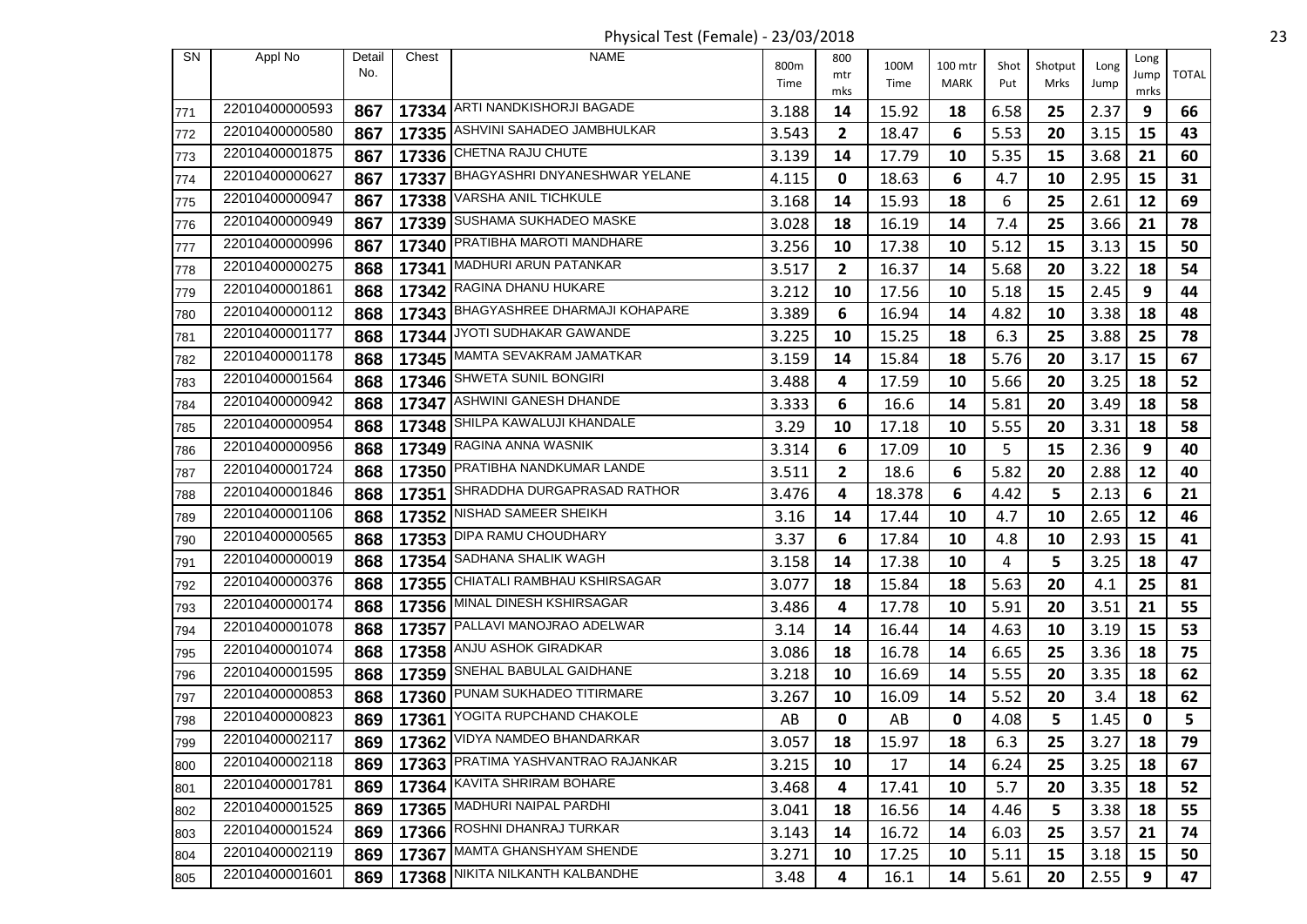Physical Test (Female) - 23/03/2018 24

| <b>SN</b> | Appl No        | Detail | Chest | <b>NAME</b>                          |       | 800          |       |         |      |         |      |              |              |
|-----------|----------------|--------|-------|--------------------------------------|-------|--------------|-------|---------|------|---------|------|--------------|--------------|
|           |                | No.    |       |                                      | 800m  | mtr          | 100M  | 100 mtr | Shot | Shotput | Long | Long<br>Jump | <b>TOTAL</b> |
|           |                |        |       |                                      | Time  | mks          | Time  | MARK    | Put  | Mrks    | Jump | mrks         |              |
| 806       | 22010400001599 | 869    |       | 17369 ROSHANI FULCHAND LILHARE       | 4.46  | 0            | 18.19 | 6       | 4.36 | 5       | 2.87 | 12           | 23           |
| 807       | 22010400000816 | 869    | 17370 | MAMTA SHRIKRUSHNA YEOKAR             | 3.389 | 6            | 16.84 | 14      | 5.46 | 15      | 3.44 | 18           | 53           |
| 808       | 22010400001338 | 869    |       | 17371 ASHWINI MANOHARRAO SURYAWANSHI | 3.055 | 18           | 15.66 | 18      | 5.29 | 15      | 3.62 | 21           | 72           |
| 809       | 22010400001720 | 869    |       | 17372 MADHURI SEVAKRAM HUKARE        | 3.193 | 14           | 17.13 | 10      | 5.3  | 15      | 3.5  | 21           | 60           |
| 810       | 22010400000679 | 869    |       | 17373 DIPTI RAMESH RAUT              | 3.188 | 14           | 15.47 | 18      | 5.63 | 20      | 3.75 | 21           | 73           |
| 811       | 22010400000699 | 869    |       | 17374 RVINA BALKRUSHNA PATHODE       | 3.422 | 4            | 16.59 | 14      | 5.12 | 15      | 3.35 | 18           | 51           |
| 812       | 22010400000688 | 869    | 17375 | <b>MAYA RAMESH KATRE</b>             | 3.238 | 10           | 17.59 | 10      | 5.1  | 15      | 3.25 | 18           | 53           |
| 813       | 22010400000693 | 869    |       | 17376 AARTI MOHAN NEWARE             | 4.012 | 0            | 18.31 | 6       | 6    | 25      | 3.1  | 15           | 46           |
| 814       | 22010400000557 | 869    | 17377 | JYOTI VITTHAL DEOKATE                | 3.089 | 18           | 17.18 | 10      | 5.13 | 15      | 3.26 | 18           | 61           |
| 815       | 22010400000554 | 869    |       | 17378 MADHURI SURESH AMANE           | AB    | 0            | 18.62 | 6       | 5.61 | 20      | 3.11 | 15           | 41           |
| 816       | 22010400000552 | 869    |       | 17379 ASHATAI ANANDRAO GAIKWAD       | 4.14  | 0            | 18.16 | 6       | 5.53 | 20      | 0    | 0            | 26           |
| 817       | 22010400000805 | 869    | 17380 | PRAGATI RAJU SAMARTH                 | 3.496 | 4            | 18.5  | 6       | 5.13 | 15      | 1.83 | 3            | 28           |
| 818       | 22010400000876 | 870    |       | 17381 RENUKA SHIVRAM GAIKWAD         | 2.562 | 22           | 15.28 | 18      | 5.21 | 15      | 3.82 | 25           | 80           |
| 819       | 22010400000957 | 870    | 17382 | BRACHI DNYANESHWARJI MANKAR          | 3.012 | 18           | 15.72 | 18      | 6.09 | 25      | 3.75 | 21           | 82           |
| 820       | 22010400000761 | 870    |       | 17383 ANJANABAI GOPAL AREWAR         | 3.454 | 4            | 16.88 | 14      | 5.55 | 20      | 3.82 | 25           | 63           |
| 821       | 22010400000763 | 870    | 17384 | <b>SUCHITA BANDU DATARKAR</b>        | 3.27  | 10           | 18    | 10      | 5.57 | 20      | 3.22 | 18           | 58           |
| 822       | 22010400000286 | 870    | 17385 | VANDANA BHAGWAT JAGTAP               | 3.082 | 18           | 16.97 | 14      | 6.41 | 25      | 3.65 | 21           | 78           |
| 823       | 22010400001938 | 870    |       | 17386 KOMAL DEVANAND KANANDE         | 3.225 | 10           | 16.75 | 14      | 5.34 | 15      | 3.51 | 21           | 60           |
| 824       | 22010400001940 | 870    | 17387 | REKHA MAROTI SHENDRE                 | 4.49  | 0            | 18.59 | 6       | 5.59 | 20      | 2.65 | 12           | 38           |
| 825       | 22010400000404 | 870    |       | 17388 ALFIYA JAHID HUSSAIN           | 3.319 | 6            | 16.78 | 14      | 5.94 | 20      | 3.31 | 18           | 58           |
| 826       | 22010400000394 | 870    | 17389 | YAMU MEGHASHAM TIWADE                | 2.544 | 22           | 14.84 | 22      | 7.01 | 25      | 4    | 25           | 94           |
| 827       | 22010400000395 | 870    |       | 17390 KIRAN RAMDAS KUKADE            | 3.076 | 18           | 15.82 | 18      | 6.75 | 25      | 3.27 | 18           | 79           |
| 828       | 22010400001492 | 870    | 17391 | SAGANI BHAIYALAL UIKEY               | 3.083 | 18           | 16.25 | 14      | 6.12 | 25      | 3.57 | 21           | 78           |
| 829       | 22010400002079 | 870    |       | 17392 POONAM AJABRAO MOHOD           | 3.343 | 6            | 16.8  | 14      | 6.51 | 25      | 3.72 | 21           | 66           |
| 830       | 22010400002080 | 870    |       | 17393 SUVARNA KEWALCHAND SAIVAI      | 3.144 | 14           | 15.81 | 18      | 5.8  | 20      | 3.87 | 25           | 77           |
| 831       | 22010400001529 | 870    | 17394 | MANISHA VINOD KALE                   | 3.313 | 6            | 16.71 | 14      | 6.47 | 25      | 3.62 | 21           | 66           |
| 832       | 22010400001531 | 870    |       | 17395 MINAL DINKAR WAWRE             | 3.577 | $\mathbf{2}$ | 16.69 | 14      | 6.58 | 25      | 3.27 | 18           | 59           |
| 833       | 22010400001528 | 870    |       | 17396 SARLA BHIMRAO KALAMBE          | 3.128 | 14           | 15.53 | 18      | 5.73 | 20      | 3.71 | 21           | 73           |
| 834       | 22010400001526 |        |       | 870   17397 DURGA RAJURAO NIKHADE    | 3.425 | 4            | 16.16 | 14      | 5.55 | 20      | 3.53 | 21           | 59           |
| 835       | 22010400001763 | 870    |       | 17398 PRIYA RAJENDR AUTKAR           | 3.222 | 10           | 17.81 | 10      | 4.67 | 10      | 3.22 | 18           | 48           |
| 836       | 22010400002081 | 870    |       | 17399 DIKSHA ASHOKRAO DAMODARE       | 3.169 | 14           | 17.88 | 10      | 6.31 | 25      | 3.47 | 18           | 67           |
| 837       | 22010400002082 | 870    |       | 17400 NIRUPA SHRAVAN BOKADE          | 2.536 | 22           | 15.91 | 18      | 6.34 | 25      | 3.88 | 25           | 90           |
| 838       | 22010400001015 | 871    | 17401 | SHALU SUBHASH DHURVE                 | 3.266 | 10           | 17.72 | 10      | 4.26 | 5       | 2.59 | 9            | 34           |
| 839       | 22010400001319 | 871    |       | 17402 KARISHMA SHARAD UIKEY          | 3.433 | 4            | 17.75 | 10      | 4.55 | 10      | 2.41 | 9            | 33           |
| 840       | 22010400001991 | 871    |       | 17403 ARTI DNYANESHWAR CHAVHAN       | 3.397 | 6            | 18.62 | 6       | 5.87 | 20      | 2.68 | 12           | 44           |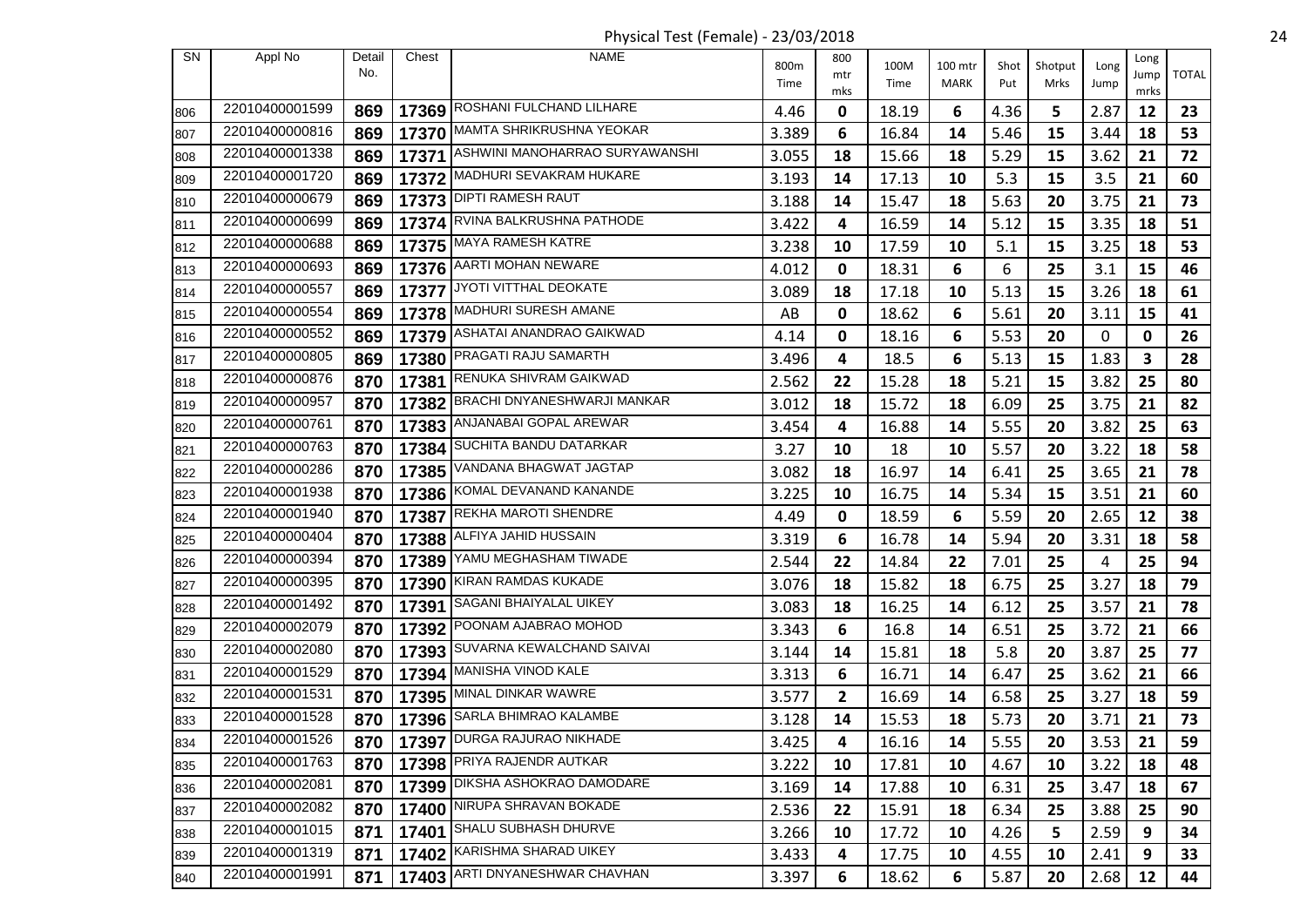Physical Test (Female) - 23/03/2018 25

| <b>SN</b> | Appl No        | Detail | Chest | <b>NAME</b>                            |              | 800         |              |                 |             |                 |              | Long        |              |
|-----------|----------------|--------|-------|----------------------------------------|--------------|-------------|--------------|-----------------|-------------|-----------------|--------------|-------------|--------------|
|           |                | No.    |       |                                        | 800m<br>Time | mtr         | 100M<br>Time | 100 mtr<br>MARK | Shot<br>Put | Shotput<br>Mrks | Long<br>Jump | Jump        | <b>TOTAL</b> |
|           | 22010400001996 |        |       | 17404 MONALI PRAMOD PATIL              |              | mks         |              |                 |             |                 |              | mrks        |              |
| 841       | 22010400001816 | 871    |       | <b>GEETA RAMDAS RANDALE</b>            | 3.352        | 6           | 18.41        | 6               | 4.55        | 10              | 2.33         | 9           | 31           |
| 842       | 22010400000989 | 871    | 17405 |                                        | 3.372        | 6           | 18.78        | 6               | 5.15        | 15              | 2.2          | 6           | 33           |
| 843       |                | 871    |       | 17406 SAMIKSHA SADASHIV ASEKAR         | 3.224        | 10          | 17.41        | 10              | 6.06        | 25              | 3.21         | 18          | 63           |
| 844       | 22010400000990 | 871    |       | 17407 RANJITA RAMESH CHAUDHARI         | 3.464        | 4           | 17.22        | 10              | 5.92        | 20              | 3.22         | 18          | 52           |
| 845       | 22010400000978 | 871    | 17408 | YOGITA TANAJI TEKAM                    | 3.526        | 2           | 15.68        | 18              | 6.12        | 25              | 3.21         | 18          | 63           |
| 846       | 22010400001259 | 871    |       | 17409 SUMITA RUSHI MESHRAM             | 3.428        | 4           | 17.56        | 10              | 5.61        | 20              | 2.81         | 12          | 46           |
| 847       | 22010400000984 | 871    | 17410 | CHITRA PRABHAKAR NIKURE                | 4.36         | 0           | 16.72        | 14              | 6.08        | 25              | 2.88         | 12          | 51           |
| 848       | 22010400000418 | 871    |       | 17411 SNEHA MAHADEO CHAUDHARI          | 2.57         | 22          | 15.15        | 18              | 5.9         | 20              | 3.51         | 21          | 81           |
| 849       | 22010400001579 | 871    |       | 17412 PRITI RAJUJI REHPADE             | 3.082        | 18          | 15.43        | 18              | 6.33        | 25              | 3.5          | 21          | 82           |
| 850       | 22010400000633 | 871    |       | 17413 KAJAL DEVIDAS NIKHADE            | 4.184        | 0           | 18.68        | 6               | 4.3         | 5               | 2.35         | 9           | 20           |
| 851       | 22010400000834 | 871    |       | 17414 POOJA GAJANARAO KSHIRSAGAR       | 5.07         | 0           | 21.5         | 0               | 4.15        | 5               | 1.62         | $\mathbf 0$ | 5            |
| 852       | 22010400001460 | 871    |       | 17415 RINA CHINDHAJI GAWAI             | AB           | 0           | 19.78        | 2               | 4.35        | 5               | 2.14         | 6           | 13           |
| 853       | 22010400001515 | 871    |       | 17416 RASHMI KRUPASHANKAR KALSHIYA     | 4.243        | 0           | AB           | 0               | 3.51        | 0               | 0            | 0           | $\mathbf 0$  |
| 854       | 22010400000407 | 871    | 17417 | <b>TRUPTI MAHENDRA BARAI</b>           | 3.356        | 6           | 16.97        | 14              | 5.75        | 20              | 3.01         | 15          | 55           |
| 855       | 22010400000350 | 871    |       | 17418 MINAKSHI ASHOK MADAVI            | 3.268        | 10          | 15.75        | 18              | 5.93        | 20              | 3.22         | 18          | 66           |
| 856       | 22010400000336 | 871    |       | 17419 DIVYA BALAJI CHOUDHARI           | 3.166        | 14          | 15.37        | 18              | 5.58        | 20              | 3.22         | 18          | 70           |
| 857       | 22010400000396 | 871    |       | 17420 BHAGYASHRI RAMESH TUMSARE        | 3.29         | 10          | 17.07        | 10              | 5.62        | 20              | 2.91         | 15          | 55           |
| 858       | 22010400000889 | 872    |       | 17421 KARISHMA PRUTHVIRAJ HUMANE       | 3.39         | 6           | 18.59        | 6               | 5.05        | 15              | 3.25         | 18          | 45           |
| 859       | 22010400001183 | 872    | 17422 | SHIVANI JAGDISH NANWATKAR              | 5.07         | 0           | 22.03        | 0               | 3.12        | 0               | 1.6          | 0           | $\mathbf 0$  |
| 860       | 22010400001114 | 872    |       | 17423 KAJAL NAMICHAND TILGUL           | 4.12         | 0           | 20.31        | 0               | 4.4         | 5               | 1.82         | 3           | 8            |
| 861       | 22010400001497 | 872    | 17424 | NIKHITA PRALHAD WARAMBHE               | 3.16         | 14          | 17.54        | 10              | 5.23        | 15              | 3            | 15          | 54           |
| 862       | 22010400000798 | 872    |       | 17425 PORNIMA MADHUKAR GOTEPHODE       | 3.17         | 14          | 15.9         | 18              | 6.02        | 25              | 3.55         | 21          | 78           |
| 863       | 22010400000804 | 872    |       | 17426 ROSHNI MANOHAR RAUT              | 3.17         | 14          | 15.78        | 18              | 0           | 0               | 3.45         | 18          | 50           |
| 864       | 22010400000799 | 872    |       | 17427 NEHA VINOD SAHARE                | 3.435        | 4           | 15.72        | 18              | 6.1         | 25              | 3.61         | 21          | 68           |
| 865       | 22010400001970 | 872    |       | 17428 PRIYANKA BHIMRAO SOMKUWAR        | 3.31         | 6           | 16.88        | 14              | 5.52        | 20              | 3.36         | 18          | 58           |
| 866       | 22010400001025 | 872    | 17429 | SAMRUDHI GAJANAN BUDHE                 | 3.568        | 2           | 17.32        | 10              | 6.55        | 25              | 2.7          | 12          | 49           |
| 867       | 22010400000503 | 872    |       | 17430 PRITI RAMESH MESHRAM             | 3.38         | 6           | 16.84        | 14              | 6.05        | 25              | 3.24         | 18          | 63           |
| 868       | 22010400001204 | 872    |       | 17431 SNEHA RAJKAPUR DAHIWALE          | 4.314        | 0           | 19.85        | 2               | 5.03        | 15              | 1.91         | 3           | 20           |
| 869       | 22010400001197 |        |       | 872   17432 UTKARSHA KAILASHJI WANJARI | 3.088        | 18          | 16.19        | 14              | 5.65        | 20              | 2.91         | 15          | 67           |
| 870       | 22010400001264 | 872    |       | 17433 KALYANI HOMRAJ GORLE             | 4.13         | 0           | 19.69        | 2               | 5.1         | 15              | 2.9          | 15          | 32           |
| 871       | 22010400001149 | 872    |       | 17434 VANDANA AMBADAS GADHAVE          | 3.29         | 10          | 19.44        | 2               | 4.83        | 10              | 2.81         | 12          | 34           |
| 872       | 22010400001545 | 872    |       | 17435 KARISHMA DHANRAJ DHURVE          | 3.322        | 6           | 18.19        | 6               | 5.53        | 20              | 2.63         | 12          | 44           |
| 873       | 22010400001584 | 872    |       | 17436 KARISHMA ROSHAN BADOLE           | 3.31         | 6           | 17.53        | 10              | 5.75        | 20              | 3.41         | 18          | 54           |
| 874       | 22010400001582 | 872    |       | 17437 ANJALI SHALIKJI SARVE            | 2.56         | 22          | 17.53        | 10              | 5.76        | 20              | 2.96         | 15          | 67           |
| 875       | 22010400000434 | 872    |       | 17438 ACHAL RAJU SHENDE                | 4.217        | $\mathbf 0$ | 19.03        | $\mathbf{2}$    | 4.25        | 5               | 2.59         | 9           | 16           |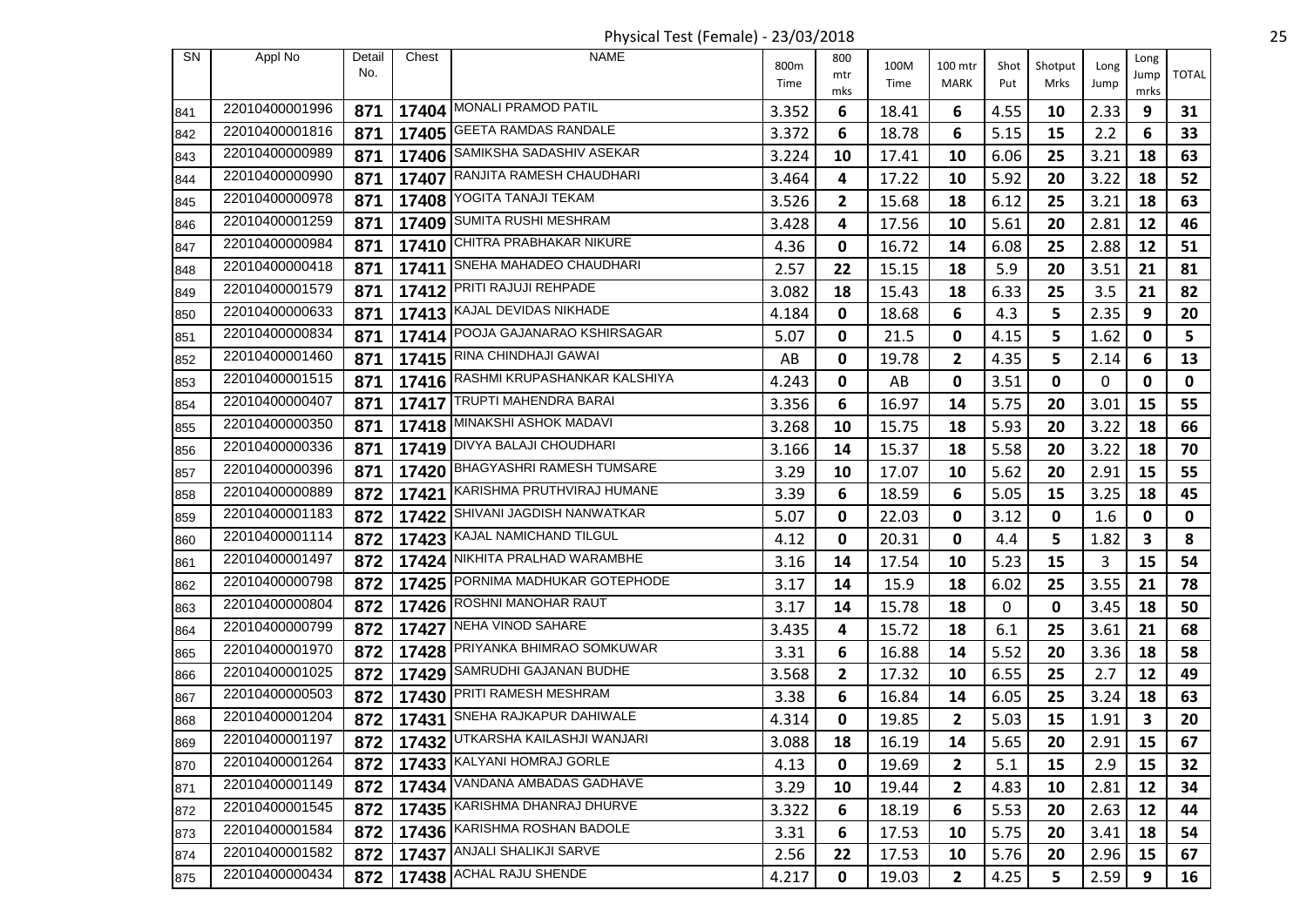Physical Test (Female) - 23/03/2018 26

| <b>SN</b> | Appl No        | Detail | Chest | <b>NAME</b>                        | 800m  | 800       | 100M  | 100 mtr     | Shot | Shotput | Long           | Long       |              |
|-----------|----------------|--------|-------|------------------------------------|-------|-----------|-------|-------------|------|---------|----------------|------------|--------------|
|           |                | No.    |       |                                    | Time  | mtr       | Time  | <b>MARK</b> | Put  | Mrks    | Jump           | Jump       | <b>TOTAL</b> |
| 876       | 22010400000453 | 872    |       | 17439 PRADNYA BHAGWAT BELE         | 3.089 | mks<br>18 | 16.22 | 14          | 5.55 | 20      | 3.44           | mrks<br>18 | 70           |
| 877       | 22010400000444 | 872    | 17440 | PINKI RAVI BANTE                   | 3.19  | 14        | 15.94 | 18          | 6.04 | 25      | 3.6            | 21         | 78           |
| 878       | 22010400000351 | 873    |       | 17441 SWATI MADHUKAR RAUT          | 3.123 | 14        | 16.19 | 14          | 6.45 | 25      | 3.7            | 21         | 74           |
| 879       | 22010400000342 | 873    |       | 17442 SHILPA BHAURAO UTANE         | 3.075 | 18        | 16.44 | 14          | 5.26 | 15      | 3.48           | 18         | 65           |
| 880       | 22010400000355 | 873    |       | 17443 POOJA SANJIV NAGDEVE         | 3.31  | 6         | 16.9  | 14          | 5.25 | 15      | 2.74           | 12         | 47           |
| 881       | 22010400000333 | 873    |       | 17444 KALYANI VILAS WASNIK         | 3.148 | 14        | 16.9  | 14          | 6.1  | 25      | 3.3            | 18         | 71           |
| 882       | 22010400000365 | 873    |       | 17445 PRAVINNISHA ABDULBARI SHEIKH | 3.13  | 14        | 16.53 | 14          | 0    | 0       | 3.7            | 21         | 49           |
| 883       | 22010400000364 | 873    |       | 17446 REKHA DUDHARAM SELOKAR       | 3.075 | 18        | 15.82 | 18          | 5.45 | 15      | 3.81           | 25         | 76           |
| 884       | 22010400000334 | 873    | 17447 | MONALI GAJANAN KALE                | 3.122 | 14        | 15.47 | 18          | 6.24 | 25      | 4.01           | 25         | 82           |
| 885       | 22010400000403 | 873    |       | 17448 ARATI RAMBHAU BARADE         | 3.127 | 14        | 16.53 | 14          | 5.96 | 20      | 3.1            | 15         | 63           |
| 886       | 22010400001583 | 873    |       | 17449   DEEPALI ARUNJI KODAPE      | 3.096 | 18        | 16.28 | 14          | 5.75 | 20      | 3.4            | 18         | 70           |
| 887       | 22010400001586 | 873    | 17450 | NIKITA ARUN GOMASE                 | 3.034 | 18        | 15.94 | 18          | 5.08 | 15      | 3.88           | 25         | 76           |
| 888       | 22010400001967 | 873    |       | 17451 ASHWINI ARUN DABLE           | 3.323 | 6         | 19.34 | 2           | 4.97 | 10      | 2.52           | 9          | 27           |
| 889       | 22010400002134 | 873    |       | 17452 KAJAL SURESH GIRI            | 4.267 | 0         | 20.25 | 0           | 4.19 | 5       | $\overline{2}$ | 6          | 11           |
| 890       | 22010400000933 | 873    |       | 17453 SNEHA DEOCHAND THAKRE        | 3.375 | 6         | 18.78 | 6           | 4.78 | 10      | 2.6            | 12         | 34           |
| 891       | 22010400001777 | 873    |       | 17454 PRIYANKA OMPRAKASH SHAHARE   | 3.099 | 18        | 16.37 | 14          | 5.53 | 20      | 3.6            | 21         | 73           |
| 892       | 22010400001171 | 873    |       | 17455 BHAGYASHRI DEVCHAND KATRE    | 3.094 | 18        | 16.07 | 14          | 4.62 | 10      | 3.31           | 18         | 60           |
| 893       | 22010400001670 | 873    |       | 17456 RENUKA RAJU KHARKATE         | 3.125 | 14        | 16.5  | 14          | 5.23 | 15      | 3.4            | 18         | 61           |
| 894       | 22010400001671 | 873    |       | 17457   PALLAVI RAJU KHARKATE      | 3.236 | 10        | 16.9  | 14          | 4.73 | 10      | 3.07           | 15         | 49           |
| 895       | 22010400000510 | 873    |       | 17458 VAISHALI GANIRAMJI PANDEL    | 3.27  | 10        | 16.46 | 14          | 5.85 | 20      | 3.8            | 25         | 69           |
| 896       | 22010400000508 | 873    | 17459 | MINAKSHI KAILASH PIKALMUNDE        | 3.022 | 18        | 15.5  | 18          | 6.36 | 25      | 3.8            | 25         | 86           |
| 897       | 22010400001249 | 873    |       | 17460 SHRADHA BHASHKAR KOWALE      | 3.329 | 6         | 18.97 | 6           | 4.4  | 5       | 3.01           | 15         | 32           |
| 898       | 22010400001919 | 874    |       | 17461 POOJA VIJAY PARTEKI          | 2.586 | 22        | 14.97 | 22          | 5.64 | 20      | 3.75           | 21         | 85           |
| 899       | 22010400000381 | 874    |       | 17462 PRANALI MANOHAR KHOPADE      | 2.49  | 25        | 14.57 | 22          | 5.05 | 15      | 3.75           | 21         | 83           |
| 900       | 22010400000526 | 874    |       | 17463 SONU SAWAJI RATHOD           | 3.062 | 18        | 16.31 | 14          | 5.78 | 20      | 3.59           | 21         | 73           |
| 901       | 22010400000231 | 874    | 17464 | VANITA VISHWANATH WAGH             | 3.29  | 10        | 16.91 | 14          | 4.66 | 10      | 3.04           | 15         | 49           |
| 902       | 22010400000088 | 874    |       | 17465 RAVINA SHAMJI UIKEY          | 4.059 | 0         | 16.87 | 14          | 5.4  | 15      | 1.78           | 3          | 32           |
| 903       | 22010400000855 | 874    |       | 17466 RASHMI WASUDEVRAO GAJABE     | 3.231 | 10        | 17.12 | 10          | 6.24 | 25      | 3.31           | 18         | 63           |
| 904       | 22010400001153 |        |       | 874   17467 LAMIPARVATI ASHOK MANE | 3.132 | 14        | 17.18 | 10          | 6.11 | 25      | 3.29           | 18         | 67           |
| 905       | 22010400001589 | 874    |       | 17468 MANISHA MAROTIJI THAWKAR     | 3.162 | 14        | 15.66 | 18          | 5.8  | 20      | 3.76           | 21         | 73           |
| 906       | 22010400001585 | 874    |       | 17469 PRANALI DEWANANDJI BAGDE     | 3.147 | 14        | 15.53 | 18          | 6.26 | 25      | 3.5            | 21         | 78           |
| 907       | 22010400001592 | 874    |       | 17470 KHUSHBU SHALIKRAMJI AMBULE   | 3.275 | 10        | 17.44 | 10          | 5.53 | 20      | 3.08           | 15         | 55           |
| 908       | 22010400000323 | 874    |       | 17471 UMA BANDU TAJNE              | 3.212 | 10        | 16.97 | 14          | 6.34 | 25      | 3.15           | 15         | 64           |
| 909       | 22010400000368 | 874    |       | 17472 VRUKSHALI GULAB UIKEY        | 3.067 | 18        | 16    | 18          | 5.96 | 20      | 3.45           | 18         | 74           |
| 910       | 22010400000456 | 874    |       | 17473 POOJA SANJAY PAUNIPAGAR      | 5.077 | 0         | 22.28 | 0           | 4.03 | 5       | 2.42           | 9          | 14           |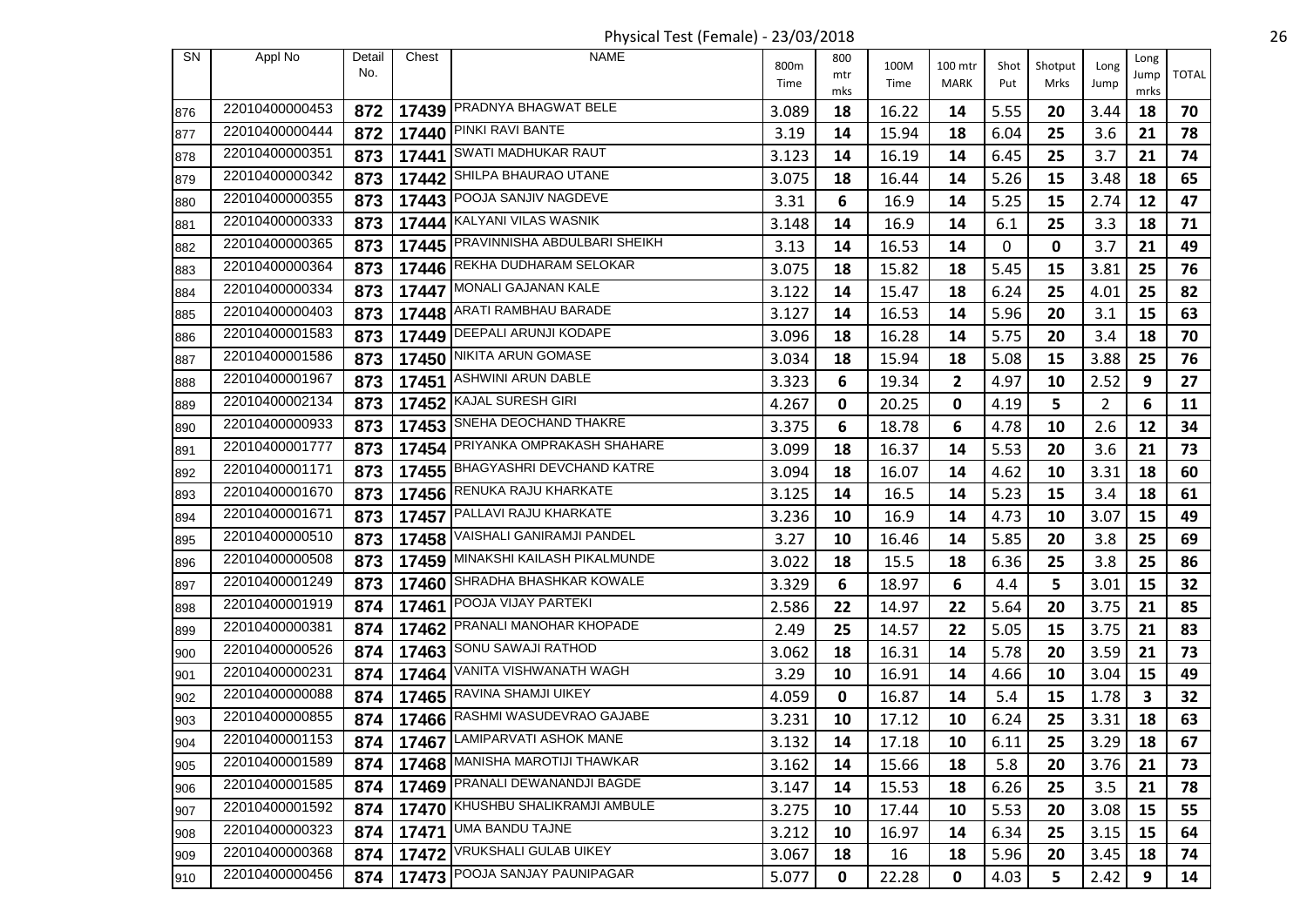Physical Test (Female) - 23/03/2018 27

| <b>SN</b> | Appl No        | Detail | Chest | <b>NAME</b>                           | 800m  | 800          | 100M  | 100 mtr      | Shot | Shotput | Long | Long       |              |
|-----------|----------------|--------|-------|---------------------------------------|-------|--------------|-------|--------------|------|---------|------|------------|--------------|
|           |                | No.    |       |                                       | Time  | mtr          | Time  | MARK         | Put  | Mrks    | Jump | Jump       | <b>TOTAL</b> |
| 1911      | 22010400000864 | 874    |       | 17474 ROMA ANILJI THAOKAR             | 3.048 | mks<br>18    | 16.34 | 14           | 5.4  | 15      | 3.11 | mrks<br>15 | 62           |
| 912       | 22010400000861 | 874    |       | 17475 SUSHAMA VASANTAJI KURANJEKAR    | 3.142 | 14           | 17.34 | 10           | 5.76 | 20      | 3.26 | 18         | 62           |
| 913       | 22010400000865 | 874    |       | 17476 KOMAL DEVDATTJI LENDE           | 3.15  | 14           | 17.19 | 10           | 5.58 | 20      | 3.11 | 15         | 59           |
| 914       | 22010400001948 | 874    |       | 17477 KANCHAN SHESHRAOJI HARDE        | 3.072 | 18           | 16.87 | 14           | 5.02 | 15      | 3.8  | 25         | 72           |
| 915       | 22010400001944 | 874    | 17478 | <b>SEEMA BENIRAM BHAGAT</b>           | 3.33  | 6            | 18.35 | 6            | 5.05 | 15      | 2.62 | 12         | 39           |
| 916       | 22010400001591 | 874    |       | 17479 PALLAVI SUKHOADEO ROTKE         | 3.322 | 6            | 15.97 | 18           | 6.38 | 25      | 3.71 | 21         | 70           |
| 917       | 22010400000573 | 874    | 17480 | MAYURI MORESHWAR JUNGHARE             | 4.38  | 0            | 20.09 | 0            | 2.55 | 0       | 2.28 | 6          | 6            |
| 918       | 22010400001013 | 875    |       | 17481 PRIYA ASHOK PATLE               | 3.421 | 4            | 18.41 | 6            | 5.08 | 15      | 2.8  | 12         | 37           |
| 919       | 22010400000001 | 875    | 17482 | SAPNA ASHOK GADHAVE                   | 4.222 | 0            | 18.82 | 6            | 5.27 | 15      | 2.72 | 12         | 33           |
| 920       | 22010400000629 | 875    |       | 17483 PRIYA MANOJ LICHADE             | 3.274 | 10           | 16.47 | 14           | 6.91 | 25      | 3.5  | 21         | 70           |
| 921       | 22010400001619 | 875    |       | 17484 DAMINI UMESH PADOLE             | 4.35  | 0            | 19.41 | $\mathbf{2}$ | 3.68 | 0       | 1.87 | 3          | 5            |
| 922       | 22010400000450 | 875    | 17485 | SANJIWANI RAMESH FATING               | 5.572 | 0            | 20.97 | 0            | 3.73 | 0       | 2.73 | 12         | 12           |
| 923       | 22010400000466 | 875    |       | 17486 NANDINI MAHENDRA GAIMUKHE       | 5.133 | 0            | 19.53 | $\mathbf{2}$ | 3.81 | 0       | 1.97 | 3          | 5            |
| 924       | 22010400000664 | 875    | 17487 | RANJANA ANADRAO PACHODE               | 3.138 | 14           | 18.25 | 6            | 5.33 | 15      | 2.66 | 12         | 47           |
| 925       | 22010400000681 | 875    |       | 17488 NIKITA ASHOK MOHARIYA           | 3.099 | 18           | 16.84 | 14           | 4.6  | 10      | 2.87 | 12         | 54           |
| 926       | 22010400002051 | 875    | 17489 | SWATI VIRENDRA PANDEY                 | 4.39  | 0            | 21.78 | 0            | 3.62 | 0       | 1.6  | 0          | 0            |
| 927       | 22010400000742 | 875    |       | 17490 SHIVANI RAJESH MADANKAR         | 3.37  | 6            | 17.56 | 10           | 5.02 | 15      | 2.89 | 12         | 43           |
| 928       | 22010400001677 | 875    |       | 17491 RITESHWARI BADRIPRASAD KUTARIYA | 3.07  | 18           | 17.5  | 10           | 4.69 | 10      | 3.2  | 18         | 56           |
| 929       | 22010400001637 | 875    | 17492 | MAYURI NATTHUJI WAGHADE               | 4.57  | 0            | 20.78 | 0            | 5.08 | 15      | 1.7  | 3          | 18           |
| 930       | 22010400002120 | 875    |       | 17493 CHHAYA SUDAM WAHANE             | 3.012 | 18           | 16.28 | 14           | 6.26 | 25      | 3.42 | 18         | 75           |
| 931       | 22010400002032 | 875    | 17494 | SHITAL SURESH YELNE                   | 3.569 | $\mathbf{2}$ | 17.28 | 10           | 6.28 | 25      | 3.08 | 15         | 52           |
| 932       | 22010400000043 | 875    |       | 17495 KAJAL GURUDEV SINGH             | 4.17  | 0            | 17.97 | 10           | 4.04 | 5       | 2.3  | 9          | 24           |
| 933       | 22010400000751 | 875    |       | 17496 SNEHA ARUN SAKHARWADE           | 3.38  | 6            | 18    | 10           | 4.73 | 10      | 2.2  | 6          | 32           |
| 934       | 22010400000339 | 875    |       | 17497 PALLAVI NILKANTH LANJEWAR       | 4.56  | 0            | 24.35 | $\mathbf 0$  | 4.24 | 5       | 1.53 | 0          | 5            |
| 935       | 22010400000191 | 875    |       | 17498 PUJA RAJAN GHARDE               | AB    | 0            | 15.72 | 18           | 6.12 | 25      | 3.57 | 21         | 64           |
| 936       | 22010400000189 | 875    | 17499 | PRIYANKA MAHADEV WAYRE                | 3.17  | 14           | 16.22 | 14           | 5.21 | 15      | 3.5  | 21         | 64           |
| 937       | 22010400000067 | 875    |       | 17500 SONU SAMBHAJI KALE              | 3.27  | 10           | 18.53 | 6            | 5.03 | 15      | 2.55 | 9          | 40           |
| 938       | 22010400001231 | 876    |       | 17501 BABITA NILKANTH KALBANDHE       | 3.59  | 2            | 17.35 | 10           | 5.13 | 15      | 2.81 | 12         | 39           |
| 939       | 22010400001032 | 876    |       | 17502 KAJAL DULICHAND SHAHARE         | 3.22  | 10           | 17.1  | 10           | 5.34 | 15      | 3.59 | 21         | 56           |
| 940       | 22010400000308 | 876    |       | 17503 RAKSHA SUNIL GIRATKAR           | 3.081 | 18           | 15.25 | 18           | 6.68 | 25      | 3.59 | 21         | 82           |
| 941       | 22010400000513 | 876    |       | 17504 PRIYA SUNIL TELTUMBADE          | 3.094 | 18           | 15.19 | 18           | 6.05 | 25      | 3.83 | 25         | 86           |
| 942       | 22010400000313 | 876    |       | 17505 MANISHA RAGHUNATH SHIVARKAR     | 3.13  | 14           | 15    | 22           | 6.33 | 25      | 3.56 | 21         | 82           |
| 943       | 22010400000315 | 876    |       | 17506 ASHA NATTHU BALKI               | 3.29  | 10           | 15.47 | 18           | 5.71 | 20      | 3.45 | 18         | 66           |
| 944       | 22010400000305 | 876    |       | 17507 AMRIN IDRIS SHEIKH              | 3.244 | 10           | 16.75 | 14           | 4.64 | 10      | 2.93 | 15         | 49           |
| 945       | 22010400000296 | 876    |       | 17508 KAJAL GANGADHAR LAKDE           | 3.167 | 14           | 17.84 | 10           | 4.18 | 5       | 3.13 | 15         | 44           |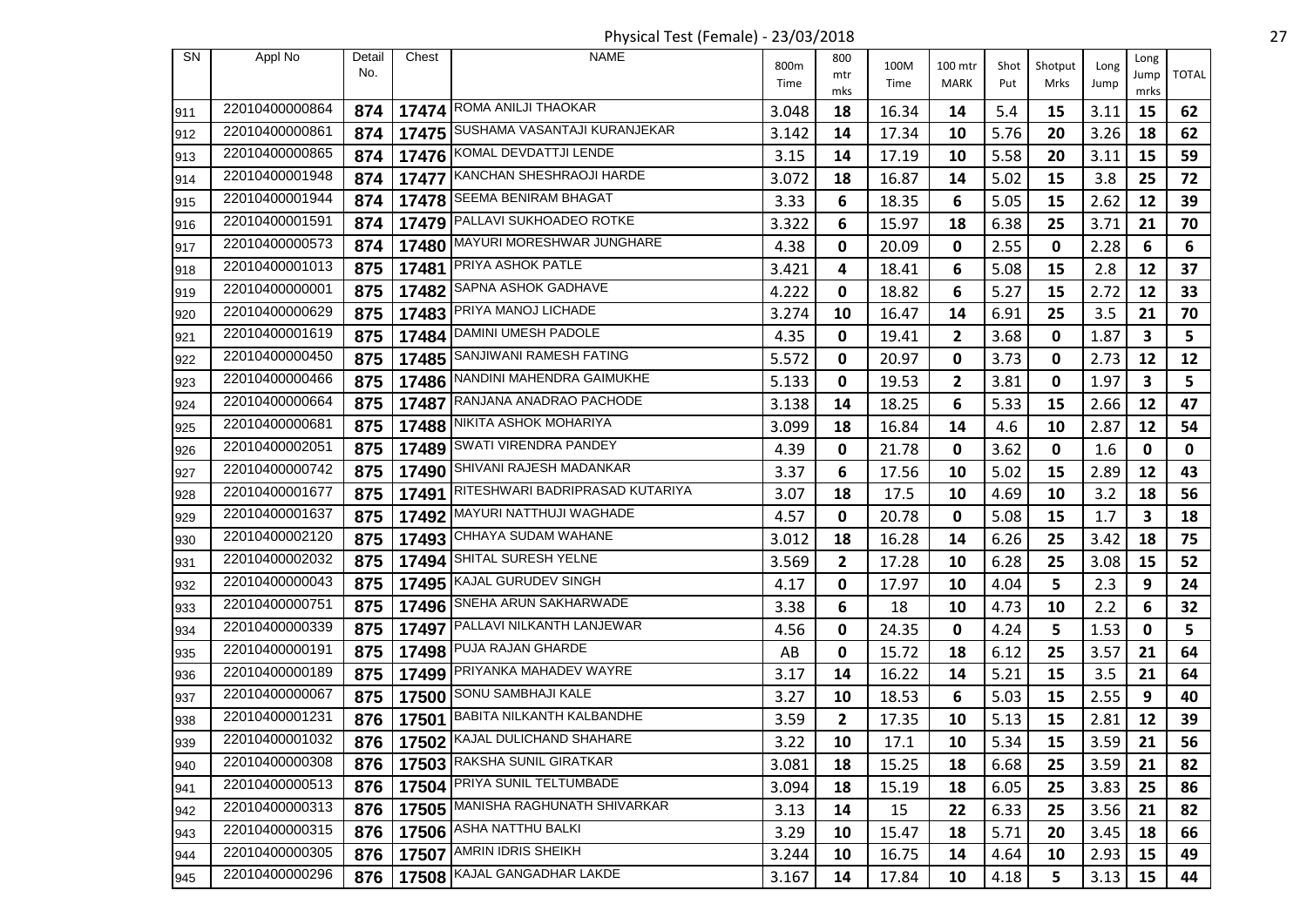Physical Test (Female) - 23/03/2018 28

| <b>SN</b> | Appl No        | Detail | Chest | <b>NAME</b>                       |              | 800          |              |                        |             |                 |              | Long |              |
|-----------|----------------|--------|-------|-----------------------------------|--------------|--------------|--------------|------------------------|-------------|-----------------|--------------|------|--------------|
|           |                | No.    |       |                                   | 800m<br>Time | mtr          | 100M<br>Time | 100 mtr<br><b>MARK</b> | Shot<br>Put | Shotput<br>Mrks | Long<br>Jump | Jump | <b>TOTAL</b> |
|           | 22010400000304 |        |       | 17509 PRIYANKA HARISH UPARE       |              | mks          |              |                        |             |                 |              | mrks |              |
| 946       |                | 876    |       | SANGEETA DURYODHAN KARVATE        | 3.51         | $\mathbf{2}$ | 21.44        | 0                      | 4.65        | 10              | 2.4          | 9    | 21           |
| 947       | 22010400000301 | 876    | 17510 |                                   | 3.19         | 14           | 15.28        | 18                     | 6.04        | 25              | 3.5          | 21   | 78           |
| 948       | 22010400000731 | 876    |       | 17511 SAVITA BALDEO GAIKWAD       | 3.531        | $\mathbf{2}$ | 18.19        | 6                      | 6.45        | 25              | 0            | 0    | 33           |
| 949       | 22010400001362 | 876    |       | 17512 SHIVANI DINESH NEWARE       | 3.513        | 2            | 17.68        | 10                     | 5.37        | 15              | 2.63         | 12   | 39           |
| 950       | 22010400000829 | 876    |       | 17513 RUPALI MAROTRAO KALAMBE     | 3.16         | 14           | 17.47        | 10                     | 6.25        | 25              | 3.17         | 15   | 64           |
| 951       | 22010400001549 | 876    |       | 17514 RUPALI DADARAOJI BHOYAR     | 3.299        | 10           | 16.93        | 14                     | 5.92        | 20              | 3.36         | 18   | 62           |
| 952       | 22010400000697 | 876    | 17515 | SANJANA RAJKUMAR THAKARE          | AB           | 0            | 25.28        | 0                      | 3.79        | 0               | 1.35         | 0    | $\mathbf 0$  |
| 953       | 22010400001181 | 876    |       | 17516 SHITAL BABLU HADKE          | 3.527        | $\mathbf{2}$ | 19.91        | 2                      | 5.33        | 15              | 2.06         | 6    | 25           |
| 954       | 22010400001164 | 876    |       | 17517 SANDHYA INDAL MATE          | 3.085        | 18           | 15.94        | 18                     | 5.61        | 20              | 3.6          | 21   | 77           |
| 955       | 22010400000168 | 876    |       | 17518 PUNAM MAHAVIR PURHE         | 3.512        | 2            | 19.44        | $\mathbf{2}$           | 5.09        | 15              | 2.62         | 12   | 31           |
| 956       | 22010400000196 | 876    |       | 17519 GUNJABAI OMENDRA RAMTEKE    | 3.022        | 18           | 15.94        | 18                     | 6.77        | 25              | 3.82         | 25   | 86           |
| 957       | 22010400000062 | 876    | 17520 | KIRTI RAGHUNATH MENDHE            | 3.022        | 18           | 15.5         | 18                     | 5.94        | 20              | 3.75         | 21   | 77           |
| 958       | 22010400000498 | 877    |       | 17521 KANCHAN SUNILRAO KADU       | 3.545        | 2            | 18.53        | 6                      | 5.5         | 20              | 2.66         | 12   | 40           |
| 959       | 22010400001933 | 877    | 17522 | <b>DIKSHA SHRIDHAR TIGHARE</b>    | 3.345        | 6            | 18.28        | 6                      | 5.98        | 20              | 2.28         | 6    | 38           |
| 960       | 22010400001516 | 877    |       | 17523 PRIYANKA RAJENDRA MAHAJAN   | 3.362        | 6            | 16.9         | 14                     | 5.44        | 15              | 3.26         | 18   | 53           |
| 961       | 22010400000704 | 877    |       | 17524 MANISHA SUDHAKAR BARLEWAR   | 3.067        | 18           | 15.91        | 18                     | 5.52        | 20              | 3.4          | 18   | 74           |
| 962       | 22010400000487 | 877    |       | 17525 PRAGATI SUKHALAL UPRADE     | 2.557        | 22           | 13.73        | 25                     | 6.35        | 25              | 4.28         | 25   | 97           |
| 963       | 22010400001700 | 877    |       | 17526 NEHA KAILAS CHOUDHARI       | 2.539        | 22           | 15.53        | 18                     | 5.05        | 15              | 3.45         | 18   | 73           |
| 964       | 22010400000270 | 877    | 17527 | ROSHANI MANOHARRAO MOHARE         | 3.16         | 14           | 16.34        | 14                     | 5.61        | 20              | 3.12         | 15   | 63           |
| 965       | 22010400000175 | 877    |       | 17528 MEGHA KRUSHNARAO TEMBHURKAR | 3.05         | 18           | 16.38        | 14                     | 6.15        | 25              | 3.36         | 18   | 75           |
| 966       | 22010400000937 | 877    | 17529 | SONY SHRIRAM KOYCHALE             | 3.323        | 6            | 16.44        | 14                     | 5.64        | 20              | 3.11         | 15   | 55           |
| 967       | 22010400000326 | 877    |       | 17530 CHANDANI PARDESHI BINOKHA   | 2.564        | 22           | 16.54        | 14                     | 4.83        | 10              | 2.9          | 15   | 61           |
| 968       | 22010400000951 | 877    | 17531 | <b>DURGA SAMADHAN LATHAD</b>      | 3.147        | 14           | 17.57        | 10                     | 5.02        | 15              | 3.3          | 18   | 57           |
| 969       | 22010400000931 | 877    | 17532 | VANITA YUVRAJ TONGE               | 3.47         | 4            | 19.72        | $\mathbf{2}$           | 4.33        | 5               | 2.09         | 6    | 17           |
| 970       | 22010400000721 | 877    |       | 17533 KOMAL NILKANTH TONGE        | 3.392        | 6            | 17.5         | 10                     | 5.65        | 20              | 3.2          | 18   | 54           |
| 971       | 22010400001329 | 877    | 17534 | SARITA SANTOSH PASWAN             | 4.493        | 0            | AB           | 0                      | 6.1         | 25              | $\mathbf 0$  | 0    | 25           |
| 972       | 22010400001444 | 877    |       | 17535 PRITI RAJKUMAR MISHRA       | 3.522        | $\mathbf{2}$ | 17.4         | 10                     | 5.83        | 20              | 2.9          | 15   | 47           |
| 973       | 22010400001459 | 877    |       | 17536 PALLAVI PUNDLIK AHIRKAR     | 3.195        | 14           | 16.75        | 14                     | 0           | 0               | 3.5          | 21   | 49           |
| 974       | 22010400002022 | 877    |       | 17537 POOJA RAVAN THORAT          | 3.14         | 14           | 14.9         | 22                     | 7.3         | 25              | 3.96         | 25   | 86           |
| 975       | 22010400001510 | 877    |       | 17538 YOGITA ISHIDAS TAYWADE      | 3.588        | 2            | 17.65        | 10                     | 4.95        | 10              | 2.92         | 15   | 37           |
| 976       | 22010400000481 | 877    |       | 17539   VRUSHALI MADHUKAR SHINDE  | 3.343        | 6            | 17.18        | 10                     | 4.85        | 10              | 3.3          | 18   | 44           |
| 977       | 22010400000023 | 877    |       | 17540 SWECHHYA SANGHARAXIT MENDHE | 5.053        | 0            | 18.72        | 6                      | 5.28        | 15              | 1.32         | 0    | 21           |
| 978       | 22010400000345 | 878    | 17541 | MONU CHANGDEV ASWALE              | 3.245        | 10           | 18.44        | 6                      | 5.11        | 15              | 2.65         | 12   | 43           |
| 979       | 22010400001349 | 878    |       | 17542 JAGRITI HARIDAS DORLE       | 3.028        | 18           | 16.97        | 14                     | 6.04        | 25              | 3.37         | 18   | 75           |
| 980       | 22010400001356 | 878    |       | 17543 SANGITA RATAN ZANZAD        | 2.59         | 22           | 15.96        | 18                     | 6.22        | 25              | 3.25         | 18   | 83           |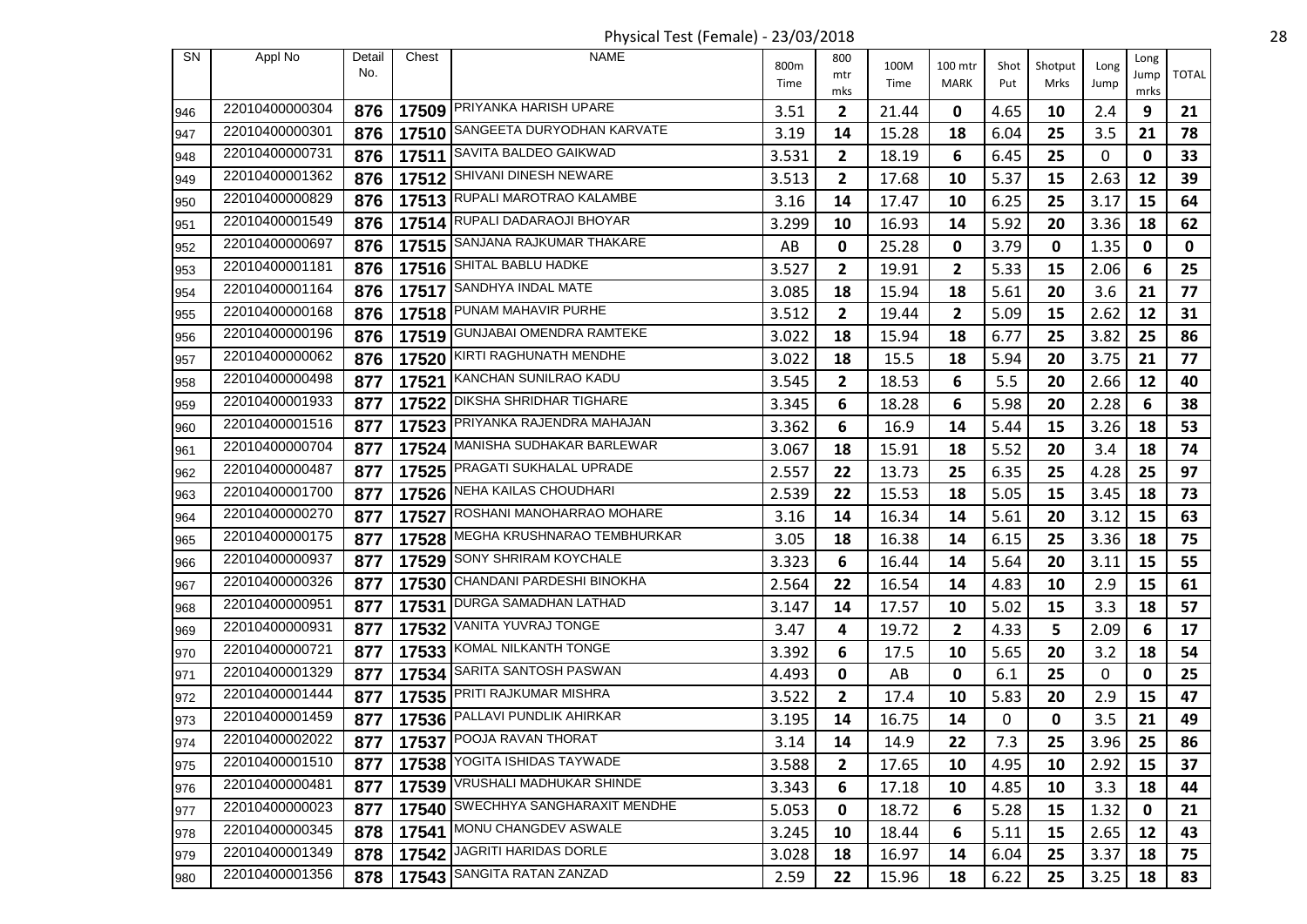Physical Test (Female) - 23/03/2018 29

| SN   | Appl No        | Detail | Chest | <b>NAME</b>                      |       | 800          |       |                |         |         |                | Long |              |
|------|----------------|--------|-------|----------------------------------|-------|--------------|-------|----------------|---------|---------|----------------|------|--------------|
|      |                | No.    |       |                                  | 800m  | mtr          | 100M  | 100 mtr        | Shot    | Shotput | Long           | Jump | <b>TOTAL</b> |
|      |                |        |       |                                  | Time  | mks          | Time  | MARK           | Put     | Mrks    | Jump           | mrks |              |
| 981  | 22010400001342 | 878    |       | 17544 JYOTI MILIND RAMTEKE       | 2.548 | 22           | 15.44 | 18             | 6.41    | 25      | 3.67           | 21   | 86           |
| 982  | 22010400001354 | 878    |       | 17545 PRATIMA BANDU ZANZAD       | 2.448 | 25           | 15.28 | 18             | 6.14    | 25      | 3.73           | 21   | 89           |
| 983  | 22010400001351 | 878    |       | 17546 RINKI SURESH RAMBHAD       | 3.067 | 18           | 15.66 | 18             | 6       | 25      | 3.2            | 18   | 79           |
| 984  | 22010400001344 | 878    | 17547 | PADMA NILKANTH MANE              | 2.51  | 22           | 15.31 | 18             | 5.45    | 15      | 3.6            | 21   | 76           |
| 985  | 22010400001352 | 878    |       | 17548 PRAGATI HARIBHAU HALMARE   | 3.069 | 18           | 16.97 | 14             | 5.94    | 20      | 3.1            | 15   | 67           |
| 986  | 22010400001346 | 878    |       | 17549 NUTAN SEVAKRAM DORALE      | 3.256 | 10           | 17.35 | 10             | 5.66    | 20      | 2.62           | 12   | 52           |
| 987  | 22010400000401 | 878    | 17550 | LATA TARACHAND BURADE            | 3.51  | $\mathbf{2}$ | 17.97 | 10             | 5.83    | 20      | 3.05           | 15   | 47           |
| 988  | 22010400000347 | 878    |       | 17551 SONALI SAHADEO BHIOGADE    | 3.17  | 14           | 17.81 | 10             | 6.03    | 25      | 2.89           | 12   | 61           |
| 989  | 22010400000356 | 878    | 17552 | SONALI MULCHAND SAPATE           | 3.533 | $\mathbf{2}$ | 17.19 | 10             | 5.5     | 20      | 2.84           | 12   | 44           |
| 990  | 22010400000536 | 878    |       | 17553 CHANCHAL RAJU GOUR         | 3.237 | 10           | 16.22 | 14             | 6       | 25      | 3.1            | 15   | 64           |
| 991  | 22010400000057 | 878    | 17554 | PRANALI SANJAY PUNVATKAR         | 3.25  | 10           | 16.1  | 14             | 6.36    | 25      | 3.69           | 21   | 70           |
| 992  | 22010400001474 | 878    |       | 17555 PRIYA PRAMOD DONGARE       | 4.062 | 0            | 19.06 | $\overline{2}$ | 5.26    | 15      | 2.22           | 6    | 23           |
| 993  | 22010400001883 | 878    |       | 17556 KALYANI MOHAN BERDE        | 3.322 | 6            | 16.82 | 14             | 5.21    | 15      | 2.71           | 12   | 47           |
| 994  | 22010400001882 | 878    | 17557 | <b>GUDDI SURESH DHORE</b>        | 3.29  | 10           | 17.13 | 10             | 5.05    | 15      | 2.52           | 9    | 44           |
| 995  | 22010400000609 | 878    |       | 17558 PRAGATI SHESHRAO LOHAKARE  | 3.51  | $\mathbf{2}$ | 19.96 | $\overline{2}$ | 4.62    | 10      | 2.09           | 6    | 20           |
| 996  | 22010400000945 | 878    | 17559 | SAVITA BHAUDAS KANOJE            | 3.251 | 10           | 16.97 | 14             | 6.18    | 25      | 3.07           | 15   | 64           |
| 997  | 22010400000299 | 878    |       | 17560 LATABAI FULCHAND NANGPURE  | 4.054 | 0            | 19.06 | $\mathbf{2}$   | 5.28    | 15      | 2.29           | 6    | 23           |
| 998  | 22010400000438 | 879    |       | 17561 RADHA KISNAJI BORWAR       | 3.167 | 14           | 16.56 | 14             | 6.3     | 25      | 3.3            | 18   | 71           |
| 999  | 22010400001946 | 879    | 17562 | KOMAL DHANANJAY ARKHEL           | 3.194 | 14           | 16.94 | 14             | 5.96    | 20      | 3.21           | 18   | 66           |
| 1000 | 22010400002013 | 879    |       | 17563 ANKITA AJAY SHUKLA         | 4.29  | 0            | 21.5  | 0              | 4.9     | 10      | 2.3            | 9    | 19           |
| 1001 | 22010400000785 | 879    | 17564 | PRANALI ARUN NEWARE              | 3.227 | 10           | 16.37 | 14             | 5.74    | 20      | 3.07           | 15   | 59           |
| 1002 | 22010400002012 | 879    |       | 17565 MANISHA HARIBHAU PAWAR     | 3.328 | 6            | 17.59 | 10             | 5.26    | 15      | 3.56           | 21   | 52           |
| 1003 | 22010400001049 | 879    |       | 17566 KALYANI SHESHRAW MAGAR     | 2.58  | 22           | 14.65 | 22             | 5.11    | 15      | 4.2            | 25   | 84           |
| 1004 | 22010400001048 | 879    |       | 17567 BHARATI BHAGAWANRAO KANADE | AB    | 0            | 24.47 | 0              | 4.03    | 5       | $\overline{2}$ | 6    | 11           |
| 1005 | 22010400001064 | 879    |       | 17568 KIRAN JAGNNATH NEMADE      | 3.419 | 4            | 19.44 | 2              | 6.1     | 25      | 3.34           | 18   | 49           |
| 1006 | 22010400000154 | 879    | 17569 | DIPALI VISHWANATH SALVE          | 3.454 | 4            | 19.16 | $\overline{2}$ | 4.36    | 5       | 2.5            | 9    | 20           |
| 1007 | 22010400001872 | 879    |       | 17570 PUJA KEWALRAM MAHURE       | 3.298 | 10           | 18.57 | 6              | 6       | 25      | 3.4            | 18   | 59           |
| 1008 | 22010400001653 | 879    |       | 17571 RAGINI ASHOK JHA           | 3.249 | 10           | 17    | 14             | 6       | 25      | 3.22           | 18   | 67           |
| 1009 | 22010400001656 |        |       | 879   17572 KALPANA SHRIPAT MORE | 3.185 | 14           | 15.31 | 18             | $6.4\,$ | 25      | $3.69$ 21      |      | 78           |
| 1010 | 22010400001652 | 879    |       | 17573 LALITA GURDIP SINGH        | 3.232 | 10           | 16.31 | 14             | 5.67    | 20      | 3.17           | 15   | 59           |
| 1011 | 22010400001659 | 879    |       | 17574 JYOTI BHOGENDRA MISHRA     | 3.182 | 14           | 16.88 | 14             | 5.6     | 20      | 3.41           | 18   | 66           |
| 1012 | 22010400001648 | 879    |       | 17575 PANCHFUL KUVRLAL BAREKAR   | 3.283 | 10           | 17.5  | 10             | 5.43    | 15      | 3.13           | 15   | 50           |
| 1013 | 22010400000535 | 879    |       | 17576 BHARTI CHANDRASHEKHAR RAUT | 3.59  | $\mathbf{2}$ | 18.81 | 6              | 4.15    | 5       | 2.69           | 12   | 25           |
| 1014 | 22010400000435 | 879    |       | 17577 RANJITA RAMJI UIKEY        | 3.136 | 14           | 16.25 | 14             | 5.8     | 20      | 3.32           | 18   | 66           |
| 1015 | 22010400000433 | 879    |       | 17578 ANKITA RAMJI UIKEY         | 3.243 | 10           | 17    | 14             | 4.95    | 10      | 2.93           | 15   | 49           |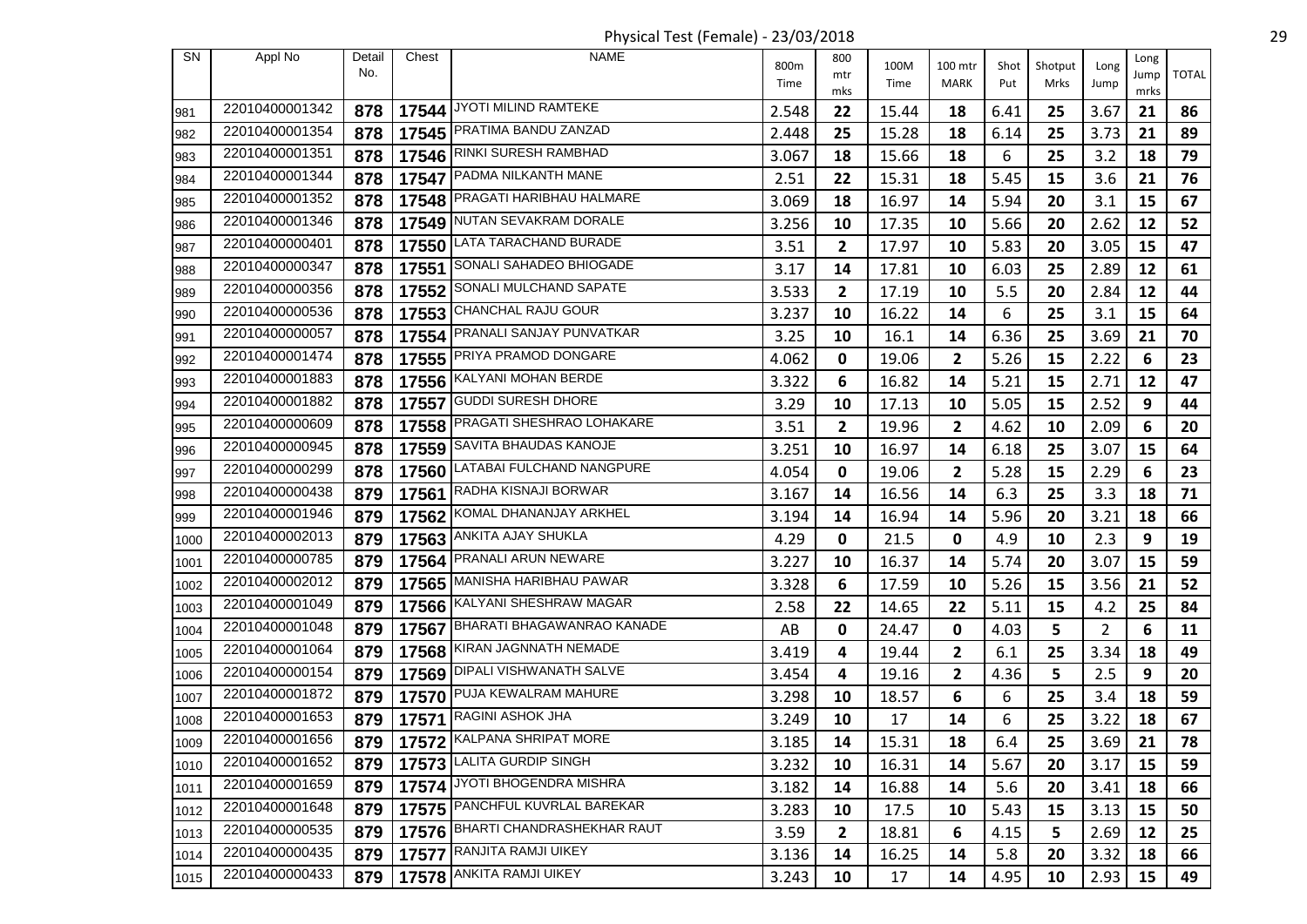Physical Test (Female) - 23/03/2018 30

| SN   | Appl No        | Detail<br>No. | Chest | <b>NAME</b>                                     | 800m<br>Time | 800<br>mtr<br>mks | 100M<br>Time | 100 mtr<br><b>MARK</b> | Shot<br>Put | Shotput<br>Mrks | Long<br>Jump | Long<br>Jump<br>mrks | <b>TOTAL</b> |
|------|----------------|---------------|-------|-------------------------------------------------|--------------|-------------------|--------------|------------------------|-------------|-----------------|--------------|----------------------|--------------|
| 1016 | 22010400001357 | 879           |       | 17579 PRATIBHA SITARAM SHRIWAR                  | 3.553        | 2                 | 17.65        | 10                     | 4.28        | 5               | 1.98         | $\mathbf{3}$         | 20           |
| 1017 | 22010400000908 | 879           | 17580 | DIPA BHAURAOJI PARTETI                          | 3.237        | 10                | 17.41        | 10                     | 4.61        | 10              | 2.67         | 12                   | 42           |
| 1018 | 22010400002052 | 880           |       | 17581 NATASHA RAJESH KOKATE                     | AB           | 0                 | 19.03        | $\mathbf{2}$           | 3.29        | 0               | 2.35         | 9                    | 11           |
| 1019 | 22010400001080 | 880           | 17582 | SUMAN SANTOSH SAWALE                            | 3.292        | 10                | 15.87        | 18                     | 5.75        | 20              | 3.87         | 25                   | 73           |
| 1020 | 22010400001257 | 880           |       | 17583 SHUBHANGI PRADEEPRAO BANSOD               | 4.084        | 0                 | 19.81        | 2                      | 5.2         | 15              | 2.91         | 15                   | 32           |
| 1021 | 22010400001236 | 880           | 17584 | SAPNA SHRIRAM GUJARKAR                          | 3.332        | 6                 | 18.22        | 6                      | 5.52        | 20              | 3.39         | 18                   | 50           |
| 1022 | 22010400000272 | 880           | 17585 | VANDANA BHAGWANTRAO DONGARDIVE                  | 3.382        | 6                 | 17.85        | 10                     | 5.05        | 15              | 2.8          | 12                   | 43           |
| 1023 | 22010400000277 | 880           |       | 17586 PRIYA NIRANJAN KHOBRAGADE                 | 4.056        | 0                 | 19.5         | 2                      | 3.37        | 0               | 2.11         | 6                    | 8            |
| 1024 | 22010400001395 | 880           | 17587 | KIRAN VILAS DHOK                                | 3.22         | 10                | 17.72        | 10                     | 5.18        | 15              | 2.95         | 15                   | 50           |
| 1025 | 22010400001117 | 880           |       | 17588 ACHAL REVARAM HIRUDKAR                    | 3.311        | 6                 | 18.65        | 6                      | 5.22        | 15              | 3.13         | 15                   | 42           |
| 1026 | 22010400001450 | 880           |       | 17589 NEHA GANPAT MORE                          | 3.39         | 6                 | 17.94        | 10                     | 5.56        | 20              | 3.23         | 18                   | 54           |
| 1027 | 22010400001182 | 880           |       | 17590 MANISHA SURESH BAGDE                      | 3.218        | 10                | 17.06        | 10                     | 5.37        | 15              | 3.41         | 18                   | 53           |
| 1028 | 22010400001010 | 880           |       | 17591 APURVA OMPRAKASH METANGALE                | 3.56         | $\mathbf{2}$      | 18.72        | 6                      | 6.53        | 25              | 2.8          | 12                   | 45           |
| 1029 | 22010400001806 | 880           | 17592 | POOJA VITHOBAJI REWATKAR                        | 3.567        | 2                 | 18.78        | 6                      | 4.86        | 10              | 2.13         | 6                    | 24           |
| 1030 | 22010400002100 | 880           |       | 17593 PRIYANKA PRAKASH PINJARKAR                | 3.359        | 6                 | 14.37        | 22                     | 6.03        | 25              | 3.72         | 21                   | 74           |
| 1031 | 22010400002101 | 880           | 17594 | <b>PRANJALI ANANDA BORSE</b>                    | 3.417        | 4                 | 18.75        | 6                      | 5.3         | 15              | 2.35         | 9                    | 34           |
| 1032 | 22010400000505 | 880           |       | 17595   VRUSHALI VISHWAS RAUT                   | 3.289        | 10                | 16.07        | 14                     | 6.02        | 25              | 3.35         | 18                   | 67           |
| 1033 | 22010400000500 | 880           |       | 17596 HARSHA RAJENDRARAO SANAKE                 | 3.182        | 14                | 15.97        | 18                     | 5.95        | 20              | 3.64         | 21                   | 73           |
| 1034 | 22010400000512 | 880           | 17597 | VAISHNAVI GAJANAN WANGE                         | 3.01         | 18                | 14.31        | 22                     | 6.05        | 25              | 3.91         | 25                   | 90           |
| 1035 | 22010400000509 | 880           |       | 17598 ANITA DAMODHARRAO SONWANE                 | 3.54         | 2                 | 16.35        | 14                     | 6.43        | 25              | 3.36         | 18                   | 59           |
| 1036 | 22010400000497 | 880           | 17599 | POOJA RAJU ROKADE                               | 3.249        | 10                | 16.34        | 14                     | 6.13        | 25              | 3.66         | 21                   | 70           |
| 1037 | 22010400001748 | 880           |       | 17600 MAMTA GAJANAN KOHALE                      | 4.269        | 0                 | 18.5         | 6                      | 6.24        | 25              | 3.33         | 18                   | 49           |
| 1038 | 22010400001698 | 881           | 17601 | ANJANA DHANSING SHINGNE                         | 3.423        | 4                 | 17.69        | 10                     | 6.18        | 25              | 3.03         | 15                   | 54           |
| 1039 | 22010400000648 | 881           |       | 17602 SARLA KRISHNA LANGDE                      | 3.29         | 10                | 16.84        | 14                     | 6.23        | 25              | 3.37         | 18                   | 67           |
| 1040 | 22010400000647 | 881           |       | 17603 MINAL RAMBHAU THAKRE                      | AB           | 0                 | 15.78        | 18                     | 6.19        | 25              | 3.7          | 21                   | 64           |
| 1041 | 22010400000414 | 881           | 17604 | SMITA PUNDALIK DHURVE                           | 3.362        | 6                 | 17.5         | 10                     | 5.64        | 20              | 3.28         | 18                   | 54           |
| 1042 | 22010400001666 | 881           |       | 17605 MONALI BHARAT GHONMODE                    | 3.427        | 4                 | 19.44        | 2                      | 5.06        | 15              | 2.71         | 12                   | 33           |
| 1043 | 22010400000630 | 881           |       | 17606 PRITI MAROTI BALKI                        | 3.43         | 4                 | 17.65        | 10                     | 5.26        | 15              | 2.97         | 15                   | 44           |
| 1044 | 22010400000010 |               |       | 881   17607 MALLIKATARANNUM SUBHEDARKHAN PATHAN | 3.547        | $\overline{2}$    | 16.41        | 14                     | 5.74        | 20              | $3.98$ 25    |                      | 61           |
| 1045 | 22010400000153 | 881           |       | 17608 JYOTI NARAYANRAO JEWALE                   | AB           | 0                 | 19.66        | 2                      | 5.14        | 15              | 1.42         | 0                    | 17           |
| 1046 | 22010400001722 | 881           |       | 17609 MANDA GOTIRAM THORAT                      | 3.289        | 10                | 17.97        | 10                     | 5.31        | 15              | 2.72         | 12                   | 47           |
| 1047 | 22010400001811 | 881           |       | 17610 PALLAVI GAJANAN KACHATE                   | AB           | 0                 | 18.37        | 6                      | 3.79        | 0               | 2.93         | 15                   | 21           |
| 1048 | 22010400000646 | 881           | 17611 | SAMIKA BALKRUSHNARAO GAHUKAR                    | 3.047        | 18                | 14.81        | 22                     | 6.24        | 25              | 4            | 25                   | 90           |
| 1049 | 22010400000644 | 881           |       | 17612 BHAVIKA PRABHAKARJI THAKARE               | 3.15         | 14                | 15.78        | 18                     | 5.05        | 15              | 3.63         | 21                   | 68           |
| 1050 | 22010400002143 | 881           |       | 17613 SNEHAL PRAMODRAO MESHRAM                  | 3.24         | 10                | 15.81        | 18                     | 6.19        | 25              | 3.37         | 18                   | 71           |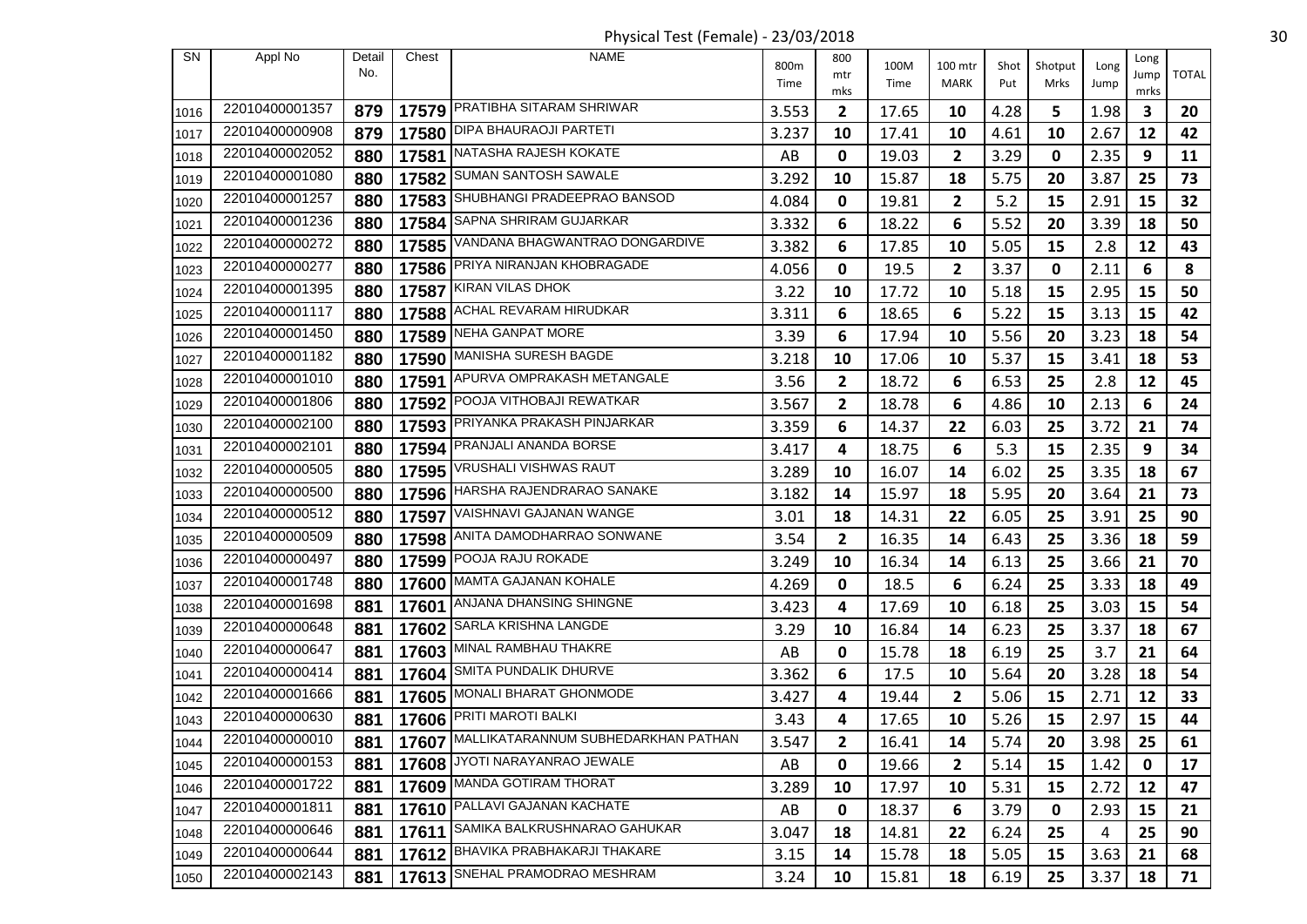Physical Test (Female) - 23/03/2018 31

| SN   | Appl No        | Detail | Chest | <b>NAME</b>                           | 800m  | 800          | 100M  | 100 mtr                 | Shot | Shotput    | Long           | Long        |                |
|------|----------------|--------|-------|---------------------------------------|-------|--------------|-------|-------------------------|------|------------|----------------|-------------|----------------|
|      |                | No.    |       |                                       | Time  | mtr          | Time  | MARK                    | Put  | Mrks       | Jump           | Jump        | <b>TOTAL</b>   |
| 1051 | 22010400002141 | 881    |       | 17614 HARSHA VITTHAL HORE             | 3.04  | mks<br>18    | 14.97 | 22                      | 5.9  | 20         | 3.73           | mrks<br>21  | 81             |
| 1052 | 22010400000506 | 881    |       | 17615   AMITA DIGAMBAR MANKAR         | AB    | 0            | 15.47 | 18                      | 6.39 | 25         | 4              | 25          | 68             |
| 1053 | 22010400001100 | 881    |       | 17616 SHAHILI TULSIDAS DOIJAD         | 6.097 | 0            | 21.87 | 0                       | 4.35 | 5          | 1.64           | 0           | 5 <sup>5</sup> |
| 1054 | 22010400000583 | 881    |       | 17617 RAJASHRI YASHWANT UKEY          | AB    | 0            | 22.03 | 0                       | 4    | 5          | 2.3            | 9           | 14             |
| 1055 | 22010400001192 | 881    |       | 17618 MRUNALI VINOD GANVIR            | 4.11  | 0            | 19.53 | $\overline{\mathbf{c}}$ | 4.08 | 5          | 2.71           | 12          | 19             |
| 1056 | 22010400000093 | 881    |       | 17619 ADIBA DAUD KHAN                 | 5.19  | 0            | 22.19 | 0                       | 3.88 | 0          | 1.27           | 0           | $\mathbf 0$    |
| 1057 | 22010400001084 | 881    |       | 17620 PRASIKA RAMKRUSHNARAO RAUT      | 3.537 | $\mathbf{2}$ | 17    | 14                      | 6.03 | 25         | 3.36           | 18          | 59             |
| 1058 | 22010400001390 | 882    |       | 17621 KOYAL DNYANESHWAR GEDAM         | 3.553 | 2            | 18.32 | 6                       | 5.07 | 15         | 2.74           | 12          | 35             |
| 1059 | 22010400001732 | 882    |       | 17622 RUPALI SAHEBRAO SOLAV           | 3.068 | 18           | 16.35 | 14                      | 6.13 | 25         | 3.8            | 25          | 82             |
| 1060 | 22010400001731 | 882    |       | 17623 KAJAL RAJU DHIKAR               | 3.254 | 10           | 16.41 | 14                      | 6.04 | 25         | 4              | 25          | 74             |
| 1061 | 22010400001730 | 882    |       | 17624 DARSHANA RAJENDRA ZAGADE        | 3.413 | 4            | 17.93 | 10                      | 6.39 | 25         | 3.06           | 15          | 54             |
| 1062 | 22010400001522 | 882    |       | 17625 SHWETA YOGESH AGRAWAL           | 5.085 | 0            | 20.22 | 0                       | 5.13 | 15         | 2.25           | 6           | 21             |
| 1063 | 22010400001520 | 882    |       | 17626 HIMANI YOGESH AGRAWAL           | 3.54  | 2            | 17.91 | 10                      | 4.07 | 5          | 2.8            | 12          | 29             |
| 1064 | 22010400001521 | 882    | 17627 | KAVITA NARESHRAO WARKHADE             | AB    | 0            | 19.84 | $\overline{\mathbf{c}}$ | 5.2  | 15         | 1.66           | $\mathbf 0$ | 17             |
| 1065 | 22010400000534 | 882    |       | 17628 PRACHI PRAKASH AKRE             | 5.347 | 0            | 20.28 | 0                       | 4.2  | 5          | 2.08           | 6           | 11             |
| 1066 | 22010400001607 | 882    |       | 17629 KALYANI SAHADEO MATE            | AB    | 0            | 17.4  | 10                      | 5.75 | 20         | 3.35           | 18          | 48             |
| 1067 | 22010400001617 | 882    |       | 17630 LALITA PRAKASH BISNE            | 3.37  | 6            | 17.82 | 10                      | 0    | 0          | 3.43           | 18          | 34             |
| 1068 | 22010400001643 | 882    |       | 17631 ARCHANA NARAYAN SARVE           | 4.55  | 0            | 28.37 | 0                       | 4.27 | 5          | $\overline{2}$ | 6           | 11             |
| 1069 | 22010400001273 | 882    | 17632 | <b>TRUPTI GANPAT KODAPE</b>           | 3.51  | $\mathbf{2}$ | 16.34 | 14                      | 5.2  | 15         | 3.45           | 18          | 49             |
| 1070 | 22010400000164 | 882    |       | 17633 SHOBHNA ANAND GONDANE           | 3.553 | $\mathbf{2}$ | 21    | 0                       | 4.95 | 10         | 1.61           | 0           | 12             |
| 1071 | 22010400000925 | 882    | 17634 | NEHA RATIRAM NAVDEVE                  | 3.18  | 14           | 15.81 | 18                      | 6.38 | 25         | 3.91           | 25          | 82             |
| 1072 | 22010400001519 | 882    |       | 17635 DANESHWARI SATYAWAN KURANJEKAR  | 4.369 | 0            | 18.06 | 6                       | 4.47 | 5          | 2.22           | 6           | 17             |
| 1073 | 22010400000204 | 882    |       | 17636 PRANALI PRAMOD MANDPE           | 3.088 | 18           | 14.59 | 22                      | 6    | 25         | 4.29           | 25          | 90             |
| 1074 | 22010400000203 | 882    |       | 17637 RAJITA ISHWAR GHODESWAR         | 3.445 | 4            | 15.43 | 18                      | 5.45 | 15         | 3.46           | 18          | 55             |
| 1075 | 22010400002007 | 882    |       | 17638 RUSHALI PURUSHOTTAMRAOJI BORKAR | 3.17  | 14           | 16.47 | 14                      | 5.4  | 15         | 3.55           | 21          | 64             |
| 1076 | 22010400001869 | 882    | 17639 | SANJEEVKUMARI RAMNATH ROY             | 3.437 | 4            | 17.69 | 10                      | 5.69 | 20         | 2.56           | 9           | 43             |
| 1077 | 22010400001786 | 882    | 17640 | TRUPTI NARENDRA TURKAR                | 4.093 | 0            | 20.28 | 0                       | 4.74 | 10         | 2.9            | 15          | 25             |
| 1078 | 22010400001027 | 883    | 17641 | MANJUSHA SHANKARRAO GHODESHWAR        | 5.39  | 0            | 30.6  | 0                       | 4.43 | 5          | 1.51           | $\mathbf 0$ | 5              |
| 1079 | 22010400000527 | 883    |       | 17642 MANISHA KRUPASAGAR HUMANE       | 3.55  | $\mathbf{2}$ | 18.53 | 6                       | 4.95 | ${\bf 10}$ | 3.13           | 15          | 33             |
| 1080 | 22010400000520 | 883    |       | 17643 PAYAL TEJRAM HUMANE             | 3.35  | 6            | 16.28 | 14                      | 3.4  | 0          | 3.06           | 15          | 35             |
| 1081 | 22010400001333 | 883    |       | 17644 ARUNA YADAO NAGPURE             | 3.148 | 14           | 16.69 | 14                      | 5.23 | 15         | 3.07           | 15          | 58             |
| 1082 | 22010400001312 | 883    |       | 17645 BHARATI DINKAR CHAUDHARI        | 3.143 | 14           | 16    | 18                      | 5.5  | 20         | 3.84           | 25          | 77             |
| 1083 | 22010400001116 | 883    |       | 17646 UJWALA VINOD MANDAOKAR          | 3.152 | 14           | 16.37 | 14                      | 6.66 | 25         | 3.41           | 18          | 71             |
| 1084 | 22010400001088 | 883    |       | 17647 BHAGYASHRI DIPAK GONDE          | 2.55  | 22           | 15.82 | 18                      | 6.05 | 25         | 3.95           | 25          | 90             |
| 1085 | 22010400001091 | 883    |       | 17648   DHANASHRI DIPAK GONDE         | 3.125 | 14           | 15.07 | 18                      | 5.53 | 20         | 3.64           | 21          | 73             |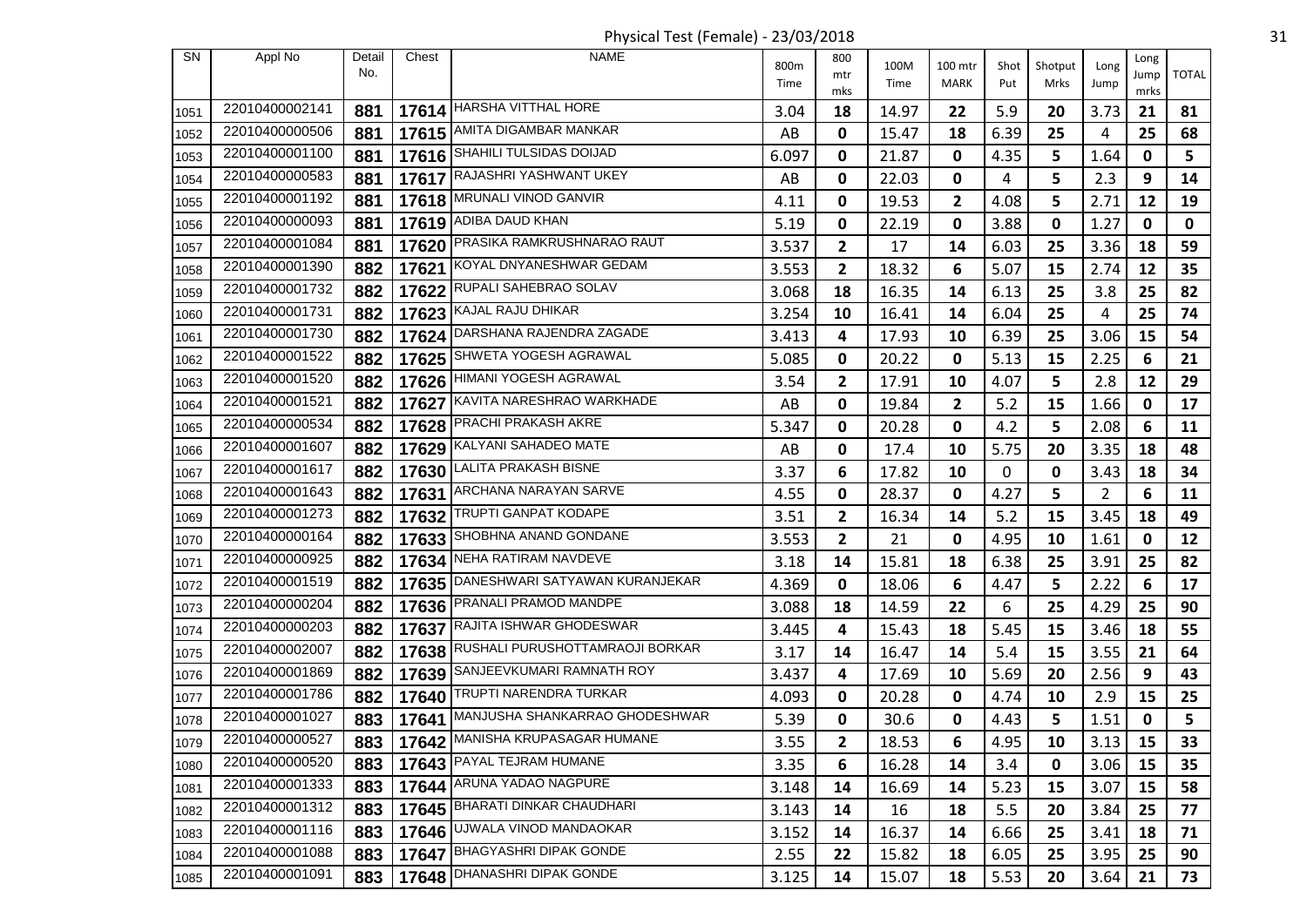Physical Test (Female) - 23/03/2018 32

| SN           | Appl No        | Detail | Chest | <b>NAME</b>                       | 800m  | 800          | 100M  | 100 mtr        | Shot | Shotput | Long         | Long        |              |
|--------------|----------------|--------|-------|-----------------------------------|-------|--------------|-------|----------------|------|---------|--------------|-------------|--------------|
|              |                | No.    |       |                                   | Time  | mtr          | Time  | <b>MARK</b>    | Put  | Mrks    | Jump         | Jump        | <b>TOTAL</b> |
| 1086         | 22010400001688 | 883    |       | 17649 NANDINI LAXMAN DURGEKAR     | 3.227 | mks<br>10    | 17.12 | 10             | 6.2  | 25      | 3.01         | mrks<br>15  | 60           |
| 1087         | 22010400000413 | 883    | 17650 | TINA BABARAO GIRI                 | 4.374 | 0            | 23.22 | 0              | 3.73 | 0       | 1.35         | 0           | $\mathbf 0$  |
| 1088         | 22010400001216 | 883    |       | 17651   DEEPA ASHOK HATIBEND      | 4.211 | 0            | 19.54 | $\overline{2}$ | 4.9  | 10      | 2.62         | 12          | 24           |
| 1089         | 22010400000801 | 883    |       | 17652 MANSI DILIP NIKHADE         | 3.517 | $\mathbf{2}$ | 16.9  | 14             | 4.22 | 5       | 3.12         | 15          | 36           |
|              | 22010400001892 | 883    |       | 17653 SHRADDHA OMPRAKASH SORLEY   | 4.086 | 0            | 19.06 | $\mathbf{2}$   | 3.84 | 0       | 1.9          | 3           | 5            |
| 1090<br>1091 | 22010400000302 | 883    |       | 17654 RAMA UDEBHAN VIRGHAT        | 2.555 | 22           | 16.1  | 14             | 6    | 25      | 3.2          | 18          | 79           |
| 1092         | 22010400000641 | 883    | 17655 | JAYSHRI LILESHWARJI BANSOD        | 3.155 | 14           | 16.47 | 14             | 5.66 | 20      | 3.05         | 15          | 63           |
| 1093         | 22010400001425 | 883    |       | 17656 RASHMI CHHATRAPAL GAJBHIYE  | 4.125 | 0            | 25.65 | 0              | 4.35 | 5       | 1.71         | 3           | 8            |
| 1094         | 22010400000105 | 883    | 17657 | NAMEERA KARIM KHAN                | AB    | 0            | 19.5  | $\mathbf{2}$   | 3.93 | 0       | 1.89         | 3           | 5            |
| 1095         | 22010400000328 | 883    |       | 17658   BHARATI MADHAV BALKOTHE   | 4.13  | 0            | 18.65 | 6              | 5.23 | 15      | 2.45         | 9           | 30           |
| 1096         | 22010400001842 | 883    | 17659 | <b>MAYURI BHAGIRATH SELOTE</b>    | 3.21  | 10           | 16.88 | 14             | 5    | 15      | 3.2          | 18          | 57           |
| 1097         | 22010400000422 | 883    | 17660 | VARSHA PRABHUDAS RAUT             | 3.289 | 10           | 17.66 | 10             | 6.75 | 25      | 3.23         | 18          | 63           |
| 1098         | 22010400000148 | 884    |       | 17661 MANJU MAHESH UKE            | AB    | 0            | AB    | 0              | 3.25 | 0       | 1.9          | 3           | 3            |
| 1099         | 22010400001908 | 884    | 17662 | RAKSHANDA SITARAM KHADGI          | AB    | 0            | 23.84 | 0              | 4.75 | 10      | 1.5          | $\mathbf 0$ | 10           |
| 1100         | 22010400001925 | 884    |       | 17663 HEENA KEWAL BAGADE          | 5.125 | 0            | 23.35 | 0              | 3.88 | 0       | 2.08         | 6           | 6            |
| 1101         | 22010400001867 | 884    | 17664 | PRATIKSHA CHHATRAPATI CHICHMALKAR | 3.343 | 6            | 17.12 | 10             | 4.4  | 5       | 3.4          | 18          | 39           |
| 1102         | 22010400000298 | 884    |       | 17665 PALLAVI DAYARAM SHAHARE     | 3.215 | 10           | 16.94 | 14             | 5.71 | 20      | 3.32         | 18          | 62           |
| 1103         | 22010400001941 | 884    |       | 17666 LAXMI NANAJI SAHARE         | AB    | 0            | 16.38 | 14             | 5.96 | 20      | 3.47         | 18          | 52           |
| 1104         | 22010400001935 | 884    | 17667 | SHARINAANJUM SHAMIULLAKHA PATHAN  | 3.068 | 18           | 16.97 | 14             | 5.89 | 20      | 3.24         | 18          | 70           |
| 1105         | 22010400000316 | 884    |       | 17668 BHARATI JIVAN KOVE          | 3.095 | 18           | 16.72 | 14             | 5.4  | 15      | 3.45         | 18          | 65           |
| 1106         | 22010400002042 | 884    | 17669 | VAISHNAVI CHANDRAKANT NAGNATH     | 5.04  | 0            | 19.75 | $\mathbf{2}$   | 4.52 | 10      | 2.48         | 9           | 21           |
| 1107         | 22010400000032 | 884    |       | 17670 POOJA PREMPALRAO NIRMAL     | 4.283 | 0            | 19.91 | $\overline{2}$ | 4.55 | 10      | 2.57         | 9           | 21           |
| 1108         | 22010400000268 | 884    | 17671 | <b>SIMA SUDHAKAR SATPUTE</b>      | 3.252 | 10           | 17.66 | 10             | 4.88 | 10      | 3.1          | 15          | 45           |
| 1109         | 22010400000256 | 884    |       | 17672 PALLAVI KHUSHALRAO WAGHMARE | 3.43  | 4            | 17.44 | 10             | 5.69 | 20      | 3.3          | 18          | 52           |
| 1110         | 22010400001431 | 884    |       | 17673 ISHAKA PRITAM RANGARI       | 3.557 | $\mathbf{2}$ | 18.6  | 6              | 3.18 | 0       | 2.1          | 6           | 14           |
| 1111         | 22010400001336 | 884    | 17674 | PRAGATI ARUN JIOTODE              | 4.06  | 0            | 19.44 | $\mathbf{2}$   | 4.62 | 10      | 3            | 15          | 27           |
| 1112         | 22010400001605 | 884    |       | 17675 MAMATA ANIL DUDHE           | 3.229 | 10           | 16.81 | 14             | 6.15 | 25      | 3.18         | 15          | 64           |
| 1113         | 22010400001608 | 884    |       | 17676 PUJA BALIRAM GAVHANE        | 3.184 | 14           | 17.84 | 10             | 5.39 | 15      | 3            | 15          | 54           |
| 1114         | 22010400001924 | 884    |       | 17677 DIKSHA SHANKPAL BAGDE       | AB    | 0            | 16.12 | 14             | 6.8  | 25      | 3.8          | 25          | 64           |
| 1115         | 22010400001923 | 884    |       | 17678 SWATI DEORAM KAMDI          | AB    | 0            | 18.13 | 6              | 4.83 | 10      | 2.9          | 15          | 31           |
| 1116         | 22010400000622 | 884    |       | 17679 RUPALI SEWAKRAM SHAHARE     | 2.521 | 22           | 15.94 | 18             | 5.91 | 20      | 3.4          | 18          | 78           |
| 1117         | 22010400000875 | 884    |       | 17680 DIPALI ARUN UPRIKAR         | 3.178 | 14           | 14.32 | 22             | 6.88 | 25      | 3.25         | 18          | 79           |
| 1118         | 22010400001501 | 885    |       | 17681 RITA FULCHAND KOHARE        | AB    | 0            | AB    | 0              | 3.5  | 0       | $\mathbf{0}$ | 0           | $\mathbf 0$  |
| 1119         | 22010400001651 | 885    |       | 17682 SONU GAUTAM ABHYANKAR       | 3.258 | 10           | 17.59 | 10             | 5.51 | 20      | 3.07         | 15          | 55           |
| 1120         | 22010400000036 | 885    |       | 17683 VIDYA PRADEEP GURAV         | 4.054 | 0            | 19.38 | $\mathbf{2}$   | 4.39 | 5       | 3.02         | 15          | 22           |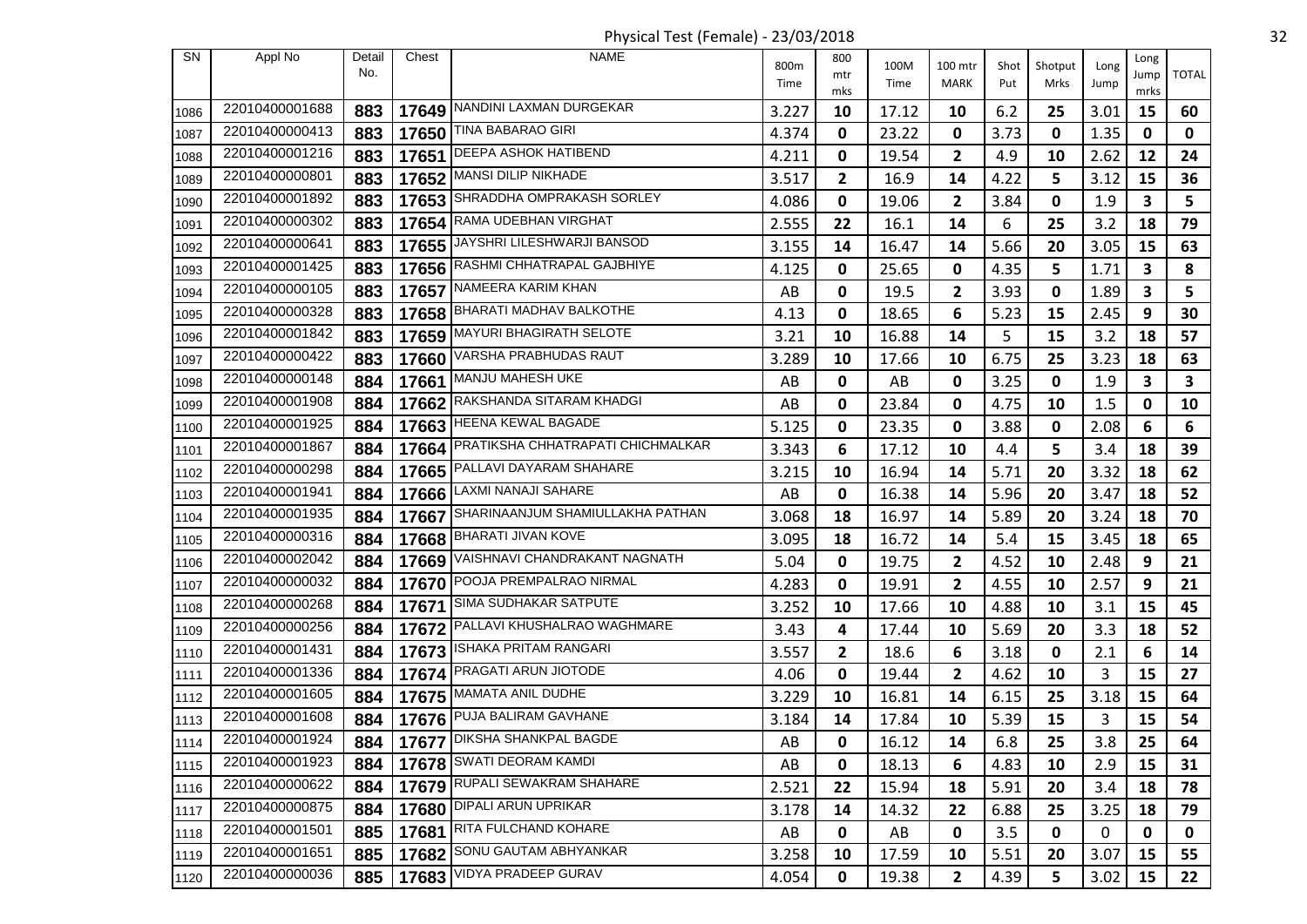Physical Test (Female) - 23/03/2018 33

| SN           | Appl No        | Detail | Chest | <b>NAME</b>                           | 800m  | 800          | 100M  | 100 mtr        | Shot | Shotput | Long | Long       |              |
|--------------|----------------|--------|-------|---------------------------------------|-------|--------------|-------|----------------|------|---------|------|------------|--------------|
|              |                | No.    |       |                                       | Time  | mtr          | Time  | MARK           | Put  | Mrks    | Jump | Jump       | <b>TOTAL</b> |
|              | 22010400000348 | 885    |       | 17684 ROMESHWARI DHANANJAY CHETULE    | 4.095 | mks<br>0     | 20.22 | 0              | 3.73 | 0       | 3.04 | mrks<br>15 | 15           |
| 1121<br>1122 | 22010400001686 | 885    |       | 17685 MANISHA DAYANAND WANKHADE       | 5.49  | 0            | 23.34 | 0              | 4.03 | 5       | 2.42 | 9          | 14           |
| 1123         | 22010400001871 | 885    |       | 17686 MADHURI BHAGWATRAO BAMBODE      | 3.443 | 4            | 19.03 | $\overline{2}$ | 5.43 | 15      | 2.86 | 12         | 33           |
| 1124         | 22010400001133 | 885    | 17687 | DHANSI RAVI BADGE                     | AB    | 0            | 20.03 | 0              | 5.16 | 15      | 2.41 | 9          | 24           |
|              | 22010400001282 | 885    | 17688 | POOJA PRAKASHRAO PETE                 | 3.328 | 6            | 19.63 | $\overline{2}$ | 4.02 | 5       | 1.69 | 0          | 13           |
| 1125<br>1126 | 22010400000405 | 885    |       | 17689 HARSHA SAHEBRAO WAGHMARE        | 3.382 | 6            | 21.34 | 0              | 4.5  | 10      | 2.33 | 9          | 25           |
| 1127         | 22010400000684 | 885    | 17690 | ASHWINI OMKAR LANJEWAR                | 3.267 | 10           | 17.47 | 10             | 5.08 | 15      | 3.34 | 18         | 53           |
| 1128         | 22010400000421 | 885    | 17691 | SIMRANKAUR MANJEETSINGH BHATIYA       | 4.097 | 0            | 19.57 | $\mathbf{2}$   | 4.74 | 10      | 2.07 | 6          | 18           |
| 1129         | 22010400001191 | 885    |       | 17692 PALLAVI HARIDAS LUTE            | 3.483 | 4            | 18.53 | 6              | 5.72 | 20      | 3.09 | 15         | 45           |
| 1130         | 22010400001449 | 885    |       | 17693 BHAGYASHRI LAXMAN INGLE         | 4.166 | 0            | 18.44 | 6              | 5.3  | 15      | 2.94 | 15         | 36           |
| 1131         | 22010400001290 | 885    |       | 17694 MANISHA VISHWANATH ZODAPE       | 3.458 | 4            | 19.56 | 2              | 4.38 | 5       | 2.5  | 9          | 20           |
| 1132         | 22010400000822 | 885    |       | 17695   DIKSHITA RAMESH MESHRAM       | 3.443 | 4            | 18.55 | 6              | 5.85 | 20      | 3.27 | 18         | 48           |
| 1133         | 22010400000650 | 885    |       | 17696 SONALI RAVINDRA SOMKUWAR        | 4.087 | 0            | 20.28 | 0              | 3.15 | 0       | 1.95 | 3          | 3            |
| 1134         | 22010400000260 | 885    | 17697 | <b>SWATI SUDAM BHAD</b>               | 3.231 | 10           | 16.8  | 14             | 5.61 | 20      | 3.75 | 21         | 65           |
| 1135         | 22010400000274 | 885    |       | 17698 SUNITA NILKANTH JAMBHULKAR      | 3.112 | 14           | 15.97 | 18             | 6.15 | 25      | 3.45 | 18         | 75           |
| 1136         | 22010400000249 | 885    |       | 17699 ARTI UMARO DHOKE                | 3.157 | 14           | 17.53 | 10             | 5.8  | 20      | 3.26 | 18         | 62           |
| 1137         | 22010400001345 | 885    |       | 17700 KOMAL CHANDRASHEKHAR BHADKE     | 3.29  | 10           | 17.13 | 10             | 5.36 | 15      | 2.77 | 12         | 47           |
| 1138         | 22010400001396 | 886    |       | 17701 UJWALA VINAYAK BURADE           | 3.265 | 10           | 18.16 | 6              | 4.64 | 10      | 2.96 | 15         | 41           |
| 1139         | 22010400001681 | 886    | 17702 | ASHWINI FATTU THAWAKAR                | 3.28  | 10           | 18.16 | 6              | 5.27 | 15      | 0    | 0          | 31           |
| 1140         | 22010400001770 | 886    |       | 17703 JYOTI GOPAL PANDAGADE           | 4.062 | 0            | 18.94 | 6              | 3.17 | 0       | 2.5  | 9          | 15           |
| 1141         | 22010400000096 | 886    | 17704 | <b>DIPALI MURLIDHAR SIDAM</b>         | 3.434 | 4            | 18.9  | 6              | 5.15 | 15      | 2.93 | 15         | 40           |
| 1142         | 22010400001888 | 886    |       | 17705 MADHURI SUBHASH PATURKAR        | 4.024 | 0            | 20.29 | 0              | 4.67 | 10      | 2.9  | 15         | 25           |
| 1143         | 22010400001746 | 886    |       | 17706 SHUBHANGI RAMKRUSHNA PIDURKAR   | 3.523 | $\mathbf{2}$ | 16.56 | 14             | 6.2  | 25      | 2.33 | 9          | 50           |
| 1144         | 22010400001897 | 886    |       | 17707 PRANITA GUNWANT RAJURKAR        | 3.437 | 4            | 18.31 | 6              | 3.63 | 0       | 3.1  | 15         | 25           |
| 1145         | 22010400001324 | 886    |       | 17708   AYESHA SUBHASH JADHAO         | 3.266 | 10           | 16.72 | 14             | 6    | 25      | 2.78 | 12         | 61           |
| 1146         | 22010400002055 | 886    | 17709 | ASHVINI VIJAY GAJMOL                  | 3.181 | 14           | 15.59 | 18             | 0    | 0       | 3.45 | 18         | 50           |
| 1147         | 22010400002057 | 886    |       | 17710 POOJA SUNIL MALODE              | 3.019 | 18           | 16    | 18             | 6.41 | 25      | 3.98 | 25         | 86           |
| 1148         | 22010400001638 | 886    | 17711 | VAISHNAVI RAJENDRAJI KHAMBALKAR       | 3.497 | 4            | 17.96 | 10             | 5.03 | 15      | 2.95 | 15         | 44           |
| 1149         | 22010400001655 |        |       | 886   17712 MAMATA ANILRAO SHIRPURKAR | 3.344 | 6            | 17.75 | 10             | 4.6  | 10      | 2.83 | ${\bf 12}$ | 38           |
| 1150         | 22010400001375 | 886    |       | 17713 SANGITA RATAN RAUT              | 3.514 | 2            | 19.28 | 2              | 5.3  | 15      | 3.02 | 15         | 34           |
| 1151         | 22010400000477 | 886    |       | 17714 MAYURI PATRUJI CHAMBHARE        | AB    | 0            | 19.85 | $\mathbf{2}$   | 4.14 | 5       | 3.13 | 15         | 22           |
| 1152         | 22010400000486 | 886    |       | 17715 SHALU VASANTA MARASKOLHE        | 3.085 | 18           | 16.22 | 14             | 5.64 | 20      | 3.6  | 21         | 73           |
| 1153         | 22010400000494 | 886    |       | 17716 RUPALI UTTAMRAO PUSATKAR        | 3.552 | $\mathbf{2}$ | 18.19 | 6              | 4.46 | 5       | 2.86 | 12         | 25           |
| 1154         | 22010400001426 | 886    |       | 17717 SHAMALI SHARADRAO OLOKAR        | 3.21  | 10           | 16.35 | 14             | 5.08 | 15      | 3.43 | 18         | 57           |
| 1155         | 22010400000778 | 886    |       | 17718 VIDHYA GULABRAO KHARDE          | 3.289 | 10           | 15.75 | 18             | 6.62 | 25      | 3.39 | 18         | 71           |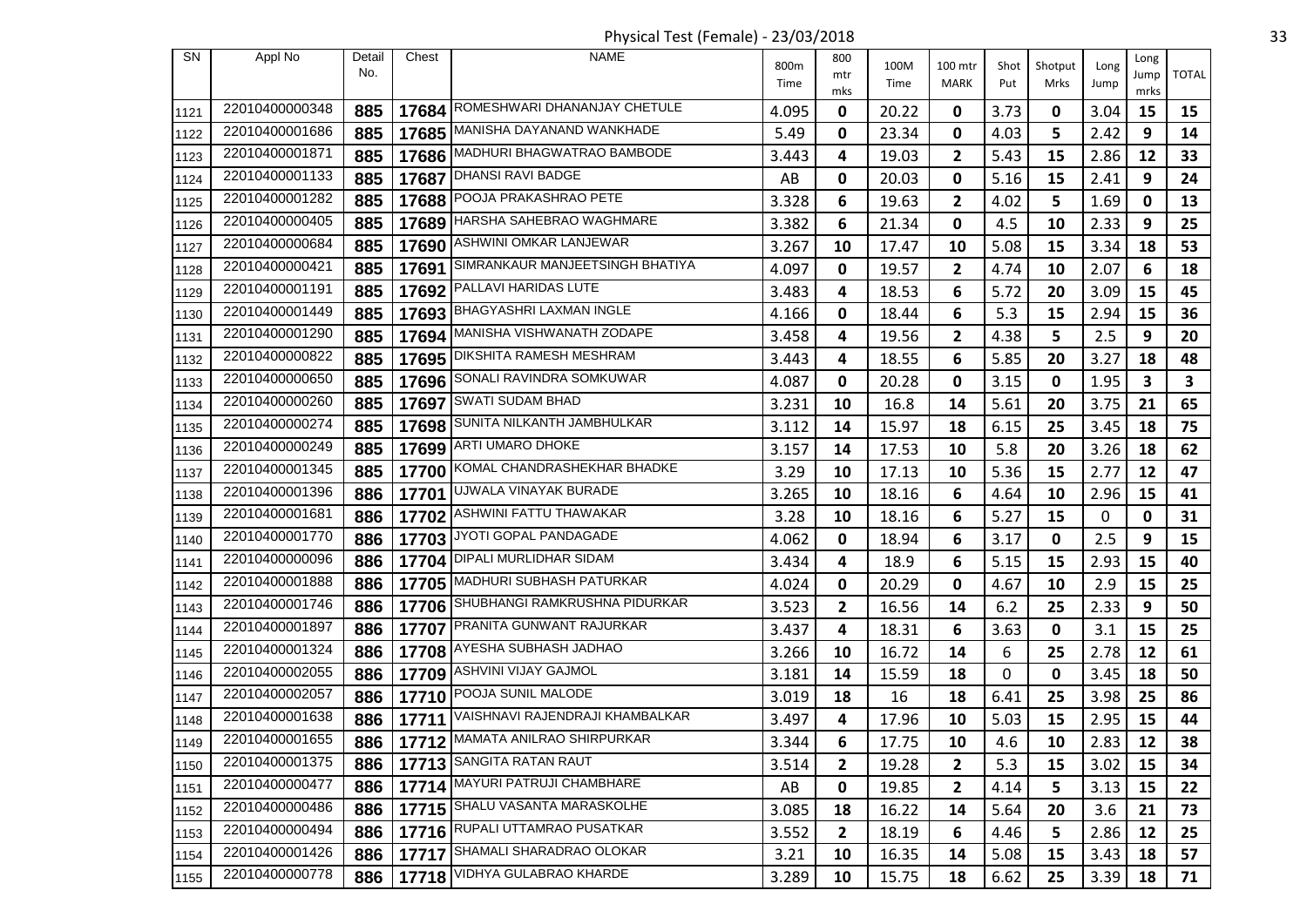Physical Test (Female) - 23/03/2018 34

| SN   | Appl No        | Detail | Chest | <b>NAME</b>                       |              | 800          |              |                        |      |                 |      | Long                    |                |
|------|----------------|--------|-------|-----------------------------------|--------------|--------------|--------------|------------------------|------|-----------------|------|-------------------------|----------------|
|      |                | No.    |       |                                   | 800m<br>Time | mtr          | 100M<br>Time | 100 mtr<br><b>MARK</b> | Shot | Shotput<br>Mrks | Long | Jump                    | <b>TOTAL</b>   |
|      |                |        |       |                                   |              | mks          |              |                        | Put  |                 | Jump | mrks                    |                |
| 1156 | 22010400000959 | 886    |       | 17719 PAYAL RAJENDRA VAIDYA       | 3.328        | 6            | 18.13        | 6                      | 4.55 | 10              | 2.33 | 9                       | 31             |
| 1157 | 22010400002060 | 886    | 17720 | VAISHANI SAJJANI JAMDAR           | 3.582        | $\mathbf{2}$ | 19.56        | $\mathbf{2}$           | 5.43 | 15              | 3.15 | 15                      | 34             |
| 1158 | 22010400000015 | 887    |       | 17721 PALLAVI SHIVCHARAN GAYDHANE | 4.56         | 0            | 19.69        | $\mathbf{2}$           | 2.82 | 0               | 2.05 | 6                       | 8              |
| 1159 | 22010400001984 | 887    | 17722 | SWATI RAMESHRAO UPASE             | 3.345        | 6            | 16.87        | 14                     | 4.86 | 10              | 3    | 15                      | 45             |
| 1160 | 22010400001990 | 887    | 17723 | POOJA PRABHAKARRAO RAUT           | 3.322        | 6            | 15.31        | 18                     | 5.31 | 15              | 3.55 | 21                      | 60             |
| 1161 | 22010400001325 | 887    |       | 17724 PRANALI VIJAYRAO BANSOD     | 3.411        | 4            | 17.97        | 10                     | 4.4  | 5               | 2.08 | 6                       | 25             |
| 1162 | 22010400000034 | 887    | 17725 | HARSHADA PRADEEP GURAV            | 3.515        | $\mathbf{2}$ | 20.91        | 0                      | 4.23 | 5               | 2.6  | 12                      | 19             |
| 1163 | 22010400000668 | 887    |       | 17726 CHHAYA DIPAK TADASKAR       | 4.255        | 0            | 20.43        | 0                      | 3.52 | 0               | 2.32 | 9                       | 9              |
| 1164 | 22010400001514 | 887    | 17727 | SUSHMA VASANTA SHINDE             | 3.519        | $\mathbf{2}$ | 19.59        | $\mathbf{2}$           | 4.83 | 10              | 2.06 | 6                       | 20             |
| 1165 | 22010400000025 | 887    |       | 17728 CHETNA JANARDHAN KAMBLE     | 4.122        | 0            | 19.84        | 2                      | 3.95 | 0               | 1.9  | 3                       | 5              |
| 1166 | 22010400000924 | 887    |       | 17729 PRANALI RAJKUMARJI BHAVE    | 3.176        | 14           | 16.22        | 14                     | 5.32 | 15              | 3.27 | 18                      | 61             |
| 1167 | 22010400000374 | 887    | 17730 | DIKSHA BHASKAR POTBHARE           | 3.59         | $\mathbf{2}$ | 20.19        | 0                      | 4.35 | 5               | 1.8  | $\overline{\mathbf{3}}$ | 10             |
| 1168 | 22010400000765 | 887    |       | 17731 SHRUTI NIRANJAN MONE        | 3.233        | 10           | 16.97        | 14                     | 5.18 | 15              | 3.47 | 18                      | 57             |
| 1169 | 22010400001962 | 887    | 17732 | KANCHAN ANKUSH RATHOD             | 3.024        | 18           | 15.1         | 18                     | 6.04 | 25              | 3.63 | 21                      | 82             |
| 1170 | 22010400001964 | 887    |       | 17733 MANISHA PRAKASH KOCHE       | 2.537        | 22           | 15.16        | 18                     | 6.8  | 25              | 3.77 | 21                      | 86             |
| 1171 | 22010400001963 | 887    | 17734 | SANTOSHI BHADULAL LILHARE         | 2.535        | 22           | 15.54        | 18                     | 6.1  | 25              | 3.52 | 21                      | 86             |
| 1172 | 22010400000205 | 887    |       | 17735 SHIVANI SANJAY DHAWALE      | 2.523        | 22           | 15.59        | 18                     | 6.19 | 25              | 3.71 | 21                      | 86             |
| 1173 | 22010400001895 | 887    |       | 17736 SIMRAN NARESH BHIVGADE      | 3.282        | 10           | 15.65        | 18                     | 5.72 | 20              | 3.55 | 21                      | 69             |
| 1174 | 22010400000049 | 887    | 17737 | BHAGYAWATI DILIP BOKADE           | 2.558        | 22           | 15.28        | 18                     | 6.63 | 25              | 3.76 | 21                      | 86             |
| 1175 | 22010400000878 | 887    |       | 17738 SHILPA GAUTAM KATKAR        | 3.079        | 18           | 15.97        | 18                     | 5.55 | 20              | 3.5  | 21                      | 77             |
| 1176 | 22010400000682 | 887    | 17739 | ASHVINI KAILASH BARVE             | 3.252        | 10           | 18.15        | 6                      | 4.66 | 10              | 2.83 | 12                      | 38             |
| 1177 | 22010400000210 | 887    |       | 17740 YOGITA BASURAJ SHAMKUWAR    | 3.072        | 18           | 16           | 18                     | 6.1  | 25              | 3.5  | 21                      | 82             |
| 1178 | 22010400001664 | 888    | 17741 | ASMITA BABURAO MANDADE            | 3.352        | 6            | 17.37        | 10                     | 6.05 | 25              | 2.99 | 15                      | 56             |
| 1179 | 22010400000605 | 888    |       | 17742 CHHAYA CHANDRABHAN BAGADE   | 3.445        | 4            | 20.03        | 0                      | 4.03 | 5               | 2.78 | 12                      | 21             |
| 1180 | 22010400000963 | 888    |       | 17743 USHA GULABRAO DONGARE       | 3.281        | 10           | 17.5         | 10                     | 5.74 | 20              | 3.2  | 18                      | 58             |
| 1181 | 22010400001509 | 888    | 17744 | NIKITA KAMAL DHANEKAR             | 4.331        | 0            | 20.56        | 0                      | 4.18 | 5               | 1.9  | 3                       | 8              |
| 1182 | 22010400001689 | 888    |       | 17745 NIKITA DNYANESHWAR DHAWALE  | 3.521        | $\mathbf{2}$ | 18.38        | 6                      | 5.18 | 15              | 2.5  | 9                       | 32             |
| 1183 | 22010400001252 | 888    |       | 17746 PUJA GUNILAL BISEN          | 3.464        | 4            | 17.09        | 10                     | 4.45 | 5               | 2.93 | 15                      | 34             |
| 1184 | 22010400000073 |        |       | 888   17747   VIDHYA KISHOR INGLE | 4.127        | 0            | 20.31        | 0                      | 4.67 | 10              | 3.13 | 15                      | 25             |
| 1185 | 22010400000072 | 888    |       | 17748 SAPNA SUBHASH MORE          | 4.015        | 0            | 18.1         | 6                      | 4.15 | 5               | 2.77 | 12                      | 23             |
| 1186 | 22010400001887 | 888    |       | 17749 JAYA RAJU SHIVANKAR         | 4.152        | 0            | 21.28        | 0                      | 4.75 | 10              | 2.45 | 9                       | 19             |
| 1187 | 22010400000248 | 888    |       | 17750 ARTI RATIRAM DESHKAR        | 3.233        | 10           | 16.84        | 14                     | 5.65 | 20              | 3.45 | 18                      | 62             |
| 1188 | 22010400000241 | 888    |       | 17751 RUCHITA RAMESH NIMBALKAR    | AB           | 0            | 29.5         | 0                      | 3.95 | 0               | 1.35 | 0                       | $\mathbf 0$    |
| 1189 | 22010400000219 | 888    |       | 17752 NANDINI SHAMRAO BRAMHANKAR  | 3.124        | 14           | 17.97        | 10                     | 4.7  | 10              | 3.19 | 15                      | 49             |
| 1190 | 22010400000173 | 888    |       | 17753 GITA SURESH MAKDE           | AB           | 0            | 23.06        | 0                      | 4.06 | 5               | 1.35 | $\mathbf 0$             | 5 <sub>1</sub> |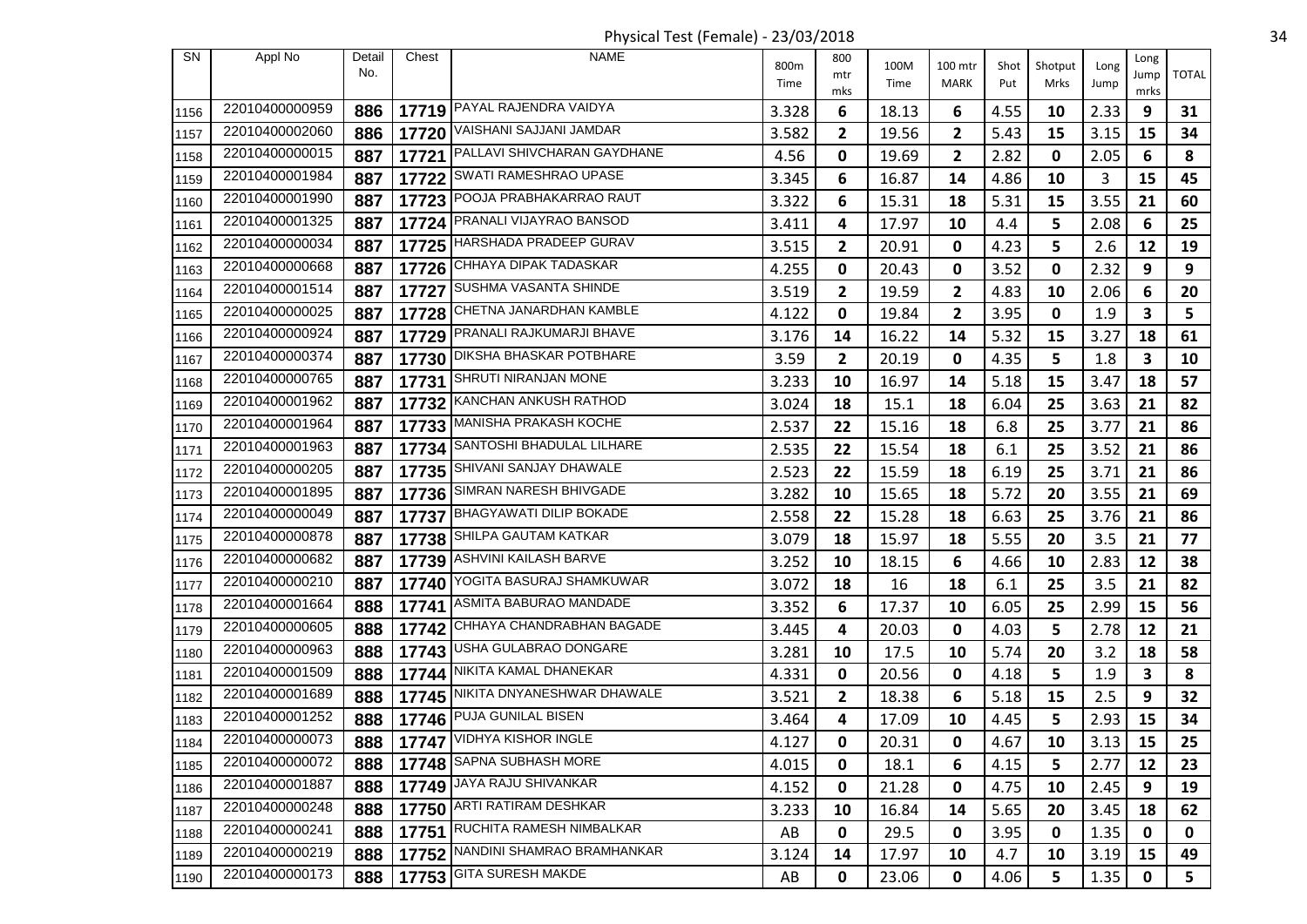Physical Test (Female) - 23/03/2018 35

| SN   | Appl No        | Detail | Chest | <b>NAME</b>                          | . .   |                 |       |             |      |         |             |              |              |
|------|----------------|--------|-------|--------------------------------------|-------|-----------------|-------|-------------|------|---------|-------------|--------------|--------------|
|      |                | No.    |       |                                      | 800m  | 800<br>mtr      | 100M  | 100 mtr     | Shot | Shotput | Long        | Long<br>Jump | <b>TOTAL</b> |
|      |                |        |       |                                      | Time  | mks             | Time  | <b>MARK</b> | Put  | Mrks    | Jump        | mrks         |              |
| 1191 | 22010400001475 | 888    |       | 17754 POOJA RAJKUMAR DEWANGAN        | 4.034 | 0               | 18.57 | 6           | 4.47 | 5       | 2.85        | 12           | 23           |
| 1192 | 22010400001693 | 888    |       | 17755 PREMKALA RAMCHANDRA GATE       | 4.114 | 0               | 17.81 | 10          | 5.64 | 20      | 3.02        | 15           | 45           |
| 1193 | 22010400000706 | 888    |       | 17756 PUJA NARAYANRAO BALSARAF       | AB    | 0               | 21.15 | 0           | 5.4  | 15      | 2.64        | 12           | 27           |
| 1194 | 22010400000149 | 888    |       | 17757 PRACHI RAMDAS BALPANDE         | 3.572 | $\mathbf{2}$    | 18.69 | 6           | 4.35 | 5       | 3.08        | 15           | 28           |
| 1195 | 22010400000393 | 888    |       | 17758 KAVITA JIVANLAL BRAMHANKAR     | 3.344 | 6               | 17.97 | 10          | 4.77 | 10      | 2.9         | 15           | 41           |
| 1196 | 22010400000178 | 888    |       | 17759 SHOBHA ZINGUJI UIKE            | 3.175 | 14              | 16.29 | 14          | 5.82 | 20      | 3.48        | 18           | 66           |
| 1197 | 22010400001639 | 888    |       | 17760 DAMINI MUKESH ABRUK            | 3.365 | 6               | 17.69 | 10          | 4.6  | 10      | 3.14        | 15           | 41           |
| 1198 | 22010400000252 | 889    |       | 17761   DIVYA BUDHARAM KAMBLE        | 3.177 | 14              | 17.82 | 10          | 4.88 | 10      | 2.74        | 12           | 46           |
| 1199 | 22010400000250 | 889    | 17762 | <b>SUCHITA HIRALAL THER</b>          | 2.59  | 22              | 15.75 | 18          | 5.34 | 15      | 3.94        | 25           | 80           |
| 1200 | 22010400000246 | 889    |       | 17763 SUNANDA SHRIKISAN KORE         | 2.579 | 22              | 16.78 | 14          | 5.74 | 20      | 3           | 15           | 71           |
| 1201 | 22010400000640 | 889    | 17764 | PRIYANKA NARESHRAO RAUT              | AB    | 0               | 16.56 | 14          | 5.48 | 15      | 2.89        | 12           | 41           |
| 1202 | 22010400001896 | 889    |       | 17765 LALITA PRAKASH SONEWANE        | 3.298 | 10              | 17.78 | 10          | 6.3  | 25      | 3.33        | 18           | 63           |
| 1203 | 22010400002043 | 889    |       | 17766 SHWETA SHESHRAO JAMGADE        | 3.233 | 10              | 16.69 | 14          | 5.23 | 15      | 3.43        | 18           | 57           |
| 1204 | 22010400000857 | 889    | 17767 | VAISHNAVI RAJKUMAR PARDHI            | 2.594 | 22              | 16.19 | 14          | 5.31 | 15      | 2.8         | 12           | 63           |
| 1205 | 22010400000856 | 889    |       | 17768 DIKSHIKA DEVDASJI CHAWALE      | 3.014 | 18              | 15.97 | 18          | 5.83 | 20      | 3.6         | 21           | 77           |
| 1206 | 22010400000858 | 889    |       | 17769 SANTOSHI SHYAM MUKURNE         | 3.468 | 4               | 17.65 | 10          | 5.93 | 20      | 3.2         | 18           | 52           |
| 1207 | 22010400001359 | 889    |       | 17770 MAMTA RAVINDRA GOSWAMI         | 3.265 | 10              | AB    | 0           | 0    | 0       | 0           | 0            | 10           |
| 1208 | 22010400001364 | 889    | 17771 | <b>PRANITA NARESH MESHRAM</b>        | 3.416 | 4               | 18.28 | 6           | 4.75 | 10      | 3.12        | 15           | 35           |
| 1209 | 22010400000100 | 889    |       | 17772 NIKITA NARESH BAREKAR          | 3.157 | 14              | 15.9  | 18          | 5.55 | 20      | 3.81        | 25           | 77           |
| 1210 | 22010400000181 | 889    |       | 17773 RUPALI JAYBHARAT WASNIK        | 3.327 | 6               | 17.93 | 10          | 5.53 | 20      | 3.41        | 18           | 54           |
| 1211 | 22010400000587 | 889    |       | 17774 OMESHWARI BHOJLAL GAUTAM       | 3.252 | 10              | 16.5  | 14          | 4.69 | 10      | 2.88        | 12           | 46           |
| 1212 | 22010400001517 | 889    |       | 17775   TEJASWINI BALKRISHNA PATIL   | 3.383 | 6               | 18.66 | 6           | 4.87 | 10      | 3.04        | 15           | 37           |
| 1213 | 22010400000198 | 889    | 17776 | ROHINI PRALHADRAO POHEKAR            | AB    | 0               | 26.47 | 0           | 4.12 | 5       | $\mathbf 0$ | $\mathbf 0$  | 5            |
| 1214 | 22010400000484 | 889    |       | 17777   NISHA SANJAY JIVANE          | 3.448 | 4               | 16.34 | 14          | 5.85 | 20      | 3.48        | 18           | 56           |
| 1215 | 22010400000167 | 889    |       | 17778 SANGEETA MOHAN PURAM           | 4.147 | 0               | 18.57 | 6           | 4.41 | 5       | 2.5         | 9            | 20           |
| 1216 | 22010400001650 | 889    |       | 17779 VAISHALI GANGADHAR DHANDE      | 3.19  | 14              | 16.47 | 14          | 5.7  | 20      | 3.65        | 21           | 69           |
| 1217 | 22010400001087 | 889    |       | 17780 PUJA YUORAB TAYDE              | 4.165 | 0               | 21    | 0           | 4.62 | 10      | 2.33        | 9            | 19           |
| 1218 | 22010400000217 | 890    |       | 17781 SUJITA RAVINDRA SHAMKUWAR      | 3.227 | 10              | 17.35 | 10          | 5.15 | 15      | 2.91        | 15           | 50           |
| 1219 | 22010400000242 |        |       | 890   17782 MEGHA RAMESHWAR SHAHARE  | 3.327 | $6\overline{6}$ | 17.78 | 10          | 5.27 | 15      | $3.22$      | 18           | 49           |
| 1220 | 22010400000137 | 890    |       | 17783 KANCHAN NARAYANRAO TUMDAM      | 4.247 | 0               | 18.28 | 6           | 5.4  | 15      | 2.05        | 6            | 27           |
| 1221 | 22010400000180 | 890    |       | 17784 RINA CHANDRANT GADHAVE         | 3.08  | 18              | 15.59 | 18          | 6.5  | 25      | 3.64        | 21           | 82           |
| 1222 | 22010400000183 | 890    |       | 17785 MEGHA SUKHRAM KHOTELE          | 3.412 | 4               | 17.62 | 10          | 5.52 | 20      | 2.93        | 15           | 49           |
| 1223 | 22010400000185 | 890    |       | 17786 PRATIDNYA NAVNEET TEMBHURNIKAR | 3.362 | 6               | 18.9  | 6           | 4.48 | 5       | 2.1         | 6            | 23           |
| 1224 | 22010400000886 | 890    |       | 17787 ASHWINI OMPRAKASH BORKAR       | 3.249 | 10              | 16.12 | 14          | 5.71 | 20      | 3.32        | 18           | 62           |
| 1225 | 22010400000885 | 890    |       | 17788 PAYAL BHOJRAJ GEDAM            | 3.387 | 6               | 16.78 | 14          | 5.33 | 15      | 3.25        | 18           | 53           |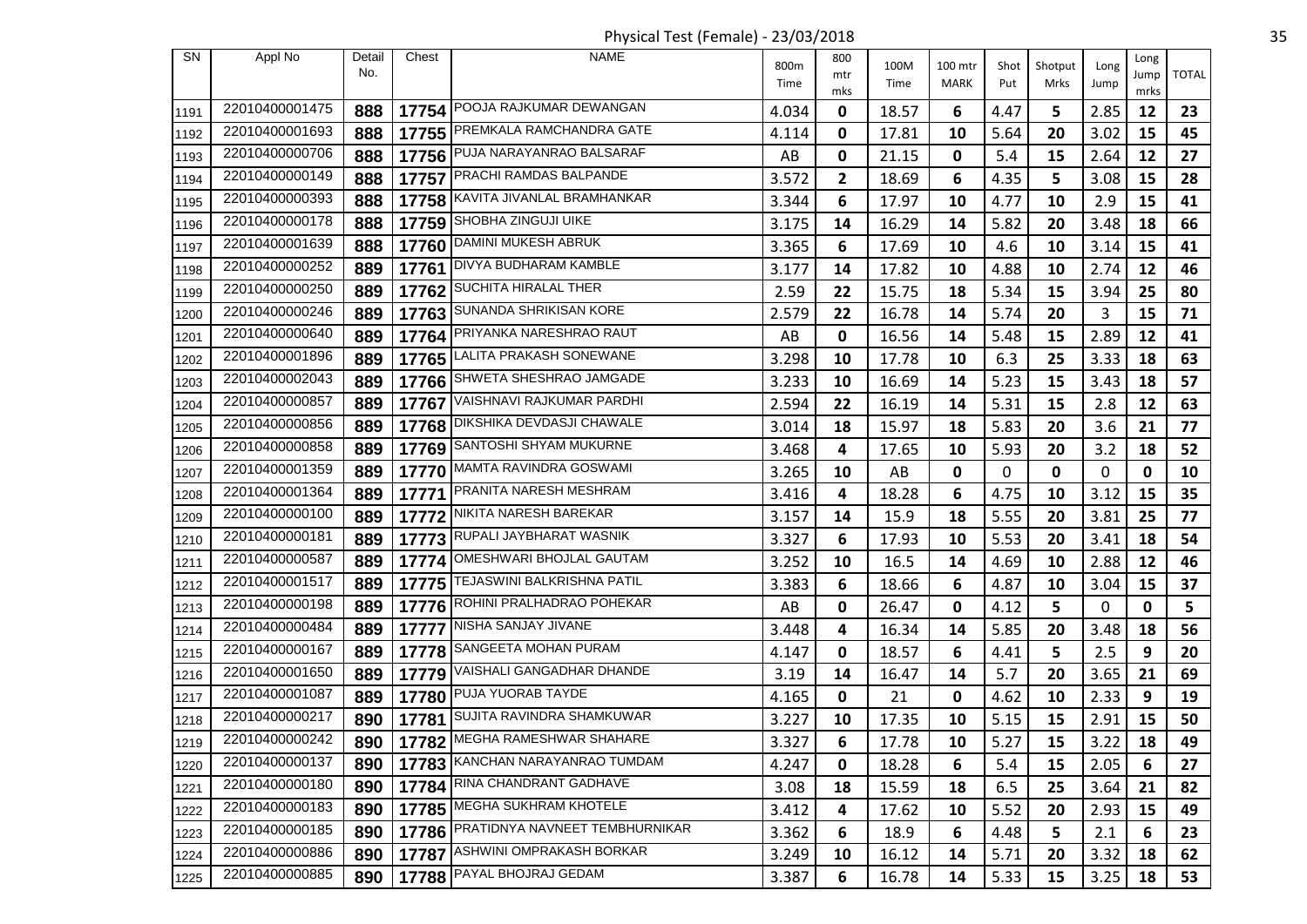Physical Test (Female) - 23/03/2018 36

| SN   | Appl No        | Detail | Chest | <b>NAME</b>                            | 800m  | 800          | 100M  | 100 mtr        | Shot | Shotput | Long | Long      |                |
|------|----------------|--------|-------|----------------------------------------|-------|--------------|-------|----------------|------|---------|------|-----------|----------------|
|      |                | No.    |       |                                        | Time  | mtr          | Time  | MARK           | Put  | Mrks    | Jump | Jump      | <b>TOTAL</b>   |
| 1226 | 22010400000830 | 890    |       | 17789 HARSHA SANJAY KURVE              | 4.12  | mks<br>0     | 19.84 | 2              | 4.38 | 5       | 1.33 | mrks<br>0 | $\overline{7}$ |
| 1227 | 22010400000443 | 890    | 17790 | SHITAL GANESH SHAHU                    | 3.581 | $\mathbf{2}$ | 17.94 | 10             | 4.82 | 10      | 2.27 | 6         | 28             |
| 1228 | 22010400001174 | 890    |       | 17791 ROSHANI GANESH RAGHUVANSHI       | 6.15  | 0            | 24.68 | 0              | 4.91 | 10      | 1.81 | 3         | 13             |
| 1229 | 22010400001287 | 890    |       | 17792 MAMTA SHRIRAM NIKHADE            | 3.081 | 18           | 16.22 | 14             | 5.4  | 15      | 3.36 | 18        | 65             |
| 1230 | 22010400000877 | 890    |       | 17793 SHWETA GAUTAM BHASARKAR          | 3.398 | 6            | 17.22 | 10             | 5.32 | 15      | 2.14 | 6         | 37             |
| 1231 | 22010400002047 | 890    |       | 17794 SONALI WASUDEO TAJANE            | 3.42  | 4            | 18.19 | 6              | 4.67 | 10      | 2.72 | 12        | 32             |
| 1232 | 22010400001386 | 890    | 17795 | PRIYANKA LEHANDAS RAMTEKE              | AB    | 0            | 18.29 | 6              | 5.11 | 15      | 2.09 | 6         | 27             |
| 1233 | 22010400000540 | 890    |       | 17796 VAISHALI BHASKAR BHOYAR          | 3.087 | 18           | 16.65 | 14             | 5.77 | 20      | 3.5  | 21        | 73             |
| 1234 | 22010400000545 | 890    |       | 17797 ASHWINI BHOJRAJ WASNIK           | 2.549 | 22           | 14.93 | 22             | 6.34 | 25      | 3.91 | 25        | 94             |
| 1235 | 22010400000553 | 890    |       | 17798 LALITA BHAOOLAL MANKAR           | 3.03  | 18           | 16.12 | 14             | 6.85 | 25      | 3.25 | 18        | 75             |
| 1236 | 22010400000429 | 890    |       | 17799 SEEMA PRAKASH RAHANGDALE         | 3.537 | $\mathbf{2}$ | 17.65 | 10             | 5.12 | 15      | 2.34 | 9         | 36             |
| 1237 | 22010400001263 | 890    | 17800 | NILIMA KAILASH DHOKE                   | AB    | 0            | 17.1  | 10             | 4.95 | 10      | 2.55 | 9         | 29             |
| 1238 | 22010400000599 | 891    |       | 17801 ANITA SUDHAKARRAO DADHE          | AB    | 0            | 18.94 | 6              | 3.89 | 0       | 2.03 | 6         | 12             |
| 1239 | 22010400001140 | 891    | 17802 | MANISHA SUKHARAM GADHAVE               | 3.254 | 10           | 16.53 | 14             | 5.38 | 15      | 3.44 | 18        | 57             |
| 1240 | 22010400001144 | 891    |       | 17803 BABITA KUSAN BHOYAR              | 3.122 | 14           | 17.53 | 10             | 5.25 | 15      | 3.26 | 18        | 57             |
| 1241 | 22010400000674 | 891    | 17804 | SHWETA NAGORAO LANDE                   | 3.497 | 4            | 19.35 | 2              | 4.54 | 10      | 2.33 | 9         | 25             |
| 1242 | 22010400000921 | 891    |       | 17805 LINA DADARAM HATWAR              | 3.263 | 10           | 15.97 | 18             | 5.8  | 20      | 3.26 | 18        | 66             |
| 1243 | 22010400001275 | 891    |       | 17806 POOJA RAMCHANDRA AMBEDARE        | 3.584 | $\mathbf{2}$ | 17.87 | 10             | 7.1  | 25      | 2.82 | 12        | 49             |
| 1244 | 22010400001136 | 891    | 17807 | <b>SWATI EKNATH DONODE</b>             | 3.177 | 14           | 16.94 | 14             | 6.06 | 25      | 3.48 | 18        | 71             |
| 1245 | 22010400000669 | 891    |       | 17808 HEMLATA SHRAWANJI BELE           | 4.426 | 0            | 20.4  | 0              | 4.03 | 5       | 2.3  | 9         | 14             |
| 1246 | 22010400002015 | 891    | 17809 | MAMTA RAMSING BAGHMARE                 | 4.422 | 0            | 21.66 | 0              | 4.78 | 10      | 2.15 | 6         | 16             |
| 1247 | 22010400000479 | 891    |       | 17810 RUPALI BALASAHEB GHORPADE        | 3.595 | $\mathbf{2}$ | 21.46 | 0              | 5.16 | 15      | 2.08 | 6         | 23             |
| 1248 | 22010400001913 | 891    | 17811 | SARIKA BHOJRAJJI DEWASE                | 2.557 | 22           | 14.93 | 22             | 6.26 | 25      | 3.76 | 21        | 90             |
| 1249 | 22010400001914 | 891    |       | 17812 BHAGYASHRI RAMKRUSHNARAO DONGARE | 3.38  | 6            | 16.87 | 14             | 6.1  | 25      | 3.4  | 18        | 63             |
| 1250 | 22010400001829 | 891    |       | 17813 MEGHA PILAJI SELUKAR             | 3.411 | 4            | 18.56 | 6              | 4.42 | 5       | 2.58 | 9         | 24             |
| 1251 | 22010400000567 | 891    | 17814 | KAJAL RUPLAL SAHARE                    | 3.276 | 10           | 16.93 | 14             | 5.24 | 15      | 3.08 | 15        | 54             |
| 1252 | 22010400001458 | 891    |       | 17815 MADHAVI DHANRAJ NANDURKAR        | 4.02  | 0            | 19.69 | $\overline{2}$ | 4.14 | 5       | 2.76 | 12        | 19             |
| 1253 | 22010400001441 | 891    |       | 17816 SHITAL MADHAO BHAT               | 3.194 | 14           | 17.37 | 10             | 6.6  | 25      | 3.5  | 21        | 70             |
| 1254 | 22010400000473 | 891    |       | 17817 PUNAM LILADHAR KANHOLIKAR        | 3.22  | 10           | 17.28 | 10             | 5.95 | 20      | 3.03 | 15        | 55             |
| 1255 | 22010400001614 | 891    |       | 17818 SNEHA MAHESH TOHALIYA            | 2.514 | 22           | 15.16 | 18             | 6.32 | 25      | 3.65 | 21        | 86             |
| 1256 | 22010400001433 | 891    |       | 17819 POOJA NARAYAN SONONE             | 3.134 | 14           | 15.9  | 18             | 5.81 | 20      | 3.28 | 18        | 70             |
| 1257 | 22010400000155 | 891    |       | 17820 SHUBHANGI DIPAK NAGDEVE          | 4.386 | 0            | 22.09 | 0              | 5.22 | 15      | 2.3  | 9         | 24             |
| 1258 | 22010400000480 | 892    |       | 17821 BHARTI SOPAN GAIKWAD             | 3.291 | 10           | 16.72 | 14             | 5.78 | 20      | 3.31 | 18        | 62             |
| 1259 | 22010400000916 | 892    |       | 17822 RUPALI DEVIDAS WADBUDHE          | 4.16  | 0            | 18.57 | 6              | 4.71 | 10      | 2.25 | 6         | 22             |
| 1260 | 22010400000092 | 892    |       | 17823 JAYSHRI NARAYAN BORKAR           | 3.35  | 6            | 15.6  | 18             | 6.23 | 25      | 3.28 | 18        | 67             |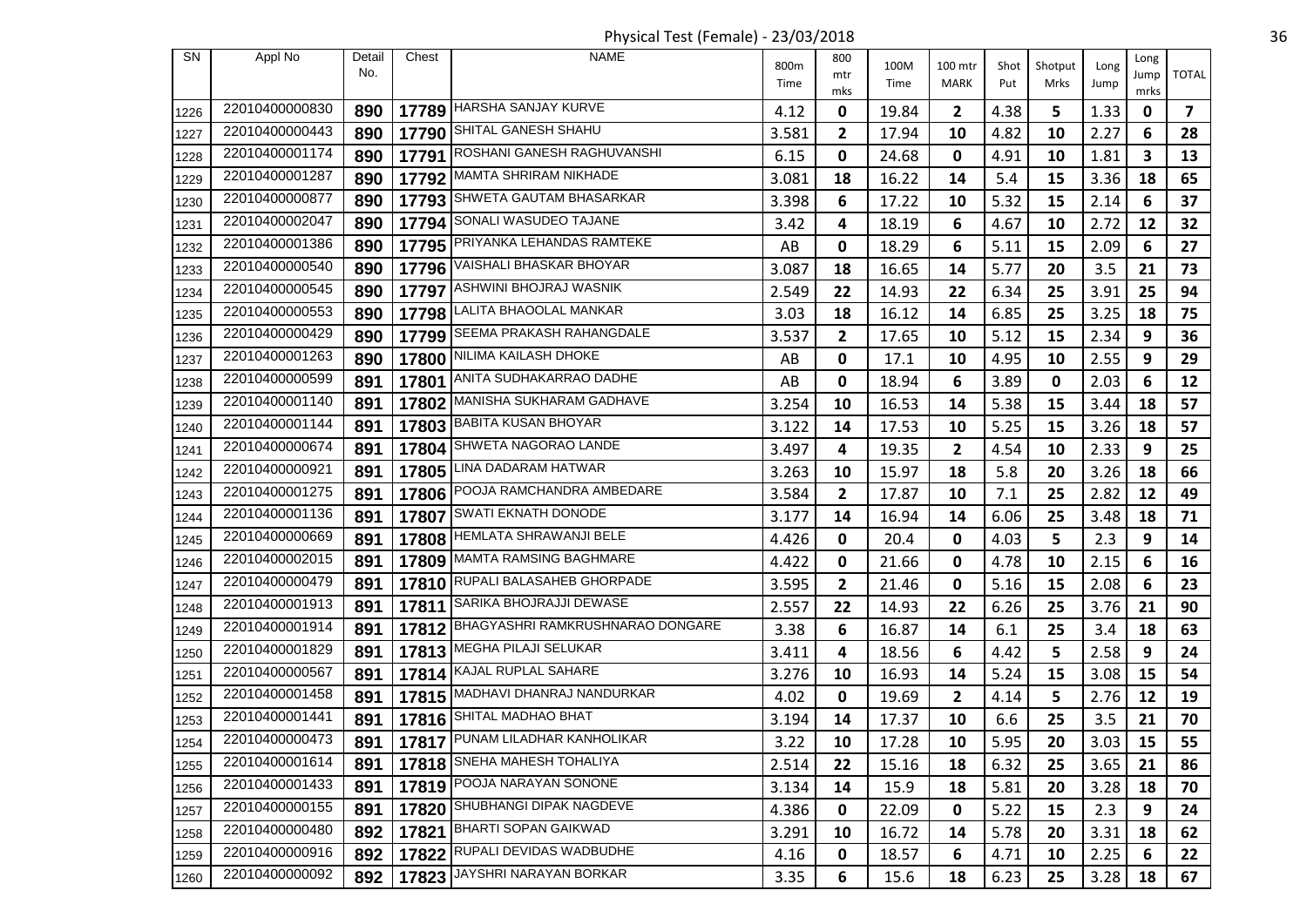Physical Test (Female) - 23/03/2018 37

| SN   | Appl No        | Detail<br>No. | Chest | <b>NAME</b>                        | 800m<br>Time | 800<br>mtr     | 100M<br>Time | 100 mtr<br>MARK | Shot<br>Put | Shotput<br>Mrks | Long<br>Jump | Long<br>Jump | <b>TOTAL</b> |
|------|----------------|---------------|-------|------------------------------------|--------------|----------------|--------------|-----------------|-------------|-----------------|--------------|--------------|--------------|
| 1261 | 22010400001618 | 892           |       | 17824 POOJA BABARAO NEWARE         | 3.392        | mks<br>6       | 16.86        | 14              | 5.16        | 15              | 3.35         | mrks<br>18   | 53           |
| 1262 | 22010400001187 | 892           |       | 17825 SHEETAL PANDHARI KAMDE       | 3.227        | 10             | 17.56        | 10              | 4.93        | 10              | 2.7          | 12           | 42           |
| 1263 | 22010400000136 | 892           |       | 17826 AARTI AVINASH JADHAO         | 4.035        | 0              | 18.44        | 6               | 3.93        | 0               | 2.25         | 6            | 12           |
| 1264 | 22010400001039 | 892           |       | 17827 PRAJKTA ANIRUDDHA SHIRSAT    | AB           | 0              | 19.75        | 2               | 5.35        | 15              | 2.5          | 9            | 26           |
| 1265 | 22010400000670 | 892           |       | 17828 SHITAL BABAN WANKHEDE        | 4.55         | 0              | 18.94        | 6               | 4.23        | 5               | 1.97         | $\mathbf{3}$ | 14           |
| 1266 | 22010400000917 | 892           |       | 17829 RUPALI KAMLAKAR GAIKWAD      | 3.51         | $\mathbf{2}$   | 19.5         | $\overline{2}$  | 3.8         | 0               | 2.07         | 6            | 10           |
| 1267 | 22010400001041 | 892           | 17830 | SNEHAL SIDDHARTH SHELKE            | 4.032        | 0              | 17.44        | 10              | 5.8         | 20              | 3.05         | 15           | 45           |
| 1268 | 22010400001000 | 892           |       | 17831   DISHA SAHEBRAO KHADSE      | AB           | 0              | 23.22        | 0               | 4.31        | 5               | 1.7          | 3            | 8            |
| 1269 | 22010400000896 | 892           | 17832 | POOJA RAMESHRAO HARLE              | AB           | 0              | 21.18        | 0               | 3.82        | 0               | 1.64         | 0            | 0            |
| 1270 | 22010400000614 | 892           |       | 17833 SARIKA DEORAVJI BAMBAL       | 3.443        | 4              | 18.06        | 6               | 5.18        | 15              | 2.94         | 15           | 40           |
| 1271 | 22010400000773 | 892           |       | 17834 SONALI RAMCHANDRAJI THAKRE   | 2.587        | 22             | 15.5         | 18              | 6.63        | 25              | 3.54         | 21           | 86           |
| 1272 | 22010400000610 | 892           |       | 17835 JYOTSANA KAILASJI LOHAKARE   | 2.527        | 22             | 15.22        | 18              | 6.19        | 25              | 3.54         | 21           | 86           |
| 1273 | 22010400000680 | 892           |       | 17836 JAYASHRI SITARAM MULE        | 3.053        | 18             | 14.47        | 22              | 5.61        | 20              | 3.85         | 25           | 85           |
| 1274 | 22010400000730 | 892           | 17837 | <b>SWATI MAHADEORAO KODAPE</b>     | 4.557        | 0              | 20.5         | 0               | 5.08        | 15              | 2.46         | 9            | 24           |
| 1275 | 22010400000698 | 892           |       | 17838 NIKITA MORESHWAR RAUT        | 4.525        | 0              | 21.53        | 0               | 3.48        | 0               | 2.05         | 6            | 6            |
| 1276 | 22010400001331 | 892           |       | 17839 MONU RAYBHAN DAYARE          | 3.032        | 18             | 16.15        | 14              | 6           | 25              | 3.33         | 18           | 75           |
| 1277 | 22010400000919 | 892           |       | 17840 TRUSHNA DEVRAOJI KHADSE      | 3.393        | 6              | 18           | 10              | 5.64        | 20              | 2.75         | 12           | 48           |
| 1278 | 22010400000428 | 893           |       | 17841 SUSHMA ASHOK CHAUDHARI       | 3.177        | 14             | 15.44        | 18              | 5.4         | 15              | 3.58         | 21           | 68           |
| 1279 | 22010400000415 | 893           | 17842 | SANJIVANI GANESHRAO WATANE         | 5.065        | 0              | 24.72        | 0               | 4.3         | 5               | 0            | 0            | 5            |
| 1280 | 22010400000696 | 893           |       | 17843 SIMA MAHADEV KHADSE          | 3.596        | $\overline{2}$ | 19.47        | 2               | 4.17        | 5               | 2.29         | 6            | 15           |
| 1281 | 22010400001812 | 893           | 17844 | KAJAL VINODRAO WANKHADE            | AB           | 0              | 23.31        | 0               | 4.12        | 5               | 2.32         | 9            | 14           |
| 1282 | 22010400001502 | 893           |       | 17845   MEGHA ANURAGSINGH THAKUR   | 4.527        | 0              | 19.32        | 2               | 4.68        | 10              | 2.33         | 9            | 21           |
| 1283 | 22010400001828 | 893           |       | 17846 SANDHYA RAJEBHAU THOMBRE     | 3.36         | 6              | 15.87        | 18              | 6.16        | 25              | 3.4          | 18           | 67           |
| 1284 | 22010400001571 | 893           |       | 17847 PRATIKSHA LINGURAM ATKALIKAR | 3.385        | 6              | 16.81        | 14              | 5.92        | 20              | 3.7          | 21           | 61           |
| 1285 | 22010400001180 | 893           |       | 17848 SAVI SATISH BARLEWAR         | AB           | 0              | 22.68        | 0               | 3.58        | 0               | 2.03         | 6            | 6            |
| 1286 | 22010400001556 | 893           | 17849 | <b>DIPIKA SHYAMRAO BHOUTIK</b>     | 4.046        | 0              | 16.53        | 14              | 4.8         | 10              | 3.48         | 18           | 42           |
| 1287 | 22010400001572 | 893           |       | 17850 PAYAL DADARAO DHOKE          | 3.392        | 6              | 18.28        | 6               | 5.88        | 20              | 3.2          | 18           | 50           |
| 1288 | 22010400001587 | 893           |       | 17851 NEHA ASHOK MOHANKAR          | 4.198        | 0              | 17.82        | 10              | 4.98        | 10              | 2.9          | 15           | 35           |
| 1289 | 22010400000597 | 893           |       | 17852 SHITAL KUWARLAL MEHAR        | 4.135        | $\pmb{0}$      | 18.85        | 6               | 4.09        | 5               | 2.44         | 9            | 20           |
| 1290 | 22010400001506 | 893           |       | 17853 NIDHI NANDKISHOR UIKEY       | AB           | 0              | 23.56        | 0               | 4.15        | 5               | 1.67         | 0            | 5            |
| 1291 | 22010400002037 | 893           |       | 17854 PALLAVI YADAV BAWANKAR       | 3.596        | $\mathbf{2}$   | 18.6         | 6               | 6.34        | 25              | 2.93         | 15           | 48           |
| 1292 | 22010400000653 | 893           |       | 17855 SWATI JAGESHWAR KADGAYE      | 3.446        | 4              | 17.63        | 10              | 4.91        | 10              | 3.26         | 18           | 42           |
| 1293 | 22010400001415 | 893           |       | 17856 BHAGYASHRI NARAYANRAO BORKAR | 4.025        | 0              | 18.81        | 6               | 4.42        | 5               | 2.83         | 12           | 23           |
| 1294 | 22010400002045 | 893           |       | 17857 CHETANA KARAN BISEN          | 4.117        | 0              | 19.59        | $\mathbf{2}$    | 4           | 5               | 2.4          | 9            | 16           |
| 1295 | 22010400000445 | 893           |       | 17858   AMRAPALI NAMDEO THOOL      | 4.252        | 0              | 22.43        | 0               | 4.48        | 5               | 2.37         | 9            | 14           |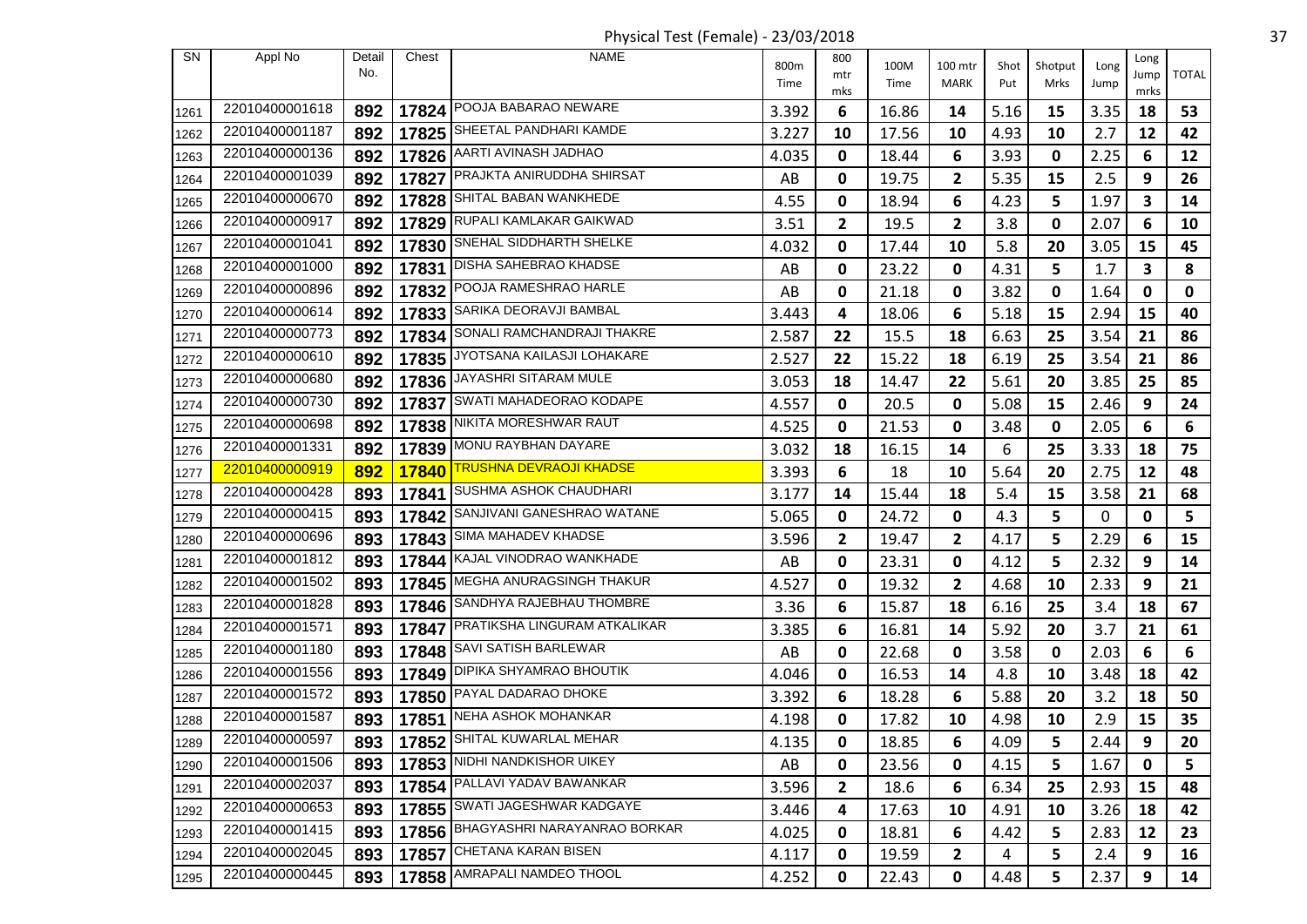Physical Test (Female) - 23/03/2018 38

| SN   | Appl No        | Detail | Chest | <b>NAME</b>                            | 800m  | 800          | 100M                   | 100 mtr     | Shot | Shotput | Long | Long         |              |
|------|----------------|--------|-------|----------------------------------------|-------|--------------|------------------------|-------------|------|---------|------|--------------|--------------|
|      |                | No.    |       |                                        | Time  | mtr<br>mks   | Time                   | MARK        | Put  | Mrks    | Jump | Jump<br>mrks | <b>TOTAL</b> |
| 1296 | 22010400000788 | 893    |       | 17859 KAJOL PRALHAD UIKEY              | 3.472 | 4            | 17                     | 14          | 6.4  | 25      | 3.2  | 18           | 61           |
| 1297 | 22010400001373 | 893    | 17860 | NIKITA BHIVRAJ DHAMGAYE                | 4.317 | 0            | 20.31                  | 0           | 5.47 | 15      | 2.5  | 9            | 24           |
| 1298 | 22010400000986 | 894    | 17861 | ARCHANA CHANDRABHUSHAN SHARMA          | 4.218 | 0            | 20.12                  | 0           | 3.75 | 0       | 1.7  | 3            | 3            |
| 1299 | 22010400001657 | 894    | 17862 | <b>ASMITA TATOBA GAYKI</b>             | 3.499 | 4            | 16.44                  | 14          | 6.42 | 25      | 3.62 | 21           | 64           |
| 1300 | 22010400000039 | 894    | 17863 | ARCHANA SANJAY BHALERAO                | 3.49  | 4            | 16.82                  | 14          | 6.12 | 25      | 3.7  | 21           | 64           |
| 1301 | 22010400001987 | 894    |       | 17864 PRANALI TARACHAND DURGE          | 3.145 | 14           | 16.91                  | 14          | 6.5  | 25      | 3.42 | 18           | 71           |
| 1302 | 22010400001327 | 894    | 17865 | SRUSHTI BHASKARRAO RANJANKAR           | 3.477 | 4            | 16.28                  | 14          | 6.15 | 25      | 2.9  | 15           | 58           |
| 1303 | 22010400001578 | 894    |       | 17866 ARSHIYA GAFFAR KHANPATHAN        | 3.379 | 6            | 17.28                  | 10          | 5.47 | 15      | 2.71 | 12           | 43           |
| 1304 | 22010400001741 | 894    | 17867 | RUPALI SURESH JIBHAKATE                | 4.014 | 0            | 18.53                  | 6           | 5.7  | 20      | 2.93 | 15           | 41           |
| 1305 | 22010400000424 | 894    |       | 17868 PRITA RATAN KHADSE               | 4.316 | 0            | AB                     | $\mathbf 0$ | 6.5  | 25      | 3.43 | 18           | 43           |
| 1306 | 22010400000417 | 894    |       | 17869 ALKA MANIK SONONE                | 4.494 | 0            | AB                     | 0           | 4.75 | 10      | 1.31 | 0            | 10           |
| 1307 | 22010400000294 | 894    |       | 17870 KIRAN NAGORAO GABHANE            | 3.258 | 10           | 19.47                  | 2           | 4.3  | 5       | 2.09 | 6            | 23           |
| 1308 | 22010400001483 | 894    |       | 17871 ASHWINI SHAMDEO PANGHATE         | 3.322 | 6            | 18.81                  | 6           | 5.58 | 20      | 2.4  | 9            | 41           |
| 1309 | 22010400000257 | 894    |       | 17872 BHAGYASHRI RAMDAS NAIK           | 4.068 | 0            | 18.84                  | 6           | 5.41 | 15      | 2.67 | 12           | 33           |
| 1310 | 22010400000281 | 894    |       | 17873   ASHWINI GAJANANRAO JUMDE       | 3.326 | 6            | 15                     | 22          | 6.75 | 25      | 4.05 | 25           | 78           |
| 1311 | 22010400000279 | 894    |       | 17874   HEMLATA DIPAKRAO KHAPARDE      | 3.244 | 10           | 16.62                  | 14          | 7.11 | 25      | 3.51 | 21           | 70           |
| 1312 | 22010400000285 | 894    |       | 17875 ASHVINI ANAND PATIL              | 4.064 | 0            | 21.12                  | 0           | 4.45 | 5       | 2.73 | 12           | 17           |
| 1313 | 22010400000673 | 894    |       | 17876 ASHWINI ABHIMAN CHANDANKHEDE     | 3.444 | 4            | 18.72                  | 6           | 4.55 | 10      | 2.59 | 9            | 29           |
| 1314 | 22010400001916 | 894    | 17877 | RAKHI SUKHLAL NAGDEVE                  | 3.122 | 14           | 17.15                  | 10          | 5.83 | 20      | 3.75 | 21           | 65           |
| 1315 | 22010400001957 | 894    |       | 17878 VANDANA SAMPAT DHURVE            | 4.188 | 0            | 20.63                  | 0           | 4.95 | 10      | 2.42 | 9            | 19           |
| 1316 | 22010400002107 | 894    |       | 17879 SHITAL GANESH UPRADE             | 3.27  | 10           | 15.9                   | 18          | 6.81 | 25      | 3.8  | 25           | 78           |
| 1317 | 22010400002108 | 894    |       | 17880 DIPALI PRAKASHARRAO WAGHADE      | 3.189 | 14           | 17.19                  | 10          | 5.63 | 20      | 3.31 | 18           | 62           |
| 1318 | 22010400000139 | 895    | 17881 | SHUSHMA SHRAWAN NEWARE                 | 3.189 | 14           | 17                     | 14          | 5.33 | 15      | 3.6  | 21           | 64           |
| 1319 | 22010400000700 | 895    | 17882 | KAMINI MILIND RAUT                     | 3.564 | $\mathbf{2}$ | 19.4                   | 2           | 5.3  | 15      | 2.92 | 15           | 34           |
| 1320 | 22010400001004 | 895    |       | 17883 NAMRATA SUNIL ATHAWALE           | 4.355 | 0            | 20.97                  | 0           | 3.93 | 0       | 2.4  | 9            | 9            |
| 1321 | 22010400001694 | 895    | 17884 | PRITI MANOHARRAO KATLAM                | 3.47  | 4            | 17.22                  | 10          | 5.35 | 15      | 2.71 | 12           | 41           |
| 1322 | 22010400001719 | 895    |       | 17885 VIJAYA CHETAN PAYGHAN            | 3.545 | $\mathbf{2}$ | 19.18                  | 2           | 4.39 | 5       | 2.9  | 15           | 24           |
| 1323 | 22010400001702 | 895    |       | 17886 TIRTHKALA KONDU TARONE           | 3.179 | 14           | 17.5                   | 10          | 4.02 | 5       | 3.05 | 15           | 44           |
| 1324 | 22010400001292 | 895    |       | 17887 CHETANA MORESHWAR URKUDE         | AB    | 0            | $\mathsf{A}\mathsf{B}$ | $\pmb{0}$   | 3.29 | 0       | 2.27 | 6            | 6            |
| 1325 | 22010400001337 | 895    |       | 17888 SAKSHI HARISH LAKHE              | 3.327 | 6            | 17.28                  | 10          | 4.25 | 5       | 3.47 | 18           | 39           |
| 1326 | 22010400002038 | 895    |       | 17889 MANISHA NETRAM SONWANE           | 3.437 | 4            | 18.09                  | 6           | 4.32 | 5       | 2.88 | 12           | 27           |
| 1327 | 22010400001407 | 895    |       | 17890 MINAKSHI TEJRAM DOYE             | 3.428 | 4            | AB                     | 0           | 5.67 | 20      | 0    | 0            | 24           |
| 1328 | 22010400001663 | 895    | 17891 | SAMKSHA ARVINDJI CHAWARE               | 3.169 | 14           | 16.12                  | 14          | 5.1  | 15      | 3.84 | 25           | 68           |
| 1329 | 22010400001665 | 895    |       | 17892 VANDANA URKUDAJI KHEDKAR         | 3.164 | 14           | 16.07                  | 14          | 5.64 | 20      | 3.28 | 18           | 66           |
| 1330 | 22010400001577 | 895    |       | 17893 BHAGYASHREE BHAGWANSINGH CHAUHAN | 3.59  | $\mathbf{2}$ | 19                     | 6           | 4.08 | 5       | 2.87 | 12           | 25           |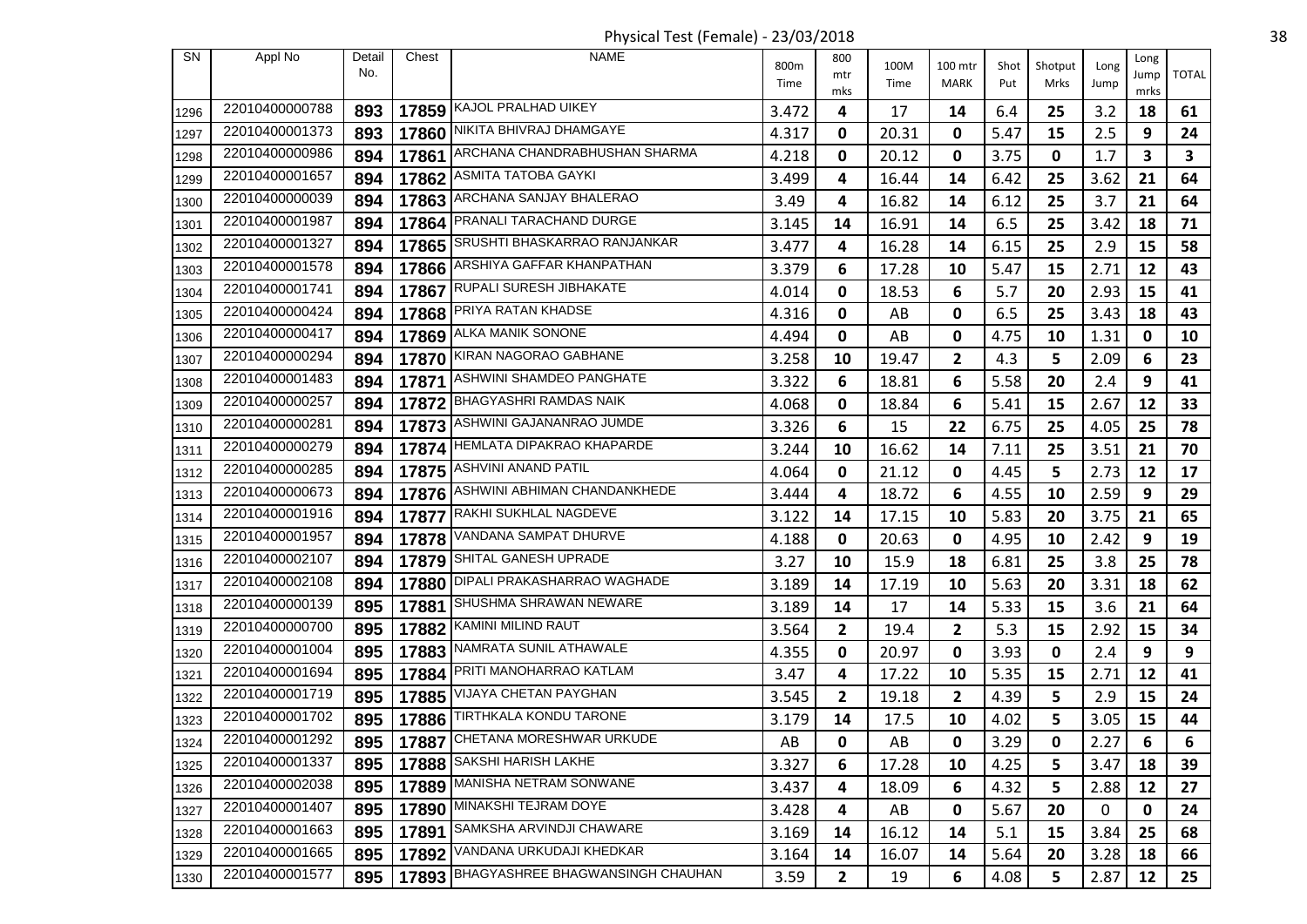Physical Test (Female) - 23/03/2018 39

| SN   | Appl No        | Detail | Chest | <b>NAME</b>                          | 800m  | 800        | 100M  | 100 mtr | Shot | Shotput | Long | Long         |              |
|------|----------------|--------|-------|--------------------------------------|-------|------------|-------|---------|------|---------|------|--------------|--------------|
|      |                | No.    |       |                                      | Time  | mtr<br>mks | Time  | MARK    | Put  | Mrks    | Jump | Jump<br>mrks | <b>TOTAL</b> |
| 1331 | 22010400000651 | 895    |       | 17894 SUSHMA RAJARAM BADGE           | 3.139 | 14         | 15.81 | 18      | 6.25 | 25      | 3.82 | 25           | 82           |
| 1332 | 22010400001952 | 895    |       | 17895 DURGA RAMSAHAY YADAV           | AB    | 0          | 21.78 | 0       | 2.44 | 0       | 2.23 | 6            | 6            |
| 1333 | 22010400002111 | 895    |       | 17896 VAISHALI PUNDLIKRAOJI BALPANDE | 3.04  | 18         | 16.06 | 14      | 5.6  | 20      | 3.88 | 25           | 77           |
| 1334 | 22010400000064 | 895    |       | 17897 MAYADEVI SADHU PRAJAPATI       | 4.055 | 0          | 19.28 | 2       | 4.51 | 10      | 2.59 | 9            | 21           |
| 1335 | 22010400001202 | 895    |       | 17898 PAYAL FULSINGH MADAVI          | 3.43  | 4          | 16.28 | 14      | 5.18 | 15      | 3.42 | 18           | 51           |
| 1336 | 22010400001203 | 895    |       | 17899 SWATI KARUSHANKAR UIKEY        | 3.455 | 4          | 17.25 | 10      | 6.4  | 25      | 3.38 | 18           | 57           |
| 1337 | 22010400001205 | 895    | 17900 | SARIKA SANJAY DAHAKE                 | 3.474 | 4          | 17.81 | 10      | 6.33 | 25      | 3.23 | 18           | 57           |
| 1338 | 22010400000276 | 896    | 17901 | <b>REKHA TUKARAM KENDRE</b>          | 3.511 | 2          | 19.53 | 2       | 4.47 | 5       | 1.7  | 3            | 12           |
| 1339 | 22010400001726 | 896    | 17902 | PRATIBHA MOTIRAM WANKHADE            | 3.416 | 4          | 19.84 | 2       | 5.62 | 20      | 2.42 | 9            | 35           |
| 1340 | 22010400001725 | 896    |       | 17903 PRIYA RAMESHWAR TIDAKE         | 3.151 | 14         | 15.47 | 18      | 6.58 | 25      | 3.04 | 15           | 72           |
| 1341 | 22010400001739 | 896    | 17904 | KOMAL MOHAN PATALIYA                 | 3.441 | 4          | 17.87 | 10      | 5.95 | 20      | 3.1  | 15           | 49           |
| 1342 | 22010400000849 | 896    |       | 17905 POOJA ASHOKRAO UBHALE          | 3.235 | 10         | 17.09 | 10      | 6.15 | 25      | 3.35 | 18           | 63           |
| 1343 | 22010400000293 | 896    |       | 17906 ASMITA PRAMODRAO SAWANT        | 3.149 | 14         | 15.97 | 18      | 5.4  | 15      | 2.5  | 9            | 56           |
| 1344 | 22010400000530 | 896    | 17907 | PRIYANKA PARASHAR WADE               | 3.354 | 6          | 16.65 | 14      | 6.18 | 25      | 2.9  | 15           | 60           |
| 1345 | 22010400000110 | 896    |       | 17908 CHANDRABHAGA NARAYAN TAMBEKAR  | 4.025 | 0          | AB    | 0       | 5    | 15      | 2.17 | 6            | 21           |
| 1346 | 22010400001768 | 896    |       | 17909 KOMAL NATTHUJI DUPARE          | 3.399 | 6          | 19.35 | 2       | 4.7  | 10      | 2.83 | 12           | 30           |
| 1347 | 22010400000572 | 896    |       | 17910 DAKSHINA KASHIRAM BHANDARKAR   | 3.21  | 10         | 18.32 | 6       | 5.12 | 15      | 2.65 | 12           | 43           |
| 1348 | 22010400001081 | 896    | 17911 | ASHWINI DIWAKAR RAUT                 | 3.183 | 14         | 18.04 | 6       | 4.84 | 10      | 2.45 | 9            | 39           |
| 1349 | 22010400000888 | 896    | 17912 | PUJA DILIP NIMBURKAR                 | 5.175 | 0          | 22.56 | 0       | 5    | 15      | 1.8  | 3            | 18           |
| 1350 | 22010400000423 | 896    |       | 17913 ANKITA DAMODHAR BURADE         | 3.295 | 10         | 16.9  | 14      | 4.39 | 5       | 2.91 | 15           | 44           |
| 1351 | 22010400000012 | 896    | 17914 | SONALI ASHOK WANJARI                 | 3.361 | 6          | 18.85 | 6       | 4.91 | 10      | 2.26 | 6            | 28           |
| 1352 | 22010400000458 | 896    |       | 17915 PRATIBHA DASHARATH JADHAO      | 3.278 | 10         | 17.53 | 10      | 6.42 | 25      | 3.14 | 15           | 60           |
| 1353 | 22010400000461 | 896    |       | 17916 KAJAL VILAS SOLANKE            | 3.384 | 6          | 18.22 | 6       | 6.87 | 25      | 2.95 | 15           | 52           |
| 1354 | 22010400001303 | 896    |       | 17917 BHARTI RAMPRAKASH RAHEKWAR     | 3.078 | 18         | 15.94 | 18      | 6.04 | 25      | 3.76 | 21           | 82           |
| 1355 | 22010400001398 | 896    |       | 17918 SONAL BASANTA MORE             | 4.329 | 0          | 22.6  | 0       | 3.88 | 0       | 2.36 | 9            | 9            |
| 1356 | 22010400000075 | 896    | 17919 | KARISHMA RAJENDRA WAGHMARE           | 4.157 | 0          | 20.78 | 0       | 4.14 | 5       | 1.56 | 0            | 5            |
| 1357 | 22010400001783 | 896    |       | 17920 ARATI RAMU BANTE               | 2.597 | 22         | 15.72 | 18      | 5.88 | 20      | 3.14 | 15           | 75           |
| 1358 | 22010400001261 | 897    | 17921 | ANJANA PRABHU PALNATE                | 3.186 | 14         | 16.87 | 14      | 5.8  | 20      | 3.23 | 18           | 66           |
| 1359 | 22010400000419 | 897    |       | 17922 SHARDA MANOHAR SHENDE          | 3.344 | 6          | 16.35 | 14      | 5.78 | 20      | 3.23 | 18           | 58           |
| 1360 | 22010400001973 | 897    |       | 17923 PRITI SIDDHART JANGMESHWAR     | 4.348 | 0          | 17.78 | 10      | 5.62 | 20      | 3.2  | 18           | 48           |
| 1361 | 22010400001221 | 897    |       | 17924 PRACHI GAUTAMRAO UKEY          | 3.114 | 14         | 15.94 | 18      | 4.49 | 5       | 3.54 | 21           | 58           |
| 1362 | 22010400002116 | 897    |       | 17925 MANISHA DEVILAL HARINKHEDE     | 3.024 | 18         | 16.63 | 14      | 4.94 | 10      | 0    | 0            | 42           |
| 1363 | 22010400001112 | 897    |       | 17926 MAYURI CHANDRSHEKHAR SAKHARKAR | AB    | 0          | 22.68 | 0       | 2.52 | 0       | 2.08 | 6            | 6            |
| 1364 | 22010400000685 | 897    |       | 17927 ASHVINI BABANRAO TAPASE        | 3.14  | 14         | 16.59 | 14      | 5.07 | 15      | 2.8  | 12           | 55           |
| 1365 | 22010400000683 | 897    |       | 17928 ARCHANA KUBER CHATSE           | 3.042 | 18         | 15.18 | 18      | 6.54 | 25      | 3.38 | 18           | 79           |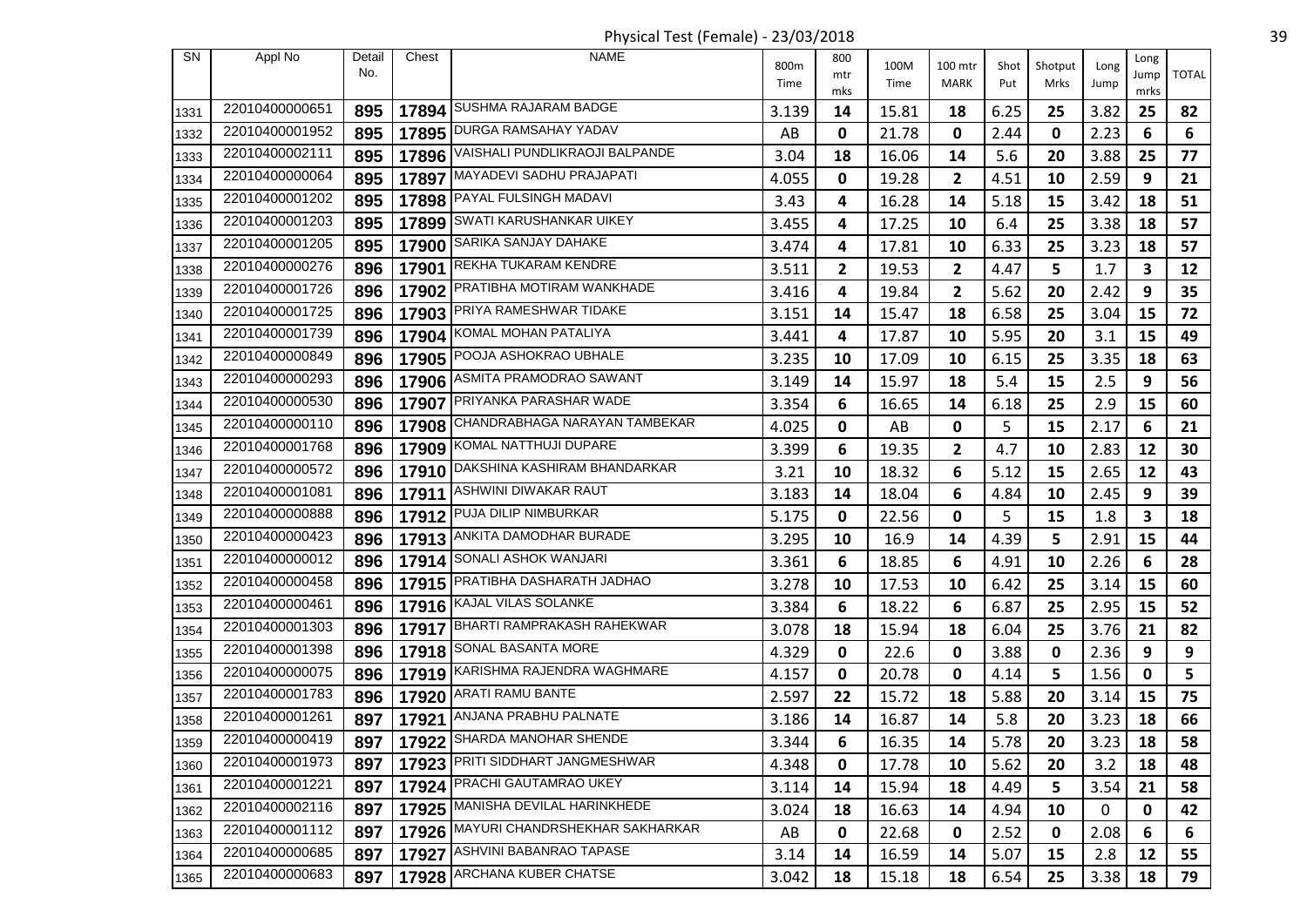Physical Test (Female) - 23/03/2018 40

| SN           | Appl No        | Detail | Chest | <b>NAME</b>                         | 800m  | 800          | 100M  | 100 mtr      |             |                 |              | Long       |              |
|--------------|----------------|--------|-------|-------------------------------------|-------|--------------|-------|--------------|-------------|-----------------|--------------|------------|--------------|
|              |                | No.    |       |                                     | Time  | mtr          | Time  | MARK         | Shot<br>Put | Shotput<br>Mrks | Long<br>Jump | Jump       | <b>TOTAL</b> |
|              | 22010400000570 | 897    |       | 17929 RATNAKALA BHAGWAT THAKRE      | 3.044 | mks<br>18    | 15.91 | 18           | 5.57        | 20              | 3.25         | mrks<br>18 | 74           |
| 1366<br>1367 | 22010400000439 | 897    | 17930 | LEENA RAMESHRAO PADILE              | AB    | 0            | 21.87 | 0            | 4.12        | 5               | 1.61         | 0          | 5            |
|              | 22010400001414 | 897    |       | 17931 KALYANI KRUSHNA DAMBALE       |       | 10           |       | 18           | 5.77        | 20              | 3.37         | 18         | 66           |
| 1368         | 22010400001418 |        |       | ASHWINI SUDHAKAR SATPUTE            | 3.247 |              | 16    |              |             |                 |              |            |              |
| 1369         | 22010400001419 | 897    | 17932 | 17933 PRANALI LILADHAR DHOTE        | 2.544 | 22           | 16.13 | 14           | 6.06        | 25              | 3.3          | 18         | 79           |
| 1370         | 22010400000906 | 897    |       | 17934 CHETNA MANOHAR DHURVE         | 2.529 | 22           | 14.94 | 22           | 4.72        | 10              | 3.55         | 21         | 75           |
| 1371         | 22010400000979 | 897    |       | <b>SWARNA SIDDHARTH RAUT</b>        | 3.495 | 4            | 17.91 | 10           | 5.16        | 15              | 2.71         | 12         | 41           |
| 1372         |                | 897    | 17935 |                                     | 4.503 | 0            | 23.97 | 0            | 4.27        | 5               | 2.08         | 6          | 11           |
| 1373         | 22010400000920 | 897    |       | 17936 ROSHANI MUNNA VAIDYA          | 4.19  | 0            | 17.56 | 10           | 4.46        | 5               | 3.06         | 15         | 30           |
| 1374         | 22010400000893 | 897    | 17937 | <b>HARSHALI HARIDAS UIKE</b>        | AB    | 0            | 18.19 | 6            | 6.26        | 25              | 2.81         | 12         | 43           |
| 1375         | 22010400000915 | 897    |       | 17938 SOPIKA BHASKAR DHURVE         | 4.072 | 0            | 17.69 | 10           | $6.2$       | 25              | 2.73         | 12         | 47           |
| 1376         | 22010400001380 | 897    | 17939 | NIKHITA DURGAPRASAD TANDEKAR        | 3.139 | 14           | 16.5  | 14           | 5.6         | 20              | 3.1          | 15         | 63           |
| 1377         | 22010400001381 | 897    |       | 17940 MAHESHWARI TEJRAM SOMKUWAR    | 3.145 | 14           | 17.59 | 10           | 0           | 0               | 3.02         | 15         | 39           |
| 1378         | 22010400001361 | 898    |       | 17941 SONALI UTTAM SALVE            | 3.49  | 4            | 17.16 | 10           | 6.71        | 25              | 3.16         | 15         | 54           |
| 1379         | 22010400001367 | 898    | 17942 | PRAYTNSHILA SHRIRANG BHALMODE       | 3.572 | $\mathbf{2}$ | 17.69 | 10           | 5.81        | 20              | 2.67         | 12         | 44           |
| 1380         | 22010400001332 | 898    |       | 17943 MAMATA JANARDHAN TODASE       | 4.164 | 0            | 19.19 | $\mathbf{2}$ | 4.52        | 10              | 2.29         | 6          | 18           |
| 1381         | 22010400001385 | 898    | 17944 | <b>RUPALI ASHOK AATE</b>            | AB    | 0            | 21.56 | 0            | 3.89        | 0               | 1.55         | 0          | 0            |
| 1382         | 22010400000309 | 898    |       | 17945 PALLAVI VINOD KAURASE         | 3.025 | 18           | 15.66 | 18           | 5.63        | 20              | 3.47         | 18         | 74           |
| 1383         | 22010400000736 | 898    |       | 17946 RATNAMALA MOTIRAM KHUJNARE    | 5.48  | 0            | 21.68 | 0            | 3.34        | 0               | 1.68         | 0          | 0            |
| 1384         | 22010400001409 | 898    | 17947 | PUNJASTHALA GANESH KOSULKAR         | 4.114 | 0            | 19.91 | $\mathbf{2}$ | 4.76        | 10              | 1.93         | 3          | 15           |
| 1385         | 22010400001423 | 898    |       | 17948 FIRDOUS JAMILKHAN PATHAN      | 3.385 | 6            | 14.29 | 22           | 5.12        | 15              | 3.81         | 25         | 68           |
| 1386         | 22010400000842 | 898    | 17949 | <b>SAPNA RAMNATH BIHARE</b>         | 3.125 | 14           | 17.09 | 10           | 5.25        | 15              | 3.21         | 18         | 57           |
| 1387         | 22010400000109 | 898    | 17950 | SACHITA SHRIRAM DEOKAR              | AB    | 0            | 21.09 | 0            | 3.98        | 0               | 1.55         | 0          | 0            |
| 1388         | 22010400001404 | 898    | 17951 | NEHA VIJAY SHANGARWAR               | 3.517 | $\mathbf{2}$ | 17.1  | 10           | 6.12        | 25              | 2.85         | 12         | 49           |
| 1389         | 22010400000163 | 898    |       | 17952 RITA ASHOKRAO KHADE           | 3.417 | 4            | 19.78 | $\mathbf{2}$ | 4.1         | 5               | 2.35         | 9          | 20           |
| 1390         | 22010400000317 | 898    |       | 17953 KIRAN DNYANESHWAR NAGOSE      | 3.218 | 10           | 15.47 | 18           | 5.54        | 20              | 3.77         | 21         | 69           |
| 1391         | 22010400000267 | 898    | 17954 | SHILPA SHAMRAOJI RATHOD             | 2.465 | 25           | 14.94 | 22           | 6.5         | 25              | 3.48         | 18         | 90           |
| 1392         | 22010400002036 | 898    |       | 17955 GITA GANESH RATHOD            | 3.29  | 10           | 16.94 | 14           | 6.01        | 25              | 3.52         | 21         | 70           |
| 1393         | 22010400002076 | 898    | 17956 | <b>DIKSHA GAUTAM KHAIRKAR</b>       | 3.172 | 14           | 17.12 | 10           | 4.32        | 5               | 3.51         | 21         | 50           |
| 1394         | 22010400001904 |        |       | 898   17957 SHITAL DATTATRAYA KADAM | 3.06  | 18           | 15.9  | 18           | 6.57        | 25              | 3.7          | 21         | 82           |
| 1395         | 22010400000014 | 898    |       | 17958 VIPUL PRAKASH SHENDE          | 3.379 | 6            | 17.13 | 10           | 5.29        | 15              | 3.18         | 15         | 46           |
| 1396         | 22010400000841 | 898    |       | 17959 PAYAL SURENDRA KANOJE         | 5.407 | 0            | 22.93 | 0            | 3.27        | 0               | 1.35         | 0          | 0            |
| 1397         | 22010400001124 | 898    |       | 17960 KAVITA MURLIDHAR DHORE        | 3.22  | 10           | 18.57 | 6            | 3.74        | 0               | 2.97         | 15         | 31           |
| 1398         | 22010400001234 | 899    |       | 17961   POOJA SHAMRAO PAKHMODE      | 3.155 | 14           | 16.93 | 14           | 5.07        | 15              | 3.54         | 21         | 64           |
| 1399         | 22010400001262 | 899    |       | 17962 REEMA BHAURAO GIDMARE         | 3.597 | $\mathbf{2}$ | 18.18 | 6            | 4.03        | 5               | 2.19         | 6          | 19           |
| 1400         | 22010400001239 | 899    |       | 17963 LAXMI KHEMRAJAJI SHENDE       | 4.15  | $\mathbf 0$  | 17.81 | 10           | 5.14        | 15              | 3.25         | 18         | 43           |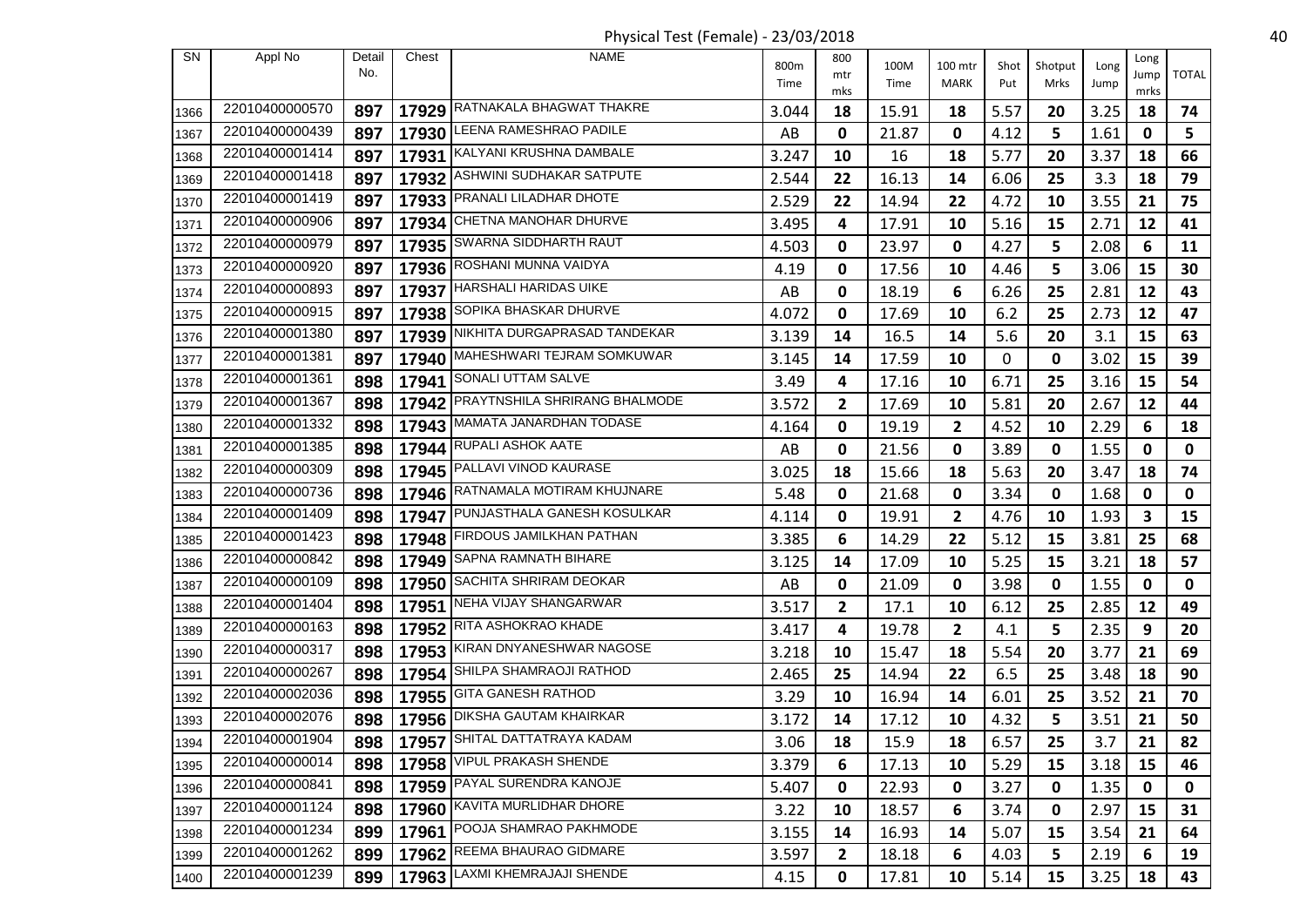Physical Test (Female) - 23/03/2018 41

| SN   | Appl No        | Detail | Chest | <b>NAME</b>                           | 800m  | 800          | 100M   | 100 mtr      | Shot | Shotput | Long      | Long         |              |
|------|----------------|--------|-------|---------------------------------------|-------|--------------|--------|--------------|------|---------|-----------|--------------|--------------|
|      |                | No.    |       |                                       | Time  | mtr<br>mks   | Time   | MARK         | Put  | Mrks    | Jump      | Jump<br>mrks | <b>TOTAL</b> |
| 1401 | 22010400000802 | 899    | 17964 | JAYSHRI ANANDRAO GAJBHIYE             | 3.418 | 4            | 16.47  | 14           | 6.07 | 25      | 3.7       | 21           | 64           |
| 1402 | 22010400000821 | 899    | 17965 | SHARDA PRALHAD SAHARE                 | 3.324 | 6            | 16.4   | 14           | 5.06 | 15      | 3.27      | 18           | 53           |
| 1403 | 22010400000776 | 899    |       | 17966 LALITA BABURAO BANKAR           | 3.244 | 10           | 17.72  | 10           | 4.4  | 5       | 3.09      | 15           | 40           |
| 1404 | 22010400000738 | 899    | 17967 | NAMITA PARANLAL RAHANGDALE            | 3.037 | 18           | 16.12  | 14           | 5.68 | 20      | 3.7       | 21           | 73           |
| 1405 | 22010400000948 | 899    |       | 17968 PRACHITA DNYANESHWAR JUWAR      | 3.24  | 10           | 16.31  | 14           | 4.79 | 10      | 3.6       | 21           | 55           |
| 1406 | 22010400002090 | 899    |       | 17969 REENA RADHESHYAM TEMBHARE       | 3.225 | 10           | 17.88  | 10           | 4.47 | 5       | 3.44      | 18           | 43           |
| 1407 | 22010400002087 | 899    |       | 17970 BHUMESHWARI RADHESHYAM TEMBHARE | 3.079 | 18           | 14.91  | 22           | 5.78 | 20      | 3.77      | 21           | 81           |
| 1408 | 22010400001268 | 899    |       | 17971 SNEHA RAJENDRA DHANDE           | 3.549 | 2            | 17.47  | 10           | 4.58 | 10      | 2.79      | 12           | 34           |
| 1409 | 22010400001222 | 899    | 17972 | <b>SONAM KARUSHANKAR UIKEY</b>        | 4.384 | 0            | 17.85  | 10           | 5.94 | 20      | 2.99      | 15           | 45           |
| 1410 | 22010400001379 | 899    |       | 17973 SONALI VISHOK WAGHMARE          | 3.152 | 14           | 16.63  | 14           | 6.61 | 25      | 2.59      | 9            | 62           |
| 1411 | 22010400001151 | 899    |       | 17974 ARTI ASHOKJI SARVE              | 3.057 | 18           | 16.28  | 14           | 5.98 | 20      | 3.49      | 18           | 70           |
| 1412 | 22010400000766 | 899    |       | 17975 BABITA SHANKAR NIMJE            | 3.162 | 14           | 16.84  | 14           | 5.88 | 20      | 3.54      | 21           | 69           |
| 1413 | 22010400001150 | 899    |       | 17976 SHUBHANGI SHYAM GAIDHANE        | 3.256 | 10           | 17.6   | 10           | 4.91 | 10      | 3.25      | 18           | 48           |
| 1414 | 22010400000493 | 899    | 17977 | ANJU KAWALU PANCHBUDHE                | 3.346 | 6            | 17.56  | 10           | 5.09 | 15      | 3.27      | 18           | 49           |
| 1415 | 22010400001146 | 899    |       | 17978 BHARTI ANGAD MOHARE             | 3.184 | 14           | 17.34  | 10           | 5.25 | 15      | 3.15      | 15           | 54           |
| 1416 | 22010400001148 | 899    |       | 17979 SWAPNALEE KARNAPAL VAIDHYA      | 3.225 | 10           | 17.31  | 10           | 4.69 | 10      | 2.8       | 12           | 42           |
| 1417 | 22010400001658 | 899    |       | 17980 MINAKSHI NAMDEV DHURVE          | 3.436 | 4            | 18.34  | 6            | 4.92 | 10      | 2.7       | 12           | 32           |
| 1418 | 22010400000171 | 900    |       | 17981 MEGHA DIVIDAS INGLE             | 3.562 | 2            | 19.66  | $\mathbf{2}$ | 4.67 | 10      | 2.63      | 12           | 26           |
| 1419 | 22010400001322 | 900    | 17982 | NIDHI DILIP SAKHARE                   | 3.276 | 10           | 17.44  | 10           | 5.1  | 15      | 3.36      | 18           | 53           |
| 1420 | 22010400000591 | 900    |       | 17983 MONIKA MADHUKARJI RAUT          | 3.321 | 6            | 17.28  | 10           | 4.6  | 10      | 3.24      | 18           | 44           |
| 1421 | 22010400001321 | 900    | 17984 | ANJU SUNIL YEYEWAR                    | 3.351 | 6            | 15.9   | 18           | 6.11 | 25      | 3.59      | 21           | 70           |
| 1422 | 22010400001360 | 900    |       | 17985 MAYURI SHANKAR KOKAN            | 3.26  | 10           | 16.28  | 14           | 6.39 | 25      | 3.55      | 21           | 70           |
| 1423 | 22010400001843 | 900    | 17986 | ASHWINI MANOJ BANSOD                  | 3.576 | $\mathbf{2}$ | 18.8   | 6            | 5.44 | 15      | 2.88      | 12           | 35           |
| 1424 | 22010400000939 | 900    |       | 17987 DHANASHRI ASHOK MAKDE           | 3.465 | 4            | 17.31  | 10           | 5.45 | 15      | 2.56      | 9            | 38           |
| 1425 | 22010400000065 | 900    |       | 17988 ARCHANA DNYANESHWAR GAJBHIYE    | 3.322 | 6            | 17.9   | 10           | 4.88 | 10      | 3.27      | 18           | 44           |
| 1426 | 22010400001885 | 900    | 17989 | NIMITA BHOJRAJ PARIHAR                | 3.429 | 4            | 17.96  | 10           | 5.38 | 15      | 3.21      | 18           | 47           |
| 1427 | 22010400001926 | 900    |       | 17990 MANISHA SUMERSINGH LILHARE      | 3.574 | $\mathbf{2}$ | 18     | 10           | 4.9  | 10      | 3.35      | 18           | 40           |
| 1428 | 22010400001210 | 900    | 17991 | PRATIMA BAPURAO PANCHAL               | 2.592 | 22           | 16.28  | 14           | 6.88 | 25      | 3.53      | 21           | 82           |
| 1429 | 22010400001432 |        |       | 900   17992 JAYSHREE DINKARRAO BADE   | 3.242 | 10           | 17.98  | 10           | 5.87 | 20      | $3.18$ 15 |              | 55           |
| 1430 | 22010400001073 | 900    |       | 17993 PRIYANKA SURESH RITHE           | 3.232 | 10           | 17.13  | 10           | 6    | 25      | 3.4       | 18           | 63           |
| 1431 | 22010400001086 | 900    |       | 17994 POOJA SUDARSHANRAO BANSOD       | 3.442 | 4            | 18.81  | 6            | 4.43 | 5       | 2.93      | 15           | 30           |
| 1432 | 22010400001090 | 900    |       | 17995 SARIKA RAMESHWARJI SOLANKE      | 3.252 | 10           | 17.37  | 10           | 6.09 | 25      | 3.47      | 18           | 63           |
| 1433 | 22010400001317 | 900    |       | 17996 RANJANA VITHUJI SHRIYAM         | 3.191 | 14           | 17.567 | 10           | 5.92 | 20      | 3.8       | 25           | 69           |
| 1434 | 22010400001296 | 900    |       | 17997 NANDA DILIP INGOLE              | 3.257 | 10           | AB     | 0            | 6.34 | 25      | 3.87      | 25           | 60           |
| 1435 | 22010400000894 | 900    |       | 17998 SHASHIKALA YASHVANTRAO KAWALE   | 4.354 | 0            | 19.88  | 2            | 5.83 | 20      | 2.87      | 12           | 34           |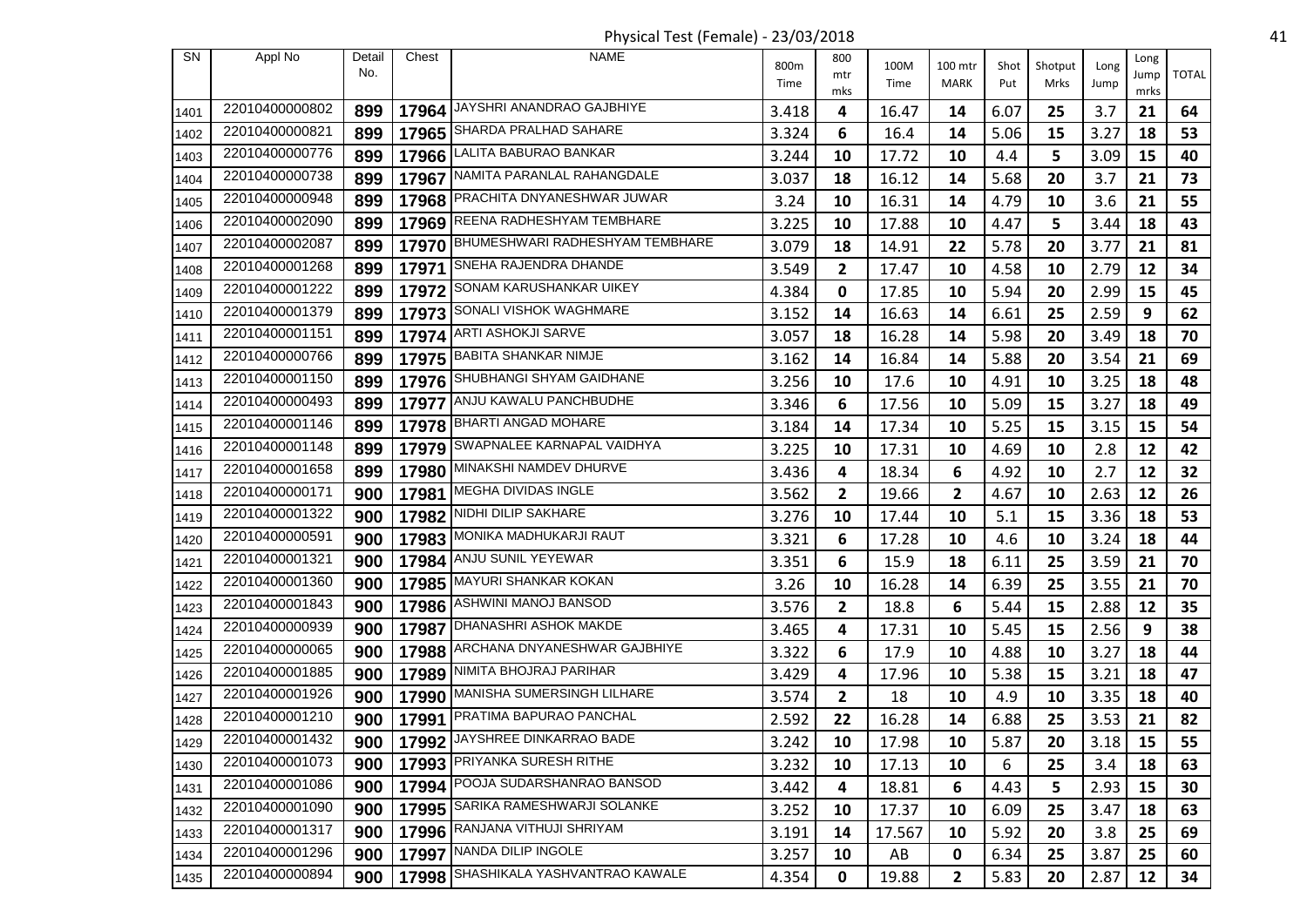Physical Test (Female) - 23/03/2018 42

| SN   | Appl No        | Detail<br>No. | Chest | <b>NAME</b>                         | 800m                   | 800<br>mtr   | 100M  | 100 mtr        | Shot | Shotput | Long | Long<br>Jump | <b>TOTAL</b>   |
|------|----------------|---------------|-------|-------------------------------------|------------------------|--------------|-------|----------------|------|---------|------|--------------|----------------|
|      |                |               |       |                                     | Time                   | mks          | Time  | MARK           | Put  | Mrks    | Jump | mrks         |                |
| 1436 | 22010400001044 | 900           |       | 17999 KARISHMA RAMPRASAD NEWARE     | 3.464                  | 4            | 20.16 | 0              | 5.05 | 15      | 2.08 | 6            | 25             |
| 1437 | 22010400001059 | 900           | 18000 | SARITA PREMLAL GAUTAM               | 3.35                   | 6            | 18.5  | 6              | 4.28 | 5       | 2.88 | 12           | 29             |
| 1438 | 22010400001075 | 901           | 18001 | VAISHALI VISHWANATH GHUGUSKAR       | AB                     | 0            | 23.47 | 0              | 4.15 | 5       | 2.48 | 9            | 14             |
| 1439 | 22010400001304 | 901           | 18002 | LALITA WASUDEW FUNDE                | 3.435                  | 4            | 18.69 | 6              | 4.5  | 10      | 3    | 15           | 35             |
| 1440 | 22010400001826 | 901           | 18003 | ASHWINI SUBHASH NIMSADE             | 3.317                  | 6            | 17.31 | 10             | 5.42 | 15      | 3.11 | 15           | 46             |
| 1441 | 22010400001839 | 901           | 18004 | JAYA PRAKASHRAO GEDAM               | 3.442                  | 4            | 17.91 | 10             | 5.15 | 15      | 3.31 | 18           | 47             |
| 1442 | 22010400001920 | 901           | 18005 | URMILA SANTOSH IDPACHI              | 3.395                  | 6            | 19.22 | $\mathbf{2}$   | 5.12 | 15      | 2.68 | 12           | 35             |
| 1443 | 22010400001213 | 901           |       | 18006 KIRAN CHHAGAN DARRO           | 3.082                  | 18           | 16.16 | 14             | 5.68 | 20      | 3.38 | 18           | 70             |
| 1444 | 22010400001780 | 901           |       | 18007 PANCHFULA KESHORAO BHANDARKAR | 3.084                  | 18           | 16.15 | 14             | 6.48 | 25      | 3.68 | 21           | 78             |
| 1445 | 22010400001960 | 901           |       | 18008 MANISHA CHANDRAMANI MUNESHWAR | 3.142                  | 14           | 16.44 | 14             | 6.34 | 25      | 3.78 | 21           | 74             |
| 1446 | 22010400001958 | 901           |       | 18009 SONAL MADHUKAR RANGARI        | 3.072                  | 18           | 16.1  | 14             | 4.53 | 10      | 3.53 | 21           | 63             |
| 1447 | 22010400001959 | 901           | 18010 | ASHWINI AKASH ALONE                 | 3.135                  | 14           | 16.79 | 14             | 6.2  | 25      | 3.17 | 15           | 68             |
| 1448 | 22010400002010 | 901           |       | 18011 PRANITA WASUDEO DAKHOLE       | 4.147                  | 0            | 18.25 | 6              | 5    | 15      | 3.04 | 15           | 36             |
| 1449 | 22010400000387 | 901           |       | 18012 GOPALI SURESH SURJUSE         | 3.33                   | 6            | 15.15 | 18             | 5.8  | 20      | 4.01 | 25           | 69             |
| 1450 | 22010400001818 | 901           |       | 18013 SNEHA GAJANAN DESHMUKH        | 3.518                  | $\mathbf{2}$ | 18.91 | 6              | 3.82 | 0       | 2.76 | 12           | 20             |
| 1451 | 22010400001905 | 901           |       | 18014 KARUNA LAXMAN KAMBLE          | 4.346                  | 0            | 19.53 | 2              | 4.63 | 10      | 2.41 | 9            | 21             |
| 1452 | 22010400001825 | 901           |       | 18015 POOJA KUWARLAL BRAHMANKAR     | 3.345                  | 6            | 16.22 | 14             | 5.65 | 20      | 3.25 | 18           | 58             |
| 1453 | 22010400000881 | 901           |       | 18016 MONIKA SHIVAJI NANAVARE       | 3.339                  | 6            | 17.91 | 10             | 5.33 | 15      | 3.35 | 18           | 49             |
| 1454 | 22010400000883 | 901           | 18017 | PRIYANKA SUBHASH DUKARE             | 3.52                   | 2            | 19.22 | $\overline{2}$ | 4.6  | 10      | 2.89 | 12           | 26             |
| 1455 | 22010400000879 | 901           |       | 18018 MANISHA SUBHASH DUKARE        | 3.32                   | 6            | 16.87 | 14             | 6.52 | 25      | 3.47 | 18           | 63             |
| 1456 | 22010400000880 | 901           |       | 18019 YASHWANTI EKNATH DHAYTADAK    | 3.34                   | 6            | 16.81 | 14             | 6.55 | 25      | 3.64 | 21           | 66             |
| 1457 | 22010400002144 | 901           | 18020 | LAXMI KRISHNA CHAODHARI             | 4.12                   | 0            | 17.87 | 10             | 5.63 | 20      | 2.91 | 15           | 45             |
| 1458 | 22010400000882 | 902           | 18021 | <b>ASMITA VIJAY KARWADE</b>         | 3.177                  | 14           | 16.56 | 14             | 5.33 | 15      | 3.13 | 15           | 58             |
| 1459 | 22010400000243 | 902           | 18022 | PUNAM VASANTRAO WANKHADE            | 3.581                  | $\mathbf{2}$ | 17.73 | 10             | 5.32 | 15      | 2.66 | 12           | 39             |
| 1460 | 22010400000903 | 902           |       | 18023 KARISHMA VINAYAK KANHEKAR     | 3.177                  | 14           | 15.81 | 18             | 5.3  | 15      | 3.24 | 18           | 65             |
| 1461 | 22010400001095 | 902           | 18024 | <b>ASHWINI RAMDAS SARVE</b>         | 4.225                  | 0            | 17.56 | 10             | 5.23 | 15      | 2.44 | 9            | 34             |
| 1462 | 22010400001145 | 902           |       | 18025 SEEMA PUSARAM TELOTE          | 3.531                  | 2            | 19.53 | $\mathbf{2}$   | 5.03 | 15      | 1.71 | 3            | 22             |
| 1463 | 22010400001891 | 902           |       | 18026 PRATIKSHA RAMKRUHSNA SALAM    | 3.556                  | 2            | 17.66 | 10             | 4.1  | 5       | 2.56 | 9            | 26             |
| 1464 | 22010400000344 | 902           |       | 18027 ROSHNI SUDHAKAR TALMALE       | $\mathsf{A}\mathsf{B}$ | 0            | 19.43 | $\mathbf{2}$   | 5.03 | 15      | 2.21 | 6            | 23             |
| 1465 | 22010400001721 | 902           |       | 18028 USHA RAJU INGLE               | 3.091                  | 18           | 17.03 | 10             | 4.37 | 5       | 2.6  | 12           | 45             |
| 1466 | 22010400001758 | 902           |       | 18029 MANGALA BHASKAR INGLE         | 3.029                  | 18           | 17.37 | 10             | 5.25 | 15      | 3.09 | 15           | 58             |
| 1467 | 22010400000711 | 902           |       | 18030 APEKSHA MANOJ HUMANE          | 4.055                  | 0            | 19.53 | 2              | 5.4  | 15      | 2.69 | 12           | 29             |
| 1468 | 22010400000716 | 902           | 18031 | SHRADDHA MANOJ HUMANE               | 3.235                  | 10           | 16.82 | 14             | 5.32 | 15      | 2.71 | 12           | 51             |
| 1469 | 22010400000993 | 902           |       | 18032   NIKITA SHRAWAN GOUR         | 3.197                  | 14           | 15.84 | 18             | 6.1  | 25      | 2.97 | 15           | 72             |
| 1470 | 22010400001189 | 902           |       | 18033 DIPIKA DAYARAM KOLHATKAR      | 4.074                  | 0            | 20.41 | 0              | 4.05 | 5       | 1.62 | 0            | 5 <sub>1</sub> |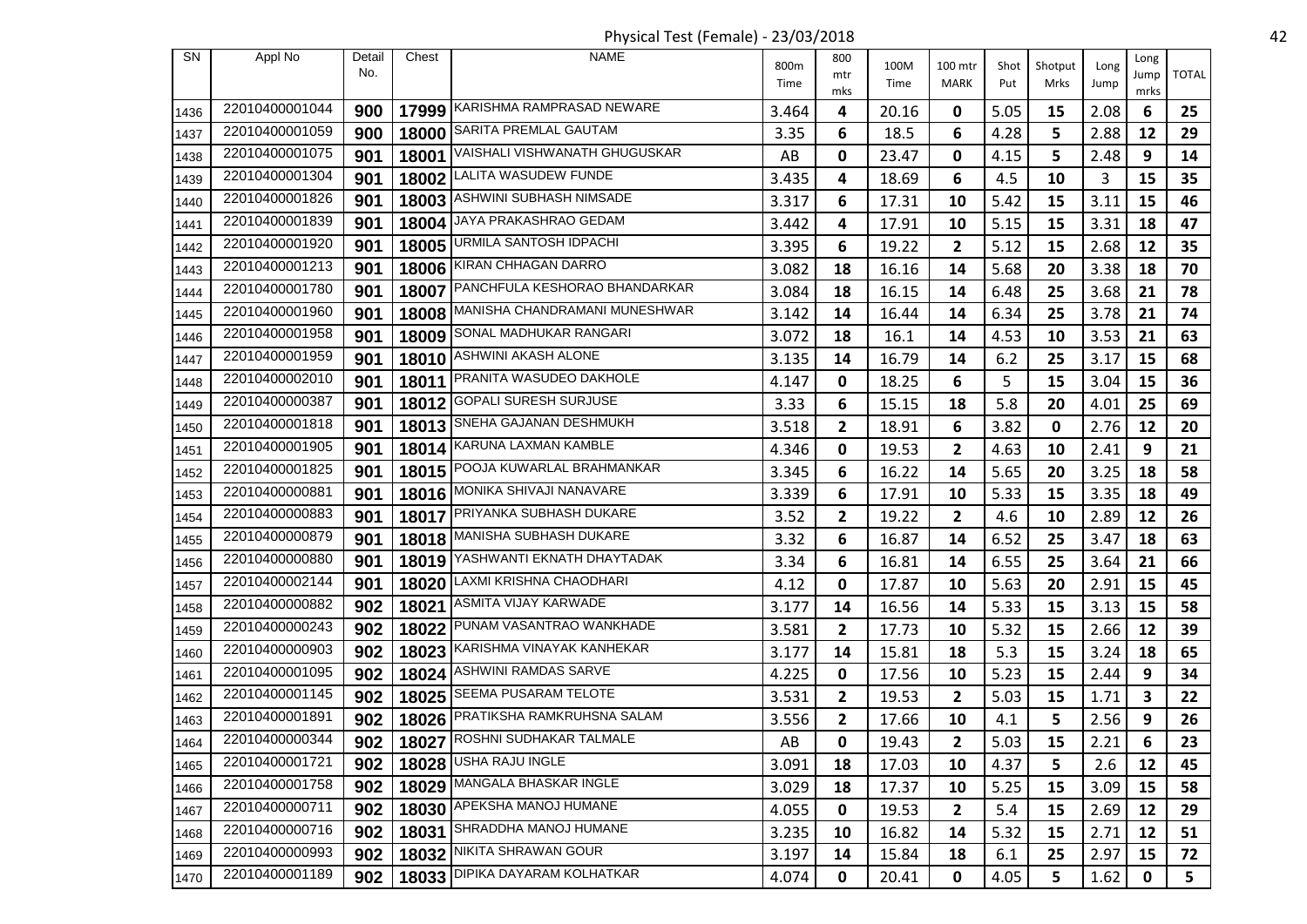Physical Test (Female) - 23/03/2018 43

| <b>SN</b> | Appl No        | Detail | Chest | <b>NAME</b>                       | 800m  | 800          | 100M  | 100 mtr        | Shot | Shotput | Long        | Long                    |              |
|-----------|----------------|--------|-------|-----------------------------------|-------|--------------|-------|----------------|------|---------|-------------|-------------------------|--------------|
|           |                | No.    |       |                                   | Time  | mtr          | Time  | <b>MARK</b>    | Put  | Mrks    | Jump        | Jump<br>mrks            | <b>TOTAL</b> |
| 1471      | 22010400000866 | 902    |       | 18034 PRIYANKA CHANDRAKANT KADAM  | 3.277 | mks<br>10    | 17.41 | 10             | 6.73 | 25      | 3.31        | 18                      | 63           |
| 1472      | 22010400000080 | 902    |       | 18035 SARIKA RAMESH RAUT          | 4.434 | 0            | 22.54 | 0              | 4.9  | 10      | 2.05        | 6                       | 16           |
| 1473      | 22010400001961 | 902    |       | 18036 PORNIMA MADHAV MAGARE       | 3.321 | 6            | 16.93 | 14             | 5.29 | 15      | 3.21        | 18                      | 53           |
| 1474      | 22010400001985 | 902    |       | 18037 PORNIMA BABURAO LOMTE       | 3.258 | 10           | 17    | 14             | 4.45 | 5       | 3.36        | 18                      | 47           |
| 1475      | 22010400001193 | 902    |       | 18038 PRAJAKTA KESHAO DUPARE      | 3.462 | 4            | 20.34 | 0              | 4.3  | 5       | 2.1         | 6                       | 15           |
| 1476      | 22010400002044 | 902    |       | 18039 VISHAKHA BHASKARRAO LONKAR  | 5.123 | 0            | 17.53 | 10             | 6.22 | 25      | 3.19        | 15                      | 50           |
| 1477      | 22010400001662 | 902    | 18040 | SHRADDHA PRAMODRAO DHULE          | 3.564 | 2            | 17.22 | 10             | 4.8  | 10      | 3           | 15                      | 37           |
| 1478      | 22010400001760 | 903    |       | 18041 KAUSABAI KAKASAHEB JIVRAG   | 3.06  | 18           | 15.5  | 18             | 6.62 | 25      | 3.69        | 21                      | 82           |
| 1479      | 22010400001983 | 903    |       | 18042 NIKITA UTTAM KALE           | 3.315 | 6            | 18.79 | 6              | 4.85 | 10      | 2.87        | 12                      | 34           |
| 1480      | 22010400002014 | 903    |       | 18043 RENU ASHOKRAO DHONGLE       | 3.33  | 6            | 17.87 | 10             | 5.91 | 20      | 3.06        | 15                      | 51           |
| 1481      | 22010400000964 | 903    |       | 18044 SHWETA AVINASH BAWANE       | 4.067 | 0            | 18.93 | 6              | 3.73 | 0       | 2.94        | 15                      | 21           |
| 1482      | 22010400000447 | 903    | 18045 | SONALI NANDUJI CHOPADE            | 3.389 | 6            | AB    | 0              | 5.54 | 20      | 0           | 0                       | 26           |
| 1483      | 22010400000784 | 903    |       | 18046 JYOTI ATMARAM SATIBAWANE    | 3.258 | 10           | 17.97 | 10             | 5.78 | 20      | 3.22        | 18                      | 58           |
| 1484      | 22010400000588 | 903    | 18047 | ROSHANI PRAKASH AGRAWAR           | 3.417 | 4            | 17.53 | 10             | 5.87 | 20      | 3.14        | 15                      | 49           |
| 1485      | 22010400000792 | 903    |       | 18048 RUPALI VINODARAO SAYAM      | 3.032 | 18           | 15.57 | 18             | 6.05 | 25      | 3.92        | 25                      | 86           |
| 1486      | 22010400000780 | 903    |       | 18049   ANJALI RAMESH ADE         | 3.418 | 4            | 16.97 | 14             | 6.76 | 25      | 3.41        | 18                      | 61           |
| 1487      | 22010400000806 | 903    |       | 18050 JAYSHRI RAVINDRA MOHOD      | 3.032 | 18           | 15.5  | 18             | 5.59 | 20      | 3.87        | 25                      | 81           |
| 1488      | 22010400000848 | 903    |       | 18051 POONAM VASANTRAO INGALE     | 3.194 | 14           | 17.88 | 10             | 6.12 | 25      | 3.3         | 18                      | 67           |
| 1489      | 22010400001211 | 903    |       | 18052 BHAGYASHRI SUDHAKAR PARTETI | 3.288 | 10           | 17.35 | 10             | 6.16 | 25      | 3.85        | 25                      | 70           |
| 1490      | 22010400001576 | 903    |       | 18053 RANI VIJAYSING RATHOD       | 3.471 | 4            | 16.84 | 14             | 6.45 | 25      | 2.63        | 12                      | 55           |
| 1491      | 22010400000379 | 903    | 18054 | ALFIYA TABASSUM ABDUL SALAM       | 3.53  | 2            | 18.4  | 6              | 4.92 | 10      | 3.02        | 15                      | 33           |
| 1492      | 22010400000382 | 903    |       | 18055 SHRILEKHA ARUNRAO RAIKWAR   | 3.424 | 4            | 19    | 6              | 5.04 | 15      | 2.79        | 12                      | 37           |
| 1493      | 22010400000594 | 903    |       | 18056 SHITAL HARIRAM KOKARE       | 4.428 | 0            | 17.72 | 10             | 4.8  | 10      | 3.16        | 15                      | 35           |
| 1494      | 22010400000676 | 903    | 18057 | POOJA VASANTRAO RANGARI           | 4.597 | 0            | 19.97 | $\overline{2}$ | 3.85 | 0       | 1.78        | $\overline{\mathbf{3}}$ | 5            |
| 1495      | 22010400001857 | 903    |       | 18058 ROHINI RAMESH THOTE         | 3.285 | 10           | 17.16 | 10             | 6.22 | 25      | 3.37        | 18                      | 63           |
| 1496      | 22010400001196 | 903    | 18059 | SHITAL DNYANESHWAR MUNDE          | 2.598 | 22           | 16    | 18             | 5.96 | 20      | 3.67        | 21                      | 81           |
| 1497      | 22010400000391 | 903    |       | 18060 SHUBHANGI BALU GULADHE      | 4.063 | 0            | 18.41 | 6              | 4.52 | 10      | 0           | 0                       | 16           |
| 1498      | 22010400001147 | 904    |       | 18061 KAJAL GAUTAM TAYADE         | 3.112 | 14           | 14.6  | 22             | 6.5  | 25      | 4           | 25                      | 86           |
| 1499      | 22010400001137 | 904    |       | 18062 ASHWINI UTAMRAO MURMURE     | 3.051 | 18           | 15.38 | 18             | 6.72 | 25      | $\mathbf 0$ | $\pmb{0}$               | 61           |
| 1500      | 22010400001139 | 904    |       | 18063 NEETA SUBHASHRAO DAVARE     | 3.041 | 18           | 15.34 | 18             | 5.43 | 15      | 3.76        | 21                      | 72           |
| 1501      | 22010400001122 | 904    |       | 18064 RAJANI BHAGWANJI KAMBLE     | 3.083 | 18           | 16.56 | 14             | 5.05 | 15      | 3.45        | 18                      | 65           |
| 1502      | 22010400001123 | 904    |       | 18065 BHAGYASHREE VITTHAL KALE    | 3.355 | 6            | 16.53 | 14             | 5.83 | 20      | 3.34        | 18                      | 58           |
| 1503      | 22010400001118 | 904    |       | 18066 ASHWINI KISHORRAO BHAGAT    | 3.572 | $\mathbf{2}$ | 16.56 | 14             | 5.84 | 20      | 3.33        | 18                      | 54           |
| 1504      | 22010400001909 | 904    |       | 18067 DIPA RAJNARAYAN RAJBHAR     | 3.429 | 4            | 17.72 | 10             | 6.53 | 25      | 3.47        | 18                      | 57           |
| 1505      | 22010400000910 | 904    |       | 18068 CHHANNU RAMESH AMBEDARE     | 3.347 | 6            | 17.37 | 10             | 5.42 | 15      | 3.1         | 15                      | 46           |